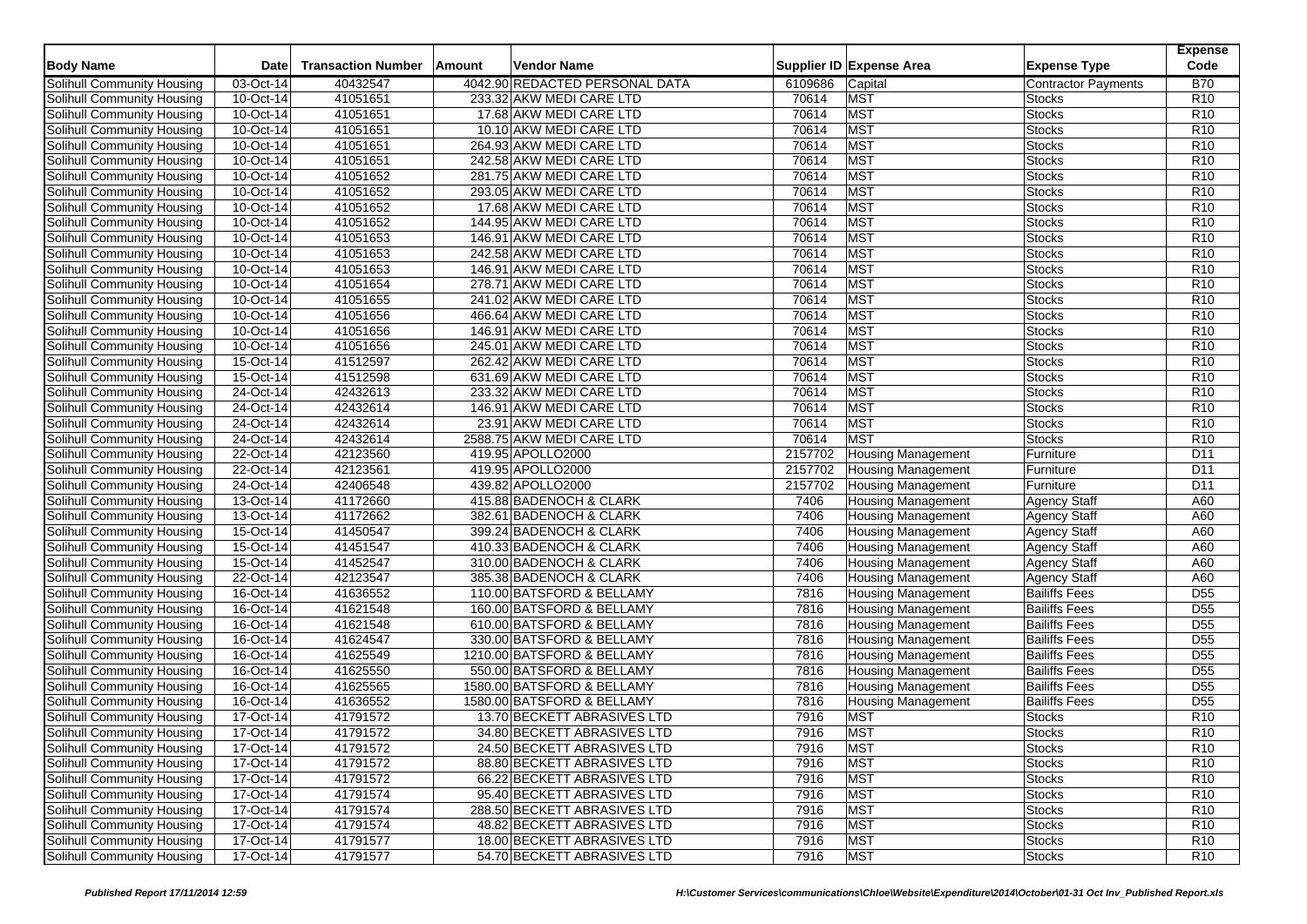| <b>Body Name</b>                                         | <b>Date</b>            | <b>Transaction Number</b> | Amount<br>Vendor Name                                     |              | Supplier ID Expense Area | <b>Expense Type</b>            | <b>Expense</b><br>Code |
|----------------------------------------------------------|------------------------|---------------------------|-----------------------------------------------------------|--------------|--------------------------|--------------------------------|------------------------|
| Solihull Community Housing                               | 17-Oct-14              | 41791577                  |                                                           |              | <b>MST</b>               |                                | R <sub>10</sub>        |
|                                                          |                        |                           | 36.00 BECKETT ABRASIVES LTD                               | 7916         |                          | <b>Stocks</b>                  | R <sub>10</sub>        |
| Solihull Community Housing<br>Solihull Community Housing | 17-Oct-14<br>17-Oct-14 | 41791577<br>41791577      | 7.50 BECKETT ABRASIVES LTD<br>34.50 BECKETT ABRASIVES LTD | 7916<br>7916 | <b>MST</b><br><b>MST</b> | <b>Stocks</b><br><b>Stocks</b> | R <sub>10</sub>        |
|                                                          |                        |                           |                                                           | 7916         | <b>MST</b>               |                                | R <sub>10</sub>        |
| Solihull Community Housing                               | 17-Oct-14              | 41791577                  | 27.90 BECKETT ABRASIVES LTD                               |              |                          | Stocks                         |                        |
| Solihull Community Housing                               | 17-Oct-14              | 41791577                  | 9.50 BECKETT ABRASIVES LTD                                | 7916         | <b>MST</b>               | Stocks                         | R <sub>10</sub>        |
| Solihull Community Housing                               | 17-Oct-14              | 41791577                  | 34.00 BECKETT ABRASIVES LTD                               | 7916         | <b>MST</b>               | <b>Stocks</b>                  | R <sub>10</sub>        |
| Solihull Community Housing                               | 17-Oct-14              | 41791577                  | 79.60 BECKETT ABRASIVES LTD                               | 7916         | <b>MST</b>               | Stocks                         | R <sub>10</sub>        |
| Solihull Community Housing                               | 24-Oct-14              | 42432595                  | 1050.00 BECKETT ABRASIVES LTD                             | 7916         | <b>MST</b>               | <b>Stocks</b>                  | R <sub>10</sub>        |
| Solihull Community Housing                               | 24-Oct-14              | 42432595                  | 1180.00 BECKETT ABRASIVES LTD                             | 7916         | <b>MST</b>               | Stocks                         | R <sub>10</sub>        |
| Solihull Community Housing                               | 24-Oct-14              | 42432595                  | 2300.00 BECKETT ABRASIVES LTD                             | 7916         | <b>MST</b>               | <b>Stocks</b>                  | R <sub>10</sub>        |
| Solihull Community Housing                               | 24-Oct-14              | 42432596                  | 133.65 BECKETT ABRASIVES LTD                              | 7916         | <b>MST</b>               | <b>Stocks</b>                  | R <sub>10</sub>        |
| Solihull Community Housing                               | 24-Oct-14              | 42432596                  | 95.00 BECKETT ABRASIVES LTD                               | 7916         | <b>MST</b>               | <b>Stocks</b>                  | R <sub>10</sub>        |
| Solihull Community Housing                               | 24-Oct-14              | 42432596                  | 10.45 BECKETT ABRASIVES LTD                               | 7916         | <b>MST</b>               | Stocks                         | R <sub>10</sub>        |
| Solihull Community Housing                               | 24-Oct-14              | 42432596                  | 65.00 BECKETT ABRASIVES LTD                               | 7916         | <b>MST</b>               | <b>Stocks</b>                  | R <sub>10</sub>        |
| Solihull Community Housing                               | 24-Oct-14              | 42432596                  | 710.00 BECKETT ABRASIVES LTD                              | 7916         | <b>MST</b>               | <b>Stocks</b>                  | R <sub>10</sub>        |
| Solihull Community Housing                               | 24-Oct-14              | 42432597                  | 153.70 BECKETT ABRASIVES LTD                              | 7916         | <b>MST</b>               | Stocks                         | R <sub>10</sub>        |
| Solihull Community Housing                               | 24-Oct-14              | 42432597                  | 127.50 BECKETT ABRASIVES LTD                              | 7916         | <b>MST</b>               | <b>Stocks</b>                  | R <sub>10</sub>        |
| Solihull Community Housing                               | 24-Oct-14              | 42432597                  | 23.92 BECKETT ABRASIVES LTD                               | 7916         | <b>MST</b>               | <b>Stocks</b>                  | R <sub>10</sub>        |
| Solihull Community Housing                               | 24-Oct-14              | 42432597                  | 25.68 BECKETT ABRASIVES LTD                               | 7916         | <b>MST</b>               | <b>Stocks</b>                  | R <sub>10</sub>        |
| Solihull Community Housing                               | 24-Oct-14              | 42432597                  | 12.25 BECKETT ABRASIVES LTD                               | 7916         | <b>MST</b>               | <b>Stocks</b>                  | R <sub>10</sub>        |
| Solihull Community Housing                               | 24-Oct-14              | 42432597                  | 18.36 BECKETT ABRASIVES LTD                               | 7916         | <b>MST</b>               | <b>Stocks</b>                  | R <sub>10</sub>        |
| Solihull Community Housing                               | 24-Oct-14              | 42432597                  | 20.40 BECKETT ABRASIVES LTD                               | 7916         | <b>MST</b>               | <b>Stocks</b>                  | R <sub>10</sub>        |
| Solihull Community Housing                               | 24-Oct-14              | 42432597                  | 14.60 BECKETT ABRASIVES LTD                               | 7916         | <b>MST</b>               | <b>Stocks</b>                  | R <sub>10</sub>        |
| Solihull Community Housing                               | 24-Oct-14              | 42432607                  | 142.00 BECKETT ABRASIVES LTD                              | 7916         | <b>MST</b>               | <b>Stocks</b>                  | R <sub>10</sub>        |
| Solihull Community Housing                               | 24-Oct-14              | 42432607                  | 160.00 BECKETT ABRASIVES LTD                              | 7916         | <b>MST</b>               | <b>Stocks</b>                  | R <sub>10</sub>        |
| Solihull Community Housing                               | 24-Oct-14              | 42432607                  | 34.25 BECKETT ABRASIVES LTD                               | 7916         | <b>MST</b>               | <b>Stocks</b>                  | R <sub>10</sub>        |
| Solihull Community Housing                               | 24-Oct-14              | 42432607                  | 17.75 BECKETT ABRASIVES LTD                               | 7916         | <b>MST</b>               | <b>Stocks</b>                  | R <sub>10</sub>        |
| Solihull Community Housing                               | 24-Oct-14              | 42432607                  | 34.25 BECKETT ABRASIVES LTD                               | 7916         | <b>MST</b>               | <b>Stocks</b>                  | R <sub>10</sub>        |
| Solihull Community Housing                               | 24-Oct-14              | 42432607                  | 124.25 BECKETT ABRASIVES LTD                              | 7916         | <b>MST</b>               | Stocks                         | R <sub>10</sub>        |
| Solihull Community Housing                               | 24-Oct-14              | 42432611                  | 132.00 BECKETT ABRASIVES LTD                              | 7916         | <b>MST</b>               | <b>Stocks</b>                  | R <sub>10</sub>        |
| Solihull Community Housing                               | 24-Oct-14              | 42432611                  | 12.40 BECKETT ABRASIVES LTD                               | 7916         | <b>MST</b>               | <b>Stocks</b>                  | R <sub>10</sub>        |
| Solihull Community Housing                               | 24-Oct-14              | 42432611                  | 21.30 BECKETT ABRASIVES LTD                               | 7916         | <b>MST</b>               | Stocks                         | R <sub>10</sub>        |
| Solihull Community Housing                               | 24-Oct-14              | 42432611                  | 47.80 BECKETT ABRASIVES LTD                               | 7916         | <b>MST</b>               | <b>Stocks</b>                  | R <sub>10</sub>        |
| Solihull Community Housing                               | 03-Oct-14              | 40460552                  | 763.24 BERBEN INSTALLATIONS LTD                           | 20346        | <b>MST</b>               | <b>External Structures</b>     | <b>B33</b>             |
| Solihull Community Housing                               | 06-Oct-14              | 40587551                  | 118721.59 BERBEN INSTALLATIONS LTD                        | 20346        | Capital                  | Contractor Payments            | <b>B70</b>             |
| Solihull Community Housing                               | 06-Oct-14              | 40587552                  | 9694.77 BERBEN INSTALLATIONS LTD                          | 20346        | Capital                  | Contractor Payments            | <b>B70</b>             |
| Solihull Community Housing                               | 08-Oct-14              | 40715548                  | 614.36 BERBEN INSTALLATIONS LTD                           | 20346        | <b>MST</b>               | <b>External Structures</b>     | <b>B33</b>             |
| Solihull Community Housing                               | 08-Oct-14              | 40715549                  | 763.24 BERBEN INSTALLATIONS LTD                           | 20346        | <b>MST</b>               | Mechanical & Electrical C      | <b>B92</b>             |
| Solihull Community Housing                               | 08-Oct-14              | 40715550                  | 763.24 BERBEN INSTALLATIONS LTD                           | 20346        | <b>MST</b>               | Mechanical & Electrical C      | <b>B92</b>             |
| Solihull Community Housing                               | 08-Oct-14              | 40715551                  | 763.24 BERBEN INSTALLATIONS LTD                           | 20346        | <b>MST</b>               | <b>Internal Works</b>          | <b>B31</b>             |
| Solihull Community Housing                               | 13-Oct-14              | 41172665                  | 7791.06 BERBEN INSTALLATIONS LTD                          | 20346        | Capital                  | Contractor Payments            | <b>B70</b>             |
| Solihull Community Housing                               | 16-Oct-14              | 41594551                  | 763.24 BERBEN INSTALLATIONS LTD                           | 20346        | <b>MST</b>               | Mechanical & Electrical C      | <b>B92</b>             |
| Solihull Community Housing                               | 16-Oct-14              | 41594552                  | 763.24 BERBEN INSTALLATIONS LTD                           | 20346        | <b>MST</b>               | Mechanical & Electrical C      | <b>B92</b>             |
| Solihull Community Housing                               | 16-Oct-14              | 41594553                  | 763.24 BERBEN INSTALLATIONS LTD                           | 20346        | <b>MST</b>               | Mechanical & Electrical C      | <b>B92</b>             |
| Solihull Community Housing                               | 16-Oct-14              | 41711605                  | 706.66 BERBEN INSTALLATIONS LTD                           | 20346        | <b>MST</b>               | <b>Internal Works</b>          | <b>B31</b>             |
| Solihull Community Housing                               | 16-Oct-14              | 41711606                  | 2164.85 BERBEN INSTALLATIONS LTD                          | 20346        | <b>MST</b>               | <b>External Structures</b>     | <b>B33</b>             |
| Solihull Community Housing                               | 16-Oct-14              | 41711607                  | 1390.98 BERBEN INSTALLATIONS LTD                          | 20346        | <b>MST</b>               | Voids                          | <b>B38</b>             |
| Solihull Community Housing                               | 16-Oct-14              | 41711609                  | 763.24 BERBEN INSTALLATIONS LTD                           | 20346        | <b>MST</b>               | <b>External Structures</b>     | <b>B33</b>             |
| Solihull Community Housing                               | 16-Oct-14              | 41711610                  | 763.24 BERBEN INSTALLATIONS LTD                           | 20346        | <b>MST</b>               | <b>External Structures</b>     | <b>B33</b>             |
| Solihull Community Housing                               | 16-Oct-14              | 41711612                  | 850.97 BERBEN INSTALLATIONS LTD                           | 20346        | <b>MST</b>               | <b>External Structures</b>     | <b>B33</b>             |
| Solihull Community Housing                               | 16-Oct-14              | 41711613                  | 763.24 BERBEN INSTALLATIONS LTD                           | 20346        | <b>MST</b>               | <b>Estate Management</b>       | <b>B37</b>             |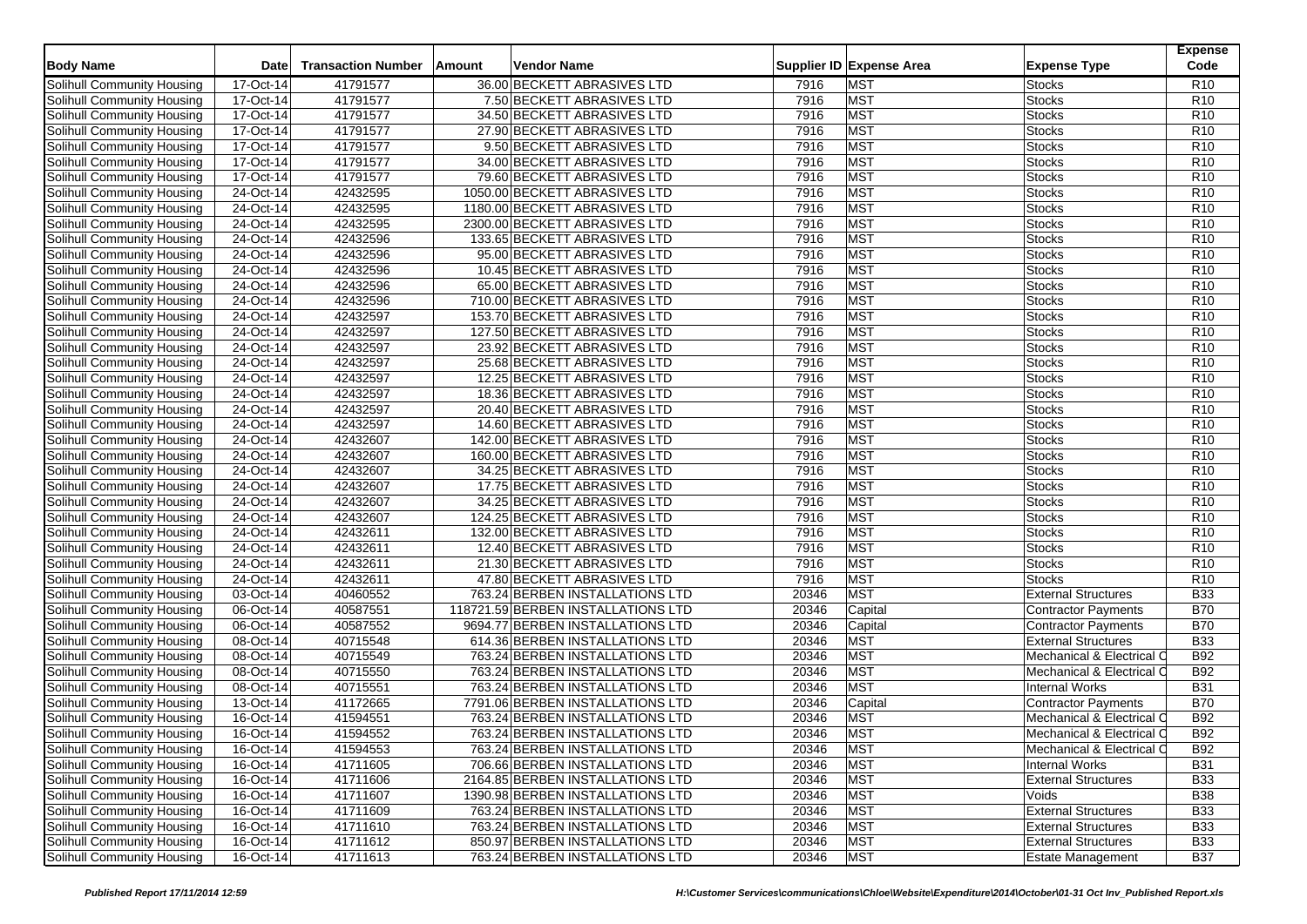| <b>Body Name</b>                  | Date        | <b>Transaction Number</b> | Amount | <b>Vendor Name</b>                   |                | Supplier ID Expense Area  | <b>Expense Type</b>                 | <b>Expense</b><br>Code   |
|-----------------------------------|-------------|---------------------------|--------|--------------------------------------|----------------|---------------------------|-------------------------------------|--------------------------|
| Solihull Community Housing        | 16-Oct-14   | 41711614                  |        | 763.24 BERBEN INSTALLATIONS LTD      | 20346          | <b>MST</b>                | <b>External Structures</b>          | <b>B33</b>               |
| Solihull Community Housing        | 16-Oct-14   | 41711615                  |        | 794.43 BERBEN INSTALLATIONS LTD      | 20346          | <b>MST</b>                | <b>External Structures</b>          | <b>B33</b>               |
| <b>Solihull Community Housing</b> | 23-Oct-14   | 42214562                  |        | 9403.00 BERBEN INSTALLATIONS LTD     | 20346          | Capital                   | <b>Contractor Payments</b>          | <b>B70</b>               |
| Solihull Community Housing        | 24-Oct-14   |                           |        |                                      | 20346          | <b>MST</b>                | Voids                               | <b>B38</b>               |
|                                   |             | 42410601                  |        | 1022.95 BERBEN INSTALLATIONS LTD     |                |                           |                                     |                          |
| Solihull Community Housing        | 24-Oct-14   | 42410602<br>42410604      |        | 1198.40 BERBEN INSTALLATIONS LTD     | 20346<br>20346 | <b>MST</b><br><b>MST</b>  | Voids                               | <b>B38</b><br><b>B33</b> |
| Solihull Community Housing        | 24-Oct-14   |                           |        | 763.24 BERBEN INSTALLATIONS LTD      | 20346          | <b>MST</b>                | <b>External Structures</b><br>Voids | <b>B38</b>               |
| Solihull Community Housing        | 24-Oct-14   | 42410605<br>42761568      |        | 807.40 BERBEN INSTALLATIONS LTD      | 20346          | <b>MST</b>                |                                     | <b>B</b> 38              |
| <b>Solihull Community Housing</b> | 28-Oct-14   |                           |        | 1982.00 BERBEN INSTALLATIONS LTD     |                | <b>MST</b>                | Voids                               |                          |
| Solihull Community Housing        | 28-Oct-14   | 42761569                  |        | 368.05 BERBEN INSTALLATIONS LTD      | 20346          |                           | Voids                               | <b>B38</b>               |
| Solihull Community Housing        | 28-Oct-14   | 42761571                  |        | 779.79 BERBEN INSTALLATIONS LTD      | 20346          | <b>MST</b>                | <b>External Structures</b>          | <b>B33</b>               |
| Solihull Community Housing        | 28-Oct-14   | 42761572                  |        | 2642.17 BERBEN INSTALLATIONS LTD     | 20346          | <b>MST</b>                | Voids                               | <b>B38</b>               |
| Solihull Community Housing        | 28-Oct-14   | 42761573                  |        | 633.00 BERBEN INSTALLATIONS LTD      | 20346          | <b>MST</b>                | <b>External Structures</b>          | <b>B33</b>               |
| Solihull Community Housing        | 28-Oct-14   | 42761574                  |        | 614.36 BERBEN INSTALLATIONS LTD      | 20346          | <b>MST</b>                | <b>External Structures</b>          | <b>B33</b>               |
| Solihull Community Housing        | 28-Oct-14   | 42761575                  |        | 763.24 BERBEN INSTALLATIONS LTD      | 20346          | <b>MST</b>                | <b>External Structures</b>          | <b>B33</b>               |
| Solihull Community Housing        | 02-Oct-14   | 40341547                  |        | 23751.60 BRIGGS EQUIPMENT UK LIMITED | 147768         | Capital                   | <b>Contractor Payments</b>          | <b>B70</b>               |
| Solihull Community Housing        | 15-Oct-14   | 41444547                  |        | 53.43 BRITISH GAS TRADING LTD        | 9637           | <b>Housing Management</b> | Gas                                 | <b>B10</b>               |
| Solihull Community Housing        | 15-Oct-14   | 41442547                  |        | 262.62 BRITISH GAS TRADING LTD       | 9637           | <b>Housing Management</b> | Electricity                         | <b>B11</b>               |
| Solihull Community Housing        | 15-Oct-14   | 41442547                  |        | 14.00 BRITISH GAS TRADING LTD        | 9637           | <b>Housing Management</b> | Electricity                         | <b>B11</b>               |
| Solihull Community Housing        | 15-Oct-14   | 41444547                  |        | 228.76 BRITISH GAS TRADING LTD       | 9637           | <b>Housing Management</b> | Electricity                         | <b>B11</b>               |
| Solihull Community Housing        | 21-Oct-14   | 42047547                  |        | 260.00 BRITISH RED CROSS SOCIETY     | 9643           | <b>Customer Services</b>  | Training                            | A80                      |
| Solihull Community Housing        | 10-Oct-14   | 41051644                  |        | 110.88 BUILDBASE                     | 56468          | <b>MST</b>                | <b>Stocks</b>                       | R <sub>10</sub>          |
| Solihull Community Housing        | 10-Oct-14   | 41051644                  |        | 69.93 BUILDBASE                      | 56468          | <b>MST</b>                | <b>Stocks</b>                       | R <sub>10</sub>          |
| Solihull Community Housing        | 10-Oct-14   | 41051644                  |        | 92.51 BUILDBASE                      | 56468          | <b>MST</b>                | <b>Stocks</b>                       | R <sub>10</sub>          |
| Solihull Community Housing        | $10-Oct-14$ | 41051644                  |        | 92.88 BUILDBASE                      | 56468          | <b>MST</b>                | <b>Stocks</b>                       | R <sub>10</sub>          |
| Solihull Community Housing        | 10-Oct-14   | 41051644                  |        | 199.80 BUILDBASE                     | 56468          | <b>MST</b>                | <b>Stocks</b>                       | R <sub>10</sub>          |
| Solihull Community Housing        | 10-Oct-14   | 41051644                  |        | 109.10 BUILDBASE                     | 56468          | <b>MST</b>                | <b>Stocks</b>                       | R <sub>10</sub>          |
| Solihull Community Housing        | 10-Oct-14   | 41051644                  |        | 38.56 BUILDBASE                      | 56468          | <b>MST</b>                | <b>Stocks</b>                       | R <sub>10</sub>          |
| Solihull Community Housing        | 10-Oct-14   | 41051644                  |        | 99.54 BUILDBASE                      | 56468          | <b>MST</b>                | <b>Stocks</b>                       | R <sub>10</sub>          |
| Solihull Community Housing        | 10-Oct-14   | 41051644                  |        | 168.00 BUILDBASE                     | 56468          | <b>MST</b>                | <b>Stocks</b>                       | R <sub>10</sub>          |
| Solihull Community Housing        | 10-Oct-14   | 41051644                  |        | 39.50 BUILDBASE                      | 56468          | <b>MST</b>                | <b>Stocks</b>                       | R <sub>10</sub>          |
| Solihull Community Housing        | 10-Oct-14   | 41051644                  |        | 37.44 BUILDBASE                      | 56468          | <b>MST</b>                | <b>Stocks</b>                       | R <sub>10</sub>          |
| Solihull Community Housing        | 10-Oct-14   | 41051644                  |        | 425.00 BUILDBASE                     | 56468          | <b>MST</b>                | <b>Stocks</b>                       | R <sub>10</sub>          |
| Solihull Community Housing        | 10-Oct-14   | 41051646                  |        | 91.25 BUILDBASE                      | 56468          | <b>MST</b>                | <b>Stocks</b>                       | R <sub>10</sub>          |
| Solihull Community Housing        | 10-Oct-14   | 41051646                  |        | 46.20 BUILDBASE                      | 56468          | <b>MST</b>                | <b>Stocks</b>                       | R <sub>10</sub>          |
| Solihull Community Housing        | 10-Oct-14   | 41051646                  |        | 99.54 BUILDBASE                      | 56468          | <b>MST</b>                | <b>Stocks</b>                       | R <sub>10</sub>          |
| <b>Solihull Community Housing</b> | 10-Oct-14   | 41051646                  |        | 64.80 BUILDBASE                      | 56468          | <b>MST</b>                | <b>Stocks</b>                       | R <sub>10</sub>          |
| Solihull Community Housing        | 10-Oct-14   | 41051646                  |        | 40.95 BUILDBASE                      | 56468          | <b>MST</b>                | <b>Stocks</b>                       | R <sub>10</sub>          |
| Solihull Community Housing        | 10-Oct-14   | 41051646                  |        | 39.50 BUILDBASE                      | 56468          | <b>MST</b>                | <b>Stocks</b>                       | R <sub>10</sub>          |
| Solihull Community Housing        | 10-Oct-14   | 41051646                  |        | 285.00 BUILDBASE                     | 56468          | <b>MST</b>                | <b>Stocks</b>                       | R <sub>10</sub>          |
| Solihull Community Housing        | 10-Oct-14   | 41051646                  |        | 204.38 BUILDBASE                     | 56468          | <b>MST</b>                | <b>Stocks</b>                       | R <sub>10</sub>          |
| Solihull Community Housing        | 10-Oct-14   | 41051646                  |        | 57.50 BUILDBASE                      | 56468          | <b>MST</b>                | <b>Stocks</b>                       | R <sub>10</sub>          |
| Solihull Community Housing        | 10-Oct-14   | 41051647                  |        | 24.60 BUILDBASE                      | 56468          | <b>MST</b>                | <b>Stocks</b>                       | R <sub>10</sub>          |
| Solihull Community Housing        | 10-Oct-14   | 41051647                  |        | 92.41 BUILDBASE                      | 56468          | MST                       | <b>Stocks</b>                       | R <sub>10</sub>          |
| Solihull Community Housing        | 10-Oct-14   | 41051647                  |        | 92.88 BUILDBASE                      | 56468          | <b>MST</b>                | <b>Stocks</b>                       | R <sub>10</sub>          |
| Solihull Community Housing        | 10-Oct-14   | 41051647                  |        | 46.20 BUILDBASE                      | 56468          | <b>MST</b>                | <b>Stocks</b>                       | R <sub>10</sub>          |
| Solihull Community Housing        | 10-Oct-14   | 41051647                  |        | 46.80 BUILDBASE                      | 56468          | <b>MST</b>                | <b>Stocks</b>                       | R <sub>10</sub>          |
| Solihull Community Housing        | 10-Oct-14   | 41051647                  |        | 37.44 BUILDBASE                      | 56468          | <b>MST</b>                | <b>Stocks</b>                       | R <sub>10</sub>          |
| Solihull Community Housing        | 10-Oct-14   | 41051648                  |        | 65.00 BUILDBASE                      | 56468          | <b>MST</b>                | Stocks                              | R <sub>10</sub>          |
| Solihull Community Housing        | 10-Oct-14   | 41051648                  |        | 136.80 BUILDBASE                     | 56468          | <b>MST</b>                | <b>Stocks</b>                       | R <sub>10</sub>          |
| Solihull Community Housing        | 10-Oct-14   | 41051648                  |        | 57.00 BUILDBASE                      | 56468          | MST                       | <b>Stocks</b>                       | R <sub>10</sub>          |
| Solihull Community Housing        | 10-Oct-14   | 41051666                  |        | 60.00 BUILDBASE                      | 56468          | <b>MST</b>                | <b>Stocks</b>                       | R <sub>10</sub>          |
|                                   |             |                           |        |                                      |                |                           |                                     |                          |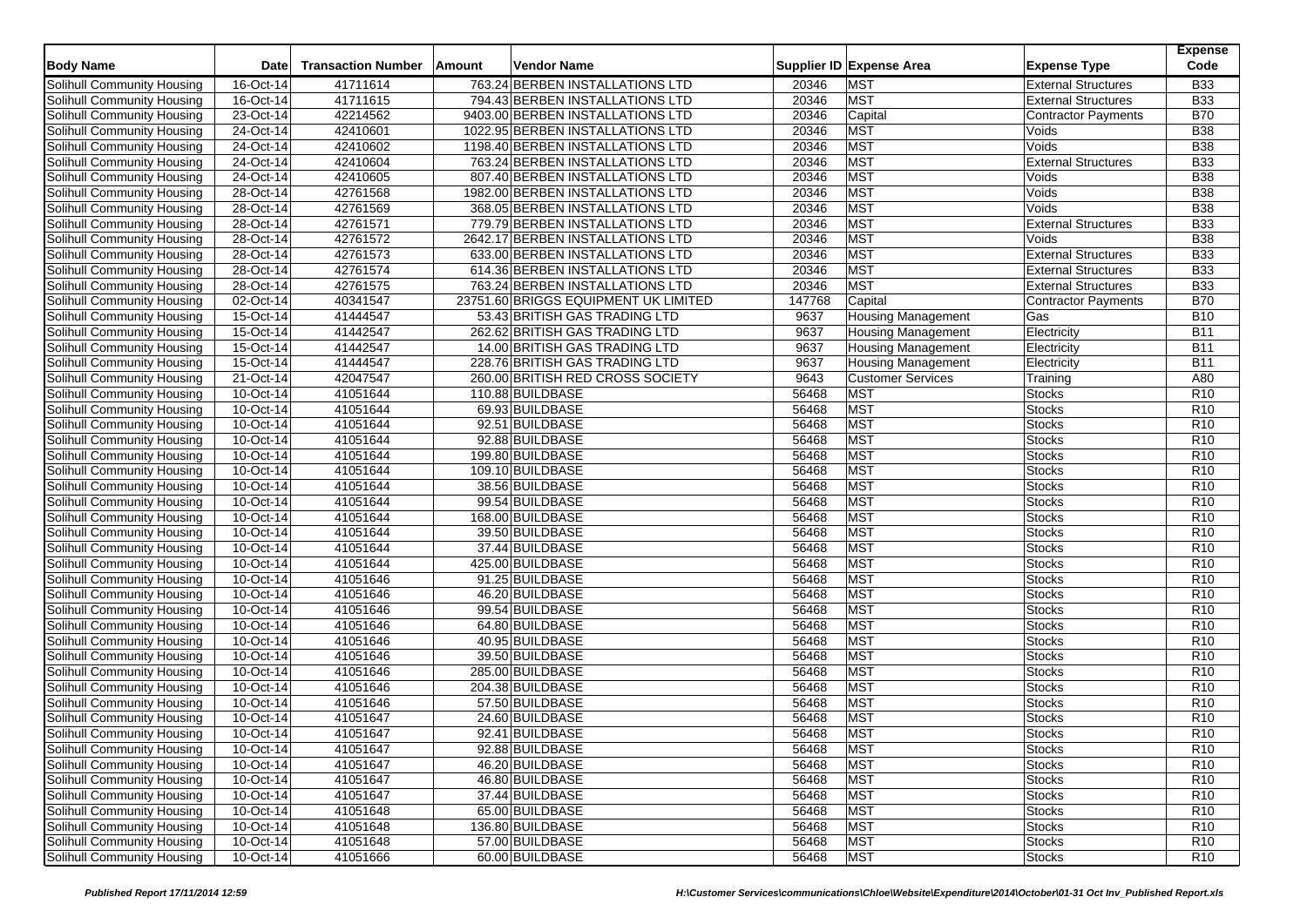| <b>Body Name</b>                  | Date         | <b>Transaction Number</b> | Amount | <b>Vendor Name</b>                |         | Supplier ID Expense Area  | <b>Expense Type</b>        | <b>Expense</b><br>Code |
|-----------------------------------|--------------|---------------------------|--------|-----------------------------------|---------|---------------------------|----------------------------|------------------------|
| Solihull Community Housing        | 10-Oct-14    | 41051666                  |        | 475.00 BUILDBASE                  | 56468   | <b>MST</b>                | <b>Stocks</b>              | R <sub>10</sub>        |
| Solihull Community Housing        | 10-Oct-14    | 41051666                  |        | 206.01 BUILDBASE                  | 56468   | <b>MST</b>                | <b>Stocks</b>              | R <sub>10</sub>        |
| Solihull Community Housing        | 10-Oct-14    | 41051666                  |        | 114.00 BUILDBASE                  | 56468   | <b>MST</b>                | <b>Stocks</b>              | R <sub>10</sub>        |
| Solihull Community Housing        | 15-Oct-14    | 41512596                  |        | 110.80 BUILDBASE                  | 56468   | <b>MST</b>                | <b>Stocks</b>              | R <sub>10</sub>        |
| Solihull Community Housing        | 15-Oct-14    | 41512596                  |        | 49.08 BUILDBASE                   | 56468   | <b>MST</b>                | <b>Stocks</b>              | R <sub>10</sub>        |
| Solihull Community Housing        | 15-Oct-14    | 41512596                  |        | 92.51 BUILDBASE                   | 56468   | <b>MST</b>                | <b>Stocks</b>              | R <sub>10</sub>        |
| Solihull Community Housing        | 15-Oct-14    | 41512596                  |        | 48.72 BUILDBASE                   | 56468   | <b>MST</b>                | <b>Stocks</b>              | R <sub>10</sub>        |
| Solihull Community Housing        | 15-Oct-14    | 41512596                  |        | 61.92 BUILDBASE                   | 56468   | <b>MST</b>                | <b>Stocks</b>              | R <sub>10</sub>        |
| Solihull Community Housing        | 15-Oct-14    | 41512596                  |        | 93.12 BUILDBASE                   | 56468   | <b>MST</b>                | <b>Stocks</b>              | R <sub>10</sub>        |
| Solihull Community Housing        | 15-Oct-14    | 41512596                  |        | 61.44 BUILDBASE                   | 56468   | <b>MST</b>                | <b>Stocks</b>              | R <sub>10</sub>        |
| Solihull Community Housing        | 15-Oct-14    | 41512596                  |        | 195.00 BUILDBASE                  | 56468   | <b>MST</b>                | <b>Stocks</b>              | R <sub>10</sub>        |
| Solihull Community Housing        | $15-Oct-14$  | 41512596                  |        | 23.52 BUILDBASE                   | 56468   | <b>MST</b>                | <b>Stocks</b>              | R <sub>10</sub>        |
| Solihull Community Housing        | 15-Oct-14    | 41512596                  |        | 66.36 BUILDBASE                   | 56468   | <b>MST</b>                | <b>Stocks</b>              | R <sub>10</sub>        |
| Solihull Community Housing        | 15-Oct-14    | 41512596                  |        | 31.20 BUILDBASE                   | 56468   | <b>MST</b>                | <b>Stocks</b>              | R <sub>10</sub>        |
| Solihull Community Housing        | 15-Oct-14    | 41512596                  |        | 37.44 BUILDBASE                   | 56468   | <b>MST</b>                | <b>Stocks</b>              | R <sub>10</sub>        |
| Solihull Community Housing        | 27-Oct-14    | 42595547                  |        | 2695.00 BURROWS HOME COMFORTS LTD | 273054  | Capital                   | <b>Contractor Payments</b> | <b>B70</b>             |
| Solihull Community Housing        | 27-Oct-14    | 42592547                  |        | 2515.00 BURROWS HOME COMFORTS LTD | 273054  | Capital                   | <b>Contractor Payments</b> | <b>B70</b>             |
| Solihull Community Housing        | 27-Oct-14    | 42593547                  |        | 3439.00 BURROWS HOME COMFORTS LTD | 273054  | Capital                   | <b>Contractor Payments</b> | <b>B70</b>             |
| Solihull Community Housing        | 27-Oct-14    | 42594547                  |        | 1662.50 BURROWS HOME COMFORTS LTD | 273054  | Capital                   | <b>Contractor Payments</b> | <b>B70</b>             |
| Solihull Community Housing        | 03-Oct-14    | 40460551                  |        | 235.05 C & C FLOORING             | 164498  | <b>MST</b>                | <b>Internal Works</b>      | <b>B31</b>             |
| Solihull Community Housing        | 08-Oct-14    | 40725548                  |        | 227.04 C & C FLOORING             | 164498  | <b>MST</b>                | <b>Internal Works</b>      | <b>B31</b>             |
| Solihull Community Housing        | 22-Oct-14    | 42134548                  |        | 217.96 C & C FLOORING             | 164498  | <b>MST</b>                | <b>Internal Works</b>      | <b>B31</b>             |
| Solihull Community Housing        | 22-Oct-14    | 42134550                  |        | 256.42 C & C FLOORING             | 164498  | <b>MST</b>                | Voids                      | <b>B38</b>             |
| Solihull Community Housing        | 24-Oct-14    | 42410547                  |        | 256.42 C & C FLOORING             | 164498  | <b>MST</b>                | <b>Internal Works</b>      | <b>B31</b>             |
| Solihull Community Housing        | 24-Oct-14    | 42410550                  |        | 267.10 C & C FLOORING             | 164498  | <b>MST</b>                | Voids                      | <b>B38</b>             |
| Solihull Community Housing        | 24-Oct-14    | 42410552                  |        | 795.29 C & C FLOORING             | 164498  | <b>MST</b>                | Voids                      | <b>B38</b>             |
| Solihull Community Housing        | 24-Oct-14    | 42410557                  |        | 215.80 C & C FLOORING             | 164498  | <b>MST</b>                | Voids                      | <b>B38</b>             |
| Solihull Community Housing        | 24-Oct-14    | 42410563                  |        | 256.42 C & C FLOORING             | 164498  | <b>MST</b>                | Voids                      | <b>B38</b>             |
| Solihull Community Housing        | 24-Oct-14    | 42410568                  |        | 224.43 C & C FLOORING             | 164498  | <b>MST</b>                | Voids                      | <b>B38</b>             |
| Solihull Community Housing        | 24-Oct-14    | 42410576                  |        | 258.96 C & C FLOORING             | 164498  | <b>MST</b>                | <b>Internal Works</b>      | <b>B31</b>             |
| Solihull Community Housing        | 24-Oct-14    | 42410578                  |        | 211.48 C & C FLOORING             | 164498  | <b>MST</b>                | Voids                      | <b>B38</b>             |
| Solihull Community Housing        | 24-Oct-14    | 42410581                  |        | 224.36 C & C FLOORING             | 164498  | <b>MST</b>                | <b>Internal Works</b>      | <b>B31</b>             |
| Solihull Community Housing        | $24$ -Oct-14 | 42410582                  |        | 250.33 C & C FLOORING             | 164498  | <b>MST</b>                | <b>Internal Works</b>      | <b>B31</b>             |
| Solihull Community Housing        | 24-Oct-14    | 42410583                  |        | 235.05 C & C FLOORING             | 164498  | <b>MST</b>                | <b>Internal Works</b>      | <b>B31</b>             |
| Solihull Community Housing        | 24-Oct-14    | 42410586                  |        | 240.25 C & C FLOORING             | 164498  | <b>MST</b>                | Voids                      | <b>B38</b>             |
| <b>Solihull Community Housing</b> | 24-Oct-14    | 42410595                  |        | 224.36 C & C FLOORING             | 164498  | MST                       | <b>Internal Works</b>      | <b>B31</b>             |
| Solihull Community Housing        | 24-Oct-14    | 42410564                  |        | 953.40 C & C FLOORING             | 164498  | <b>MST</b>                | Voids                      | <b>B38</b>             |
| Solihull Community Housing        | 24-Oct-14    | 42410584                  |        | 1319.90 C & C FLOORING            | 164498  | <b>MST</b>                | Voids                      | <b>B38</b>             |
| Solihull Community Housing        | 24-Oct-14    | 42410590                  |        | 967.14 C & C FLOORING             | 164498  | <b>MST</b>                | Voids                      | <b>B38</b>             |
| Solihull Community Housing        | 28-Oct-14    | 42761549                  |        | 256.42 C & C FLOORING             | 164498  | <b>MST</b>                | <b>Internal Works</b>      | <b>B31</b>             |
| Solihull Community Housing        | 28-Oct-14    | 42761551                  |        | 320.52 C & C FLOORING             | 164498  | <b>MST</b>                | <b>Internal Works</b>      | <b>B31</b>             |
| Solihull Community Housing        | 28-Oct-14    | 42761553                  |        | 1082.88 C & C FLOORING            | 164498  | <b>MST</b>                | Voids                      | <b>B38</b>             |
| <b>Solihull Community Housing</b> | 28-Oct-14    | 42761554                  |        | 343.91 C & C FLOORING             | 164498  | <b>MST</b>                | <b>Internal Works</b>      | <b>B31</b>             |
| Solihull Community Housing        | 28-Oct-14    | 42761556                  |        | 429.48 C & C FLOORING             | 164498  | <b>MST</b>                | Voids                      | <b>B38</b>             |
| Solihull Community Housing        | 28-Oct-14    | 42761560                  |        | 453.93 C & C FLOORING             | 164498  | <b>MST</b>                | <b>Internal Works</b>      | <b>B31</b>             |
| Solihull Community Housing        | 28-Oct-14    | 42761563                  |        | 256.42 C & C FLOORING             | 164498  | <b>MST</b>                | <b>Internal Works</b>      | <b>B31</b>             |
| Solihull Community Housing        | 28-Oct-14    | 42761564                  |        | 240.25 C & C FLOORING             | 164498  | <b>MST</b>                | Internal Works             | <b>B31</b>             |
| Solihull Community Housing        | 28-Oct-14    | 42761565                  |        | 256.42 C & C FLOORING             | 164498  | <b>MST</b>                | <b>Internal Works</b>      | <b>B31</b>             |
| Solihull Community Housing        | 28-Oct-14    | 42761567                  |        | 223.06 C & C FLOORING             | 164498  | <b>MST</b>                | <b>Internal Works</b>      | <b>B31</b>             |
| Solihull Community Housing        | 13-Oct-14    | 41172613                  |        | 545.00 CAPITAL FURNISHINGS        | 2071841 | <b>Housing Management</b> | Furniture                  | D11                    |
| Solihull Community Housing        | 13-Oct-14    | 41172616                  |        | 1135.00 CAPITAL FURNISHINGS       | 2071841 | <b>Housing Management</b> | Furniture                  | D11                    |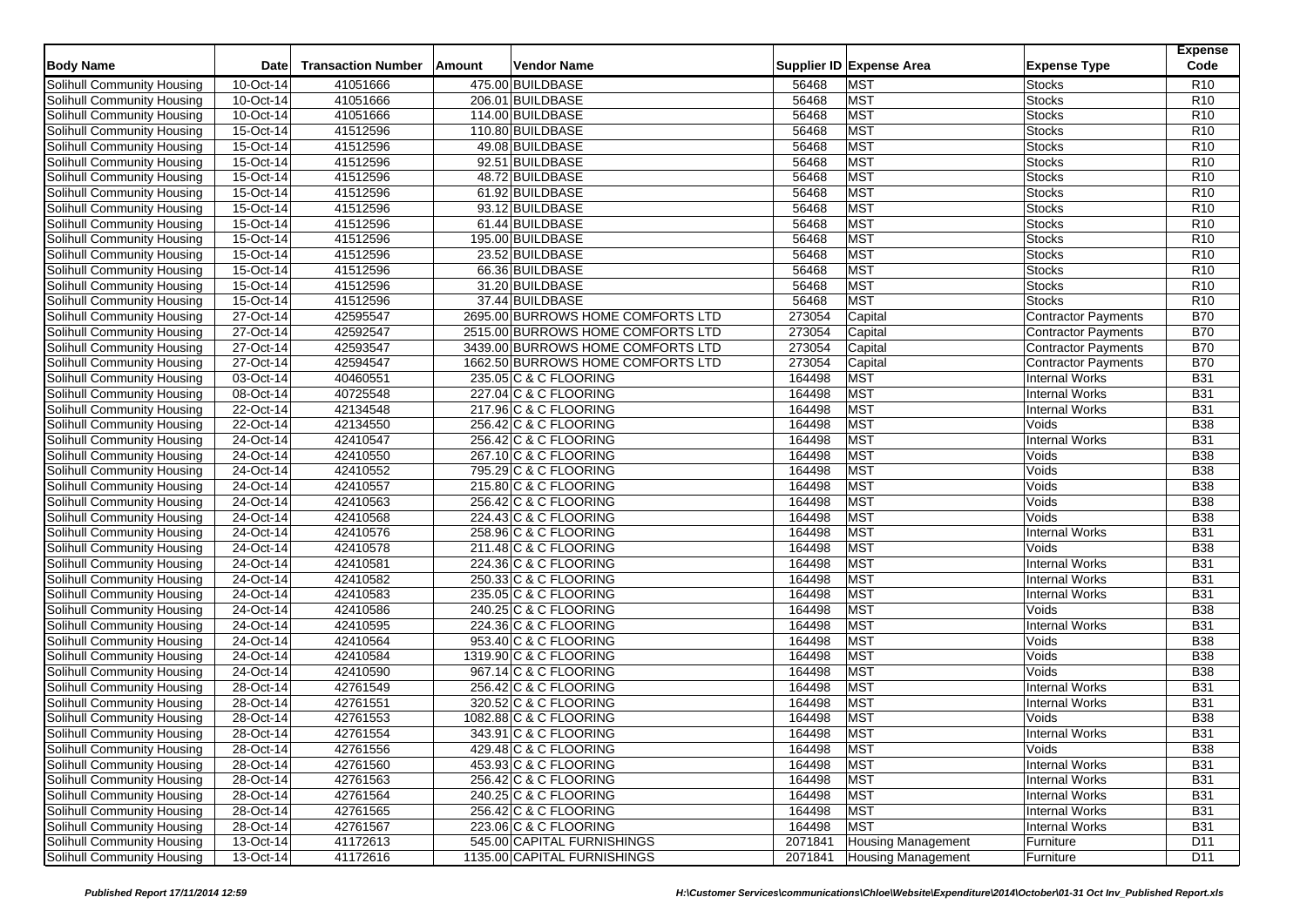| <b>Body Name</b>           | Date                   | <b>Transaction Number</b> | Amount | <b>Vendor Name</b>                          |                  | Supplier ID Expense Area                              | <b>Expense Type</b>                            | <b>Expense</b><br>Code |
|----------------------------|------------------------|---------------------------|--------|---------------------------------------------|------------------|-------------------------------------------------------|------------------------------------------------|------------------------|
| Solihull Community Housing | 15-Oct-14              | 41431550                  |        | 320.00 CAPITAL FURNISHINGS                  | 2071841          | <b>Housing Management</b>                             | Furniture                                      | D11                    |
| Solihull Community Housing | 15-Oct-14              | 41431568                  |        | 545.00 CAPITAL FURNISHINGS                  | 2071841          | <b>Housing Management</b>                             | Furniture                                      | D11                    |
| Solihull Community Housing | 15-Oct-14              | 41432547                  |        | 500.00 CAPITAL FURNISHINGS                  | 2071841          | <b>Housing Management</b>                             | Furniture                                      | D <sub>11</sub>        |
| Solihull Community Housing | 15-Oct-14              | 41435547                  |        | 785.00 CAPITAL FURNISHINGS                  | 2071841          | <b>Housing Management</b>                             | Furniture                                      | D11                    |
| Solihull Community Housing | 15-Oct-14              | 41436547                  |        | 375.00 CAPITAL FURNISHINGS                  | 2071841          | <b>Housing Management</b>                             | Furniture                                      | D11                    |
| Solihull Community Housing | 13-Oct-14              | 41172669                  |        | 1243.00 CARETECH (UK) LTD                   | 1610610          | Investment, Planning & Service: Adaptations           |                                                | <b>B83</b>             |
| Solihull Community Housing | 13-Oct-14              | 41172672                  |        | 759.04 CARETECH (UK) LTD                    | 1610610          | Investment, Planning & Service: Adaptations           |                                                | <b>B83</b>             |
| Solihull Community Housing | 16-Oct-14              | 41631551                  |        | 1050.00 CDC TECHNICAL SERVICES LTD          | 2212688          | Capital                                               | <b>Contractor Payments</b>                     | <b>B70</b>             |
| Solihull Community Housing | 06-Oct-14              | 40587553                  |        | 17801.10 CENTRAL (HIGH RISE) LTD            | 56904            | Capital                                               | <b>Contractor Payments</b>                     | <b>B70</b>             |
| Solihull Community Housing | 27-Oct-14              | 42598547                  |        | 312.00 CHAPMANS ELECTRICAL                  | 275944           | Capital                                               | <b>Contractor Payments</b>                     | <b>B70</b>             |
| Solihull Community Housing | 15-Oct-14              | 41460547                  |        | 860.00 CHARTER OFFICE EQUIPMENT LTD         | 9886             | Finance                                               | Furniture                                      | D11                    |
| Solihull Community Housing | 27-Oct-14              | 42596547                  |        | 1250.00 CHELMSLEY & DISTRICT CONSERVATIVE O | 63897            | <b>MST</b>                                            | <b>Professional Fees</b>                       | D <sub>50</sub>        |
| Solihull Community Housing | 02-Oct-14              | 40341552                  |        | 269.00 CHUBB FIRE LTD                       | 11217            | Finance                                               | Security                                       | <b>B43</b>             |
| Solihull Community Housing | 08-Oct-14              | 40725549                  |        | 5759.56 CHUBB FIRE LTD                      | 11217            | Investment, Planning & Service: Other Building costs  |                                                | <b>B39</b>             |
| Solihull Community Housing | 16-Oct-14              | 41711602                  |        | 6005.69 CHUBB FIRE LTD                      | 11217            | Investment, Planning & Service: Other Building costs  |                                                | <b>B39</b>             |
| Solihull Community Housing | 22-Oct-14              | 42103547                  |        | 12032.35 CHUBB FIRE LTD                     | 11217            | Investment, Planning & Service: Other Building costs  |                                                | <b>B39</b>             |
| Solihull Community Housing | 06-Oct-14              | 40587554                  |        | 2361.16 CLEARWATER TECHNOLOGY LTD           | 121213           | <b>MST</b>                                            | <b>Water Risks</b>                             | <b>B13</b>             |
| Solihull Community Housing | 15-Oct-14              | 41459547                  |        | 9900.30 CLOSE CIRCUIT SECURITY SERVICES LTD | 90851            | Capital                                               | <b>Contractor Payments</b>                     | <b>B70</b>             |
| Solihull Community Housing | 27-Oct-14              | 42597547                  |        | 5940.18 CLOSE CIRCUIT SECURITY SERVICES LTD | 90851            | Capital                                               | <b>Contractor Payments</b>                     | <b>B70</b>             |
| Solihull Community Housing | 07-Oct-14              | 40609656                  |        | 1118.99 COLLECTIVE ENTERPRISE LTD           | 200600           | Finance                                               | <b>ICT Consumables</b>                         | D33                    |
| Solihull Community Housing | 07-Oct-14              | 40609656                  |        | 716.01 COLLECTIVE ENTERPRISE LTD            | 200600           | Finance                                               | Stationery                                     | D <sub>25</sub>        |
| Solihull Community Housing | 07-Oct-14              | 40609656                  |        | 63.04 COLLECTIVE ENTERPRISE LTD             | 200600           | Finance                                               | <b>Catering Provisions</b>                     | D75                    |
| Solihull Community Housing | 07-Oct-14              | 40609656                  |        | 81.98 COLLECTIVE ENTERPRISE LTD             | 200600           | Capital                                               | <b>Contractor Payments</b>                     | <b>B70</b>             |
| Solihull Community Housing | 07-Oct-14              | 40609656                  |        | 97.00 COLLECTIVE ENTERPRISE LTD             | 200600           | Finance                                               | Printing                                       | D80                    |
| Solihull Community Housing | 07-Oct-14              | 40609656                  |        | 13.40 COLLECTIVE ENTERPRISE LTD             | 200600           | Finance                                               | Printing                                       | D80                    |
| Solihull Community Housing | 28-Oct-14              | 42630825                  |        | 373.78 COLLECTIVE ENTERPRISE LTD            | 200600           | Finance                                               | Stationery                                     | D <sub>25</sub>        |
| Solihull Community Housing | 28-Oct-14              | 42630825                  |        | 1003.46 COLLECTIVE ENTERPRISE LTD           | 200600           | Finance                                               | <b>ICT Consumables</b>                         | D33                    |
| Solihull Community Housing | 28-Oct-14              | 42630825                  |        | 1594.00 COLLECTIVE ENTERPRISE LTD           | 200600           | Capital                                               | <b>Contractor Payments</b>                     | <b>B70</b>             |
| Solihull Community Housing | 28-Oct-14              | 42630825                  |        | 13.40 COLLECTIVE ENTERPRISE LTD             | 200600           | <b>Central Administration</b>                         | <b>Officer Expenses</b>                        | D60                    |
| Solihull Community Housing | 28-Oct-14              | 42630825                  |        | 63.04 COLLECTIVE ENTERPRISE LTD             | 200600           | Finance                                               | <b>Catering Provisions</b>                     | D75                    |
| Solihull Community Housing | 16-Oct-14              | 41625552                  |        | 480.00 COVENTRY CITY COUNCIL                | 10098            | <b>Customer Services</b>                              | Training                                       | A80                    |
| Solihull Community Housing | 03-Oct-14              | 40434547                  |        | 269.70 CROWN CARS                           | 129277           | <b>Customer Services</b>                              | <b>Other Transport Costs</b>                   | C91                    |
| Solihull Community Housing | 13-Oct-14              | 41213548                  |        | 2000.00 DATASTOX LTD                        | 5881686          | <b>MST</b>                                            | <b>ICT Software</b>                            | D31                    |
| Solihull Community Housing | 06-Oct-14              | 40587555                  |        | 9585.90 DLA PIPER UK LLP                    | 147168           | <b>Balance Sheet</b>                                  | Accruals                                       | <b>S06</b>             |
| Solihull Community Housing | 03-Oct-14              | 40460554                  |        | 95.00 DMW ENVIRONMENTAL                     | 281856           | <b>MST</b>                                            | <b>Internal Works</b>                          | <b>B31</b>             |
| Solihull Community Housing | 03-Oct-14              | 40460554                  |        | 95.00 DMW ENVIRONMENTAL                     | 281856           | <b>MST</b>                                            | <b>Internal Works</b>                          | <b>B31</b>             |
| Solihull Community Housing | 03-Oct-14              | 40460554                  |        | 95.00 DMW ENVIRONMENTAL                     | 281856           | <b>MST</b>                                            | <b>Internal Works</b>                          | <b>B31</b>             |
| Solihull Community Housing | 03-Oct-14              | 40460554                  |        | 95.00 DMW ENVIRONMENTAL                     | 281856           | <b>MST</b>                                            | <b>Internal Works</b>                          | <b>B31</b>             |
| Solihull Community Housing | 03-Oct-14              | 40460554                  |        | 95.00 DMW ENVIRONMENTAL                     | 281856           | <b>MST</b>                                            | <b>Internal Works</b>                          | <b>B31</b>             |
| Solihull Community Housing | 03-Oct-14              | 40460554                  |        | 95.00 DMW ENVIRONMENTAL                     | 281856           | <b>MST</b>                                            | <b>Internal Works</b>                          | <b>B31</b>             |
| Solihull Community Housing | 03-Oct-14              | 40460554                  |        | 95.00 DMW ENVIRONMENTAL                     | 281856           | <b>MST</b>                                            | <b>Internal Works</b>                          | <b>B31</b>             |
| Solihull Community Housing | 03-Oct-14              | 40460554                  |        | 95.00 DMW ENVIRONMENTAL                     | 281856           | <b>MST</b>                                            | <b>Internal Works</b>                          | <b>B31</b>             |
| Solihull Community Housing | 03-Oct-14              | 40460554                  |        | 135.00 DMW ENVIRONMENTAL                    | 281856           | <b>MST</b>                                            | <b>Internal Works</b>                          | <b>B31</b>             |
| Solihull Community Housing | 03-Oct-14              | 40460554                  |        | 95.00 DMW ENVIRONMENTAL                     | 281856           | <b>MST</b>                                            | <b>Internal Works</b>                          | <b>B31</b>             |
| Solihull Community Housing |                        |                           |        | 95.00 DMW ENVIRONMENTAL                     |                  |                                                       |                                                | <b>B31</b>             |
| Solihull Community Housing | 03-Oct-14<br>03-Oct-14 | 40460556<br>40460556      |        | 95.00 DMW ENVIRONMENTAL                     | 281856<br>281856 | <b>MST</b><br><b>MST</b>                              | <b>Internal Works</b><br><b>Internal Works</b> | <b>B31</b>             |
| Solihull Community Housing | 03-Oct-14              | 40460556                  |        | 50.00 DMW ENVIRONMENTAL                     | 281856           | <b>MST</b>                                            | <b>Internal Works</b>                          | <b>B31</b>             |
| Solihull Community Housing | 03-Oct-14              | 40460556                  |        | 45.00 DMW ENVIRONMENTAL                     | 281856           | <b>MST</b>                                            | <b>Internal Works</b>                          | <b>B31</b>             |
|                            |                        |                           |        |                                             |                  |                                                       |                                                |                        |
| Solihull Community Housing | 13-Oct-14              | 41213553<br>41213554      |        | 4400.87 DODD GROUP<br>2461.86 DODD GROUP    | 164798           | Investment, Planning & Service: Utility Related Works |                                                | <b>B34</b>             |
| Solihull Community Housing | 13-Oct-14              |                           |        |                                             | 164798           | Investment, Planning & Service: Utility Related Works |                                                | <b>B34</b>             |
| Solihull Community Housing | 10-Oct-14              | 41051558                  |        | 82.00 DOORFIT PRODUCTS LTD                  | 5228             | <b>MST</b>                                            | <b>Stocks</b>                                  | R <sub>10</sub>        |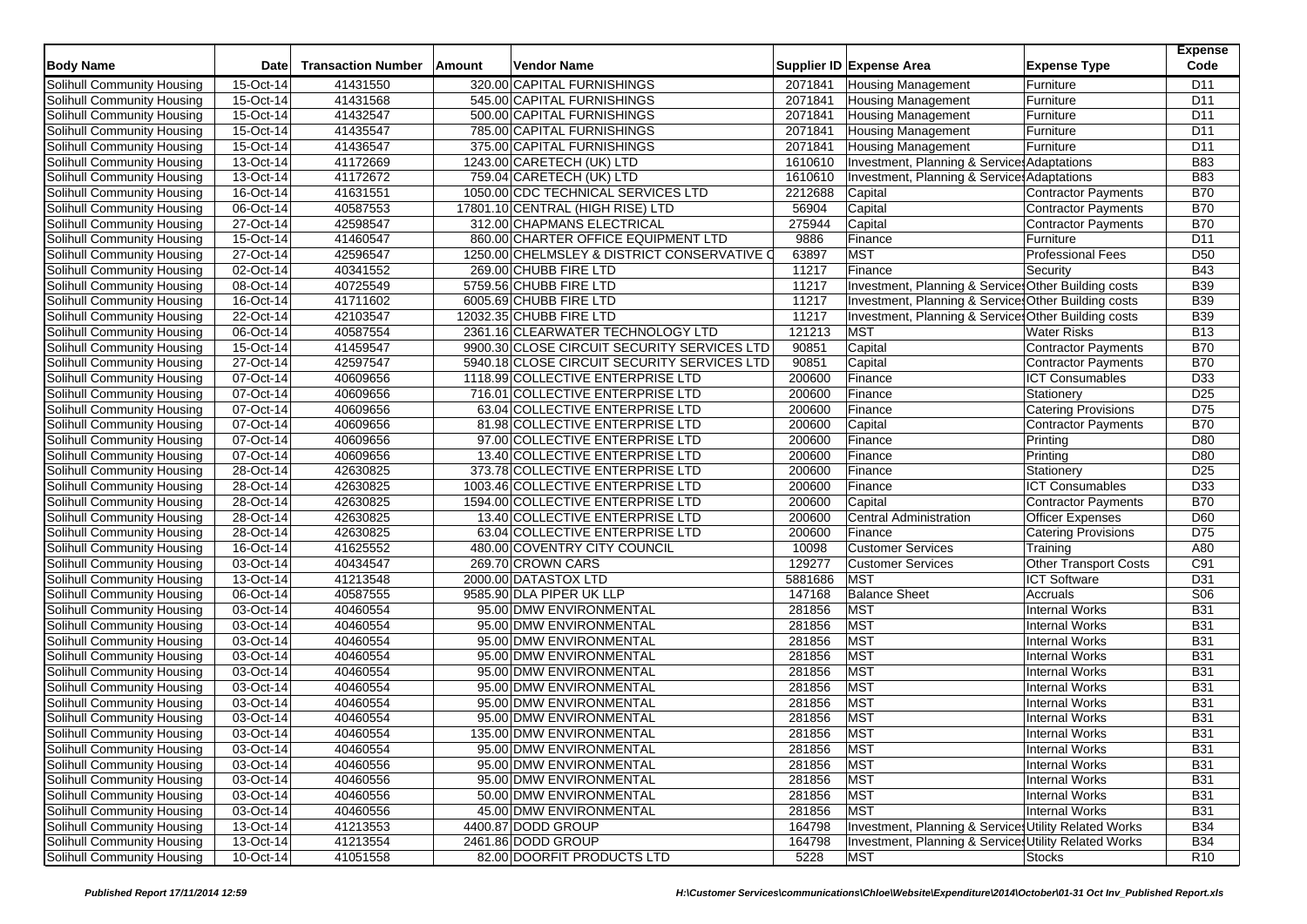| <b>Body Name</b>                                         | Date                   | <b>Transaction Number</b> | Vendor Name<br>Amount          |                                              |         | Supplier ID Expense Area                              | <b>Expense Type</b>         | <b>Expense</b><br>Code |
|----------------------------------------------------------|------------------------|---------------------------|--------------------------------|----------------------------------------------|---------|-------------------------------------------------------|-----------------------------|------------------------|
|                                                          |                        |                           |                                |                                              | 5228    | <b>MST</b>                                            |                             | R <sub>10</sub>        |
| Solihull Community Housing<br>Solihull Community Housing | 10-Oct-14<br>10-Oct-14 | 41051558                  | 90.00 DOORFIT PRODUCTS LTD     |                                              | 5228    | <b>MST</b>                                            | <b>Stocks</b>               | R <sub>10</sub>        |
|                                                          |                        | 41051558                  | 90.00 DOORFIT PRODUCTS LTD     |                                              | 5228    | <b>MST</b>                                            | <b>Stocks</b>               |                        |
| Solihull Community Housing                               | 10-Oct-14              | 41051563                  | 400.00 DOORFIT PRODUCTS LTD    |                                              |         |                                                       | <b>Stocks</b>               | R <sub>10</sub>        |
| Solihull Community Housing                               | 10-Oct-14              | 41051563                  | 420.00 DOORFIT PRODUCTS LTD    |                                              | 5228    | <b>MST</b>                                            | <b>Stocks</b>               | R <sub>10</sub>        |
| Solihull Community Housing                               | 10-Oct-14              | 41051563                  | 420.00 DOORFIT PRODUCTS LTD    |                                              | 5228    | <b>MST</b>                                            | <b>Stocks</b>               | R <sub>10</sub>        |
| Solihull Community Housing                               | 10-Oct-14              | 41051563                  | 100.00 DOORFIT PRODUCTS LTD    |                                              | 5228    | MST                                                   | <b>Stocks</b>               | R <sub>10</sub>        |
| Solihull Community Housing                               | 10-Oct-14              | 41051563                  | 120.00 DOORFIT PRODUCTS LTD    |                                              | 5228    | <b>MST</b>                                            | <b>Stocks</b>               | R <sub>10</sub>        |
| Solihull Community Housing                               | 10-Oct-14              | 41051563                  | 42.00 DOORFIT PRODUCTS LTD     |                                              | 5228    | <b>MST</b>                                            | <b>Stocks</b>               | R <sub>10</sub>        |
| Solihull Community Housing                               | 10-Oct-14              | 41051563                  | 112.00 DOORFIT PRODUCTS LTD    |                                              | 5228    | <b>MST</b>                                            | <b>Stocks</b>               | R <sub>10</sub>        |
| Solihull Community Housing                               | 16-Oct-14              | 41625551                  | 1377.32 DR GAIL YOUNG          |                                              | 221701  | <b>Housing Management</b>                             | <b>Tenant Medicals</b>      | D63                    |
| Solihull Community Housing                               | 08-Oct-14              | 40725553                  |                                | 895.00 DRAINTECH SERVICES (MIDLANDS) LTD     | 338596  | Capital                                               | <b>Contractor Payments</b>  | B70                    |
| Solihull Community Housing                               | $08-Oct-14$            | 40725561                  |                                | 240.00 DRAINTECH SERVICES (MIDLANDS) LTD     | 338596  | <b>MST</b>                                            | <b>Other Works</b>          | <b>B32</b>             |
| Solihull Community Housing                               | 16-Oct-14              | 41711676                  |                                | 218.03 DRAINTECH SERVICES (MIDLANDS) LTD     | 338596  | <b>MST</b>                                            | <b>Other Works</b>          | <b>B32</b>             |
| Solihull Community Housing                               | 16-Oct-14              | 41711690                  |                                | 360.00 DRAINTECH SERVICES (MIDLANDS) LTD     | 338596  | <b>MST</b>                                            | Other Works                 | B32                    |
| Solihull Community Housing                               | 16-Oct-14              | 41711694                  |                                | 220.00 DRAINTECH SERVICES (MIDLANDS) LTD     | 338596  | <b>MST</b>                                            | <b>Other Building costs</b> | <b>B39</b>             |
| Solihull Community Housing                               | 16-Oct-14              | 41711695                  |                                | 475.00 DRAINTECH SERVICES (MIDLANDS) LTD     | 338596  | <b>MST</b>                                            | <b>Other Works</b>          | <b>B32</b>             |
| Solihull Community Housing                               | 16-Oct-14              | 41711696                  |                                | 950.00 DRAINTECH SERVICES (MIDLANDS) LTD     | 338596  | <b>MST</b>                                            | <b>Other Works</b>          | <b>B32</b>             |
| Solihull Community Housing                               | 16-Oct-14              | 41711700                  |                                | 287.50 DRAINTECH SERVICES (MIDLANDS) LTD     | 338596  | <b>MST</b>                                            | Other Works                 | <b>B32</b>             |
| Solihull Community Housing                               | 16-Oct-14              | 41711712                  |                                | 333.85 DRAINTECH SERVICES (MIDLANDS) LTD     | 338596  | <b>MST</b>                                            | <b>Other Building costs</b> | <b>B39</b>             |
| Solihull Community Housing                               | 24-Oct-14              | 42410635                  |                                | 216.78 DRAINTECH SERVICES (MIDLANDS) LTD     | 338596  | <b>MST</b>                                            | <b>Other Works</b>          | <b>B32</b>             |
| Solihull Community Housing                               | 24-Oct-14              | 42410636                  |                                | 343.28 DRAINTECH SERVICES (MIDLANDS) LTD     | 338596  | <b>MST</b>                                            | <b>Other Building costs</b> | <b>B39</b>             |
| Solihull Community Housing                               | 07-Oct-14              | 40609651                  |                                | 879.97 DULUX DECORATOR CENTRES               | 69460   | Capital                                               | <b>Contractor Payments</b>  | <b>B70</b>             |
| Solihull Community Housing                               | 07-Oct-14              | 40609652                  |                                | 689.25 DULUX DECORATOR CENTRES               | 69460   | <b>MST</b>                                            | <b>Internal Works</b>       | <b>B31</b>             |
| Solihull Community Housing                               | 24-Oct-14              | 42404557                  | 701.40 E.ON ENERGY             |                                              | 108799  | <b>Housing Management</b>                             | Electricity                 | <b>B11</b>             |
| Solihull Community Housing                               | 08-Oct-14              | 40725578                  |                                | 2023.11 ECLIPSE ACCESS SOLUTIONS LTD         | 141696  | Capital                                               | Contractor Payments         | <b>B70</b>             |
| Solihull Community Housing                               | 15-Oct-14              | 41468950                  | 1518.75 EDEN ADAPTIONS LTD     |                                              | 267999  | <b>Housing Management</b>                             | Security                    | <b>B43</b>             |
| Solihull Community Housing                               | 02-Oct-14              | 40341563                  |                                | 28587.88 EDEN BUILD LTD BUILDING CONTRACTORS | 5243773 | Capital                                               | Contractor Payments         | <b>B70</b>             |
| Solihull Community Housing                               | 13-Oct-14              | 41213578                  |                                | 15681.90 EDEN BUILD LTD BUILDING CONTRACTORS | 5243773 | Capital                                               | <b>Contractor Payments</b>  | <b>B70</b>             |
| Solihull Community Housing                               | 16-Oct-14              | 41636548                  | 2197.08 EDF ENERGY 1 LTD       |                                              | 135472  | <b>Housing Management</b>                             | Electricity                 | <b>B11</b>             |
| Solihull Community Housing                               | 20-Oct-14              | 41841547                  | 3716.34 ELDERCARE              |                                              | 78964   | <b>Housing Management</b>                             | Other Supplies And Servi    | D90                    |
| Solihull Community Housing                               | 03-Oct-14              | 40433547                  | 5060.00 REDACTED PERSONAL DATA |                                              | 270402  | Capital                                               | <b>Contractor Payments</b>  | <b>B70</b>             |
| Solihull Community Housing                               | 17-Oct-14              | 41756547                  | 5060.00 REDACTED PERSONAL DATA |                                              | 270402  | Capital                                               | Contractor Payments         | <b>B70</b>             |
| Solihull Community Housing                               | 13-Oct-14              | 41213577                  | 437.50 EXPERIAN LTD            |                                              | 51482   | Finance                                               | <b>Professional Fees</b>    | D <sub>50</sub>        |
| Solihull Community Housing                               | 13-Oct-14              | 41172653                  |                                | 1975.40 FAMILY CARE TRUST (SOLIHULL)         | 5472    | <b>Housing Management</b>                             | Grounds Maintenance         | <b>B40</b>             |
| Solihull Community Housing                               | 15-Oct-14              | 41438547                  | 4090.45 FRY HOUSING TRUST      |                                              | 88325   | <b>Housing Management</b>                             | <b>Professional Fees</b>    | D <sub>50</sub>        |
| <b>Solihull Community Housing</b>                        | 13-Oct-14              | 41213581                  |                                | 15750.00 GROUNDWORK WEST MIDLANDS            | 241568  | <b>Housing Management</b>                             | <b>Estate Management</b>    | <b>B37</b>             |
| Solihull Community Housing                               | 15-Oct-14              | 41469547                  |                                | 906.67 HAMMOND LUBRICANTS & CHEMICALS LTD    | 1120597 | <b>Housing Management</b>                             | Materials                   | D <sub>13</sub>        |
| Solihull Community Housing                               | 22-Oct-14              | 42123551                  |                                | 313.64 HAMMOND LUBRICANTS & CHEMICALS LTD    | 1120597 | <b>Housing Management</b>                             | Materials                   | D <sub>13</sub>        |
| Solihull Community Housing                               | 08-Oct-14              | 40725551                  |                                | 1844.00 HANDICARE ACCESSIBILITY LTD          | 277953  | Capital                                               | Contractor Payments         | <b>B70</b>             |
| Solihull Community Housing                               | 08-Oct-14              | 40725552                  |                                | 2354.40 HANDICARE ACCESSIBILITY LTD          | 277953  | Capital                                               | Contractor Payments         | B70                    |
| Solihull Community Housing                               | 24-Oct-14              | 42410606                  | 319.20 HARROLD-JONES SERVICES  |                                              | 5768    | Investment, Planning & Services Utility Related Works |                             | <b>B34</b>             |
| Solihull Community Housing                               | 24-Oct-14              | 42410607                  | 319.20 HARROLD-JONES SERVICES  |                                              | 5768    | Investment, Planning & Services Utility Related Works |                             | <b>B34</b>             |
| Solihull Community Housing                               | 24-Oct-14              | 42410608                  | 319.20 HARROLD-JONES SERVICES  |                                              | 5768    | Investment, Planning & Service: Utility Related Works |                             | <b>B34</b>             |
| Solihull Community Housing                               | 24-Oct-14              | 42410609                  | 319.20 HARROLD-JONES SERVICES  |                                              | 5768    | Investment, Planning & Services Utility Related Works |                             | <b>B34</b>             |
| Solihull Community Housing                               | 24-Oct-14              | 42410610                  | 319.20 HARROLD-JONES SERVICES  |                                              | 5768    | Investment, Planning & Services Utility Related Works |                             | <b>B34</b>             |
| Solihull Community Housing                               | 24-Oct-14              | 42410611                  | 319.20 HARROLD-JONES SERVICES  |                                              | 5768    | Investment, Planning & Services Utility Related Works |                             | <b>B34</b>             |
| Solihull Community Housing                               | 24-Oct-14              | 42410612                  | 319.20 HARROLD-JONES SERVICES  |                                              | 5768    | Investment, Planning & Services Utility Related Works |                             | <b>B34</b>             |
| Solihull Community Housing                               | 24-Oct-14              | 42410613                  | 319.20 HARROLD-JONES SERVICES  |                                              | 5768    | Investment, Planning & Services Utility Related Works |                             | <b>B34</b>             |
| Solihull Community Housing                               | 24-Oct-14              | 42410614                  | 319.20 HARROLD-JONES SERVICES  |                                              | 5768    | Investment, Planning & Services Utility Related Works |                             | <b>B34</b>             |
| Solihull Community Housing                               | 24-Oct-14              | 42410615                  | 319.20 HARROLD-JONES SERVICES  |                                              | 5768    | Investment, Planning & Services Utility Related Works |                             | <b>B34</b>             |
| Solihull Community Housing                               | 24-Oct-14              | 42410616                  | 319.20 HARROLD-JONES SERVICES  |                                              | 5768    | Investment, Planning & Services Utility Related Works |                             | <b>B34</b>             |
|                                                          |                        |                           |                                |                                              |         |                                                       |                             |                        |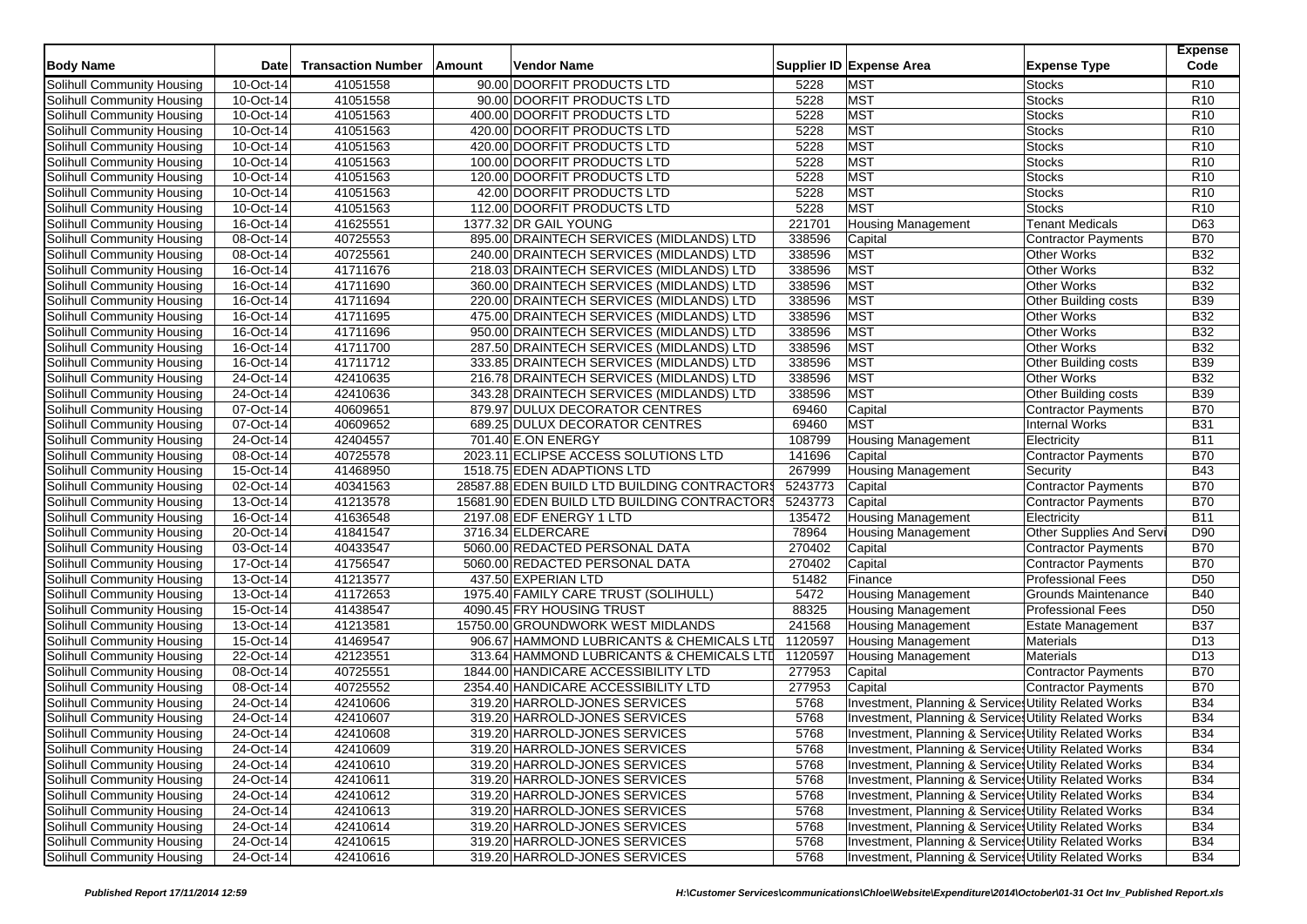| <b>Body Name</b>                  | <b>Date</b> | <b>Transaction Number</b> | Amount | Vendor Name                              |         | Supplier ID Expense Area                              | <b>Expense Type</b>             | <b>Expense</b><br>Code |
|-----------------------------------|-------------|---------------------------|--------|------------------------------------------|---------|-------------------------------------------------------|---------------------------------|------------------------|
| Solihull Community Housing        | 24-Oct-14   | 42410617                  |        | 319.20 HARROLD-JONES SERVICES            | 5768    | Investment, Planning & Services Utility Related Works |                                 | <b>B34</b>             |
| Solihull Community Housing        | 24-Oct-14   | 42410618                  |        | 319.20 HARROLD-JONES SERVICES            | 5768    | Investment, Planning & Services Utility Related Works |                                 | <b>B34</b>             |
| Solihull Community Housing        | 24-Oct-14   | 42410619                  |        | 319.20 HARROLD-JONES SERVICES            | 5768    | Investment, Planning & Services Utility Related Works |                                 | <b>B34</b>             |
| Solihull Community Housing        | 24-Oct-14   | 42410620                  |        | 319.20 HARROLD-JONES SERVICES            | 5768    | Investment, Planning & Services Utility Related Works |                                 | <b>B34</b>             |
| Solihull Community Housing        | 24-Oct-14   | 42410621                  |        | 319.20 HARROLD-JONES SERVICES            | 5768    | Investment, Planning & Services Utility Related Works |                                 | <b>B34</b>             |
| Solihull Community Housing        | 15-Oct-14   | 41470547                  |        | 340.00 HERON PRESS                       | 42709   | Finance                                               | Printing                        | D80                    |
| Solihull Community Housing        | 17-Oct-14   | 41756560                  |        | 495.00 HQN LTD                           | 120599  | <b>Customer Services</b>                              | <b>Grants and Subscriptions</b> | D92                    |
| Solihull Community Housing        | 27-Oct-14   | 42516547                  |        | 1167.50 HQN LTD                          | 120599  | <b>Customer Services</b>                              | Training                        | A80                    |
| Solihull Community Housing        | 22-Oct-14   | 42134571                  |        | 306.45 HUNTLEY REFRIGERATION LTD         | 2041642 | Finance                                               | <b>General Building Costs</b>   | <b>B30</b>             |
| Solihull Community Housing        | 27-Oct-14   | 42599547                  |        | 386.00 ILSH MEDIA LTD                    | 688717  | Central Administration                                | Recruitment Advertising         | A71                    |
| Solihull Community Housing        | 16-Oct-14   | 41658547                  |        | 9295.87 J C S COCHRANE ELECTRICAL LTD    | 4056686 | Capital                                               | <b>Contractor Payments</b>      | <b>B70</b>             |
| Solihull Community Housing        | 16-Oct-14   | 41658549                  |        | 10275.81 J C S COCHRANE ELECTRICAL LTD   | 4056686 | Capital                                               | Contractor Payments             | <b>B70</b>             |
| Solihull Community Housing        | 20-Oct-14   | 41852547                  |        | 4038.88 J C S COCHRANE ELECTRICAL LTD    | 4056686 | Capital                                               | Contractor Payments             | <b>B70</b>             |
| Solihull Community Housing        | 24-Oct-14   | 42410624                  |        | 474.82 J LACEY STEEPLEJACKS              | 277406  | Investment, Planning & Services Utility Related Works |                                 | <b>B34</b>             |
| Solihull Community Housing        | 24-Oct-14   | 42410625                  |        | 1150.52 J LACEY STEEPLEJACKS             | 277406  | Investment, Planning & Services Utility Related Works |                                 | <b>B34</b>             |
| Solihull Community Housing        | 24-Oct-14   | 42410626                  |        | 447.28 J LACEY STEEPLEJACKS              | 277406  | Investment, Planning & Services Utility Related Works |                                 | <b>B34</b>             |
| Solihull Community Housing        | 24-Oct-14   | 42410628                  |        | 228.90 J LACEY STEEPLEJACKS              | 277406  | Investment, Planning & Services Utility Related Works |                                 | <b>B34</b>             |
| Solihull Community Housing        | 24-Oct-14   | 42410629                  |        | 217.70 J LACEY STEEPLEJACKS              | 277406  | Investment, Planning & Service Utility Related Works  |                                 | <b>B34</b>             |
| Solihull Community Housing        | 24-Oct-14   | 42410630                  |        | 278.84 J LACEY STEEPLEJACKS              | 277406  | Investment, Planning & Services Utility Related Works |                                 | <b>B34</b>             |
| Solihull Community Housing        | 24-Oct-14   | 42410632                  |        | 278.84 J LACEY STEEPLEJACKS              | 277406  | Investment, Planning & Services Utility Related Works |                                 | <b>B34</b>             |
| Solihull Community Housing        | 24-Oct-14   | 42410633                  |        | 328.72 J LACEY STEEPLEJACKS              | 277406  | Investment, Planning & Services Utility Related Works |                                 | <b>B34</b>             |
| Solihull Community Housing        | 13-Oct-14   | 41213588                  |        | 885.50 JAMES ANDREWS RECRUITMENT SOLUTIO | 673596  | <b>Housing Management</b>                             | <b>Agency Staff</b>             | A60                    |
| Solihull Community Housing        | 13-Oct-14   | 41213589                  |        | 887.13 JAMES ANDREWS RECRUITMENT SOLUTIC | 673596  | <b>Housing Management</b>                             | <b>Agency Staff</b>             | A60                    |
| Solihull Community Housing        | 24-Oct-14   | 42404561                  |        | 851.00 JAMES ANDREWS RECRUITMENT SOLUTIO | 673596  | <b>Housing Management</b>                             | <b>Agency Staff</b>             | A60                    |
| Solihull Community Housing        | 24-Oct-14   | 42404564                  |        | 869.50 JAMES ANDREWS RECRUITMENT SOLUTIO | 673596  | Housing Management                                    | <b>Agency Staff</b>             | A60                    |
| Solihull Community Housing        | 20-Oct-14   | 41846547                  |        | 76898.53 JESSUP BROTHERS LTD             | 3190686 | Capital                                               | <b>Contractor Payments</b>      | <b>B70</b>             |
| Solihull Community Housing        | 20-Oct-14   | 41848547                  |        | 27151.00 JESSUP BROTHERS LTD             | 3190686 | Capital                                               | Contractor Payments             | <b>B70</b>             |
| Solihull Community Housing        | 10-Oct-14   | 41051608                  |        | 512.49 JEWSON LTD                        | 6111    | <b>MST</b>                                            | <b>Stocks</b>                   | R <sub>10</sub>        |
| Solihull Community Housing        | 10-Oct-14   | 41051613                  |        | 494.19 JEWSON LTD                        | 6111    | <b>MST</b>                                            | Stocks                          | R <sub>10</sub>        |
| Solihull Community Housing        | 10-Oct-14   | 41051614                  |        | 542.28 JEWSON LTD                        | 6111    | <b>MST</b>                                            | <b>Stocks</b>                   | R <sub>10</sub>        |
| Solihull Community Housing        | 10-Oct-14   | 41051616                  |        | 5.10 JEWSON LTD                          | 6111    | <b>MST</b>                                            | Stocks                          | R <sub>10</sub>        |
| Solihull Community Housing        | 10-Oct-14   | 41051616                  |        | 6.40 JEWSON LTD                          | 6111    | <b>MST</b>                                            | Stocks                          | R <sub>10</sub>        |
| Solihull Community Housing        | 10-Oct-14   | 41051616                  |        | 5.90 JEWSON LTD                          | 6111    | <b>MST</b>                                            | <b>Stocks</b>                   | R <sub>10</sub>        |
| Solihull Community Housing        | 10-Oct-14   | 41051616                  |        | 7.90 JEWSON LTD                          | 6111    | <b>MST</b>                                            | <b>Stocks</b>                   | R <sub>10</sub>        |
| Solihull Community Housing        | 10-Oct-14   | 41051616                  |        | 5.10 JEWSON LTD                          | 6111    | <b>MST</b>                                            | Stocks                          | R <sub>10</sub>        |
| Solihull Community Housing        | 10-Oct-14   | 41051616                  |        | 10.70 JEWSON LTD                         | 6111    | <b>MST</b>                                            | Stocks                          | R <sub>10</sub>        |
| Solihull Community Housing        | 10-Oct-14   | 41051616                  |        | 14.20 JEWSON LTD                         | 6111    | MST                                                   | Stocks                          | R <sub>10</sub>        |
| Solihull Community Housing        | 10-Oct-14   | 41051616                  |        | 21.00 JEWSON LTD                         | 6111    | MST                                                   | Stocks                          | R <sub>10</sub>        |
| Solihull Community Housing        | 10-Oct-14   | 41051616                  |        | 12.20 JEWSON LTD                         | 6111    | <b>MST</b>                                            | Stocks                          | R <sub>10</sub>        |
| Solihull Community Housing        | 10-Oct-14   | 41051616                  |        | 6.48 JEWSON LTD                          | 6111    | <b>MST</b>                                            | <b>Stocks</b>                   | R <sub>10</sub>        |
| Solihull Community Housing        | 10-Oct-14   | 41051616                  |        | 7.36 JEWSON LTD                          | 6111    | <b>MST</b>                                            | Stocks                          | R <sub>10</sub>        |
| Solihull Community Housing        | 10-Oct-14   | 41051616                  |        | 22.68 JEWSON LTD                         | 6111    | <b>MST</b>                                            | Stocks                          | R <sub>10</sub>        |
| Solihull Community Housing        | 10-Oct-14   | 41051616                  |        | 33.20 JEWSON LTD                         | 6111    | <b>MST</b>                                            | <b>Stocks</b>                   | R <sub>10</sub>        |
| Solihull Community Housing        | 10-Oct-14   | 41051616                  |        | 14.77 JEWSON LTD                         | 6111    | <b>MST</b>                                            | <b>Stocks</b>                   | R <sub>10</sub>        |
| Solihull Community Housing        | 10-Oct-14   | 41051616                  |        | 22.50 JEWSON LTD                         | 6111    | <b>MST</b>                                            | <b>Stocks</b>                   | R <sub>10</sub>        |
| Solihull Community Housing        | 10-Oct-14   | 41051616                  |        | 28.40 JEWSON LTD                         | 6111    | <b>MST</b>                                            | <b>Stocks</b>                   | R <sub>10</sub>        |
| Solihull Community Housing        | 10-Oct-14   | 41051616                  |        | 34.40 JEWSON LTD                         | 6111    | <b>MST</b>                                            | <b>Stocks</b>                   | R <sub>10</sub>        |
| Solihull Community Housing        | 10-Oct-14   | 41051616                  |        | 14.49 JEWSON LTD                         | 6111    | <b>MST</b>                                            | <b>Stocks</b>                   | R <sub>10</sub>        |
| Solihull Community Housing        | 10-Oct-14   | 41051617                  |        | 523.76 JEWSON LTD                        | 6111    | <b>MST</b>                                            | <b>Stocks</b>                   | R <sub>10</sub>        |
| <b>Solihull Community Housing</b> | 10-Oct-14   | 41051618                  |        | 113.00 JEWSON LTD                        | 6111    | <b>MST</b>                                            | <b>Stocks</b>                   | R <sub>10</sub>        |
| Solihull Community Housing        | 10-Oct-14   | 41051618                  |        | 147.50 JEWSON LTD                        | 6111    | <b>MST</b>                                            | <b>Stocks</b>                   | R <sub>10</sub>        |
|                                   |             |                           |        |                                          |         |                                                       |                                 |                        |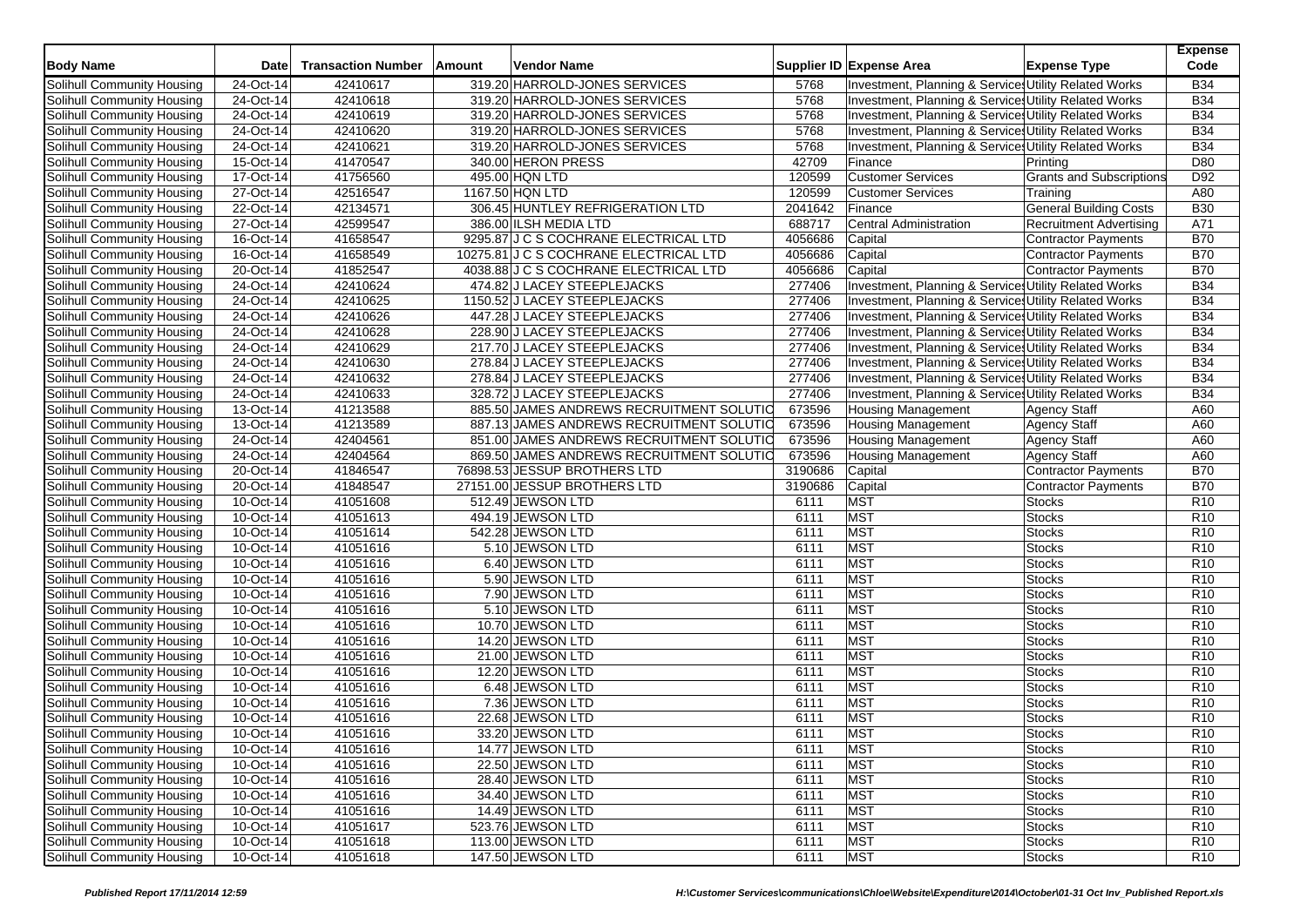| <b>Body Name</b>                  | <b>Date</b> | <b>Transaction Number</b> | Amount | Vendor Name        |      | Supplier ID Expense Area | <b>Expense Type</b> | <b>Expense</b><br>Code |
|-----------------------------------|-------------|---------------------------|--------|--------------------|------|--------------------------|---------------------|------------------------|
| Solihull Community Housing        | 10-Oct-14   | 41051619                  |        | 656.64 JEWSON LTD  | 6111 | <b>MST</b>               | <b>Stocks</b>       | R <sub>10</sub>        |
| Solihull Community Housing        | 10-Oct-14   | 41051620                  |        | 390.00 JEWSON LTD  | 6111 | <b>MST</b>               | <b>Stocks</b>       | R <sub>10</sub>        |
| Solihull Community Housing        | 10-Oct-14   | 41051620                  |        | 1950.00 JEWSON LTD | 6111 | <b>MST</b>               | <b>Stocks</b>       | R <sub>10</sub>        |
| Solihull Community Housing        | 10-Oct-14   | 41051620                  |        | 41.76 JEWSON LTD   | 6111 | <b>MST</b>               | <b>Stocks</b>       | R <sub>10</sub>        |
| Solihull Community Housing        | 10-Oct-14   | 41051622                  |        | 308.60 JEWSON LTD  | 6111 | <b>MST</b>               | <b>Stocks</b>       | R <sub>10</sub>        |
| Solihull Community Housing        | 10-Oct-14   | 41051623                  |        | 404.00 JEWSON LTD  | 6111 | <b>MST</b>               | <b>Stocks</b>       | R <sub>10</sub>        |
| Solihull Community Housing        | 10-Oct-14   | 41051623                  |        | 30.04 JEWSON LTD   | 6111 | <b>MST</b>               | <b>Stocks</b>       | R <sub>10</sub>        |
| Solihull Community Housing        | 10-Oct-14   | 41051623                  |        | 46.58 JEWSON LTD   | 6111 | <b>MST</b>               | <b>Stocks</b>       | R <sub>10</sub>        |
| Solihull Community Housing        | 10-Oct-14   | 41051623                  |        | 470.00 JEWSON LTD  | 6111 | <b>MST</b>               | <b>Stocks</b>       | R <sub>10</sub>        |
| Solihull Community Housing        | 10-Oct-14   | 41051623                  |        | 470.00 JEWSON LTD  | 6111 | <b>MST</b>               | <b>Stocks</b>       | R <sub>10</sub>        |
| Solihull Community Housing        | 10-Oct-14   | 41051623                  |        | 49.00 JEWSON LTD   | 6111 | <b>MST</b>               | <b>Stocks</b>       | R <sub>10</sub>        |
| Solihull Community Housing        | 10-Oct-14   | 41051623                  |        | 60.40 JEWSON LTD   | 6111 | <b>MST</b>               | <b>Stocks</b>       | R <sub>10</sub>        |
| Solihull Community Housing        | 10-Oct-14   | 41051623                  |        | 38.60 JEWSON LTD   | 6111 | <b>MST</b>               | <b>Stocks</b>       | R <sub>10</sub>        |
| Solihull Community Housing        | 10-Oct-14   | 41051624                  |        | 340.88 JEWSON LTD  | 6111 | <b>MST</b>               | <b>Stocks</b>       | R <sub>10</sub>        |
| <b>Solihull Community Housing</b> | 10-Oct-14   | 41051624                  |        | 461.76 JEWSON LTD  | 6111 | <b>MST</b>               | <b>Stocks</b>       | R <sub>10</sub>        |
| Solihull Community Housing        | 10-Oct-14   | 41051624                  |        | 184.63 JEWSON LTD  | 6111 | <b>MST</b>               | <b>Stocks</b>       | R <sub>10</sub>        |
| Solihull Community Housing        | 10-Oct-14   | 41051624                  |        | 276.95 JEWSON LTD  | 6111 | <b>MST</b>               | <b>Stocks</b>       | R <sub>10</sub>        |
| Solihull Community Housing        | 10-Oct-14   | 41051626                  |        | 234.60 JEWSON LTD  | 6111 | <b>MST</b>               | <b>Stocks</b>       | R <sub>10</sub>        |
| Solihull Community Housing        | 10-Oct-14   | 41051626                  |        | 235.00 JEWSON LTD  | 6111 | <b>MST</b>               | <b>Stocks</b>       | R <sub>10</sub>        |
| Solihull Community Housing        | 10-Oct-14   | 41051626                  |        | 185.60 JEWSON LTD  | 6111 | <b>MST</b>               | <b>Stocks</b>       | R <sub>10</sub>        |
| Solihull Community Housing        | 10-Oct-14   | 41051626                  |        | 62.40 JEWSON LTD   | 6111 | <b>MST</b>               | <b>Stocks</b>       | R <sub>10</sub>        |
| <b>Solihull Community Housing</b> | 10-Oct-14   | 41051626                  |        | 41.70 JEWSON LTD   | 6111 | <b>MST</b>               | <b>Stocks</b>       | R <sub>10</sub>        |
| Solihull Community Housing        | 10-Oct-14   | 41051626                  |        | 72.60 JEWSON LTD   | 6111 | <b>MST</b>               | <b>Stocks</b>       | R <sub>10</sub>        |
| Solihull Community Housing        | 10-Oct-14   | 41051626                  |        | 54.40 JEWSON LTD   | 6111 | <b>MST</b>               | <b>Stocks</b>       | R <sub>10</sub>        |
| Solihull Community Housing        | 10-Oct-14   | 41051626                  |        | 97.00 JEWSON LTD   | 6111 | <b>MST</b>               | <b>Stocks</b>       | R <sub>10</sub>        |
| Solihull Community Housing        | 10-Oct-14   | 41051626                  |        | 167.20 JEWSON LTD  | 6111 | <b>MST</b>               | <b>Stocks</b>       | R <sub>10</sub>        |
| Solihull Community Housing        | 10-Oct-14   | 41051626                  |        | 39.30 JEWSON LTD   | 6111 | <b>MST</b>               | Stocks              | R <sub>10</sub>        |
| Solihull Community Housing        | 10-Oct-14   | 41051626                  |        | 61.04 JEWSON LTD   | 6111 | <b>MST</b>               | Stocks              | R10                    |
| Solihull Community Housing        | 10-Oct-14   | 41051634                  |        | 328.50 JEWSON LTD  | 6111 | <b>MST</b>               | Stocks              | R <sub>10</sub>        |
| Solihull Community Housing        | 10-Oct-14   | 41051637                  |        | 60.00 JEWSON LTD   | 6111 | <b>MST</b>               | <b>Stocks</b>       | R <sub>10</sub>        |
| Solihull Community Housing        | 10-Oct-14   | 41051637                  |        | 258.20 JEWSON LTD  | 6111 | <b>MST</b>               | Stocks              | R <sub>10</sub>        |
| Solihull Community Housing        | 10-Oct-14   | 41051637                  |        | 70.68 JEWSON LTD   | 6111 | <b>MST</b>               | Stocks              | R <sub>10</sub>        |
| Solihull Community Housing        | 10-Oct-14   | 41051640                  |        | 143.00 JEWSON LTD  | 6111 | <b>MST</b>               | Stocks              | R <sub>10</sub>        |
| Solihull Community Housing        | 10-Oct-14   | 41051640                  |        | 71.50 JEWSON LTD   | 6111 | <b>MST</b>               | <b>Stocks</b>       | R <sub>10</sub>        |
| Solihull Community Housing        | 10-Oct-14   | 41051642                  |        | 221.80 JEWSON LTD  | 6111 | <b>MST</b>               | Stocks              | R <sub>10</sub>        |
| Solihull Community Housing        | 10-Oct-14   | 41051642                  |        | 110.90 JEWSON LTD  | 6111 | <b>MST</b>               | Stocks              | R <sub>10</sub>        |
| Solihull Community Housing        | 15-Oct-14   | 41512550                  |        | 553.55 JEWSON LTD  | 6111 | <b>MST</b>               | Stocks              | R <sub>10</sub>        |
| Solihull Community Housing        | 15-Oct-14   | 41512553                  |        | 1028.50 JEWSON LTD | 6111 | MST                      | Stocks              | R <sub>10</sub>        |
| Solihull Community Housing        | 15-Oct-14   | 41512553                  |        | 58.20 JEWSON LTD   | 6111 | <b>MST</b>               | Stocks              | R <sub>10</sub>        |
| Solihull Community Housing        | 15-Oct-14   | 41512554                  |        | 379.20 JEWSON LTD  | 6111 | <b>MST</b>               | <b>Stocks</b>       | R <sub>10</sub>        |
| Solihull Community Housing        | 15-Oct-14   | 41512555                  |        | 355.80 JEWSON LTD  | 6111 | <b>MST</b>               | Stocks              | R <sub>10</sub>        |
| Solihull Community Housing        | 15-Oct-14   | 41512557                  |        | 647.08 JEWSON LTD  | 6111 | <b>MST</b>               | <b>Stocks</b>       | R <sub>10</sub>        |
| Solihull Community Housing        | 15-Oct-14   | 41512558                  |        | 15.80 JEWSON LTD   | 6111 | <b>MST</b>               | <b>Stocks</b>       | R <sub>10</sub>        |
| Solihull Community Housing        | 15-Oct-14   | 41512558                  |        | 35.50 JEWSON LTD   | 6111 | <b>MST</b>               | <b>Stocks</b>       | R <sub>10</sub>        |
| Solihull Community Housing        | 15-Oct-14   | 41512558                  |        | 5.00 JEWSON LTD    | 6111 | <b>MST</b>               | <b>Stocks</b>       | R <sub>10</sub>        |
| Solihull Community Housing        | 15-Oct-14   | 41512558                  |        | 83.60 JEWSON LTD   | 6111 | <b>MST</b>               | <b>Stocks</b>       | R <sub>10</sub>        |
| Solihull Community Housing        | 15-Oct-14   | 41512558                  |        | 83.60 JEWSON LTD   | 6111 | <b>MST</b>               | <b>Stocks</b>       | R <sub>10</sub>        |
| Solihull Community Housing        | 15-Oct-14   | 41512558                  |        | 88.50 JEWSON LTD   | 6111 | <b>MST</b>               | <b>Stocks</b>       | R <sub>10</sub>        |
| Solihull Community Housing        | 15-Oct-14   | 41512558                  |        | 77.00 JEWSON LTD   | 6111 | <b>MST</b>               | <b>Stocks</b>       | R <sub>10</sub>        |
| Solihull Community Housing        | 15-Oct-14   | 41512558                  |        | 9.00 JEWSON LTD    | 6111 | <b>MST</b>               | <b>Stocks</b>       | R <sub>10</sub>        |
| Solihull Community Housing        | 15-Oct-14   | 41512560                  |        | 515.61 JEWSON LTD  | 6111 | <b>MST</b>               | <b>Stocks</b>       | R <sub>10</sub>        |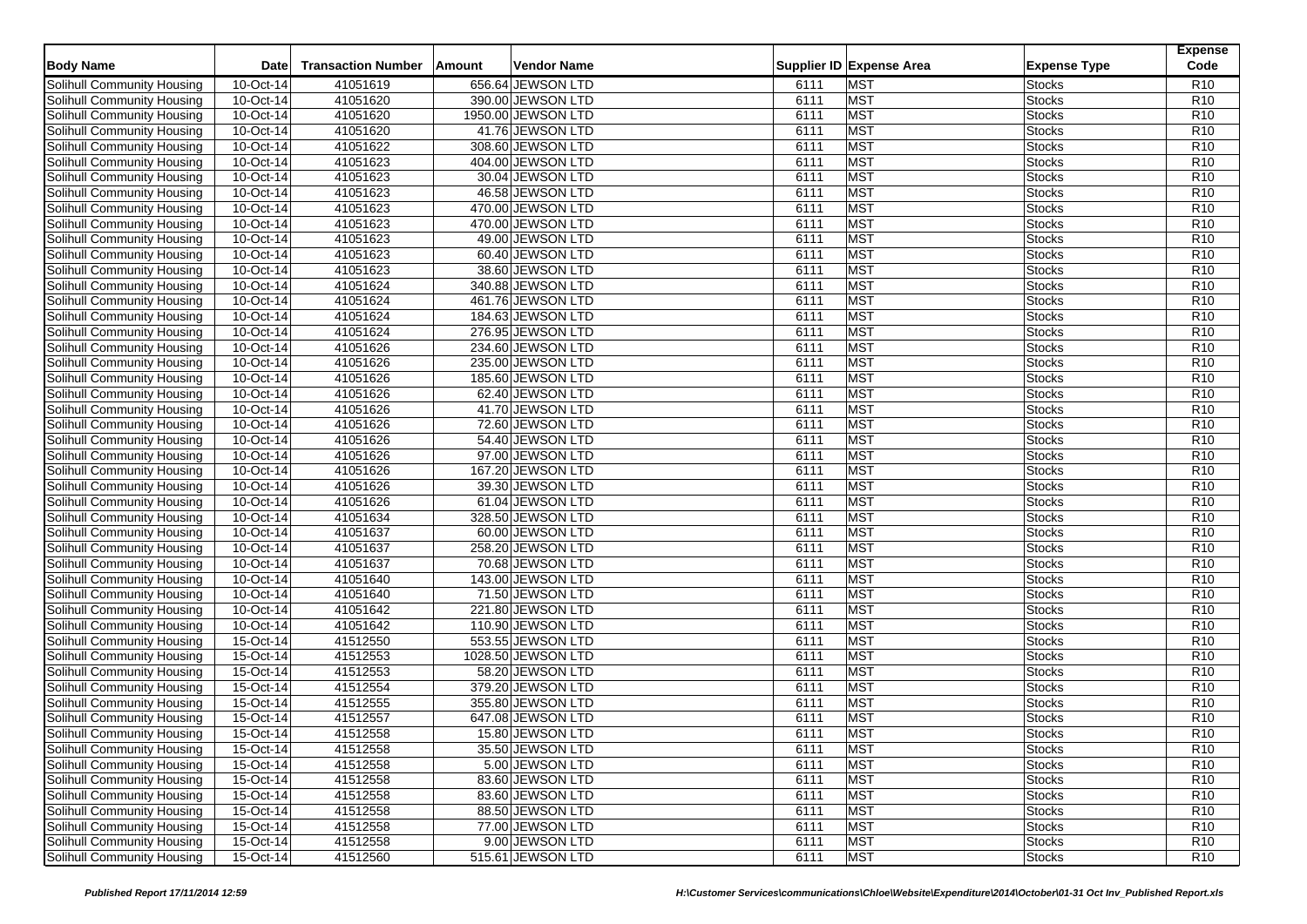| <b>Body Name</b>                                         | <b>Date</b>            | <b>Transaction Number</b> | <b>Vendor Name</b><br>Amount          |              | Supplier ID Expense Area | <b>Expense Type</b>            | <b>Expense</b><br>Code             |
|----------------------------------------------------------|------------------------|---------------------------|---------------------------------------|--------------|--------------------------|--------------------------------|------------------------------------|
| Solihull Community Housing                               | 15-Oct-14              | 41512562                  | 2.22 JEWSON LTD                       | 6111         | <b>MST</b>               | <b>Stocks</b>                  | R <sub>10</sub>                    |
| Solihull Community Housing                               | 15-Oct-14              | 41512562                  | 10.60 JEWSON LTD                      | 6111         | <b>MST</b>               | <b>Stocks</b>                  | R <sub>10</sub>                    |
| Solihull Community Housing                               | 15-Oct-14              | 41512562                  | 55.62 JEWSON LTD                      | 6111         | <b>MST</b>               | <b>Stocks</b>                  | R <sub>10</sub>                    |
| Solihull Community Housing                               | 15-Oct-14              | 41512562                  | 102.85 JEWSON LTD                     | 6111         | <b>MST</b>               | <b>Stocks</b>                  | R <sub>10</sub>                    |
| Solihull Community Housing                               | 15-Oct-14              | 41512562                  | 12.39 JEWSON LTD                      | 6111         | <b>MST</b>               | <b>Stocks</b>                  | R <sub>10</sub>                    |
| Solihull Community Housing                               | 15-Oct-14              | 41512562                  | 55.39 JEWSON LTD                      | 6111         | MST                      | <b>Stocks</b>                  | R <sub>10</sub>                    |
| Solihull Community Housing                               | 15-Oct-14              | 41512562                  | 30.00 JEWSON LTD                      | 6111         | <b>MST</b>               | <b>Stocks</b>                  | R <sub>10</sub>                    |
| Solihull Community Housing                               | 15-Oct-14              | 41512563                  | 666.35 JEWSON LTD                     | 6111         | <b>MST</b>               | <b>Stocks</b>                  | R <sub>10</sub>                    |
| Solihull Community Housing                               | 15-Oct-14              | 41512564                  | 479.13 JEWSON LTD                     | 6111         | <b>MST</b>               | <b>Stocks</b>                  | R <sub>10</sub>                    |
| Solihull Community Housing                               | 15-Oct-14              | 41512565                  | 478.53 JEWSON LTD                     | 6111         | <b>MST</b>               | <b>Stocks</b>                  | R <sub>10</sub>                    |
| Solihull Community Housing                               | 15-Oct-14              | 41512566                  | 634.11 JEWSON LTD                     | 6111         | <b>MST</b>               | <b>Stocks</b>                  | R <sub>10</sub>                    |
| Solihull Community Housing                               | 15-Oct-14              | 41512568                  | 402.50 JEWSON LTD                     | 6111         | MST                      | <b>Stocks</b>                  | R <sub>10</sub>                    |
| Solihull Community Housing                               | 15-Oct-14              | 41512570                  | 53.50 JEWSON LTD                      | 6111         | <b>MST</b>               | <b>Stocks</b>                  | R10                                |
| Solihull Community Housing                               | 15-Oct-14              | 41512570                  | 53.50 JEWSON LTD                      | 6111         | <b>MST</b>               | <b>Stocks</b>                  | R <sub>10</sub>                    |
| Solihull Community Housing                               | 15-Oct-14              | 41512570                  | 71.50 JEWSON LTD                      | 6111         | <b>MST</b>               | <b>Stocks</b>                  | R <sub>10</sub>                    |
|                                                          |                        |                           |                                       |              | <b>MST</b>               |                                |                                    |
| Solihull Community Housing                               | 15-Oct-14<br>15-Oct-14 | 41512570<br>41512570      | 71.50 JEWSON LTD<br>110.95 JEWSON LTD | 6111<br>6111 | <b>MST</b>               | <b>Stocks</b><br><b>Stocks</b> | R <sub>10</sub><br>R <sub>10</sub> |
| Solihull Community Housing<br>Solihull Community Housing | 15-Oct-14              | 41512570                  | 110.95 JEWSON LTD                     | 6111         | <b>MST</b>               | <b>Stocks</b>                  | R <sub>10</sub>                    |
|                                                          |                        | 41512570                  |                                       | 6111         | <b>MST</b>               |                                | R10                                |
| Solihull Community Housing                               | 15-Oct-14              | 41512570                  | 71.70 JEWSON LTD                      |              | MST                      | <b>Stocks</b>                  | R <sub>10</sub>                    |
| Solihull Community Housing                               | 15-Oct-14              |                           | 71.70 JEWSON LTD                      | 6111         |                          | <b>Stocks</b>                  |                                    |
| Solihull Community Housing                               | 15-Oct-14              | 41512571                  | 480.67 JEWSON LTD                     | 6111         | <b>MST</b>               | <b>Stocks</b>                  | R <sub>10</sub>                    |
| Solihull Community Housing                               | 15-Oct-14              | 41512572                  | 521.42 JEWSON LTD                     | 6111         | <b>MST</b>               | <b>Stocks</b>                  | R <sub>10</sub>                    |
| Solihull Community Housing                               | 15-Oct-14              | 41512573                  | 504.39 JEWSON LTD                     | 6111         | <b>MST</b>               | Stocks                         | R <sub>10</sub>                    |
| Solihull Community Housing                               | 15-Oct-14              | 41512575                  | 366.98 JEWSON LTD                     | 6111         | <b>MST</b>               | Stocks                         | R <sub>10</sub>                    |
| Solihull Community Housing                               | 15-Oct-14              | 41512576                  | 309.66 JEWSON LTD                     | 6111         | <b>MST</b>               | <b>Stocks</b>                  | R <sub>10</sub>                    |
| Solihull Community Housing                               | 15-Oct-14              | 41512577                  | 62.00 JEWSON LTD                      | 6111         | MST                      | <b>Stocks</b>                  | R <sub>10</sub>                    |
| Solihull Community Housing                               | 15-Oct-14              | 41512577                  | 83.50 JEWSON LTD                      | 6111         | <b>MST</b>               | Stocks                         | R <sub>10</sub>                    |
| Solihull Community Housing                               | 15-Oct-14              | 41512577                  | 1261.00 JEWSON LTD                    | 6111         | <b>MST</b>               | Stocks                         | R <sub>10</sub>                    |
| Solihull Community Housing                               | 15-Oct-14              | 41512579                  | 62.00 JEWSON LTD                      | 6111         | <b>MST</b>               | Stocks                         | R <sub>10</sub>                    |
| Solihull Community Housing                               | 15-Oct-14              | 41512579                  | 49.44 JEWSON LTD                      | 6111         | <b>MST</b>               | Stocks                         | R <sub>10</sub>                    |
| Solihull Community Housing                               | 15-Oct-14              | 41512579                  | 75.50 JEWSON LTD                      | 6111         | <b>MST</b>               | <b>Stocks</b>                  | R <sub>10</sub>                    |
| Solihull Community Housing                               | 15-Oct-14              | 41512579                  | 26.00 JEWSON LTD                      | 6111         | <b>MST</b>               | Stocks                         | R <sub>10</sub>                    |
| Solihull Community Housing                               | 15-Oct-14              | 41512579                  | 109.20 JEWSON LTD                     | 6111         | <b>MST</b>               | Stocks                         | R <sub>10</sub>                    |
| Solihull Community Housing                               | 15-Oct-14              | 41512579                  | 12.00 JEWSON LTD                      | 6111         | <b>MST</b>               | <b>Stocks</b>                  | R <sub>10</sub>                    |
| Solihull Community Housing                               | 15-Oct-14              | 41512579                  | 61.80 JEWSON LTD                      | 6111         | <b>MST</b>               | Stocks                         | R <sub>10</sub>                    |
| <b>Solihull Community Housing</b>                        | 15-Oct-14              | 41512579                  | 62.55 JEWSON LTD                      | 6111         | <b>MST</b>               | <b>Stocks</b>                  | R <sub>10</sub>                    |
| Solihull Community Housing                               | 15-Oct-14              | 41512580                  | 78.00 JEWSON LTD                      | 6111         | <b>MST</b>               | Stocks                         | R <sub>10</sub>                    |
| Solihull Community Housing                               | 15-Oct-14              | 41512580                  | 87.00 JEWSON LTD                      | 6111         | <b>MST</b>               | Stocks                         | R <sub>10</sub>                    |
| Solihull Community Housing                               | 15-Oct-14              | 41512580                  | 75.50 JEWSON LTD                      | 6111         | <b>MST</b>               | Stocks                         | R <sub>10</sub>                    |
| Solihull Community Housing                               | 15-Oct-14              | 41512580                  | 21.60 JEWSON LTD                      | 6111         | <b>MST</b>               | Stocks                         | R <sub>10</sub>                    |
| Solihull Community Housing                               | 15-Oct-14              | 41512580                  | 486.40 JEWSON LTD                     | 6111         | <b>MST</b>               | Stocks                         | R <sub>10</sub>                    |
| Solihull Community Housing                               | 15-Oct-14              | 41512580                  | 26.00 JEWSON LTD                      | 6111         | <b>MST</b>               | Stocks                         | R <sub>10</sub>                    |
| <b>Solihull Community Housing</b>                        | 15-Oct-14              | 41512580                  | 10.80 JEWSON LTD                      | 6111         | <b>MST</b>               | <b>Stocks</b>                  | R <sub>10</sub>                    |
| Solihull Community Housing                               | 15-Oct-14              | 41512580                  | 304.00 JEWSON LTD                     | 6111         | <b>MST</b>               | <b>Stocks</b>                  | R <sub>10</sub>                    |
| Solihull Community Housing                               | 17-Oct-14              | 41756551                  | 701.70 JEWSON LTD                     | 6111         | <b>MST</b>               | <b>Stocks</b>                  | R <sub>10</sub>                    |
| Solihull Community Housing                               | 17-Oct-14              | 41756552                  | 283.50 JEWSON LTD                     | 6111         | <b>MST</b>               | <b>Stocks</b>                  | R <sub>10</sub>                    |
| Solihull Community Housing                               | 17-Oct-14              | 41791553                  | 234.60 JEWSON LTD                     | 6111         | <b>MST</b>               | <b>Stocks</b>                  | R <sub>10</sub>                    |
| Solihull Community Housing                               | 17-Oct-14              | 41791553                  | 31.90 JEWSON LTD                      | 6111         | <b>MST</b>               | <b>Stocks</b>                  | R <sub>10</sub>                    |
| Solihull Community Housing                               | 17-Oct-14              | 41791553                  | 62.30 JEWSON LTD                      | 6111         | <b>MST</b>               | <b>Stocks</b>                  | R <sub>10</sub>                    |
| Solihull Community Housing                               | 17-Oct-14              | 41791553                  | 87.40 JEWSON LTD                      | 6111         | <b>MST</b>               | <b>Stocks</b>                  | R <sub>10</sub>                    |
| Solihull Community Housing                               | 17-Oct-14              | 41791553                  | 54.60 JEWSON LTD                      | 6111         | MST                      | <b>Stocks</b>                  | R <sub>10</sub>                    |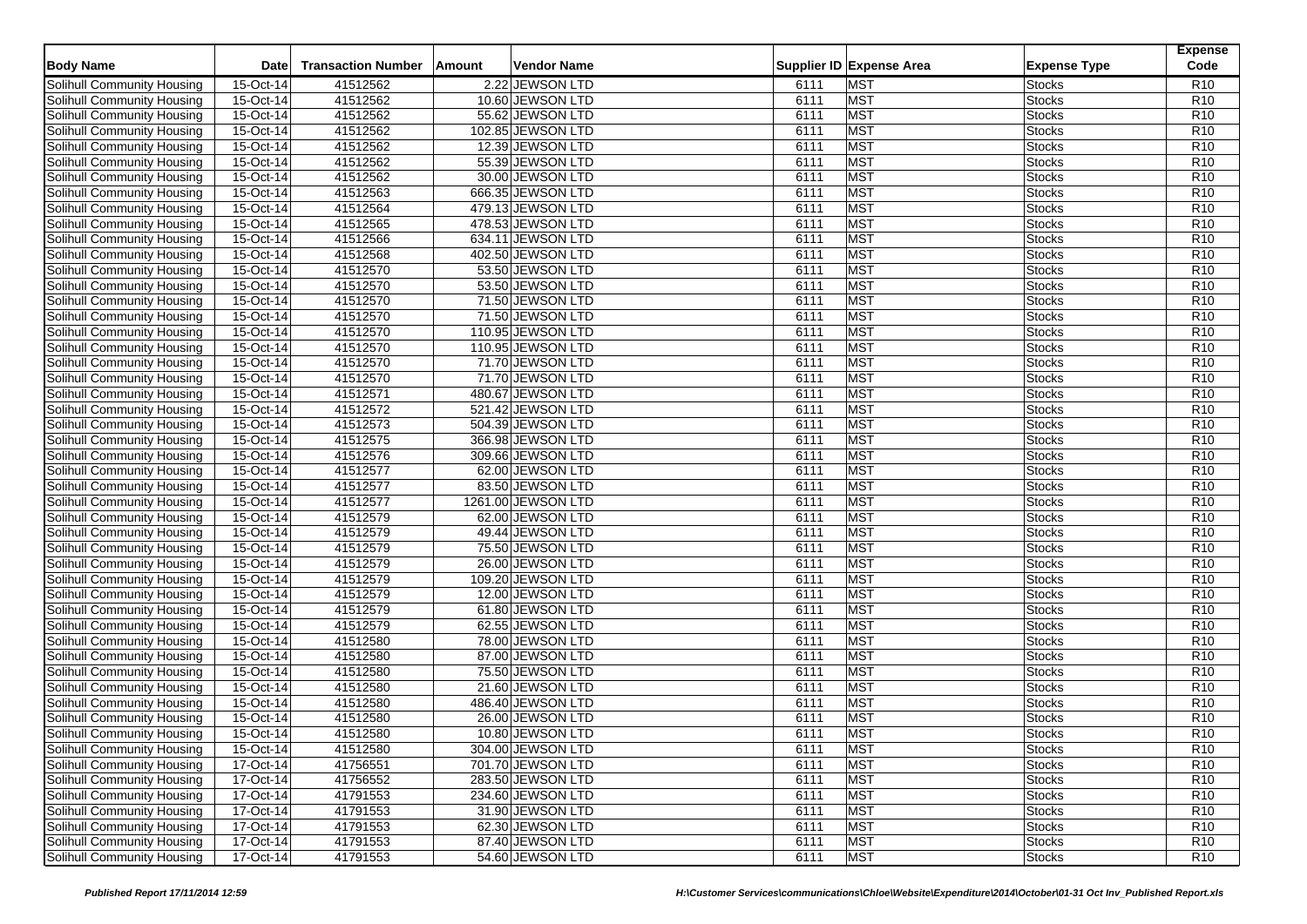| <b>Body Name</b>                                         | <b>Date</b>            | <b>Transaction Number</b> | <b>Vendor Name</b><br>Amount |      | Supplier ID Expense Area | <b>Expense Type</b> | <b>Expense</b><br>Code |
|----------------------------------------------------------|------------------------|---------------------------|------------------------------|------|--------------------------|---------------------|------------------------|
| Solihull Community Housing                               | 17-Oct-14              | 41791553                  | 30.20 JEWSON LTD             | 6111 | <b>MST</b>               | <b>Stocks</b>       | R <sub>10</sub>        |
| Solihull Community Housing                               | 17-Oct-14              | 41791553                  | 72.60 JEWSON LTD             | 6111 | <b>MST</b>               | Stocks              | R <sub>10</sub>        |
| Solihull Community Housing                               | 17-Oct-14              | 41791553                  | 4.08 JEWSON LTD              | 6111 | <b>MST</b>               | <b>Stocks</b>       | R <sub>10</sub>        |
| Solihull Community Housing                               | 17-Oct-14              | 41791553                  | 61.04 JEWSON LTD             | 6111 | <b>MST</b>               | Stocks              | R <sub>10</sub>        |
| Solihull Community Housing                               | 17-Oct-14              | 41791553                  | 182.00 JEWSON LTD            | 6111 | <b>MST</b>               | <b>Stocks</b>       | R <sub>10</sub>        |
| Solihull Community Housing                               | 17-Oct-14              | 41791553                  | 61.04 JEWSON LTD             | 6111 | MST                      | <b>Stocks</b>       | R <sub>10</sub>        |
| Solihull Community Housing                               | 17-Oct-14              | 41791553                  | 237.80 JEWSON LTD            | 6111 | <b>MST</b>               | Stocks              | R <sub>10</sub>        |
| Solihull Community Housing                               | 17-Oct-14              | 41791553                  | 77.60 JEWSON LTD             | 6111 | <b>MST</b>               | <b>Stocks</b>       | R <sub>10</sub>        |
| Solihull Community Housing                               | 17-Oct-14              | 41791553                  | 167.20 JEWSON LTD            | 6111 | <b>MST</b>               | <b>Stocks</b>       | R <sub>10</sub>        |
| Solihull Community Housing                               | 17-Oct-14              | 41791554                  | 78.00 JEWSON LTD             | 6111 | <b>MST</b>               | Stocks              | R <sub>10</sub>        |
| Solihull Community Housing                               | 17-Oct-14              | 41791554                  | 155.00 JEWSON LTD            | 6111 | <b>MST</b>               | <b>Stocks</b>       | R <sub>10</sub>        |
| Solihull Community Housing                               | 17-Oct-14              | 41791554                  | 90.64 JEWSON LTD             | 6111 | MST                      | <b>Stocks</b>       | R <sub>10</sub>        |
| Solihull Community Housing                               | 17-Oct-14              | 41791554                  | 55.20 JEWSON LTD             | 6111 | <b>MST</b>               | Stocks              | R <sub>10</sub>        |
| Solihull Community Housing                               | 17-Oct-14              | 41791554                  | 114.30 JEWSON LTD            | 6111 | <b>MST</b>               | Stocks              | R <sub>10</sub>        |
| Solihull Community Housing                               | 17-Oct-14              | 41791554                  | 96.86 JEWSON LTD             | 6111 | <b>MST</b>               | Stocks              | R <sub>10</sub>        |
| Solihull Community Housing                               | 17-Oct-14              | 41791554                  | 9.00 JEWSON LTD              | 6111 | <b>MST</b>               | Stocks              | R <sub>10</sub>        |
|                                                          | 17-Oct-14              | 41791554                  | 7.50 JEWSON LTD              | 6111 | <b>MST</b>               | <b>Stocks</b>       | R <sub>10</sub>        |
| Solihull Community Housing<br>Solihull Community Housing | 17-Oct-14              | 41791554                  | 39.00 JEWSON LTD             | 6111 | <b>MST</b>               | Stocks              | R <sub>10</sub>        |
|                                                          |                        | 41791554                  |                              | 6111 | <b>MST</b>               |                     | R <sub>10</sub>        |
| Solihull Community Housing                               | 17-Oct-14              | 41791554                  | 10.40 JEWSON LTD             |      | <b>MST</b>               | Stocks<br>Stocks    | R <sub>10</sub>        |
| Solihull Community Housing                               | 17-Oct-14<br>17-Oct-14 |                           | 8.50 JEWSON LTD              | 6111 |                          |                     |                        |
| Solihull Community Housing                               |                        | 41791554                  | 572.00 JEWSON LTD            | 6111 | <b>MST</b>               | <b>Stocks</b>       | R <sub>10</sub>        |
| Solihull Community Housing                               | 17-Oct-14              | 41791554                  | 62.00 JEWSON LTD             | 6111 | <b>MST</b>               | Stocks              | R <sub>10</sub>        |
| Solihull Community Housing                               | 17-Oct-14              | 41791554                  | 129.60 JEWSON LTD            | 6111 | <b>MST</b>               | Stocks              | R <sub>10</sub>        |
| Solihull Community Housing                               | 17-Oct-14              | 41791554                  | 129.60 JEWSON LTD            | 6111 | <b>MST</b>               | Stocks              | R <sub>10</sub>        |
| Solihull Community Housing                               | 17-Oct-14              | 41791554                  | 111.20 JEWSON LTD            | 6111 | <b>MST</b>               | <b>Stocks</b>       | R <sub>10</sub>        |
| Solihull Community Housing                               | 17-Oct-14              | 41791555                  | 214.56 JEWSON LTD            | 6111 | MST                      | Stocks              | R <sub>10</sub>        |
| Solihull Community Housing                               | 17-Oct-14              | 41791557                  | 139.80 JEWSON LTD            | 6111 | <b>MST</b>               | Stocks              | R <sub>10</sub>        |
| Solihull Community Housing                               | 17-Oct-14              | 41791557                  | 162.30 JEWSON LTD            | 6111 | <b>MST</b>               | Stocks              | R <sub>10</sub>        |
| Solihull Community Housing                               | 17-Oct-14              | 41791557                  | 6.20 JEWSON LTD              | 6111 | <b>MST</b>               | Stocks              | R <sub>10</sub>        |
| Solihull Community Housing                               | 17-Oct-14              | 41791557                  | 66.00 JEWSON LTD             | 6111 | <b>MST</b>               | Stocks              | R <sub>10</sub>        |
| Solihull Community Housing                               | 17-Oct-14              | 41791557                  | 82.40 JEWSON LTD             | 6111 | <b>MST</b>               | <b>Stocks</b>       | R <sub>10</sub>        |
| Solihull Community Housing                               | 17-Oct-14              | 41791557                  | 563.50 JEWSON LTD            | 6111 | <b>MST</b>               | Stocks              | R <sub>10</sub>        |
| Solihull Community Housing                               | 17-Oct-14              | 41791557                  | 19.20 JEWSON LTD             | 6111 | <b>MST</b>               | <b>Stocks</b>       | R <sub>10</sub>        |
| Solihull Community Housing                               | 17-Oct-14              | 41791557                  | 26.00 JEWSON LTD             | 6111 | <b>MST</b>               | <b>Stocks</b>       | R <sub>10</sub>        |
| Solihull Community Housing                               | 17-Oct-14              | 41791557                  | 156.00 JEWSON LTD            | 6111 | <b>MST</b>               | <b>Stocks</b>       | R <sub>10</sub>        |
| <b>Solihull Community Housing</b>                        | 17-Oct-14              | 41791557                  | 127.92 JEWSON LTD            | 6111 | <b>MST</b>               | <b>Stocks</b>       | R <sub>10</sub>        |
| Solihull Community Housing                               | 17-Oct-14              | 41791557                  | 120.00 JEWSON LTD            | 6111 | <b>MST</b>               | <b>Stocks</b>       | R <sub>10</sub>        |
| Solihull Community Housing                               | 17-Oct-14              | 41791557                  | 15.00 JEWSON LTD             | 6111 | <b>MST</b>               | Stocks              | R <sub>10</sub>        |
| Solihull Community Housing                               | 17-Oct-14              | 41791557                  | 21.60 JEWSON LTD             | 6111 | <b>MST</b>               | <b>Stocks</b>       | R <sub>10</sub>        |
| Solihull Community Housing                               | 17-Oct-14              | 41791557                  | 159.60 JEWSON LTD            | 6111 | <b>MST</b>               | <b>Stocks</b>       | R <sub>10</sub>        |
| Solihull Community Housing                               | 17-Oct-14              | 41791557                  | 7.60 JEWSON LTD              | 6111 | <b>MST</b>               | <b>Stocks</b>       | R <sub>10</sub>        |
| Solihull Community Housing                               | 17-Oct-14              | 41791557                  | 18.00 JEWSON LTD             | 6111 | <b>MST</b>               | <b>Stocks</b>       | R <sub>10</sub>        |
| <b>Solihull Community Housing</b>                        | 17-Oct-14              | 41791557                  | 39.00 JEWSON LTD             | 6111 | <b>MST</b>               | <b>Stocks</b>       | R <sub>10</sub>        |
| Solihull Community Housing                               | 17-Oct-14              | 41791557                  | 11.40 JEWSON LTD             | 6111 | <b>MST</b>               | <b>Stocks</b>       | R <sub>10</sub>        |
| Solihull Community Housing                               | 17-Oct-14              | 41791557                  | 79.60 JEWSON LTD             | 6111 | <b>MST</b>               | <b>Stocks</b>       | R <sub>10</sub>        |
| Solihull Community Housing                               | 17-Oct-14              | 41791557                  | 10.80 JEWSON LTD             | 6111 | <b>MST</b>               | <b>Stocks</b>       | R <sub>10</sub>        |
| Solihull Community Housing                               | 17-Oct-14              | 41791557                  | 155.00 JEWSON LTD            | 6111 | <b>MST</b>               | <b>Stocks</b>       | R <sub>10</sub>        |
| Solihull Community Housing                               | 17-Oct-14              | 41791557                  | 101.00 JEWSON LTD            | 6111 | <b>MST</b>               | <b>Stocks</b>       | R <sub>10</sub>        |
| Solihull Community Housing                               | 17-Oct-14              | 41791557                  | 152.00 JEWSON LTD            | 6111 | <b>MST</b>               | <b>Stocks</b>       | R <sub>10</sub>        |
| Solihull Community Housing                               | 17-Oct-14              | 41791557                  | 47.80 JEWSON LTD             | 6111 | <b>MST</b>               | <b>Stocks</b>       | R <sub>10</sub>        |
| Solihull Community Housing                               | 17-Oct-14              | 41791557                  | 178.88 JEWSON LTD            | 6111 | MST                      | <b>Stocks</b>       | R <sub>10</sub>        |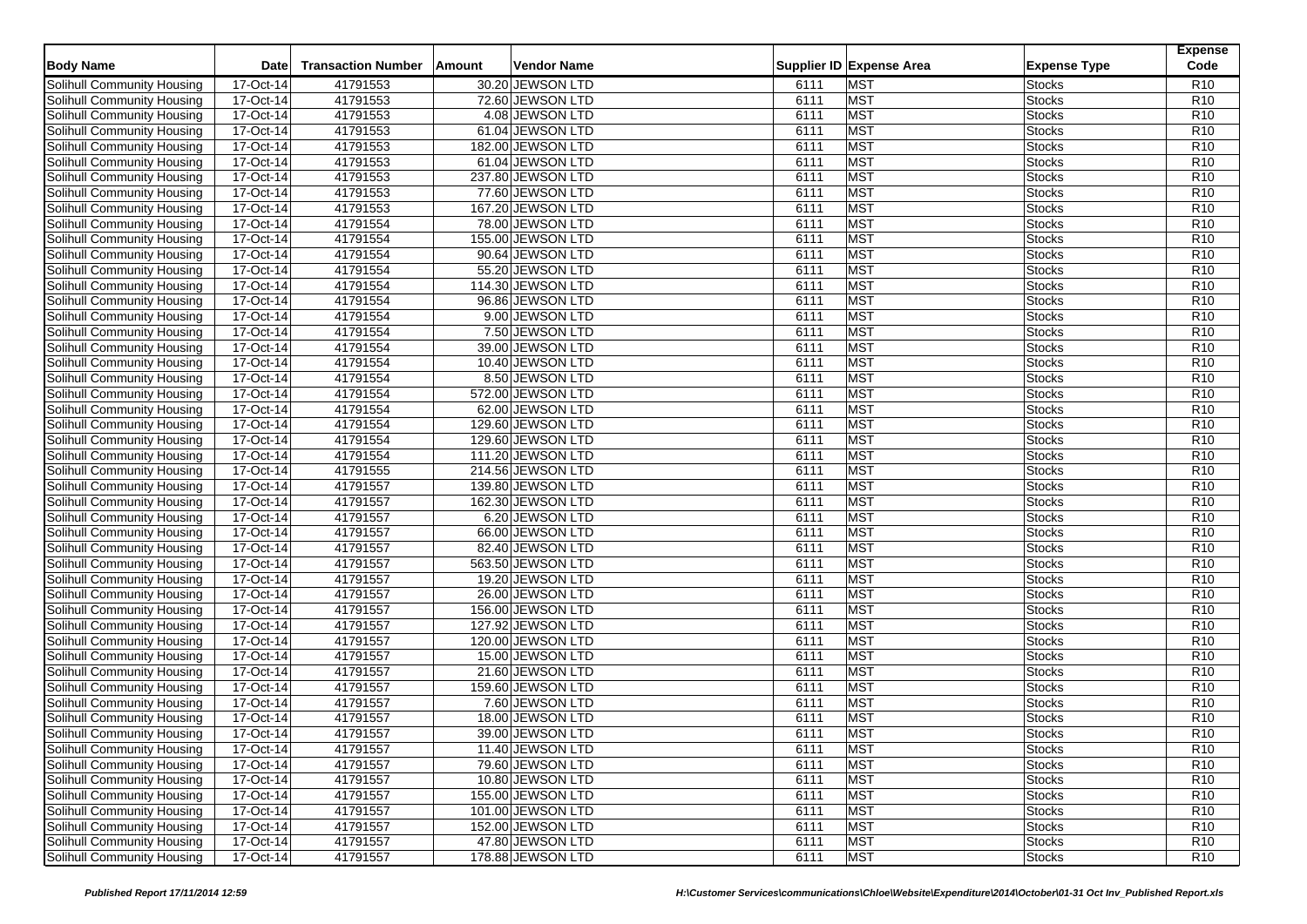| <b>Body Name</b>                                         | <b>Date</b>            | <b>Transaction Number</b> | Amount | <b>Vendor Name</b>                    |              | Supplier ID Expense Area | <b>Expense Type</b>            | <b>Expense</b><br>Code             |
|----------------------------------------------------------|------------------------|---------------------------|--------|---------------------------------------|--------------|--------------------------|--------------------------------|------------------------------------|
| Solihull Community Housing                               | 17-Oct-14              | 41791564                  |        | 399.00 JEWSON LTD                     | 6111         | <b>MST</b>               | <b>Stocks</b>                  | R <sub>10</sub>                    |
| Solihull Community Housing                               | 17-Oct-14              | 41791564                  |        | 96.00 JEWSON LTD                      | 6111         | <b>MST</b>               | <b>Stocks</b>                  | R <sub>10</sub>                    |
| Solihull Community Housing                               | 17-Oct-14              | 41791565                  |        | 279.60 JEWSON LTD                     | 6111         | <b>MST</b>               | <b>Stocks</b>                  | R <sub>10</sub>                    |
| Solihull Community Housing                               | 17-Oct-14              | 41791565                  |        | 260.00 JEWSON LTD                     | 6111         | <b>MST</b>               | <b>Stocks</b>                  | R <sub>10</sub>                    |
| Solihull Community Housing                               | 17-Oct-14              | 41791565                  |        | 975.00 JEWSON LTD                     | 6111         | <b>MST</b>               | <b>Stocks</b>                  | R <sub>10</sub>                    |
| Solihull Community Housing                               | 17-Oct-14              | 41791565                  |        | 519.00 JEWSON LTD                     | 6111         | MST                      | <b>Stocks</b>                  | R <sub>10</sub>                    |
| Solihull Community Housing                               | 17-Oct-14              | 41791565                  |        | 62.00 JEWSON LTD                      | 6111         | <b>MST</b>               | <b>Stocks</b>                  | R <sub>10</sub>                    |
| Solihull Community Housing                               | 17-Oct-14              | 41791565                  |        | 563.50 JEWSON LTD                     | 6111         | <b>MST</b>               | <b>Stocks</b>                  | R <sub>10</sub>                    |
| Solihull Community Housing                               | 17-Oct-14              | 41791565                  |        | 94.00 JEWSON LTD                      | 6111         | <b>MST</b>               | <b>Stocks</b>                  | R <sub>10</sub>                    |
| Solihull Community Housing                               | 17-Oct-14              | 41791565                  |        | 105.60 JEWSON LTD                     | 6111         | <b>MST</b>               | <b>Stocks</b>                  | R <sub>10</sub>                    |
| Solihull Community Housing                               | 17-Oct-14              | 41791565                  |        | 60.40 JEWSON LTD                      | 6111         | <b>MST</b>               | <b>Stocks</b>                  | R <sub>10</sub>                    |
| Solihull Community Housing                               | 17-Oct-14              | 41791565                  |        | 19.20 JEWSON LTD                      | 6111         | MST                      | <b>Stocks</b>                  | R <sub>10</sub>                    |
| Solihull Community Housing                               | 17-Oct-14              | 41791565                  |        | 15.00 JEWSON LTD                      | 6111         | <b>MST</b>               | <b>Stocks</b>                  | R <sub>10</sub>                    |
| Solihull Community Housing                               | 17-Oct-14              | 41791565                  |        | 243.20 JEWSON LTD                     | 6111         | <b>MST</b>               | <b>Stocks</b>                  | R <sub>10</sub>                    |
| Solihull Community Housing                               | 17-Oct-14              | 41791565                  |        | 5.20 JEWSON LTD                       | 6111         | <b>MST</b>               | <b>Stocks</b>                  | R <sub>10</sub>                    |
|                                                          |                        |                           |        |                                       |              | <b>MST</b>               |                                |                                    |
| Solihull Community Housing                               | 17-Oct-14<br>17-Oct-14 | 41791565<br>41791565      |        | 7.60 JEWSON LTD<br>1212.50 JEWSON LTD | 6111<br>6111 | <b>MST</b>               | <b>Stocks</b><br><b>Stocks</b> | R <sub>10</sub><br>R <sub>10</sub> |
| Solihull Community Housing<br>Solihull Community Housing | 17-Oct-14              | 41791565                  |        | 39.00 JEWSON LTD                      | 6111         | <b>MST</b>               | <b>Stocks</b>                  | R <sub>10</sub>                    |
| Solihull Community Housing                               |                        | 41791565                  |        |                                       | 6111         | <b>MST</b>               |                                | R10                                |
|                                                          | 17-Oct-14              |                           |        | 7.60 JEWSON LTD<br>101.00 JEWSON LTD  |              | <b>MST</b>               | <b>Stocks</b>                  | R <sub>10</sub>                    |
| Solihull Community Housing                               | 17-Oct-14<br>17-Oct-14 | 41791565                  |        |                                       | 6111         |                          | Stocks                         |                                    |
| Solihull Community Housing                               |                        | 41791565                  |        | 55.60 JEWSON LTD                      | 6111         | <b>MST</b>               | <b>Stocks</b>                  | R <sub>10</sub>                    |
| Solihull Community Housing                               | 17-Oct-14              | 41791565                  |        | 61.80 JEWSON LTD                      | 6111         | <b>MST</b>               | Stocks                         | R <sub>10</sub>                    |
| Solihull Community Housing                               | 17-Oct-14              | 41791565                  |        | 62.55 JEWSON LTD                      | 6111         | <b>MST</b>               | Stocks                         | R <sub>10</sub>                    |
| Solihull Community Housing                               | 24-Oct-14              | 42432581                  |        | 1286.41 JEWSON LTD                    | 6111         | <b>MST</b>               | Stocks                         | R <sub>10</sub>                    |
| Solihull Community Housing                               | 24-Oct-14              | 42432582                  |        | 453.86 JEWSON LTD                     | 6111         | <b>MST</b>               | <b>Stocks</b>                  | R <sub>10</sub>                    |
| Solihull Community Housing                               | 24-Oct-14              | 42432584                  |        | 789.15 JEWSON LTD                     | 6111         | <b>MST</b>               | Stocks                         | R <sub>10</sub>                    |
| Solihull Community Housing                               | 24-Oct-14              | 42432585                  |        | 54.60 JEWSON LTD                      | 6111         | <b>MST</b>               | Stocks                         | R <sub>10</sub>                    |
| Solihull Community Housing                               | 24-Oct-14              | 42432585                  |        | 83.40 JEWSON LTD                      | 6111         | <b>MST</b>               | Stocks                         | R <sub>10</sub>                    |
| Solihull Community Housing                               | 24-Oct-14              | 42432585                  |        | 145.20 JEWSON LTD                     | 6111         | <b>MST</b>               | Stocks                         | R <sub>10</sub>                    |
| Solihull Community Housing                               | 24-Oct-14              | 42432585                  |        | 80.50 JEWSON LTD                      | 6111         | <b>MST</b>               | Stocks                         | R <sub>10</sub>                    |
| Solihull Community Housing                               | 24-Oct-14              | 42432585                  |        | 97.00 JEWSON LTD                      | 6111         | <b>MST</b>               | <b>Stocks</b>                  | R <sub>10</sub>                    |
| Solihull Community Housing                               | 24-Oct-14              | 42432585                  |        | 13.00 JEWSON LTD                      | 6111         | <b>MST</b>               | Stocks                         | R <sub>10</sub>                    |
| Solihull Community Housing                               | 24-Oct-14              | 42432585                  |        | 35.00 JEWSON LTD                      | 6111         | <b>MST</b>               | Stocks                         | R <sub>10</sub>                    |
| Solihull Community Housing                               | 24-Oct-14              | 42432585                  |        | 117.90 JEWSON LTD                     | 6111         | <b>MST</b>               | <b>Stocks</b>                  | R <sub>10</sub>                    |
| Solihull Community Housing                               | 24-Oct-14              | 42432585                  |        | 61.04 JEWSON LTD                      | 6111         | <b>MST</b>               | Stocks                         | R <sub>10</sub>                    |
| <b>Solihull Community Housing</b>                        | 24-Oct-14              | 42432585                  |        | 61.04 JEWSON LTD                      | 6111         | <b>MST</b>               | <b>Stocks</b>                  | R <sub>10</sub>                    |
| Solihull Community Housing                               | 24-Oct-14              | 42432585                  |        | 56.50 JEWSON LTD                      | 6111         | <b>MST</b>               | Stocks                         | R <sub>10</sub>                    |
| Solihull Community Housing                               | 24-Oct-14              | 42432585                  |        | 88.50 JEWSON LTD                      | 6111         | <b>MST</b>               | Stocks                         | R <sub>10</sub>                    |
| Solihull Community Housing                               | 24-Oct-14              | 42432585                  |        | 15.80 JEWSON LTD                      | 6111         | <b>MST</b>               | Stocks                         | R <sub>10</sub>                    |
| Solihull Community Housing                               | 24-Oct-14              | 42432585                  |        | 12.40 JEWSON LTD                      | 6111         | <b>MST</b>               | Stocks                         | R <sub>10</sub>                    |
| Solihull Community Housing                               | 24-Oct-14              | 42432585                  |        | 22.50 JEWSON LTD                      | 6111         | <b>MST</b>               | Stocks                         | R <sub>10</sub>                    |
| Solihull Community Housing                               | 24-Oct-14              | 42432585                  |        | 28.40 JEWSON LTD                      | 6111         | <b>MST</b>               | Stocks                         | R <sub>10</sub>                    |
| <b>Solihull Community Housing</b>                        | 24-Oct-14              | 42432585                  |        | 24.10 JEWSON LTD                      | 6111         | <b>MST</b>               | <b>Stocks</b>                  | R <sub>10</sub>                    |
| Solihull Community Housing                               | 24-Oct-14              | 42432585                  |        | 7.00 JEWSON LTD                       | 6111         | <b>MST</b>               | <b>Stocks</b>                  | R <sub>10</sub>                    |
| Solihull Community Housing                               | $24-Oct-14$            | 42432585                  |        | 8.80 JEWSON LTD                       | 6111         | <b>MST</b>               | <b>Stocks</b>                  | R <sub>10</sub>                    |
| Solihull Community Housing                               | 24-Oct-14              | 42432587                  |        | 279.60 JEWSON LTD                     | 6111         | <b>MST</b>               | <b>Stocks</b>                  | R <sub>10</sub>                    |
| Solihull Community Housing                               | 24-Oct-14              | 42432587                  |        | 260.00 JEWSON LTD                     | 6111         | <b>MST</b>               | <b>Stocks</b>                  | R <sub>10</sub>                    |
| Solihull Community Housing                               | 24-Oct-14              | 42432587                  |        | 1212.50 JEWSON LTD                    | 6111         | <b>MST</b>               | <b>Stocks</b>                  | R <sub>10</sub>                    |
| Solihull Community Housing                               | 24-Oct-14              | 42432589                  |        | 647.59 JEWSON LTD                     | 6111         | <b>MST</b>               | <b>Stocks</b>                  | R <sub>10</sub>                    |
| Solihull Community Housing                               | 24-Oct-14              | 42432566                  |        | 758.04 JEWSON LTD                     | 6111         | <b>MST</b>               | <b>Stocks</b>                  | R <sub>10</sub>                    |
| Solihull Community Housing                               | 24-Oct-14              | 42432567                  |        | 282.32 JEWSON LTD                     | 6111         | <b>MST</b>               | <b>Stocks</b>                  | R <sub>10</sub>                    |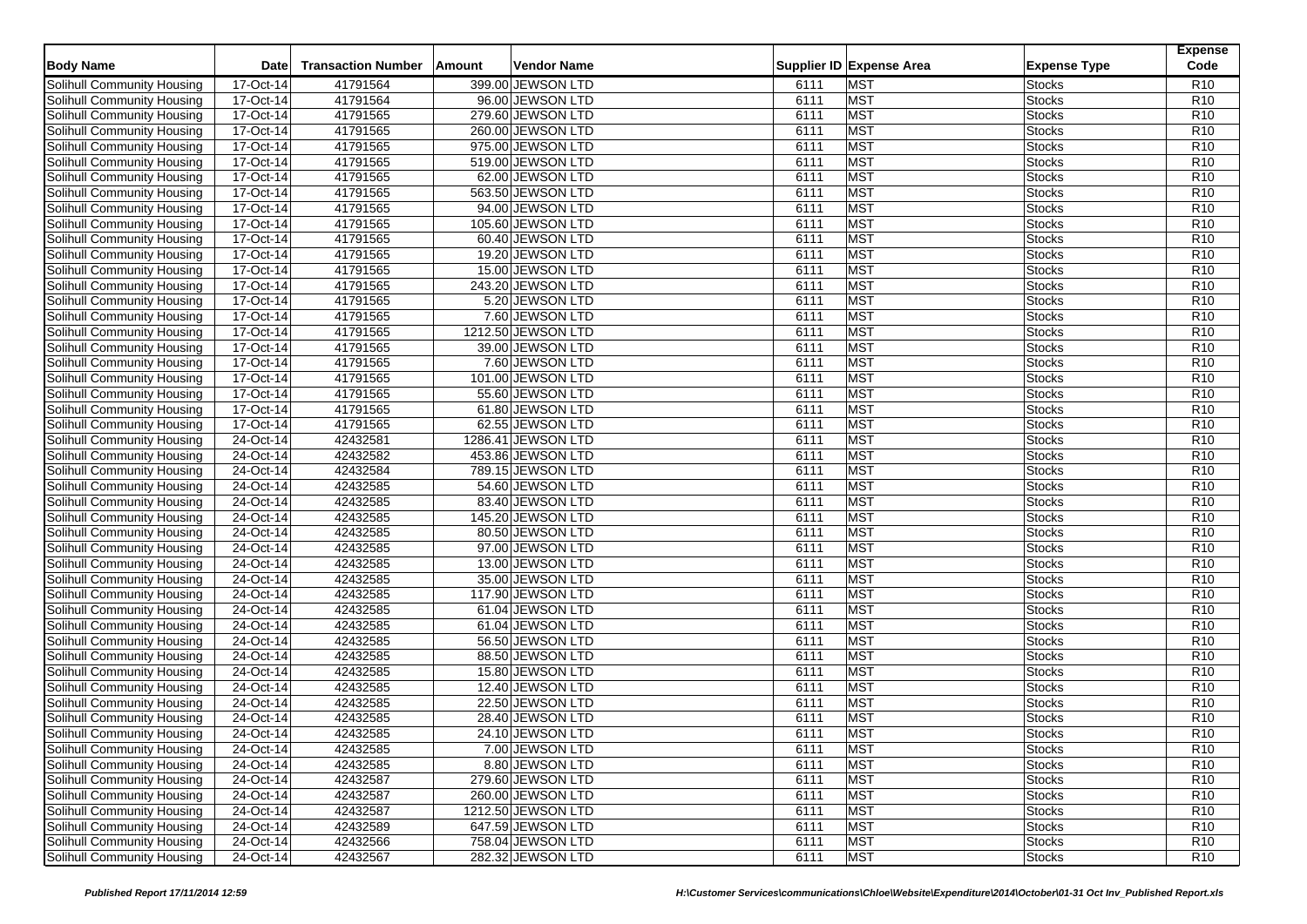| <b>MST</b><br>Solihull Community Housing<br>24-Oct-14<br>42432567<br>180.25 JEWSON LTD<br>R <sub>10</sub><br>6111<br><b>Stocks</b><br>24-Oct-14<br>42432568<br>587.78 JEWSON LTD<br>6111<br><b>MST</b><br><b>Stocks</b><br>R <sub>10</sub><br>Solihull Community Housing<br><b>MST</b><br>24-Oct-14<br>42432569<br>6111<br><b>Stocks</b><br>Solihull Community Housing<br>554.81 JEWSON LTD<br>R <sub>10</sub><br><b>MST</b><br>42432570<br>6111<br>R <sub>10</sub><br>Solihull Community Housing<br>24-Oct-14<br>494.91 JEWSON LTD<br><b>Stocks</b><br><b>MST</b><br>Solihull Community Housing<br>24-Oct-14<br>42432571<br>679.55 JEWSON LTD<br>6111<br><b>Stocks</b><br>R <sub>10</sub><br><b>MST</b><br>24-Oct-14<br>42432575<br>643.40 JEWSON LTD<br><b>Stocks</b><br>Solihull Community Housing<br>6111<br>R <sub>10</sub><br>42432577<br><b>MST</b><br>24-Oct-14<br>596.39 JEWSON LTD<br>6111<br><b>Stocks</b><br>R <sub>10</sub><br>Solihull Community Housing<br>24-Oct-14<br>42481547<br>6474686<br><b>B70</b><br>Solihull Community Housing<br>7500.00 REDACTED PERSONAL DATA<br>Capital<br>Contractor Payments<br>$13-Oct-14$<br>41172645<br>Solihull Community Housing<br>270.00 KAREN BUTLER<br>436596<br><b>Customer Services</b><br><b>Other Communication Co.</b><br>D49<br>13-Oct-14<br>41172651<br>450.00 KAREN BUTLER<br>436596<br><b>Customer Services</b><br>D49<br>Solihull Community Housing<br>Other Communication Co<br>06-Oct-14<br>40524626<br>305.37 LEX AUTOLEASE LIMITED<br>5540686<br><b>MST</b><br>Solihull Community Housing<br>Vehicle service and repai<br>C60<br><b>MST</b><br>$06-Cct-14$<br>40524638<br>400.41 LEX AUTOLEASE LIMITED<br>5540686<br>C60<br>Solihull Community Housing<br>Vehicle service and repai<br><b>MST</b><br>40524639<br>622.52 LEX AUTOLEASE LIMITED<br>5540686<br>C60<br>Solihull Community Housing<br>06-Oct-14<br>Vehicle service and repai<br><b>MST</b><br>06-Oct-14<br>40524641<br>399.50 LEX AUTOLEASE LIMITED<br>5540686<br>C60<br>Solihull Community Housing<br>Vehicle service and repai<br>06-Oct-14<br>40524642<br>540.87 LEX AUTOLEASE LIMITED<br>5540686<br><b>MST</b><br>C60<br>Solihull Community Housing<br>Vehicle service and repai<br>41172628<br>5540686<br><b>MST</b><br>C60<br>Solihull Community Housing<br>13-Oct-14<br>417.48 LEX AUTOLEASE LIMITED<br>Vehicle service and repai<br><b>MST</b><br>Solihull Community Housing<br>13-Oct-14<br>41172630<br>555.09 LEX AUTOLEASE LIMITED<br>5540686<br>Vehicle service and repai<br>C60<br><b>MST</b><br>13-Oct-14<br>41172635<br>1714.18 LEX AUTOLEASE LIMITED<br>5540686<br>C60<br>Solihull Community Housing<br>Vehicle service and repai<br><b>MST</b><br>41172638<br>5540686<br>C60<br>Solihull Community Housing<br>13-Oct-14<br>893.73 LEX AUTOLEASE LIMITED<br>Vehicle service and repai<br><b>MST</b><br>13-Oct-14<br>41172640<br>5540686<br>C60<br>Solihull Community Housing<br>1913.60 LEX AUTOLEASE LIMITED<br>Vehicle service and repai<br>5540686<br>13-Oct-14<br>41213607<br>512.31 LEX AUTOLEASE LIMITED<br><b>MST</b><br>C60<br>Solihull Community Housing<br>Vehicle service and repai<br>41625553<br>5540686<br><b>MST</b><br>Solihull Community Housing<br>16-Oct-14<br>477.48 LEX AUTOLEASE LIMITED<br>Vehicle service and repai<br>C60<br><b>MST</b><br>16-Oct-14<br>41625554<br>860.48 LEX AUTOLEASE LIMITED<br>5540686<br>C60<br>Solihull Community Housing<br>Vehicle service and repai<br>41625555<br>5540686<br><b>MST</b><br>Solihull Community Housing<br>16-Oct-14<br>587.18 LEX AUTOLEASE LIMITED<br>C60<br>Vehicle service and repai<br><b>MST</b><br>Solihull Community Housing<br>16-Oct-14<br>41625556<br>5540686<br>C60<br>1057.09 LEX AUTOLEASE LIMITED<br>Vehicle service and repai<br><b>MST</b><br>41625558<br>5540686<br>C60<br>16-Oct-14<br>348.07 LEX AUTOLEASE LIMITED<br>Vehicle service and repai<br>16-Oct-14<br>41625560<br>5540686<br><b>MST</b><br>C60<br>638.36 LEX AUTOLEASE LIMITED<br>Vehicle service and repai<br>42861767<br>5540686<br><b>MST</b><br>C <sub>30</sub><br>30-Oct-14<br>4625.15 LEX AUTOLEASE LIMITED<br>Vehicle Hire<br><b>MST</b><br>30-Oct-14<br>42861767<br>5540686<br>C60<br>6500.70 LEX AUTOLEASE LIMITED<br>Vehicle service and repai<br>5540686<br><b>MST</b><br>Solihull Community Housing<br>30-Oct-14<br>42864549<br>1131.72 LEX AUTOLEASE LIMITED<br>Vehicle service and repai<br>C60<br><b>MST</b><br>30-Oct-14<br>42865547<br>5540686<br>Vehicle Hire<br>C <sub>30</sub><br>9019.77 LEX AUTOLEASE LIMITED<br><b>MST</b><br>30-Oct-14<br>42865547<br>5540686<br>C60<br>16680.54 LEX AUTOLEASE LIMITED<br>Vehicle service and repai<br>30-Oct-14<br>42861767<br>77.84 LEX AUTOLEASE LIMITED<br>5540686<br><b>MST</b><br><b>Other Transport Costs</b><br>C90<br><b>MST</b><br>30-Oct-14<br>42865547<br>76.37 LEX AUTOLEASE LIMITED<br>5540686<br><b>Other Transport Costs</b><br>C90<br>40609662<br>07-Oct-14<br>6500.00 LIBERATA UK LIMITED<br>260485<br>Court Fees<br>D <sub>54</sub><br>Solihull Community Housing<br><b>Housing Management</b><br>42630838<br><b>Court Fees</b><br>28-Oct-14<br>20750.00 LIBERATA UK LIMITED<br>260485<br>D <sub>54</sub><br><b>Solihull Community Housing</b><br><b>Housing Management</b><br>02-Oct-14<br>1656614<br><b>B70</b><br>40341553<br>25038.44 LIFT & ENGINEERING SERVICES<br>Capital<br>Contractor Payments<br><b>B34</b><br>16-Oct-14<br>41711724<br>1542.59 LIFT & ENGINEERING SERVICES<br>1656614<br>Investment, Planning & Services Utility Related Works<br>Solihull Community Housing<br>16-Oct-14<br>41711725<br>1349.77 LIFT & ENGINEERING SERVICES<br>1656614<br>Investment, Planning & Services Utility Related Works<br><b>B34</b><br>Solihull Community Housing<br>Investment, Planning & Services Utility Related Works<br>Solihull Community Housing<br>16-Oct-14<br>41711716<br>439.06 LIFT & ENGINEERING SERVICES<br>1656614<br><b>B34</b><br>271.83 LIFT & ENGINEERING SERVICES<br>Investment, Planning & Services Utility Related Works | <b>Body Name</b>           | Date      | <b>Transaction Number</b> | Amount | Vendor Name |         | Supplier ID Expense Area | <b>Expense Type</b> | <b>Expense</b><br>Code |
|----------------------------------------------------------------------------------------------------------------------------------------------------------------------------------------------------------------------------------------------------------------------------------------------------------------------------------------------------------------------------------------------------------------------------------------------------------------------------------------------------------------------------------------------------------------------------------------------------------------------------------------------------------------------------------------------------------------------------------------------------------------------------------------------------------------------------------------------------------------------------------------------------------------------------------------------------------------------------------------------------------------------------------------------------------------------------------------------------------------------------------------------------------------------------------------------------------------------------------------------------------------------------------------------------------------------------------------------------------------------------------------------------------------------------------------------------------------------------------------------------------------------------------------------------------------------------------------------------------------------------------------------------------------------------------------------------------------------------------------------------------------------------------------------------------------------------------------------------------------------------------------------------------------------------------------------------------------------------------------------------------------------------------------------------------------------------------------------------------------------------------------------------------------------------------------------------------------------------------------------------------------------------------------------------------------------------------------------------------------------------------------------------------------------------------------------------------------------------------------------------------------------------------------------------------------------------------------------------------------------------------------------------------------------------------------------------------------------------------------------------------------------------------------------------------------------------------------------------------------------------------------------------------------------------------------------------------------------------------------------------------------------------------------------------------------------------------------------------------------------------------------------------------------------------------------------------------------------------------------------------------------------------------------------------------------------------------------------------------------------------------------------------------------------------------------------------------------------------------------------------------------------------------------------------------------------------------------------------------------------------------------------------------------------------------------------------------------------------------------------------------------------------------------------------------------------------------------------------------------------------------------------------------------------------------------------------------------------------------------------------------------------------------------------------------------------------------------------------------------------------------------------------------------------------------------------------------------------------------------------------------------------------------------------------------------------------------------------------------------------------------------------------------------------------------------------------------------------------------------------------------------------------------------------------------------------------------------------------------------------------------------------------------------------------------------------------------------------------------------------------------------------------------------------------------------------------------------------------------------------------------------------------------------------------------------------------------------------------------------------------------------------------------------------------------------------------------------------------------------------------------------------------------------------------------------------------------------------------------------------------------------------------------------------------------------------------------------------------------------------------------------------------------------------------------------------------------------------------------------------------------------------------------------------------------------------------------------------------------------------------------------------------------------------------------------------------------------------------------------------------------------------------------------------------------------------------------------------------------------------------------------------------------------------------------------------------------------------------------------------------------------------------------|----------------------------|-----------|---------------------------|--------|-------------|---------|--------------------------|---------------------|------------------------|
|                                                                                                                                                                                                                                                                                                                                                                                                                                                                                                                                                                                                                                                                                                                                                                                                                                                                                                                                                                                                                                                                                                                                                                                                                                                                                                                                                                                                                                                                                                                                                                                                                                                                                                                                                                                                                                                                                                                                                                                                                                                                                                                                                                                                                                                                                                                                                                                                                                                                                                                                                                                                                                                                                                                                                                                                                                                                                                                                                                                                                                                                                                                                                                                                                                                                                                                                                                                                                                                                                                                                                                                                                                                                                                                                                                                                                                                                                                                                                                                                                                                                                                                                                                                                                                                                                                                                                                                                                                                                                                                                                                                                                                                                                                                                                                                                                                                                                                                                                                                                                                                                                                                                                                                                                                                                                                                                                                                                                                                                                                                                                                                                                                                                                                                                                                                                                                                                                                                                                                                                                                  |                            |           |                           |        |             |         |                          |                     |                        |
|                                                                                                                                                                                                                                                                                                                                                                                                                                                                                                                                                                                                                                                                                                                                                                                                                                                                                                                                                                                                                                                                                                                                                                                                                                                                                                                                                                                                                                                                                                                                                                                                                                                                                                                                                                                                                                                                                                                                                                                                                                                                                                                                                                                                                                                                                                                                                                                                                                                                                                                                                                                                                                                                                                                                                                                                                                                                                                                                                                                                                                                                                                                                                                                                                                                                                                                                                                                                                                                                                                                                                                                                                                                                                                                                                                                                                                                                                                                                                                                                                                                                                                                                                                                                                                                                                                                                                                                                                                                                                                                                                                                                                                                                                                                                                                                                                                                                                                                                                                                                                                                                                                                                                                                                                                                                                                                                                                                                                                                                                                                                                                                                                                                                                                                                                                                                                                                                                                                                                                                                                                  |                            |           |                           |        |             |         |                          |                     |                        |
|                                                                                                                                                                                                                                                                                                                                                                                                                                                                                                                                                                                                                                                                                                                                                                                                                                                                                                                                                                                                                                                                                                                                                                                                                                                                                                                                                                                                                                                                                                                                                                                                                                                                                                                                                                                                                                                                                                                                                                                                                                                                                                                                                                                                                                                                                                                                                                                                                                                                                                                                                                                                                                                                                                                                                                                                                                                                                                                                                                                                                                                                                                                                                                                                                                                                                                                                                                                                                                                                                                                                                                                                                                                                                                                                                                                                                                                                                                                                                                                                                                                                                                                                                                                                                                                                                                                                                                                                                                                                                                                                                                                                                                                                                                                                                                                                                                                                                                                                                                                                                                                                                                                                                                                                                                                                                                                                                                                                                                                                                                                                                                                                                                                                                                                                                                                                                                                                                                                                                                                                                                  |                            |           |                           |        |             |         |                          |                     |                        |
|                                                                                                                                                                                                                                                                                                                                                                                                                                                                                                                                                                                                                                                                                                                                                                                                                                                                                                                                                                                                                                                                                                                                                                                                                                                                                                                                                                                                                                                                                                                                                                                                                                                                                                                                                                                                                                                                                                                                                                                                                                                                                                                                                                                                                                                                                                                                                                                                                                                                                                                                                                                                                                                                                                                                                                                                                                                                                                                                                                                                                                                                                                                                                                                                                                                                                                                                                                                                                                                                                                                                                                                                                                                                                                                                                                                                                                                                                                                                                                                                                                                                                                                                                                                                                                                                                                                                                                                                                                                                                                                                                                                                                                                                                                                                                                                                                                                                                                                                                                                                                                                                                                                                                                                                                                                                                                                                                                                                                                                                                                                                                                                                                                                                                                                                                                                                                                                                                                                                                                                                                                  |                            |           |                           |        |             |         |                          |                     |                        |
|                                                                                                                                                                                                                                                                                                                                                                                                                                                                                                                                                                                                                                                                                                                                                                                                                                                                                                                                                                                                                                                                                                                                                                                                                                                                                                                                                                                                                                                                                                                                                                                                                                                                                                                                                                                                                                                                                                                                                                                                                                                                                                                                                                                                                                                                                                                                                                                                                                                                                                                                                                                                                                                                                                                                                                                                                                                                                                                                                                                                                                                                                                                                                                                                                                                                                                                                                                                                                                                                                                                                                                                                                                                                                                                                                                                                                                                                                                                                                                                                                                                                                                                                                                                                                                                                                                                                                                                                                                                                                                                                                                                                                                                                                                                                                                                                                                                                                                                                                                                                                                                                                                                                                                                                                                                                                                                                                                                                                                                                                                                                                                                                                                                                                                                                                                                                                                                                                                                                                                                                                                  |                            |           |                           |        |             |         |                          |                     |                        |
|                                                                                                                                                                                                                                                                                                                                                                                                                                                                                                                                                                                                                                                                                                                                                                                                                                                                                                                                                                                                                                                                                                                                                                                                                                                                                                                                                                                                                                                                                                                                                                                                                                                                                                                                                                                                                                                                                                                                                                                                                                                                                                                                                                                                                                                                                                                                                                                                                                                                                                                                                                                                                                                                                                                                                                                                                                                                                                                                                                                                                                                                                                                                                                                                                                                                                                                                                                                                                                                                                                                                                                                                                                                                                                                                                                                                                                                                                                                                                                                                                                                                                                                                                                                                                                                                                                                                                                                                                                                                                                                                                                                                                                                                                                                                                                                                                                                                                                                                                                                                                                                                                                                                                                                                                                                                                                                                                                                                                                                                                                                                                                                                                                                                                                                                                                                                                                                                                                                                                                                                                                  |                            |           |                           |        |             |         |                          |                     |                        |
|                                                                                                                                                                                                                                                                                                                                                                                                                                                                                                                                                                                                                                                                                                                                                                                                                                                                                                                                                                                                                                                                                                                                                                                                                                                                                                                                                                                                                                                                                                                                                                                                                                                                                                                                                                                                                                                                                                                                                                                                                                                                                                                                                                                                                                                                                                                                                                                                                                                                                                                                                                                                                                                                                                                                                                                                                                                                                                                                                                                                                                                                                                                                                                                                                                                                                                                                                                                                                                                                                                                                                                                                                                                                                                                                                                                                                                                                                                                                                                                                                                                                                                                                                                                                                                                                                                                                                                                                                                                                                                                                                                                                                                                                                                                                                                                                                                                                                                                                                                                                                                                                                                                                                                                                                                                                                                                                                                                                                                                                                                                                                                                                                                                                                                                                                                                                                                                                                                                                                                                                                                  |                            |           |                           |        |             |         |                          |                     |                        |
|                                                                                                                                                                                                                                                                                                                                                                                                                                                                                                                                                                                                                                                                                                                                                                                                                                                                                                                                                                                                                                                                                                                                                                                                                                                                                                                                                                                                                                                                                                                                                                                                                                                                                                                                                                                                                                                                                                                                                                                                                                                                                                                                                                                                                                                                                                                                                                                                                                                                                                                                                                                                                                                                                                                                                                                                                                                                                                                                                                                                                                                                                                                                                                                                                                                                                                                                                                                                                                                                                                                                                                                                                                                                                                                                                                                                                                                                                                                                                                                                                                                                                                                                                                                                                                                                                                                                                                                                                                                                                                                                                                                                                                                                                                                                                                                                                                                                                                                                                                                                                                                                                                                                                                                                                                                                                                                                                                                                                                                                                                                                                                                                                                                                                                                                                                                                                                                                                                                                                                                                                                  |                            |           |                           |        |             |         |                          |                     |                        |
|                                                                                                                                                                                                                                                                                                                                                                                                                                                                                                                                                                                                                                                                                                                                                                                                                                                                                                                                                                                                                                                                                                                                                                                                                                                                                                                                                                                                                                                                                                                                                                                                                                                                                                                                                                                                                                                                                                                                                                                                                                                                                                                                                                                                                                                                                                                                                                                                                                                                                                                                                                                                                                                                                                                                                                                                                                                                                                                                                                                                                                                                                                                                                                                                                                                                                                                                                                                                                                                                                                                                                                                                                                                                                                                                                                                                                                                                                                                                                                                                                                                                                                                                                                                                                                                                                                                                                                                                                                                                                                                                                                                                                                                                                                                                                                                                                                                                                                                                                                                                                                                                                                                                                                                                                                                                                                                                                                                                                                                                                                                                                                                                                                                                                                                                                                                                                                                                                                                                                                                                                                  |                            |           |                           |        |             |         |                          |                     |                        |
|                                                                                                                                                                                                                                                                                                                                                                                                                                                                                                                                                                                                                                                                                                                                                                                                                                                                                                                                                                                                                                                                                                                                                                                                                                                                                                                                                                                                                                                                                                                                                                                                                                                                                                                                                                                                                                                                                                                                                                                                                                                                                                                                                                                                                                                                                                                                                                                                                                                                                                                                                                                                                                                                                                                                                                                                                                                                                                                                                                                                                                                                                                                                                                                                                                                                                                                                                                                                                                                                                                                                                                                                                                                                                                                                                                                                                                                                                                                                                                                                                                                                                                                                                                                                                                                                                                                                                                                                                                                                                                                                                                                                                                                                                                                                                                                                                                                                                                                                                                                                                                                                                                                                                                                                                                                                                                                                                                                                                                                                                                                                                                                                                                                                                                                                                                                                                                                                                                                                                                                                                                  |                            |           |                           |        |             |         |                          |                     |                        |
|                                                                                                                                                                                                                                                                                                                                                                                                                                                                                                                                                                                                                                                                                                                                                                                                                                                                                                                                                                                                                                                                                                                                                                                                                                                                                                                                                                                                                                                                                                                                                                                                                                                                                                                                                                                                                                                                                                                                                                                                                                                                                                                                                                                                                                                                                                                                                                                                                                                                                                                                                                                                                                                                                                                                                                                                                                                                                                                                                                                                                                                                                                                                                                                                                                                                                                                                                                                                                                                                                                                                                                                                                                                                                                                                                                                                                                                                                                                                                                                                                                                                                                                                                                                                                                                                                                                                                                                                                                                                                                                                                                                                                                                                                                                                                                                                                                                                                                                                                                                                                                                                                                                                                                                                                                                                                                                                                                                                                                                                                                                                                                                                                                                                                                                                                                                                                                                                                                                                                                                                                                  |                            |           |                           |        |             |         |                          |                     |                        |
|                                                                                                                                                                                                                                                                                                                                                                                                                                                                                                                                                                                                                                                                                                                                                                                                                                                                                                                                                                                                                                                                                                                                                                                                                                                                                                                                                                                                                                                                                                                                                                                                                                                                                                                                                                                                                                                                                                                                                                                                                                                                                                                                                                                                                                                                                                                                                                                                                                                                                                                                                                                                                                                                                                                                                                                                                                                                                                                                                                                                                                                                                                                                                                                                                                                                                                                                                                                                                                                                                                                                                                                                                                                                                                                                                                                                                                                                                                                                                                                                                                                                                                                                                                                                                                                                                                                                                                                                                                                                                                                                                                                                                                                                                                                                                                                                                                                                                                                                                                                                                                                                                                                                                                                                                                                                                                                                                                                                                                                                                                                                                                                                                                                                                                                                                                                                                                                                                                                                                                                                                                  |                            |           |                           |        |             |         |                          |                     |                        |
|                                                                                                                                                                                                                                                                                                                                                                                                                                                                                                                                                                                                                                                                                                                                                                                                                                                                                                                                                                                                                                                                                                                                                                                                                                                                                                                                                                                                                                                                                                                                                                                                                                                                                                                                                                                                                                                                                                                                                                                                                                                                                                                                                                                                                                                                                                                                                                                                                                                                                                                                                                                                                                                                                                                                                                                                                                                                                                                                                                                                                                                                                                                                                                                                                                                                                                                                                                                                                                                                                                                                                                                                                                                                                                                                                                                                                                                                                                                                                                                                                                                                                                                                                                                                                                                                                                                                                                                                                                                                                                                                                                                                                                                                                                                                                                                                                                                                                                                                                                                                                                                                                                                                                                                                                                                                                                                                                                                                                                                                                                                                                                                                                                                                                                                                                                                                                                                                                                                                                                                                                                  |                            |           |                           |        |             |         |                          |                     |                        |
|                                                                                                                                                                                                                                                                                                                                                                                                                                                                                                                                                                                                                                                                                                                                                                                                                                                                                                                                                                                                                                                                                                                                                                                                                                                                                                                                                                                                                                                                                                                                                                                                                                                                                                                                                                                                                                                                                                                                                                                                                                                                                                                                                                                                                                                                                                                                                                                                                                                                                                                                                                                                                                                                                                                                                                                                                                                                                                                                                                                                                                                                                                                                                                                                                                                                                                                                                                                                                                                                                                                                                                                                                                                                                                                                                                                                                                                                                                                                                                                                                                                                                                                                                                                                                                                                                                                                                                                                                                                                                                                                                                                                                                                                                                                                                                                                                                                                                                                                                                                                                                                                                                                                                                                                                                                                                                                                                                                                                                                                                                                                                                                                                                                                                                                                                                                                                                                                                                                                                                                                                                  |                            |           |                           |        |             |         |                          |                     |                        |
|                                                                                                                                                                                                                                                                                                                                                                                                                                                                                                                                                                                                                                                                                                                                                                                                                                                                                                                                                                                                                                                                                                                                                                                                                                                                                                                                                                                                                                                                                                                                                                                                                                                                                                                                                                                                                                                                                                                                                                                                                                                                                                                                                                                                                                                                                                                                                                                                                                                                                                                                                                                                                                                                                                                                                                                                                                                                                                                                                                                                                                                                                                                                                                                                                                                                                                                                                                                                                                                                                                                                                                                                                                                                                                                                                                                                                                                                                                                                                                                                                                                                                                                                                                                                                                                                                                                                                                                                                                                                                                                                                                                                                                                                                                                                                                                                                                                                                                                                                                                                                                                                                                                                                                                                                                                                                                                                                                                                                                                                                                                                                                                                                                                                                                                                                                                                                                                                                                                                                                                                                                  |                            |           |                           |        |             |         |                          |                     |                        |
|                                                                                                                                                                                                                                                                                                                                                                                                                                                                                                                                                                                                                                                                                                                                                                                                                                                                                                                                                                                                                                                                                                                                                                                                                                                                                                                                                                                                                                                                                                                                                                                                                                                                                                                                                                                                                                                                                                                                                                                                                                                                                                                                                                                                                                                                                                                                                                                                                                                                                                                                                                                                                                                                                                                                                                                                                                                                                                                                                                                                                                                                                                                                                                                                                                                                                                                                                                                                                                                                                                                                                                                                                                                                                                                                                                                                                                                                                                                                                                                                                                                                                                                                                                                                                                                                                                                                                                                                                                                                                                                                                                                                                                                                                                                                                                                                                                                                                                                                                                                                                                                                                                                                                                                                                                                                                                                                                                                                                                                                                                                                                                                                                                                                                                                                                                                                                                                                                                                                                                                                                                  |                            |           |                           |        |             |         |                          |                     |                        |
|                                                                                                                                                                                                                                                                                                                                                                                                                                                                                                                                                                                                                                                                                                                                                                                                                                                                                                                                                                                                                                                                                                                                                                                                                                                                                                                                                                                                                                                                                                                                                                                                                                                                                                                                                                                                                                                                                                                                                                                                                                                                                                                                                                                                                                                                                                                                                                                                                                                                                                                                                                                                                                                                                                                                                                                                                                                                                                                                                                                                                                                                                                                                                                                                                                                                                                                                                                                                                                                                                                                                                                                                                                                                                                                                                                                                                                                                                                                                                                                                                                                                                                                                                                                                                                                                                                                                                                                                                                                                                                                                                                                                                                                                                                                                                                                                                                                                                                                                                                                                                                                                                                                                                                                                                                                                                                                                                                                                                                                                                                                                                                                                                                                                                                                                                                                                                                                                                                                                                                                                                                  |                            |           |                           |        |             |         |                          |                     |                        |
|                                                                                                                                                                                                                                                                                                                                                                                                                                                                                                                                                                                                                                                                                                                                                                                                                                                                                                                                                                                                                                                                                                                                                                                                                                                                                                                                                                                                                                                                                                                                                                                                                                                                                                                                                                                                                                                                                                                                                                                                                                                                                                                                                                                                                                                                                                                                                                                                                                                                                                                                                                                                                                                                                                                                                                                                                                                                                                                                                                                                                                                                                                                                                                                                                                                                                                                                                                                                                                                                                                                                                                                                                                                                                                                                                                                                                                                                                                                                                                                                                                                                                                                                                                                                                                                                                                                                                                                                                                                                                                                                                                                                                                                                                                                                                                                                                                                                                                                                                                                                                                                                                                                                                                                                                                                                                                                                                                                                                                                                                                                                                                                                                                                                                                                                                                                                                                                                                                                                                                                                                                  |                            |           |                           |        |             |         |                          |                     |                        |
|                                                                                                                                                                                                                                                                                                                                                                                                                                                                                                                                                                                                                                                                                                                                                                                                                                                                                                                                                                                                                                                                                                                                                                                                                                                                                                                                                                                                                                                                                                                                                                                                                                                                                                                                                                                                                                                                                                                                                                                                                                                                                                                                                                                                                                                                                                                                                                                                                                                                                                                                                                                                                                                                                                                                                                                                                                                                                                                                                                                                                                                                                                                                                                                                                                                                                                                                                                                                                                                                                                                                                                                                                                                                                                                                                                                                                                                                                                                                                                                                                                                                                                                                                                                                                                                                                                                                                                                                                                                                                                                                                                                                                                                                                                                                                                                                                                                                                                                                                                                                                                                                                                                                                                                                                                                                                                                                                                                                                                                                                                                                                                                                                                                                                                                                                                                                                                                                                                                                                                                                                                  |                            |           |                           |        |             |         |                          |                     |                        |
|                                                                                                                                                                                                                                                                                                                                                                                                                                                                                                                                                                                                                                                                                                                                                                                                                                                                                                                                                                                                                                                                                                                                                                                                                                                                                                                                                                                                                                                                                                                                                                                                                                                                                                                                                                                                                                                                                                                                                                                                                                                                                                                                                                                                                                                                                                                                                                                                                                                                                                                                                                                                                                                                                                                                                                                                                                                                                                                                                                                                                                                                                                                                                                                                                                                                                                                                                                                                                                                                                                                                                                                                                                                                                                                                                                                                                                                                                                                                                                                                                                                                                                                                                                                                                                                                                                                                                                                                                                                                                                                                                                                                                                                                                                                                                                                                                                                                                                                                                                                                                                                                                                                                                                                                                                                                                                                                                                                                                                                                                                                                                                                                                                                                                                                                                                                                                                                                                                                                                                                                                                  |                            |           |                           |        |             |         |                          |                     |                        |
|                                                                                                                                                                                                                                                                                                                                                                                                                                                                                                                                                                                                                                                                                                                                                                                                                                                                                                                                                                                                                                                                                                                                                                                                                                                                                                                                                                                                                                                                                                                                                                                                                                                                                                                                                                                                                                                                                                                                                                                                                                                                                                                                                                                                                                                                                                                                                                                                                                                                                                                                                                                                                                                                                                                                                                                                                                                                                                                                                                                                                                                                                                                                                                                                                                                                                                                                                                                                                                                                                                                                                                                                                                                                                                                                                                                                                                                                                                                                                                                                                                                                                                                                                                                                                                                                                                                                                                                                                                                                                                                                                                                                                                                                                                                                                                                                                                                                                                                                                                                                                                                                                                                                                                                                                                                                                                                                                                                                                                                                                                                                                                                                                                                                                                                                                                                                                                                                                                                                                                                                                                  |                            |           |                           |        |             |         |                          |                     |                        |
|                                                                                                                                                                                                                                                                                                                                                                                                                                                                                                                                                                                                                                                                                                                                                                                                                                                                                                                                                                                                                                                                                                                                                                                                                                                                                                                                                                                                                                                                                                                                                                                                                                                                                                                                                                                                                                                                                                                                                                                                                                                                                                                                                                                                                                                                                                                                                                                                                                                                                                                                                                                                                                                                                                                                                                                                                                                                                                                                                                                                                                                                                                                                                                                                                                                                                                                                                                                                                                                                                                                                                                                                                                                                                                                                                                                                                                                                                                                                                                                                                                                                                                                                                                                                                                                                                                                                                                                                                                                                                                                                                                                                                                                                                                                                                                                                                                                                                                                                                                                                                                                                                                                                                                                                                                                                                                                                                                                                                                                                                                                                                                                                                                                                                                                                                                                                                                                                                                                                                                                                                                  |                            |           |                           |        |             |         |                          |                     |                        |
|                                                                                                                                                                                                                                                                                                                                                                                                                                                                                                                                                                                                                                                                                                                                                                                                                                                                                                                                                                                                                                                                                                                                                                                                                                                                                                                                                                                                                                                                                                                                                                                                                                                                                                                                                                                                                                                                                                                                                                                                                                                                                                                                                                                                                                                                                                                                                                                                                                                                                                                                                                                                                                                                                                                                                                                                                                                                                                                                                                                                                                                                                                                                                                                                                                                                                                                                                                                                                                                                                                                                                                                                                                                                                                                                                                                                                                                                                                                                                                                                                                                                                                                                                                                                                                                                                                                                                                                                                                                                                                                                                                                                                                                                                                                                                                                                                                                                                                                                                                                                                                                                                                                                                                                                                                                                                                                                                                                                                                                                                                                                                                                                                                                                                                                                                                                                                                                                                                                                                                                                                                  |                            |           |                           |        |             |         |                          |                     |                        |
|                                                                                                                                                                                                                                                                                                                                                                                                                                                                                                                                                                                                                                                                                                                                                                                                                                                                                                                                                                                                                                                                                                                                                                                                                                                                                                                                                                                                                                                                                                                                                                                                                                                                                                                                                                                                                                                                                                                                                                                                                                                                                                                                                                                                                                                                                                                                                                                                                                                                                                                                                                                                                                                                                                                                                                                                                                                                                                                                                                                                                                                                                                                                                                                                                                                                                                                                                                                                                                                                                                                                                                                                                                                                                                                                                                                                                                                                                                                                                                                                                                                                                                                                                                                                                                                                                                                                                                                                                                                                                                                                                                                                                                                                                                                                                                                                                                                                                                                                                                                                                                                                                                                                                                                                                                                                                                                                                                                                                                                                                                                                                                                                                                                                                                                                                                                                                                                                                                                                                                                                                                  |                            |           |                           |        |             |         |                          |                     |                        |
|                                                                                                                                                                                                                                                                                                                                                                                                                                                                                                                                                                                                                                                                                                                                                                                                                                                                                                                                                                                                                                                                                                                                                                                                                                                                                                                                                                                                                                                                                                                                                                                                                                                                                                                                                                                                                                                                                                                                                                                                                                                                                                                                                                                                                                                                                                                                                                                                                                                                                                                                                                                                                                                                                                                                                                                                                                                                                                                                                                                                                                                                                                                                                                                                                                                                                                                                                                                                                                                                                                                                                                                                                                                                                                                                                                                                                                                                                                                                                                                                                                                                                                                                                                                                                                                                                                                                                                                                                                                                                                                                                                                                                                                                                                                                                                                                                                                                                                                                                                                                                                                                                                                                                                                                                                                                                                                                                                                                                                                                                                                                                                                                                                                                                                                                                                                                                                                                                                                                                                                                                                  |                            |           |                           |        |             |         |                          |                     |                        |
|                                                                                                                                                                                                                                                                                                                                                                                                                                                                                                                                                                                                                                                                                                                                                                                                                                                                                                                                                                                                                                                                                                                                                                                                                                                                                                                                                                                                                                                                                                                                                                                                                                                                                                                                                                                                                                                                                                                                                                                                                                                                                                                                                                                                                                                                                                                                                                                                                                                                                                                                                                                                                                                                                                                                                                                                                                                                                                                                                                                                                                                                                                                                                                                                                                                                                                                                                                                                                                                                                                                                                                                                                                                                                                                                                                                                                                                                                                                                                                                                                                                                                                                                                                                                                                                                                                                                                                                                                                                                                                                                                                                                                                                                                                                                                                                                                                                                                                                                                                                                                                                                                                                                                                                                                                                                                                                                                                                                                                                                                                                                                                                                                                                                                                                                                                                                                                                                                                                                                                                                                                  |                            |           |                           |        |             |         |                          |                     |                        |
|                                                                                                                                                                                                                                                                                                                                                                                                                                                                                                                                                                                                                                                                                                                                                                                                                                                                                                                                                                                                                                                                                                                                                                                                                                                                                                                                                                                                                                                                                                                                                                                                                                                                                                                                                                                                                                                                                                                                                                                                                                                                                                                                                                                                                                                                                                                                                                                                                                                                                                                                                                                                                                                                                                                                                                                                                                                                                                                                                                                                                                                                                                                                                                                                                                                                                                                                                                                                                                                                                                                                                                                                                                                                                                                                                                                                                                                                                                                                                                                                                                                                                                                                                                                                                                                                                                                                                                                                                                                                                                                                                                                                                                                                                                                                                                                                                                                                                                                                                                                                                                                                                                                                                                                                                                                                                                                                                                                                                                                                                                                                                                                                                                                                                                                                                                                                                                                                                                                                                                                                                                  | Solihull Community Housing |           |                           |        |             |         |                          |                     |                        |
|                                                                                                                                                                                                                                                                                                                                                                                                                                                                                                                                                                                                                                                                                                                                                                                                                                                                                                                                                                                                                                                                                                                                                                                                                                                                                                                                                                                                                                                                                                                                                                                                                                                                                                                                                                                                                                                                                                                                                                                                                                                                                                                                                                                                                                                                                                                                                                                                                                                                                                                                                                                                                                                                                                                                                                                                                                                                                                                                                                                                                                                                                                                                                                                                                                                                                                                                                                                                                                                                                                                                                                                                                                                                                                                                                                                                                                                                                                                                                                                                                                                                                                                                                                                                                                                                                                                                                                                                                                                                                                                                                                                                                                                                                                                                                                                                                                                                                                                                                                                                                                                                                                                                                                                                                                                                                                                                                                                                                                                                                                                                                                                                                                                                                                                                                                                                                                                                                                                                                                                                                                  | Solihull Community Housing |           |                           |        |             |         |                          |                     |                        |
|                                                                                                                                                                                                                                                                                                                                                                                                                                                                                                                                                                                                                                                                                                                                                                                                                                                                                                                                                                                                                                                                                                                                                                                                                                                                                                                                                                                                                                                                                                                                                                                                                                                                                                                                                                                                                                                                                                                                                                                                                                                                                                                                                                                                                                                                                                                                                                                                                                                                                                                                                                                                                                                                                                                                                                                                                                                                                                                                                                                                                                                                                                                                                                                                                                                                                                                                                                                                                                                                                                                                                                                                                                                                                                                                                                                                                                                                                                                                                                                                                                                                                                                                                                                                                                                                                                                                                                                                                                                                                                                                                                                                                                                                                                                                                                                                                                                                                                                                                                                                                                                                                                                                                                                                                                                                                                                                                                                                                                                                                                                                                                                                                                                                                                                                                                                                                                                                                                                                                                                                                                  | Solihull Community Housing |           |                           |        |             |         |                          |                     |                        |
|                                                                                                                                                                                                                                                                                                                                                                                                                                                                                                                                                                                                                                                                                                                                                                                                                                                                                                                                                                                                                                                                                                                                                                                                                                                                                                                                                                                                                                                                                                                                                                                                                                                                                                                                                                                                                                                                                                                                                                                                                                                                                                                                                                                                                                                                                                                                                                                                                                                                                                                                                                                                                                                                                                                                                                                                                                                                                                                                                                                                                                                                                                                                                                                                                                                                                                                                                                                                                                                                                                                                                                                                                                                                                                                                                                                                                                                                                                                                                                                                                                                                                                                                                                                                                                                                                                                                                                                                                                                                                                                                                                                                                                                                                                                                                                                                                                                                                                                                                                                                                                                                                                                                                                                                                                                                                                                                                                                                                                                                                                                                                                                                                                                                                                                                                                                                                                                                                                                                                                                                                                  | Solihull Community Housing |           |                           |        |             |         |                          |                     |                        |
|                                                                                                                                                                                                                                                                                                                                                                                                                                                                                                                                                                                                                                                                                                                                                                                                                                                                                                                                                                                                                                                                                                                                                                                                                                                                                                                                                                                                                                                                                                                                                                                                                                                                                                                                                                                                                                                                                                                                                                                                                                                                                                                                                                                                                                                                                                                                                                                                                                                                                                                                                                                                                                                                                                                                                                                                                                                                                                                                                                                                                                                                                                                                                                                                                                                                                                                                                                                                                                                                                                                                                                                                                                                                                                                                                                                                                                                                                                                                                                                                                                                                                                                                                                                                                                                                                                                                                                                                                                                                                                                                                                                                                                                                                                                                                                                                                                                                                                                                                                                                                                                                                                                                                                                                                                                                                                                                                                                                                                                                                                                                                                                                                                                                                                                                                                                                                                                                                                                                                                                                                                  |                            |           |                           |        |             |         |                          |                     |                        |
|                                                                                                                                                                                                                                                                                                                                                                                                                                                                                                                                                                                                                                                                                                                                                                                                                                                                                                                                                                                                                                                                                                                                                                                                                                                                                                                                                                                                                                                                                                                                                                                                                                                                                                                                                                                                                                                                                                                                                                                                                                                                                                                                                                                                                                                                                                                                                                                                                                                                                                                                                                                                                                                                                                                                                                                                                                                                                                                                                                                                                                                                                                                                                                                                                                                                                                                                                                                                                                                                                                                                                                                                                                                                                                                                                                                                                                                                                                                                                                                                                                                                                                                                                                                                                                                                                                                                                                                                                                                                                                                                                                                                                                                                                                                                                                                                                                                                                                                                                                                                                                                                                                                                                                                                                                                                                                                                                                                                                                                                                                                                                                                                                                                                                                                                                                                                                                                                                                                                                                                                                                  | Solihull Community Housing |           |                           |        |             |         |                          |                     |                        |
|                                                                                                                                                                                                                                                                                                                                                                                                                                                                                                                                                                                                                                                                                                                                                                                                                                                                                                                                                                                                                                                                                                                                                                                                                                                                                                                                                                                                                                                                                                                                                                                                                                                                                                                                                                                                                                                                                                                                                                                                                                                                                                                                                                                                                                                                                                                                                                                                                                                                                                                                                                                                                                                                                                                                                                                                                                                                                                                                                                                                                                                                                                                                                                                                                                                                                                                                                                                                                                                                                                                                                                                                                                                                                                                                                                                                                                                                                                                                                                                                                                                                                                                                                                                                                                                                                                                                                                                                                                                                                                                                                                                                                                                                                                                                                                                                                                                                                                                                                                                                                                                                                                                                                                                                                                                                                                                                                                                                                                                                                                                                                                                                                                                                                                                                                                                                                                                                                                                                                                                                                                  | Solihull Community Housing |           |                           |        |             |         |                          |                     |                        |
|                                                                                                                                                                                                                                                                                                                                                                                                                                                                                                                                                                                                                                                                                                                                                                                                                                                                                                                                                                                                                                                                                                                                                                                                                                                                                                                                                                                                                                                                                                                                                                                                                                                                                                                                                                                                                                                                                                                                                                                                                                                                                                                                                                                                                                                                                                                                                                                                                                                                                                                                                                                                                                                                                                                                                                                                                                                                                                                                                                                                                                                                                                                                                                                                                                                                                                                                                                                                                                                                                                                                                                                                                                                                                                                                                                                                                                                                                                                                                                                                                                                                                                                                                                                                                                                                                                                                                                                                                                                                                                                                                                                                                                                                                                                                                                                                                                                                                                                                                                                                                                                                                                                                                                                                                                                                                                                                                                                                                                                                                                                                                                                                                                                                                                                                                                                                                                                                                                                                                                                                                                  | Solihull Community Housing |           |                           |        |             |         |                          |                     |                        |
|                                                                                                                                                                                                                                                                                                                                                                                                                                                                                                                                                                                                                                                                                                                                                                                                                                                                                                                                                                                                                                                                                                                                                                                                                                                                                                                                                                                                                                                                                                                                                                                                                                                                                                                                                                                                                                                                                                                                                                                                                                                                                                                                                                                                                                                                                                                                                                                                                                                                                                                                                                                                                                                                                                                                                                                                                                                                                                                                                                                                                                                                                                                                                                                                                                                                                                                                                                                                                                                                                                                                                                                                                                                                                                                                                                                                                                                                                                                                                                                                                                                                                                                                                                                                                                                                                                                                                                                                                                                                                                                                                                                                                                                                                                                                                                                                                                                                                                                                                                                                                                                                                                                                                                                                                                                                                                                                                                                                                                                                                                                                                                                                                                                                                                                                                                                                                                                                                                                                                                                                                                  | Solihull Community Housing |           |                           |        |             |         |                          |                     |                        |
|                                                                                                                                                                                                                                                                                                                                                                                                                                                                                                                                                                                                                                                                                                                                                                                                                                                                                                                                                                                                                                                                                                                                                                                                                                                                                                                                                                                                                                                                                                                                                                                                                                                                                                                                                                                                                                                                                                                                                                                                                                                                                                                                                                                                                                                                                                                                                                                                                                                                                                                                                                                                                                                                                                                                                                                                                                                                                                                                                                                                                                                                                                                                                                                                                                                                                                                                                                                                                                                                                                                                                                                                                                                                                                                                                                                                                                                                                                                                                                                                                                                                                                                                                                                                                                                                                                                                                                                                                                                                                                                                                                                                                                                                                                                                                                                                                                                                                                                                                                                                                                                                                                                                                                                                                                                                                                                                                                                                                                                                                                                                                                                                                                                                                                                                                                                                                                                                                                                                                                                                                                  |                            |           |                           |        |             |         |                          |                     |                        |
|                                                                                                                                                                                                                                                                                                                                                                                                                                                                                                                                                                                                                                                                                                                                                                                                                                                                                                                                                                                                                                                                                                                                                                                                                                                                                                                                                                                                                                                                                                                                                                                                                                                                                                                                                                                                                                                                                                                                                                                                                                                                                                                                                                                                                                                                                                                                                                                                                                                                                                                                                                                                                                                                                                                                                                                                                                                                                                                                                                                                                                                                                                                                                                                                                                                                                                                                                                                                                                                                                                                                                                                                                                                                                                                                                                                                                                                                                                                                                                                                                                                                                                                                                                                                                                                                                                                                                                                                                                                                                                                                                                                                                                                                                                                                                                                                                                                                                                                                                                                                                                                                                                                                                                                                                                                                                                                                                                                                                                                                                                                                                                                                                                                                                                                                                                                                                                                                                                                                                                                                                                  |                            |           |                           |        |             |         |                          |                     |                        |
|                                                                                                                                                                                                                                                                                                                                                                                                                                                                                                                                                                                                                                                                                                                                                                                                                                                                                                                                                                                                                                                                                                                                                                                                                                                                                                                                                                                                                                                                                                                                                                                                                                                                                                                                                                                                                                                                                                                                                                                                                                                                                                                                                                                                                                                                                                                                                                                                                                                                                                                                                                                                                                                                                                                                                                                                                                                                                                                                                                                                                                                                                                                                                                                                                                                                                                                                                                                                                                                                                                                                                                                                                                                                                                                                                                                                                                                                                                                                                                                                                                                                                                                                                                                                                                                                                                                                                                                                                                                                                                                                                                                                                                                                                                                                                                                                                                                                                                                                                                                                                                                                                                                                                                                                                                                                                                                                                                                                                                                                                                                                                                                                                                                                                                                                                                                                                                                                                                                                                                                                                                  | Solihull Community Housing |           |                           |        |             |         |                          |                     |                        |
|                                                                                                                                                                                                                                                                                                                                                                                                                                                                                                                                                                                                                                                                                                                                                                                                                                                                                                                                                                                                                                                                                                                                                                                                                                                                                                                                                                                                                                                                                                                                                                                                                                                                                                                                                                                                                                                                                                                                                                                                                                                                                                                                                                                                                                                                                                                                                                                                                                                                                                                                                                                                                                                                                                                                                                                                                                                                                                                                                                                                                                                                                                                                                                                                                                                                                                                                                                                                                                                                                                                                                                                                                                                                                                                                                                                                                                                                                                                                                                                                                                                                                                                                                                                                                                                                                                                                                                                                                                                                                                                                                                                                                                                                                                                                                                                                                                                                                                                                                                                                                                                                                                                                                                                                                                                                                                                                                                                                                                                                                                                                                                                                                                                                                                                                                                                                                                                                                                                                                                                                                                  |                            |           |                           |        |             |         |                          |                     |                        |
|                                                                                                                                                                                                                                                                                                                                                                                                                                                                                                                                                                                                                                                                                                                                                                                                                                                                                                                                                                                                                                                                                                                                                                                                                                                                                                                                                                                                                                                                                                                                                                                                                                                                                                                                                                                                                                                                                                                                                                                                                                                                                                                                                                                                                                                                                                                                                                                                                                                                                                                                                                                                                                                                                                                                                                                                                                                                                                                                                                                                                                                                                                                                                                                                                                                                                                                                                                                                                                                                                                                                                                                                                                                                                                                                                                                                                                                                                                                                                                                                                                                                                                                                                                                                                                                                                                                                                                                                                                                                                                                                                                                                                                                                                                                                                                                                                                                                                                                                                                                                                                                                                                                                                                                                                                                                                                                                                                                                                                                                                                                                                                                                                                                                                                                                                                                                                                                                                                                                                                                                                                  |                            |           |                           |        |             |         |                          |                     |                        |
|                                                                                                                                                                                                                                                                                                                                                                                                                                                                                                                                                                                                                                                                                                                                                                                                                                                                                                                                                                                                                                                                                                                                                                                                                                                                                                                                                                                                                                                                                                                                                                                                                                                                                                                                                                                                                                                                                                                                                                                                                                                                                                                                                                                                                                                                                                                                                                                                                                                                                                                                                                                                                                                                                                                                                                                                                                                                                                                                                                                                                                                                                                                                                                                                                                                                                                                                                                                                                                                                                                                                                                                                                                                                                                                                                                                                                                                                                                                                                                                                                                                                                                                                                                                                                                                                                                                                                                                                                                                                                                                                                                                                                                                                                                                                                                                                                                                                                                                                                                                                                                                                                                                                                                                                                                                                                                                                                                                                                                                                                                                                                                                                                                                                                                                                                                                                                                                                                                                                                                                                                                  |                            |           |                           |        |             |         |                          |                     |                        |
|                                                                                                                                                                                                                                                                                                                                                                                                                                                                                                                                                                                                                                                                                                                                                                                                                                                                                                                                                                                                                                                                                                                                                                                                                                                                                                                                                                                                                                                                                                                                                                                                                                                                                                                                                                                                                                                                                                                                                                                                                                                                                                                                                                                                                                                                                                                                                                                                                                                                                                                                                                                                                                                                                                                                                                                                                                                                                                                                                                                                                                                                                                                                                                                                                                                                                                                                                                                                                                                                                                                                                                                                                                                                                                                                                                                                                                                                                                                                                                                                                                                                                                                                                                                                                                                                                                                                                                                                                                                                                                                                                                                                                                                                                                                                                                                                                                                                                                                                                                                                                                                                                                                                                                                                                                                                                                                                                                                                                                                                                                                                                                                                                                                                                                                                                                                                                                                                                                                                                                                                                                  | Solihull Community Housing | 16-Oct-14 | 41711741                  |        |             | 1656614 |                          |                     | <b>B34</b>             |
| 16-Oct-14<br>41711742<br>271.83 LIFT & ENGINEERING SERVICES<br>1656614<br><b>B34</b><br>Investment, Planning & Services Utility Related Works                                                                                                                                                                                                                                                                                                                                                                                                                                                                                                                                                                                                                                                                                                                                                                                                                                                                                                                                                                                                                                                                                                                                                                                                                                                                                                                                                                                                                                                                                                                                                                                                                                                                                                                                                                                                                                                                                                                                                                                                                                                                                                                                                                                                                                                                                                                                                                                                                                                                                                                                                                                                                                                                                                                                                                                                                                                                                                                                                                                                                                                                                                                                                                                                                                                                                                                                                                                                                                                                                                                                                                                                                                                                                                                                                                                                                                                                                                                                                                                                                                                                                                                                                                                                                                                                                                                                                                                                                                                                                                                                                                                                                                                                                                                                                                                                                                                                                                                                                                                                                                                                                                                                                                                                                                                                                                                                                                                                                                                                                                                                                                                                                                                                                                                                                                                                                                                                                    | Solihull Community Housing |           |                           |        |             |         |                          |                     |                        |
| 41711755<br>1656614<br><b>B34</b><br>16-Oct-14<br>271.83 LIFT & ENGINEERING SERVICES<br>Investment, Planning & Service, Utility Related Works                                                                                                                                                                                                                                                                                                                                                                                                                                                                                                                                                                                                                                                                                                                                                                                                                                                                                                                                                                                                                                                                                                                                                                                                                                                                                                                                                                                                                                                                                                                                                                                                                                                                                                                                                                                                                                                                                                                                                                                                                                                                                                                                                                                                                                                                                                                                                                                                                                                                                                                                                                                                                                                                                                                                                                                                                                                                                                                                                                                                                                                                                                                                                                                                                                                                                                                                                                                                                                                                                                                                                                                                                                                                                                                                                                                                                                                                                                                                                                                                                                                                                                                                                                                                                                                                                                                                                                                                                                                                                                                                                                                                                                                                                                                                                                                                                                                                                                                                                                                                                                                                                                                                                                                                                                                                                                                                                                                                                                                                                                                                                                                                                                                                                                                                                                                                                                                                                    | Solihull Community Housing |           |                           |        |             |         |                          |                     |                        |
| Investment, Planning & Services Utility Related Works<br>271.83 LIFT & ENGINEERING SERVICES<br>16-Oct-14<br>41711756<br>1656614<br><b>B34</b>                                                                                                                                                                                                                                                                                                                                                                                                                                                                                                                                                                                                                                                                                                                                                                                                                                                                                                                                                                                                                                                                                                                                                                                                                                                                                                                                                                                                                                                                                                                                                                                                                                                                                                                                                                                                                                                                                                                                                                                                                                                                                                                                                                                                                                                                                                                                                                                                                                                                                                                                                                                                                                                                                                                                                                                                                                                                                                                                                                                                                                                                                                                                                                                                                                                                                                                                                                                                                                                                                                                                                                                                                                                                                                                                                                                                                                                                                                                                                                                                                                                                                                                                                                                                                                                                                                                                                                                                                                                                                                                                                                                                                                                                                                                                                                                                                                                                                                                                                                                                                                                                                                                                                                                                                                                                                                                                                                                                                                                                                                                                                                                                                                                                                                                                                                                                                                                                                    | Solihull Community Housing |           |                           |        |             |         |                          |                     |                        |
| 16-Oct-14<br>41711757<br>Investment, Planning & Services Utility Related Works<br><b>B34</b><br>271.83 LIFT & ENGINEERING SERVICES<br>1656614                                                                                                                                                                                                                                                                                                                                                                                                                                                                                                                                                                                                                                                                                                                                                                                                                                                                                                                                                                                                                                                                                                                                                                                                                                                                                                                                                                                                                                                                                                                                                                                                                                                                                                                                                                                                                                                                                                                                                                                                                                                                                                                                                                                                                                                                                                                                                                                                                                                                                                                                                                                                                                                                                                                                                                                                                                                                                                                                                                                                                                                                                                                                                                                                                                                                                                                                                                                                                                                                                                                                                                                                                                                                                                                                                                                                                                                                                                                                                                                                                                                                                                                                                                                                                                                                                                                                                                                                                                                                                                                                                                                                                                                                                                                                                                                                                                                                                                                                                                                                                                                                                                                                                                                                                                                                                                                                                                                                                                                                                                                                                                                                                                                                                                                                                                                                                                                                                    | Solihull Community Housing |           |                           |        |             |         |                          |                     |                        |
| 22-Oct-14<br>42105547<br>1656614<br>Investment, Planning & Services Utility Related Works<br>4032.20 LIFT & ENGINEERING SERVICES<br><b>B34</b>                                                                                                                                                                                                                                                                                                                                                                                                                                                                                                                                                                                                                                                                                                                                                                                                                                                                                                                                                                                                                                                                                                                                                                                                                                                                                                                                                                                                                                                                                                                                                                                                                                                                                                                                                                                                                                                                                                                                                                                                                                                                                                                                                                                                                                                                                                                                                                                                                                                                                                                                                                                                                                                                                                                                                                                                                                                                                                                                                                                                                                                                                                                                                                                                                                                                                                                                                                                                                                                                                                                                                                                                                                                                                                                                                                                                                                                                                                                                                                                                                                                                                                                                                                                                                                                                                                                                                                                                                                                                                                                                                                                                                                                                                                                                                                                                                                                                                                                                                                                                                                                                                                                                                                                                                                                                                                                                                                                                                                                                                                                                                                                                                                                                                                                                                                                                                                                                                   | Solihull Community Housing |           |                           |        |             |         |                          |                     |                        |
| 22-Oct-14<br>42134559<br>271.83 LIFT & ENGINEERING SERVICES<br>1656614<br>Investment, Planning & Services Utility Related Works<br><b>B34</b>                                                                                                                                                                                                                                                                                                                                                                                                                                                                                                                                                                                                                                                                                                                                                                                                                                                                                                                                                                                                                                                                                                                                                                                                                                                                                                                                                                                                                                                                                                                                                                                                                                                                                                                                                                                                                                                                                                                                                                                                                                                                                                                                                                                                                                                                                                                                                                                                                                                                                                                                                                                                                                                                                                                                                                                                                                                                                                                                                                                                                                                                                                                                                                                                                                                                                                                                                                                                                                                                                                                                                                                                                                                                                                                                                                                                                                                                                                                                                                                                                                                                                                                                                                                                                                                                                                                                                                                                                                                                                                                                                                                                                                                                                                                                                                                                                                                                                                                                                                                                                                                                                                                                                                                                                                                                                                                                                                                                                                                                                                                                                                                                                                                                                                                                                                                                                                                                                    | Solihull Community Housing |           |                           |        |             |         |                          |                     |                        |
| 22-Oct-14<br>Investment, Planning & Services Utility Related Works<br>42134560<br>271.83 LIFT & ENGINEERING SERVICES<br>1656614<br><b>B34</b>                                                                                                                                                                                                                                                                                                                                                                                                                                                                                                                                                                                                                                                                                                                                                                                                                                                                                                                                                                                                                                                                                                                                                                                                                                                                                                                                                                                                                                                                                                                                                                                                                                                                                                                                                                                                                                                                                                                                                                                                                                                                                                                                                                                                                                                                                                                                                                                                                                                                                                                                                                                                                                                                                                                                                                                                                                                                                                                                                                                                                                                                                                                                                                                                                                                                                                                                                                                                                                                                                                                                                                                                                                                                                                                                                                                                                                                                                                                                                                                                                                                                                                                                                                                                                                                                                                                                                                                                                                                                                                                                                                                                                                                                                                                                                                                                                                                                                                                                                                                                                                                                                                                                                                                                                                                                                                                                                                                                                                                                                                                                                                                                                                                                                                                                                                                                                                                                                    | Solihull Community Housing |           |                           |        |             |         |                          |                     |                        |
| 22-Oct-14<br>42134561<br>271.83 LIFT & ENGINEERING SERVICES<br>1656614<br>Investment, Planning & Services Utility Related Works<br><b>B34</b>                                                                                                                                                                                                                                                                                                                                                                                                                                                                                                                                                                                                                                                                                                                                                                                                                                                                                                                                                                                                                                                                                                                                                                                                                                                                                                                                                                                                                                                                                                                                                                                                                                                                                                                                                                                                                                                                                                                                                                                                                                                                                                                                                                                                                                                                                                                                                                                                                                                                                                                                                                                                                                                                                                                                                                                                                                                                                                                                                                                                                                                                                                                                                                                                                                                                                                                                                                                                                                                                                                                                                                                                                                                                                                                                                                                                                                                                                                                                                                                                                                                                                                                                                                                                                                                                                                                                                                                                                                                                                                                                                                                                                                                                                                                                                                                                                                                                                                                                                                                                                                                                                                                                                                                                                                                                                                                                                                                                                                                                                                                                                                                                                                                                                                                                                                                                                                                                                    | Solihull Community Housing |           |                           |        |             |         |                          |                     |                        |
| 22-Oct-14<br>42134562<br>271.83 LIFT & ENGINEERING SERVICES<br>1656614<br>Investment, Planning & Services Utility Related Works<br><b>B34</b>                                                                                                                                                                                                                                                                                                                                                                                                                                                                                                                                                                                                                                                                                                                                                                                                                                                                                                                                                                                                                                                                                                                                                                                                                                                                                                                                                                                                                                                                                                                                                                                                                                                                                                                                                                                                                                                                                                                                                                                                                                                                                                                                                                                                                                                                                                                                                                                                                                                                                                                                                                                                                                                                                                                                                                                                                                                                                                                                                                                                                                                                                                                                                                                                                                                                                                                                                                                                                                                                                                                                                                                                                                                                                                                                                                                                                                                                                                                                                                                                                                                                                                                                                                                                                                                                                                                                                                                                                                                                                                                                                                                                                                                                                                                                                                                                                                                                                                                                                                                                                                                                                                                                                                                                                                                                                                                                                                                                                                                                                                                                                                                                                                                                                                                                                                                                                                                                                    | Solihull Community Housing |           |                           |        |             |         |                          |                     |                        |
| 22-Oct-14<br>Investment, Planning & Services Utility Related Works<br>42134563<br>271.83 LIFT & ENGINEERING SERVICES<br>1656614<br><b>B34</b>                                                                                                                                                                                                                                                                                                                                                                                                                                                                                                                                                                                                                                                                                                                                                                                                                                                                                                                                                                                                                                                                                                                                                                                                                                                                                                                                                                                                                                                                                                                                                                                                                                                                                                                                                                                                                                                                                                                                                                                                                                                                                                                                                                                                                                                                                                                                                                                                                                                                                                                                                                                                                                                                                                                                                                                                                                                                                                                                                                                                                                                                                                                                                                                                                                                                                                                                                                                                                                                                                                                                                                                                                                                                                                                                                                                                                                                                                                                                                                                                                                                                                                                                                                                                                                                                                                                                                                                                                                                                                                                                                                                                                                                                                                                                                                                                                                                                                                                                                                                                                                                                                                                                                                                                                                                                                                                                                                                                                                                                                                                                                                                                                                                                                                                                                                                                                                                                                    | Solihull Community Housing |           |                           |        |             |         |                          |                     |                        |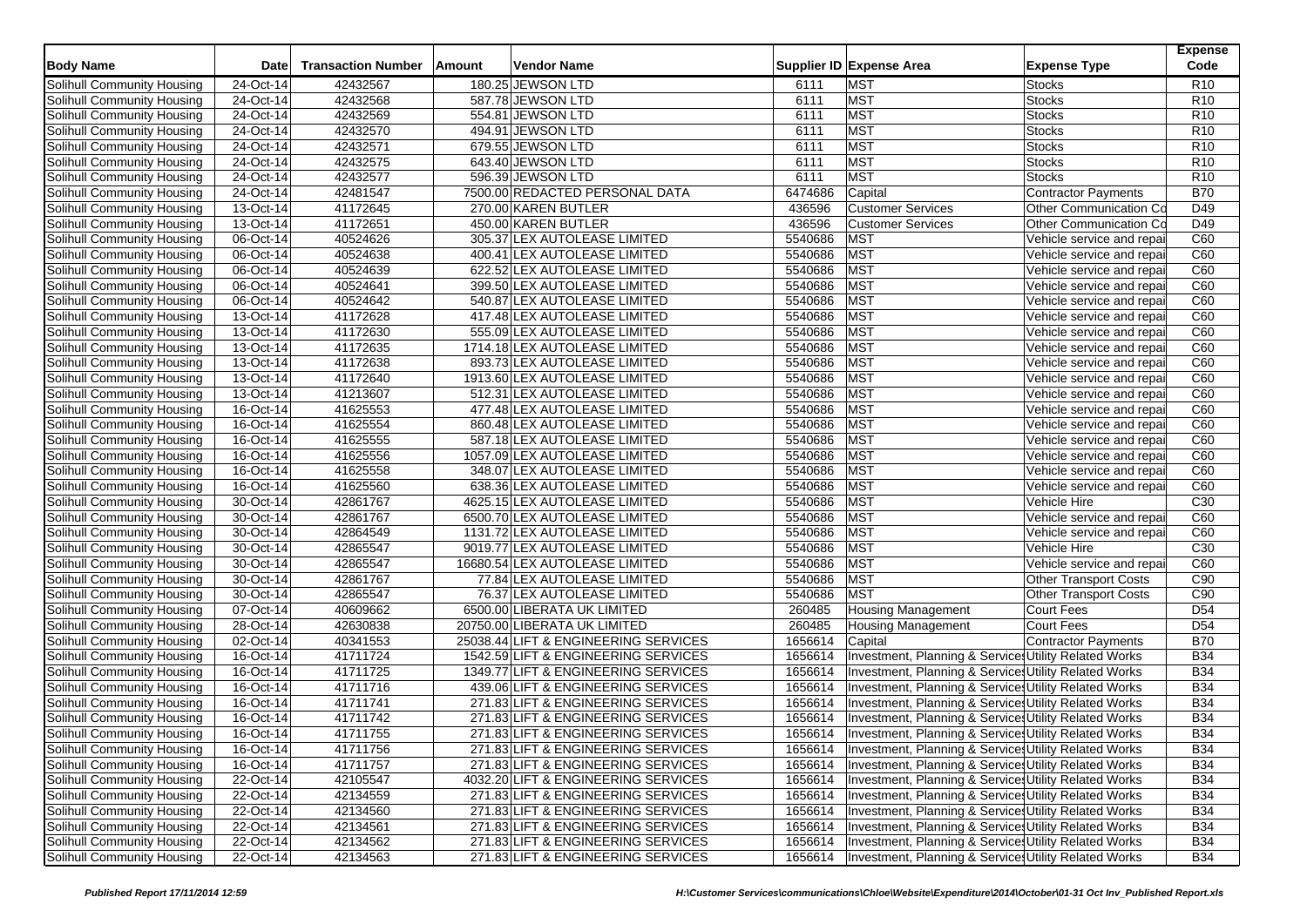| <b>Body Name</b>                                         | Date        | <b>Transaction Number</b> | Amount | <b>Vendor Name</b>                         |         | Supplier ID Expense Area                              | <b>Expense Type</b>          | <b>Expense</b><br>Code |
|----------------------------------------------------------|-------------|---------------------------|--------|--------------------------------------------|---------|-------------------------------------------------------|------------------------------|------------------------|
| Solihull Community Housing                               | 22-Oct-14   | 42134564                  |        | 271.83 LIFT & ENGINEERING SERVICES         | 1656614 | Investment, Planning & Service: Utility Related Works |                              | <b>B34</b>             |
| Solihull Community Housing                               | 22-Oct-14   | 42134565                  |        | 271.83 LIFT & ENGINEERING SERVICES         | 1656614 | Investment, Planning & Services Utility Related Works |                              | <b>B34</b>             |
| Solihull Community Housing                               | 22-Oct-14   | 42134566                  |        | 271.83 LIFT & ENGINEERING SERVICES         | 1656614 | Investment, Planning & Service: Utility Related Works |                              | <b>B34</b>             |
| Solihull Community Housing                               | 22-Oct-14   | 42134567                  |        | 512.25 LIFT & ENGINEERING SERVICES         | 1656614 | Investment, Planning & Service: Utility Related Works |                              | <b>B34</b>             |
| Solihull Community Housing                               | 22-Oct-14   | 42134568                  |        | 271.83 LIFT & ENGINEERING SERVICES         | 1656614 | Investment, Planning & Service: Utility Related Works |                              | <b>B34</b>             |
| Solihull Community Housing                               | 22-Oct-14   | 42134569                  |        | 512.25 LIFT & ENGINEERING SERVICES         | 1656614 | Investment, Planning & Services Utility Related Works |                              | <b>B34</b>             |
| Solihull Community Housing                               | 22-Oct-14   | 42134570                  |        | 1441.91 LIFT & ENGINEERING SERVICES        | 1656614 | Investment, Planning & Service: Utility Related Works |                              | <b>B34</b>             |
| Solihull Community Housing                               | 16-Oct-14   | 41658551                  |        | 590.00 LIME LEGAL LTD                      | 128838  | <b>Customer Services</b>                              | Training                     | A80                    |
| Solihull Community Housing                               | 13-Oct-14   | 41213610                  |        | 278.21 LYRECO UK LTD                       | 74691   | Finance                                               | Stationery                   | D <sub>25</sub>        |
| Solihull Community Housing                               | 13-Oct-14   | 41213611                  |        | 278.28 LYRECO UK LTD                       | 74691   | Finance                                               | Stationery                   | D <sub>25</sub>        |
| Solihull Community Housing                               | 17-Oct-14   | 41756548                  |        | 14226.00 REDACTED PERSONAL DATA            | 8837    | Capital                                               | <b>Contractor Payments</b>   | <b>B70</b>             |
| Solihull Community Housing                               | 02-Oct-14   | 40356127                  |        | 332.50 MATT HOUSING LTD T/A NORFOLK HOTEL  | 3686690 | <b>Housing Management</b>                             | <b>B&amp;B</b> Accommodation | <b>B23</b>             |
| Solihull Community Housing                               | 02-Oct-14   | 40356131                  |        | 245.00 MATT HOUSING LTD T/A NORFOLK HOTEL  | 3686690 | <b>Housing Management</b>                             | <b>B&amp;B Accommodation</b> | <b>B23</b>             |
| Solihull Community Housing                               | 02-Oct-14   | 40356142                  |        | 332.50 MATT HOUSING LTD T/A NORFOLK HOTEL  | 3686690 | <b>Housing Management</b>                             | <b>B&amp;B Accommodation</b> | <b>B23</b>             |
| Solihull Community Housing                               | 02-Oct-14   | 40356144                  |        | 245.00 MATT HOUSING LTD T/A NORFOLK HOTEL  | 3686690 | <b>Housing Management</b>                             | <b>B&amp;B Accommodation</b> | <b>B23</b>             |
| Solihull Community Housing                               | 02-Oct-14   | 40356547                  |        | 245.00 MATT HOUSING LTD T/A NORFOLK HOTEL  | 3686690 | <b>Housing Management</b>                             | <b>B&amp;B Accommodation</b> | <b>B23</b>             |
| Solihull Community Housing                               | 02-Oct-14   | 40358547                  |        | 245.00 MATT HOUSING LTD T/A NORFOLK HOTEL  | 3686690 | <b>Housing Management</b>                             | <b>B&amp;B Accommodation</b> | <b>B23</b>             |
| Solihull Community Housing                               | 02-Oct-14   | 40361549                  |        | 245.00 MATT HOUSING LTD T/A NORFOLK HOTEL  | 3686690 | <b>Housing Management</b>                             | <b>B&amp;B Accommodation</b> | <b>B23</b>             |
| Solihull Community Housing                               | 15-Oct-14   | 41482547                  |        | 245.00 MATT HOUSING LTD T/A NORFOLK HOTEL  | 3686690 | <b>Housing Management</b>                             | <b>B&amp;B Accommodation</b> | <b>B23</b>             |
| Solihull Community Housing                               | 15-Oct-14   | 41484547                  |        | 332.50 MATT HOUSING LTD T/A NORFOLK HOTEL  | 3686690 | <b>Housing Management</b>                             | <b>B&amp;B Accommodation</b> | <b>B23</b>             |
| Solihull Community Housing                               | $16-Oct-14$ | 41658570                  |        | 245.00 MATT HOUSING LTD T/A NORFOLK HOTEL  | 3686690 | <b>Housing Management</b>                             | <b>B&amp;B Accommodation</b> | <b>B23</b>             |
| Solihull Community Housing                               | 16-Oct-14   | 41658571                  |        | 245.00 MATT HOUSING LTD T/A NORFOLK HOTEL  | 3686690 | <b>Housing Management</b>                             | <b>B&amp;B Accommodation</b> | <b>B23</b>             |
| Solihull Community Housing                               | 16-Oct-14   | 41658572                  |        | 332.50 MATT HOUSING LTD T/A NORFOLK HOTEL  | 3686690 | <b>Housing Management</b>                             | <b>B&amp;B Accommodation</b> | <b>B23</b>             |
| Solihull Community Housing                               | $16-Ort-14$ | 41658573                  |        | 332.50 MATT HOUSING LTD T/A NORFOLK HOTEL  | 3686690 | <b>Housing Management</b>                             | <b>B&amp;B</b> Accommodation | <b>B23</b>             |
| Solihull Community Housing                               | 15-Oct-14   | 41440547                  |        | 800.00 MICHAEL POTTER ARCHITECT LTD        | 6807686 | Capital                                               | <b>Contractor Payments</b>   | <b>B70</b>             |
| Solihull Community Housing                               | 06-Oct-14   | 40587556                  |        | 12710.09 MITIE PROPERTY SERVICES MIDS LTD  | 6724    | Capital                                               | <b>Contractor Payments</b>   | <b>B70</b>             |
| Solihull Community Housing                               | 22-Oct-14   | 42123552                  |        | 504.00 MORGAN HUNT UK LTD                  | 6871686 | <b>Housing Management</b>                             | <b>Agency Staff</b>          | A60                    |
| Solihull Community Housing                               | 22-Oct-14   | 42123553                  |        | 777.00 MORGAN HUNT UK LTD                  | 6871686 | Housing Management                                    | <b>Agency Staff</b>          | A60                    |
| Solihull Community Housing                               | 24-Oct-14   | 42404566                  |        | 777.00 MORGAN HUNT UK LTD                  | 6871686 | Housing Management                                    | <b>Agency Staff</b>          | A60                    |
| Solihull Community Housing                               | 03-Oct-14   | 40460577                  |        | 219.16 MOSSVALE MAINTENANCE & SEALING SER  | 48908   | Investment, Planning & Services Utility Related Works |                              | <b>B34</b>             |
| Solihull Community Housing                               | 03-Oct-14   | 40460579                  |        | 406.21 MOSSVALE MAINTENANCE & SEALING SER  | 48908   | Investment, Planning & Service: Utility Related Works |                              | <b>B34</b>             |
| Solihull Community Housing                               | 03-Oct-14   | 40460562                  |        | 219.16 MOSSVALE MAINTENANCE & SEALING SER  | 48908   | Investment, Planning & Services Utility Related Works |                              | <b>B34</b>             |
| Solihull Community Housing                               | 03-Oct-14   | 40460564                  |        | 234.57 MOSSVALE MAINTENANCE & SEALING SER  | 48908   | Investment, Planning & Service Utility Related Works  |                              | <b>B34</b>             |
| Solihull Community Housing                               | 03-Oct-14   | 40460569                  |        | 219.16 MOSSVALE MAINTENANCE & SEALING SER  | 48908   | Investment, Planning & Services Utility Related Works |                              | <b>B34</b>             |
| Solihull Community Housing                               | 08-Oct-14   | 40725562                  |        | 390.40 MOSSVALE MAINTENANCE & SEALING SER  | 48908   | <b>MST</b>                                            | <b>Internal Works</b>        | <b>B31</b>             |
|                                                          | 08-Oct-14   | 40725564                  |        | 359.45 MOSSVALE MAINTENANCE & SEALING SER  | 48908   | <b>MST</b>                                            | Voids                        | <b>B38</b>             |
| Solihull Community Housing<br>Solihull Community Housing | 08-Oct-14   | 40725564                  |        | 691.47 MOSSVALE MAINTENANCE & SEALING SER  | 48908   | <b>MST</b>                                            | Voids                        | <b>B38</b>             |
|                                                          |             | 40725564                  |        | 689.16 MOSSVALE MAINTENANCE & SEALING SER  | 48908   | <b>MST</b>                                            | Voids                        | <b>B38</b>             |
| Solihull Community Housing<br>Solihull Community Housing | 08-Oct-14   |                           |        |                                            | 48908   | <b>MST</b>                                            |                              | <b>B38</b>             |
|                                                          | 08-Oct-14   | 40725564                  |        | 485.60 MOSSVALE MAINTENANCE & SEALING SER  |         | <b>MST</b>                                            | Voids                        | <b>B38</b>             |
| Solihull Community Housing                               | 08-Oct-14   | 40725564                  |        | 180.58 MOSSVALE MAINTENANCE & SEALING SER  | 48908   | <b>MST</b>                                            | Voids                        |                        |
| Solihull Community Housing                               | 08-Oct-14   | 40725564                  |        | 704.31 MOSSVALE MAINTENANCE & SEALING SER  | 48908   |                                                       | Voids                        | <b>B38</b>             |
| Solihull Community Housing                               | 08-Oct-14   | 40725564                  |        | 93.11 MOSSVALE MAINTENANCE & SEALING SER   | 48908   | <b>MST</b>                                            | Voids                        | <b>B38</b>             |
| Solihull Community Housing                               | 08-Oct-14   | 40725564                  |        | 222.43 MOSSVALE MAINTENANCE & SEALING SER  | 48908   | <b>MST</b>                                            | Voids                        | <b>B38</b>             |
| Solihull Community Housing                               | 08-Oct-14   | 40725564                  |        | 2409.79 MOSSVALE MAINTENANCE & SEALING SER | 48908   | <b>MST</b>                                            | Voids                        | <b>B38</b>             |
| Solihull Community Housing                               | 08-Oct-14   | 40725564                  |        | 645.52 MOSSVALE MAINTENANCE & SEALING SER  | 48908   | <b>MST</b>                                            | Voids                        | <b>B38</b>             |
| Solihull Community Housing                               | 08-Oct-14   | 40725564                  |        | 289.06 MOSSVALE MAINTENANCE & SEALING SER  | 48908   | <b>MST</b>                                            | Voids                        | <b>B38</b>             |
| Solihull Community Housing                               | 08-Oct-14   | 40725564                  |        | 93.11 MOSSVALE MAINTENANCE & SEALING SER   | 48908   | <b>MST</b>                                            | Voids                        | <b>B38</b>             |
| Solihull Community Housing                               | 08-Oct-14   | 40725564                  |        | 413.16 MOSSVALE MAINTENANCE & SEALING SER  | 48908   | <b>MST</b>                                            | Voids                        | <b>B38</b>             |
| Solihull Community Housing                               | 08-Oct-14   | 40725564                  |        | 311.20 MOSSVALE MAINTENANCE & SEALING SER  | 48908   | <b>MST</b>                                            | Voids                        | <b>B38</b>             |
| <b>Solihull Community Housing</b>                        | 08-Oct-14   | 40725564                  |        | 178.85 MOSSVALE MAINTENANCE & SEALING SER  | 48908   | <b>MST</b>                                            | Voids                        | <b>B38</b>             |
| Solihull Community Housing                               | 08-Oct-14   | 40725564                  |        | 93.11 MOSSVALE MAINTENANCE & SEALING SER   | 48908   | <b>MST</b>                                            | Voids                        | <b>B38</b>             |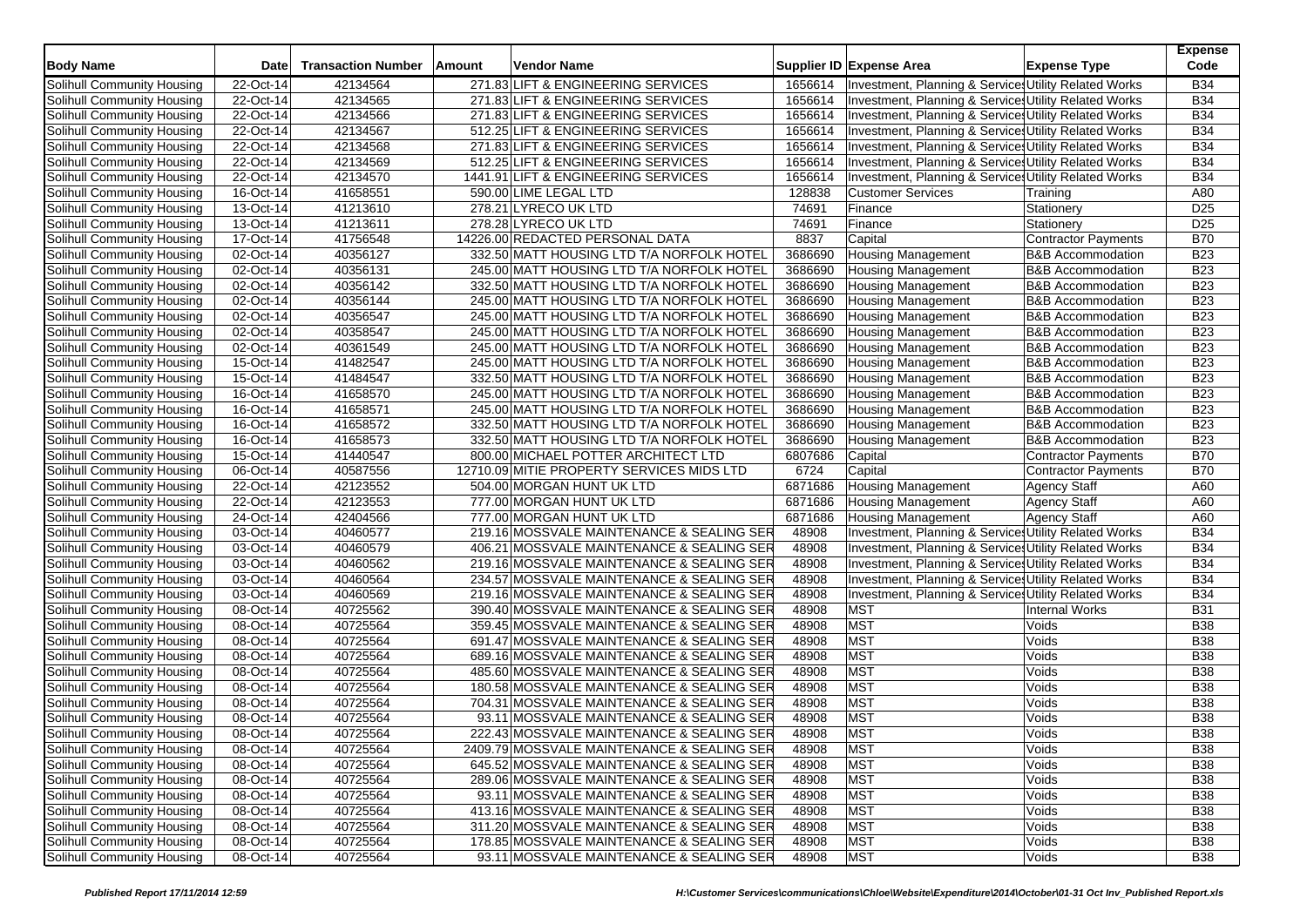| <b>Body Name</b>           | Date       | <b>Transaction Number</b> | Vendor Name<br>Amount                                                                |                | Supplier ID Expense Area<br><b>Expense Type</b>       | <b>Expense</b><br>Code   |
|----------------------------|------------|---------------------------|--------------------------------------------------------------------------------------|----------------|-------------------------------------------------------|--------------------------|
| Solihull Community Housing | 08-Oct-14  | 40725564                  | 190.68 MOSSVALE MAINTENANCE & SEALING SER                                            | 48908          | <b>MST</b><br>Voids                                   | <b>B38</b>               |
| Solihull Community Housing | 16-Oct-14  | 41711825                  | 390.40 MOSSVALE MAINTENANCE & SEALING SER                                            | 48908          | <b>MST</b><br><b>Internal Works</b>                   | <b>B31</b>               |
| Solihull Community Housing | 16-Oct-14  | 41711822                  | 445.32 MOSSVALE MAINTENANCE & SEALING SER                                            | 48908          | <b>MST</b><br><b>Internal Works</b>                   | <b>B31</b>               |
| Solihull Community Housing | 16-Oct-14  | 41711823                  | 455.40 MOSSVALE MAINTENANCE & SEALING SER                                            | 48908          | <b>MST</b><br><b>Internal Works</b>                   | <b>B31</b>               |
| Solihull Community Housing | 16-Oct-14  | 41711824                  | 445.32 MOSSVALE MAINTENANCE & SEALING SER                                            | 48908          | <b>MST</b><br><b>Internal Works</b>                   | <b>B31</b>               |
| Solihull Community Housing | 16-Oct-14  | 41711826                  | 67.25 MOSSVALE MAINTENANCE & SEALING SER                                             | 48908          | <b>MST</b><br>Other Building costs                    | <b>B39</b>               |
| Solihull Community Housing | 16-Oct-14  | 41711826                  | 67.25 MOSSVALE MAINTENANCE & SEALING SER                                             | 48908          | <b>MST</b><br>Other Building costs                    | <b>B39</b>               |
| Solihull Community Housing | 16-Oct-14  | 41711826                  | 67.25 MOSSVALE MAINTENANCE & SEALING SER                                             | 48908          | <b>MST</b><br>Other Building costs                    | <b>B39</b>               |
| Solihull Community Housing | 16-Oct-14  | 41711826                  | 67.25 MOSSVALE MAINTENANCE & SEALING SER                                             | 48908          | <b>MST</b><br>Other Building costs                    | <b>B39</b>               |
| Solihull Community Housing | 16-Oct-14  | 41711826                  | 67.25 MOSSVALE MAINTENANCE & SEALING SER                                             | 48908          | <b>MST</b><br>Other Building costs                    | <b>B39</b>               |
| Solihull Community Housing | 16-Oct-14  | 41711826                  | 67.25 MOSSVALE MAINTENANCE & SEALING SER                                             | 48908          | <b>MST</b>                                            | <b>B39</b>               |
| Solihull Community Housing | $16-Or-14$ |                           |                                                                                      |                | Other Building costs<br><b>MST</b>                    |                          |
|                            | 16-Oct-14  | 41711826<br>41711826      | 67.25 MOSSVALE MAINTENANCE & SEALING SER<br>67.25 MOSSVALE MAINTENANCE & SEALING SER | 48908<br>48908 | <b>Other Building costs</b><br><b>MST</b>             | <b>B39</b><br><b>B39</b> |
| Solihull Community Housing |            |                           |                                                                                      |                | Other Building costs                                  |                          |
| Solihull Community Housing | 16-Oct-14  | 41711826                  | 67.25 MOSSVALE MAINTENANCE & SEALING SER                                             | 48908          | <b>MST</b><br>Other Building costs                    | <b>B39</b>               |
| Solihull Community Housing | 16-Oct-14  | 41711826                  | 67.25 MOSSVALE MAINTENANCE & SEALING SER                                             | 48908          | <b>MST</b><br>Other Building costs                    | <b>B39</b>               |
| Solihull Community Housing | 16-Oct-14  | 41711826                  | 67.25 MOSSVALE MAINTENANCE & SEALING SER                                             | 48908          | <b>MST</b><br>Other Building costs                    | <b>B39</b>               |
| Solihull Community Housing | 16-Oct-14  | 41711826                  | 67.25 MOSSVALE MAINTENANCE & SEALING SER                                             | 48908          | <b>MST</b><br>Other Building costs                    | <b>B39</b>               |
| Solihull Community Housing | 16-Oct-14  | 41711826                  | 67.25 MOSSVALE MAINTENANCE & SEALING SER                                             | 48908          | <b>MST</b><br>Other Building costs                    | <b>B39</b>               |
| Solihull Community Housing | 16-Oct-14  | 41711826                  | 67.25 MOSSVALE MAINTENANCE & SEALING SER                                             | 48908          | <b>MST</b><br>Other Building costs                    | <b>B39</b>               |
| Solihull Community Housing | 16-Oct-14  | 41711826                  | 67.25 MOSSVALE MAINTENANCE & SEALING SER                                             | 48908          | <b>MST</b><br>Other Building costs                    | <b>B39</b>               |
| Solihull Community Housing | 16-Oct-14  | 41711826                  | 67.25 MOSSVALE MAINTENANCE & SEALING SER                                             | 48908          | <b>MST</b><br><b>Other Building costs</b>             | <b>B39</b>               |
| Solihull Community Housing | 16-Oct-14  | 41711827                  | 47.01 MOSSVALE MAINTENANCE & SEALING SER                                             | 48908          | Investment, Planning & Service: Utility Related Works | <b>B34</b>               |
| Solihull Community Housing | 16-Oct-14  | 41711827                  | 63.89 MOSSVALE MAINTENANCE & SEALING SER                                             | 48908          | Investment, Planning & Services Utility Related Works | <b>B34</b>               |
| Solihull Community Housing | 16-Oct-14  | 41711827                  | 47.01 MOSSVALE MAINTENANCE & SEALING SER                                             | 48908          | Investment, Planning & Service: Utility Related Works | <b>B34</b>               |
| Solihull Community Housing | 16-Oct-14  | 41711827                  | 47.01 MOSSVALE MAINTENANCE & SEALING SER                                             | 48908          | Investment, Planning & Services Utility Related Works | <b>B34</b>               |
| Solihull Community Housing | 16-Oct-14  | 41711827                  | 16.80 MOSSVALE MAINTENANCE & SEALING SER                                             | 48908          | Investment, Planning & Service: Utility Related Works | <b>B34</b>               |
| Solihull Community Housing | 16-Oct-14  | 41711827                  | 47.01 MOSSVALE MAINTENANCE & SEALING SER                                             | 48908          | Investment, Planning & Services Utility Related Works | <b>B34</b>               |
| Solihull Community Housing | 16-Oct-14  | 41711827                  | 47.01 MOSSVALE MAINTENANCE & SEALING SER                                             | 48908          | Investment, Planning & Service: Utility Related Works | <b>B34</b>               |
| Solihull Community Housing | 16-Oct-14  | 41711827                  | 47.01 MOSSVALE MAINTENANCE & SEALING SER                                             | 48908          | Investment, Planning & Services Utility Related Works | <b>B34</b>               |
| Solihull Community Housing | 16-Oct-14  | 41711827                  | 47.01 MOSSVALE MAINTENANCE & SEALING SER                                             | 48908          | Investment, Planning & Services Utility Related Works | <b>B34</b>               |
| Solihull Community Housing | 16-Oct-14  | 41711827                  | 47.01 MOSSVALE MAINTENANCE & SEALING SER                                             | 48908          | Investment, Planning & Service: Utility Related Works | <b>B34</b>               |
| Solihull Community Housing | 16-Oct-14  | 41711827                  | 47.01 MOSSVALE MAINTENANCE & SEALING SER                                             | 48908          | Investment, Planning & Services Utility Related Works | <b>B34</b>               |
| Solihull Community Housing | 16-Oct-14  | 41711827                  | 63.89 MOSSVALE MAINTENANCE & SEALING SER                                             | 48908          | Investment, Planning & Services Utility Related Works | <b>B34</b>               |
| Solihull Community Housing | 16-Oct-14  | 41711827                  | 47.01  MOSSVALE MAINTENANCE & SEALING SER                                            | 48908          | Investment, Planning & Service: Utility Related Works | <b>B34</b>               |
| Solihull Community Housing | 16-Oct-14  | 41711827                  | 16.80 MOSSVALE MAINTENANCE & SEALING SER                                             | 48908          | Investment, Planning & Services Utility Related Works | <b>B34</b>               |
| Solihull Community Housing | 16-Oct-14  | 41711827                  | 47.01 MOSSVALE MAINTENANCE & SEALING SER                                             | 48908          | Investment, Planning & Services Utility Related Works | <b>B34</b>               |
| Solihull Community Housing | 16-Oct-14  | 41711827                  | 47.01 MOSSVALE MAINTENANCE & SEALING SER                                             | 48908          | Investment, Planning & Service: Utility Related Works | <b>B34</b>               |
| Solihull Community Housing | 16-Oct-14  | 41711827                  | 47.01 MOSSVALE MAINTENANCE & SEALING SER                                             | 48908          | Investment, Planning & Service: Utility Related Works | <b>B34</b>               |
| Solihull Community Housing | 16-Oct-14  | 41711827                  | 47.01 MOSSVALE MAINTENANCE & SEALING SER                                             | 48908          | Investment, Planning & Services Utility Related Works | <b>B34</b>               |
| Solihull Community Housing | 16-Oct-14  | 41711827                  | 47.01 MOSSVALE MAINTENANCE & SEALING SER                                             | 48908          | Investment, Planning & Service: Utility Related Works | <b>B34</b>               |
| Solihull Community Housing | 16-Oct-14  | 41711827                  | 47.01 MOSSVALE MAINTENANCE & SEALING SER                                             | 48908          | Investment, Planning & Service: Utility Related Works | <b>B34</b>               |
| Solihull Community Housing | 16-Oct-14  | 41711827                  | 47.01 MOSSVALE MAINTENANCE & SEALING SER                                             | 48908          | Investment, Planning & Services Utility Related Works | <b>B34</b>               |
| Solihull Community Housing | 16-Oct-14  | 41711827                  | 47.01 MOSSVALE MAINTENANCE & SEALING SER                                             | 48908          | Investment, Planning & Service, Utility Related Works | <b>B34</b>               |
| Solihull Community Housing | 16-Oct-14  | 41711827                  | 47.01 MOSSVALE MAINTENANCE & SEALING SER                                             | 48908          | Investment, Planning & Services Utility Related Works | <b>B34</b>               |
| Solihull Community Housing | 16-Oct-14  | 41711827                  | 63.89 MOSSVALE MAINTENANCE & SEALING SER                                             | 48908          | Investment, Planning & Services Utility Related Works | <b>B34</b>               |
| Solihull Community Housing | 16-Oct-14  | 41711827                  | 47.01 MOSSVALE MAINTENANCE & SEALING SER                                             | 48908          | Investment, Planning & Services Utility Related Works | <b>B34</b>               |
| Solihull Community Housing | 16-Oct-14  | 41711827                  | 47.01 MOSSVALE MAINTENANCE & SEALING SER                                             | 48908          | Investment, Planning & Service Utility Related Works  | <b>B34</b>               |
| Solihull Community Housing | 16-Oct-14  | 41711827                  | 47.01 MOSSVALE MAINTENANCE & SEALING SER                                             | 48908          | Investment, Planning & Services Utility Related Works | <b>B34</b>               |
| Solihull Community Housing | 16-Oct-14  | 41711827                  | 47.01 MOSSVALE MAINTENANCE & SEALING SER                                             | 48908          | Investment, Planning & Services Utility Related Works | <b>B34</b>               |
| Solihull Community Housing | 16-Oct-14  | 41711827                  | 47.01 MOSSVALE MAINTENANCE & SEALING SER                                             | 48908          | Investment, Planning & Services Utility Related Works | <b>B34</b>               |
| Solihull Community Housing | 16-Oct-14  | 41711827                  | 47.01 MOSSVALE MAINTENANCE & SEALING SER                                             | 48908          | Investment, Planning & Services Utility Related Works | <b>B34</b>               |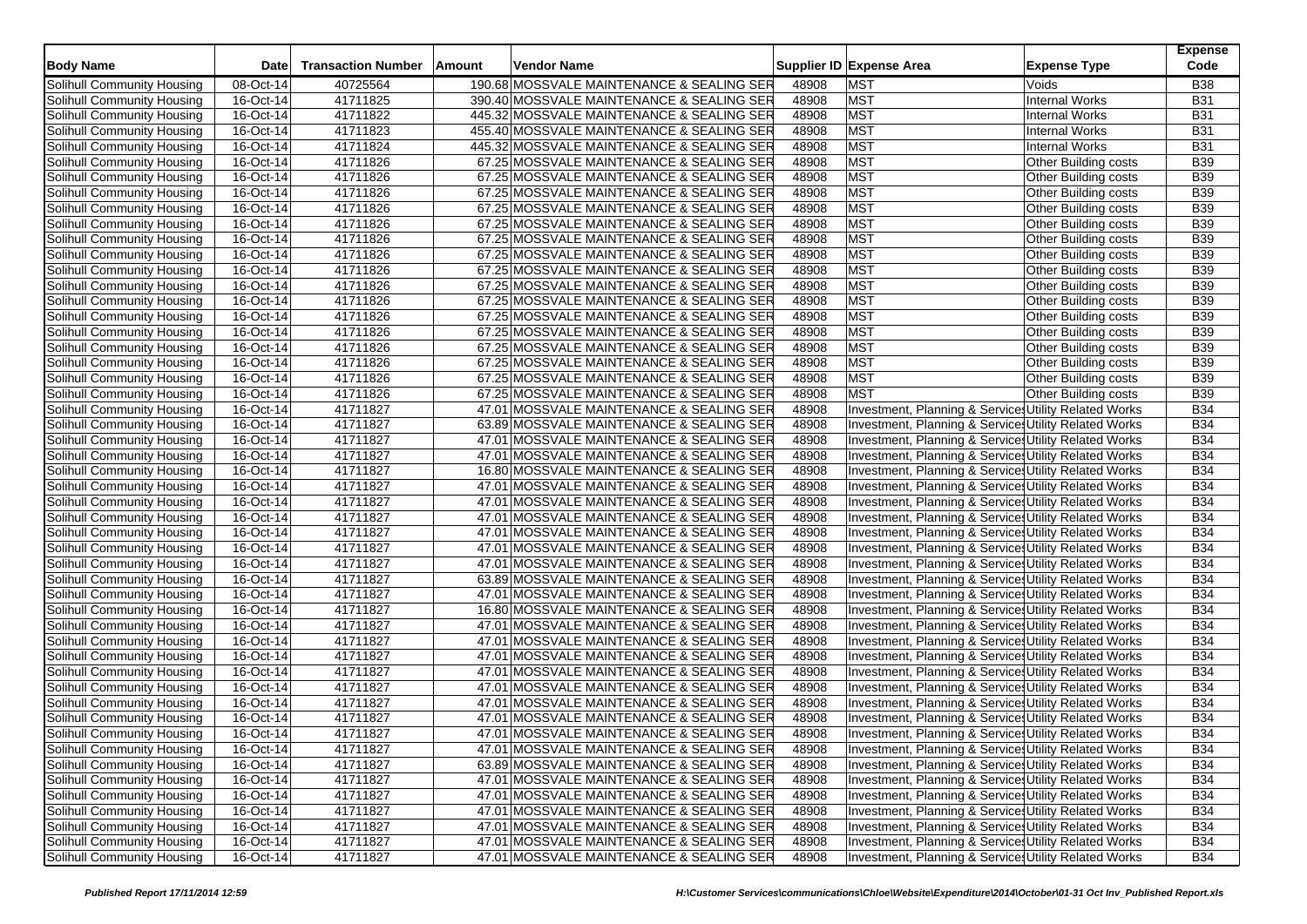| <b>Body Name</b>                                                | Date                   | <b>Transaction Number</b> | Amount | Vendor Name                                                                            |                | Supplier ID Expense Area                              | <b>Expense Type</b> | <b>Expense</b><br>Code   |
|-----------------------------------------------------------------|------------------------|---------------------------|--------|----------------------------------------------------------------------------------------|----------------|-------------------------------------------------------|---------------------|--------------------------|
| Solihull Community Housing                                      | 16-Oct-14              | 41711827                  |        | 47.01 MOSSVALE MAINTENANCE & SEALING SER                                               | 48908          | Investment, Planning & Service: Utility Related Works |                     | <b>B34</b>               |
| Solihull Community Housing                                      | 16-Oct-14              | 41711827                  |        | 47.01 MOSSVALE MAINTENANCE & SEALING SER                                               | 48908          | Investment, Planning & Service: Utility Related Works |                     | <b>B34</b>               |
| Solihull Community Housing                                      | 16-Oct-14              | 41711827                  |        | 47.01 MOSSVALE MAINTENANCE & SEALING SER                                               | 48908          | Investment, Planning & Service: Utility Related Works |                     | <b>B34</b>               |
| Solihull Community Housing                                      | 16-Oct-14              | 41711827                  |        | 47.01 MOSSVALE MAINTENANCE & SEALING SER                                               | 48908          | Investment, Planning & Service: Utility Related Works |                     | <b>B34</b>               |
| Solihull Community Housing                                      | 16-Oct-14              | 41711827                  |        | 47.01 MOSSVALE MAINTENANCE & SEALING SER                                               | 48908          | Investment, Planning & Service: Utility Related Works |                     | <b>B34</b>               |
| Solihull Community Housing                                      | 16-Oct-14              | 41711827                  |        | 47.01 MOSSVALE MAINTENANCE & SEALING SER                                               | 48908          | Investment, Planning & Services Utility Related Works |                     | <b>B34</b>               |
| Solihull Community Housing                                      | 16-Oct-14              | 41711827                  |        | 47.01 MOSSVALE MAINTENANCE & SEALING SER                                               | 48908          | Investment, Planning & Service: Utility Related Works |                     | <b>B34</b>               |
| Solihull Community Housing                                      | 16-Oct-14              | 41711827                  |        | 47.01 MOSSVALE MAINTENANCE & SEALING SER                                               | 48908          | Investment, Planning & Service Utility Related Works  |                     | <b>B34</b>               |
| Solihull Community Housing                                      | 16-Oct-14              | 41711827                  |        | 47.01 MOSSVALE MAINTENANCE & SEALING SER                                               | 48908          | Investment, Planning & Services Utility Related Works |                     | <b>B34</b>               |
| Solihull Community Housing                                      | 16-Oct-14              | 41711827                  |        | 47.01 MOSSVALE MAINTENANCE & SEALING SER                                               | 48908          | Investment, Planning & Services Utility Related Works |                     | <b>B34</b>               |
| Solihull Community Housing                                      | 16-Oct-14              | 41711827                  |        | 47.01 MOSSVALE MAINTENANCE & SEALING SER                                               | 48908          | Investment, Planning & Service: Utility Related Works |                     | <b>B34</b>               |
| Solihull Community Housing                                      | 16-Oct-14              | 41711827                  |        | 16.80 MOSSVALE MAINTENANCE & SEALING SER                                               | 48908          | Investment, Planning & Service: Utility Related Works |                     | <b>B34</b>               |
| Solihull Community Housing                                      | 16-Oct-14              | 41711827                  |        | 47.01 MOSSVALE MAINTENANCE & SEALING SER                                               | 48908          | Investment, Planning & Services Utility Related Works |                     | <b>B34</b>               |
| Solihull Community Housing                                      | 16-Oct-14              | 41711827                  |        | 47.01 MOSSVALE MAINTENANCE & SEALING SER                                               | 48908          | Investment, Planning & Service: Utility Related Works |                     | <b>B34</b>               |
| Solihull Community Housing                                      | 16-Oct-14              | 41711827                  |        | 47.01 MOSSVALE MAINTENANCE & SEALING SER                                               | 48908          | Investment, Planning & Services Utility Related Works |                     | <b>B34</b>               |
| Solihull Community Housing                                      | 16-Oct-14              | 41711827                  |        | 47.01 MOSSVALE MAINTENANCE & SEALING SER                                               | 48908          | Investment, Planning & Services Utility Related Works |                     | <b>B34</b>               |
| Solihull Community Housing                                      | 16-Oct-14              | 41711827                  |        | 47.01 MOSSVALE MAINTENANCE & SEALING SER                                               | 48908          | Investment, Planning & Services Utility Related Works |                     | <b>B34</b>               |
| Solihull Community Housing                                      | 16-Oct-14              | 41711827                  |        | 47.01 MOSSVALE MAINTENANCE & SEALING SER                                               | 48908          | Investment, Planning & Service Utility Related Works  |                     | <b>B34</b>               |
| Solihull Community Housing                                      | 16-Oct-14              | 41711827                  |        | 47.01 MOSSVALE MAINTENANCE & SEALING SER                                               | 48908          | Investment, Planning & Service: Utility Related Works |                     | <b>B34</b>               |
| Solihull Community Housing                                      | 16-Oct-14              | 41711827                  |        | 47.01 MOSSVALE MAINTENANCE & SEALING SER                                               | 48908          | Investment, Planning & Services Utility Related Works |                     | <b>B34</b>               |
| Solihull Community Housing                                      | 16-Oct-14              | 41711827                  |        | 47.01 MOSSVALE MAINTENANCE & SEALING SER                                               | 48908          | Investment, Planning & Service: Utility Related Works |                     | <b>B34</b>               |
| Solihull Community Housing                                      | 16-Oct-14              | 41711827                  |        | 47.01 MOSSVALE MAINTENANCE & SEALING SER                                               | 48908          | Investment, Planning & Service: Utility Related Works |                     | <b>B34</b>               |
| Solihull Community Housing                                      | 16-Oct-14              | 41711827                  |        | 47.01 MOSSVALE MAINTENANCE & SEALING SER                                               | 48908          | Investment, Planning & Services Utility Related Works |                     | <b>B34</b>               |
| Solihull Community Housing                                      | 16-Oct-14              | 41711827                  |        | 47.01 MOSSVALE MAINTENANCE & SEALING SER                                               | 48908          | Investment, Planning & Service: Utility Related Works |                     | <b>B34</b>               |
| Solihull Community Housing                                      | 16-Oct-14              | 41711827                  |        | 47.01 MOSSVALE MAINTENANCE & SEALING SER                                               | 48908          | Investment, Planning & Services Utility Related Works |                     | <b>B34</b>               |
| Solihull Community Housing                                      | 16-Oct-14              | 41711827                  |        | 47.01 MOSSVALE MAINTENANCE & SEALING SER                                               | 48908          | Investment, Planning & Services Utility Related Works |                     | <b>B34</b>               |
| Solihull Community Housing                                      | 16-Oct-14              | 41711827                  |        | 47.01 MOSSVALE MAINTENANCE & SEALING SER                                               | 48908          | Investment, Planning & Service, Utility Related Works |                     | <b>B34</b>               |
| Solihull Community Housing                                      | 16-Oct-14              | 41711827                  |        | 47.01 MOSSVALE MAINTENANCE & SEALING SER                                               | 48908          | Investment, Planning & Services Utility Related Works |                     | <b>B34</b>               |
| Solihull Community Housing                                      | 16-Oct-14              | 41711827                  |        | 47.01 MOSSVALE MAINTENANCE & SEALING SER                                               | 48908          | Investment, Planning & Services Utility Related Works |                     | <b>B34</b>               |
| Solihull Community Housing                                      | 16-Oct-14              | 41711827                  |        | 47.01 MOSSVALE MAINTENANCE & SEALING SER                                               | 48908          | Investment, Planning & Services Utility Related Works |                     | <b>B34</b>               |
| Solihull Community Housing                                      | 16-Oct-14              | 41711827                  |        | 47.01 MOSSVALE MAINTENANCE & SEALING SER                                               | 48908          | Investment, Planning & Services Utility Related Works |                     | <b>B34</b>               |
| Solihull Community Housing                                      | 16-Oct-14              | 41711827                  |        | 47.01 MOSSVALE MAINTENANCE & SEALING SER                                               | 48908          | Investment, Planning & Service: Utility Related Works |                     | <b>B34</b>               |
| Solihull Community Housing                                      | 16-Oct-14              | 41711827                  |        | 47.01 MOSSVALE MAINTENANCE & SEALING SER                                               | 48908          | Investment, Planning & Service: Utility Related Works |                     | <b>B34</b>               |
| Solihull Community Housing                                      | 16-Oct-14              | 41711827                  |        | 47.01 MOSSVALE MAINTENANCE & SEALING SER                                               | 48908          | Investment, Planning & Service: Utility Related Works |                     | <b>B34</b>               |
| Solihull Community Housing                                      | 16-Oct-14              | 41711827                  |        | 47.01 MOSSVALE MAINTENANCE & SEALING SER                                               | 48908          | Investment, Planning & Service: Utility Related Works |                     | <b>B34</b>               |
| Solihull Community Housing                                      | 16-Oct-14              | 41711827                  |        | 47.01 MOSSVALE MAINTENANCE & SEALING SER                                               | 48908          | Investment, Planning & Service, Utility Related Works |                     | <b>B34</b>               |
| Solihull Community Housing                                      | 16-Oct-14              | 41711827                  |        | 47.01 MOSSVALE MAINTENANCE & SEALING SER                                               | 48908          | Investment, Planning & Service Utility Related Works  |                     | <b>B34</b>               |
| Solihull Community Housing                                      | 16-Oct-14              | 41711828                  |        | 403.94 MOSSVALE MAINTENANCE & SEALING SER                                              | 48908          | <b>MST</b>                                            | Voids               | <b>B38</b>               |
| Solihull Community Housing                                      | 16-Oct-14              | 41711828                  |        | 725.35 MOSSVALE MAINTENANCE & SEALING SER                                              | 48908          | <b>MST</b>                                            | Voids               | <b>B38</b>               |
| Solihull Community Housing                                      | 16-Oct-14              | 41711828                  |        | 2495.93 MOSSVALE MAINTENANCE & SEALING SER                                             | 48908          | <b>MST</b>                                            | Voids               | <b>B38</b>               |
| Solihull Community Housing                                      | 16-Oct-14              | 41711828                  |        | 1230.84 MOSSVALE MAINTENANCE & SEALING SER                                             | 48908          | <b>MST</b>                                            | Voids               | <b>B38</b>               |
| Solihull Community Housing                                      | 16-Oct-14              | 41711828                  |        | 864.95 MOSSVALE MAINTENANCE & SEALING SER                                              | 48908          | <b>MST</b>                                            | Voids               | <b>B38</b>               |
|                                                                 | 16-Oct-14              | 41711828                  |        | 256.67 MOSSVALE MAINTENANCE & SEALING SER                                              | 48908          | <b>MST</b>                                            | Voids               | <b>B38</b>               |
| Solihull Community Housing<br>Solihull Community Housing        | 16-Oct-14              | 41711828                  |        | 972.41 MOSSVALE MAINTENANCE & SEALING SER                                              | 48908          | <b>MST</b>                                            | Voids               | <b>B38</b>               |
| Solihull Community Housing                                      |                        |                           |        | 233.49 MOSSVALE MAINTENANCE & SEALING SER                                              |                |                                                       |                     | <b>B38</b>               |
| Solihull Community Housing                                      | 16-Oct-14<br>16-Oct-14 | 41711828<br>41711828      |        | 304.54 MOSSVALE MAINTENANCE & SEALING SER                                              | 48908          | <b>MST</b><br><b>MST</b>                              | Voids<br>Voids      |                          |
|                                                                 |                        | 41711828                  |        |                                                                                        | 48908          | <b>MST</b>                                            |                     | B38                      |
| Solihull Community Housing<br>Solihull Community Housing        | 16-Oct-14<br>16-Oct-14 | 41711828                  |        | 682.06 MOSSVALE MAINTENANCE & SEALING SER<br>194.93 MOSSVALE MAINTENANCE & SEALING SER | 48908<br>48908 | <b>MST</b>                                            | Voids<br>Voids      | <b>B38</b><br><b>B38</b> |
|                                                                 |                        |                           |        |                                                                                        |                |                                                       |                     |                          |
| Solihull Community Housing<br><b>Solihull Community Housing</b> | 16-Oct-14<br>16-Oct-14 | 41711828<br>41711828      |        | 440.49 MOSSVALE MAINTENANCE & SEALING SER<br>790.54 MOSSVALE MAINTENANCE & SEALING SER | 48908<br>48908 | <b>MST</b><br><b>MST</b>                              | Voids<br>Voids      | <b>B38</b><br><b>B38</b> |
|                                                                 |                        |                           |        |                                                                                        |                |                                                       |                     |                          |
| Solihull Community Housing                                      | 16-Oct-14              | 41711828                  |        | 430.48 MOSSVALE MAINTENANCE & SEALING SER                                              | 48908          | <b>MST</b>                                            | Voids               | <b>B38</b>               |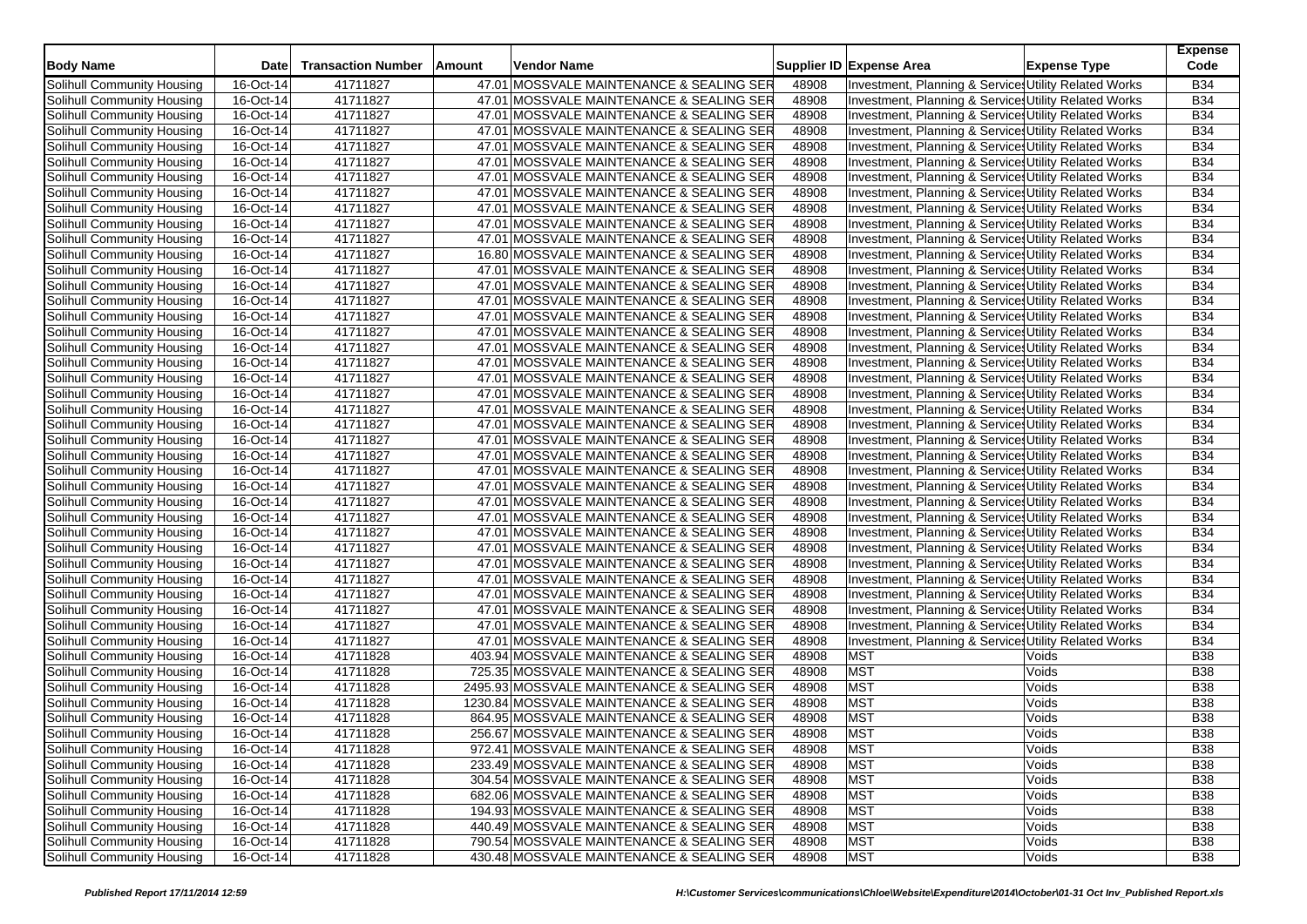|                                                          |             |                           |        |                                            |       |                                                       | <b>Expense</b>           |  |
|----------------------------------------------------------|-------------|---------------------------|--------|--------------------------------------------|-------|-------------------------------------------------------|--------------------------|--|
| <b>Body Name</b>                                         | Date        | <b>Transaction Number</b> | Amount | Vendor Name                                |       | Supplier ID Expense Area<br><b>Expense Type</b>       | Code                     |  |
| Solihull Community Housing                               | 16-Oct-14   | 41711828                  |        | 315.26 MOSSVALE MAINTENANCE & SEALING SER  | 48908 | <b>MST</b><br>Voids                                   | <b>B38</b>               |  |
| Solihull Community Housing                               | 16-Oct-14   | 41711828                  |        | 2765.42 MOSSVALE MAINTENANCE & SEALING SER | 48908 | <b>MST</b><br>Voids                                   | <b>B38</b>               |  |
| Solihull Community Housing                               | 16-Oct-14   | 41711828                  |        | 180.62 MOSSVALE MAINTENANCE & SEALING SER  | 48908 | <b>MST</b><br>Voids                                   | <b>B38</b>               |  |
| Solihull Community Housing                               | 16-Oct-14   | 41711828                  |        | 93.11 MOSSVALE MAINTENANCE & SEALING SER   | 48908 | <b>MST</b><br>Voids                                   | <b>B38</b>               |  |
| Solihull Community Housing                               | 16-Oct-14   | 41711828                  |        | 93.11 MOSSVALE MAINTENANCE & SEALING SER   | 48908 | <b>MST</b><br>Voids                                   | <b>B38</b>               |  |
| Solihull Community Housing                               | 16-Oct-14   | 41711828                  |        | 93.11 MOSSVALE MAINTENANCE & SEALING SER   | 48908 | MST<br>Voids                                          | <b>B38</b>               |  |
| Solihull Community Housing                               | 16-Oct-14   | 41711828                  |        | 195.30 MOSSVALE MAINTENANCE & SEALING SER  | 48908 | <b>MST</b><br>Voids                                   | <b>B38</b>               |  |
| Solihull Community Housing                               | 16-Oct-14   | 41711828                  |        | 260.14 MOSSVALE MAINTENANCE & SEALING SER  | 48908 | <b>MST</b><br>Voids                                   | <b>B38</b>               |  |
| Solihull Community Housing                               | 16-Oct-14   | 41711828                  |        | 93.11 MOSSVALE MAINTENANCE & SEALING SER   | 48908 | <b>MST</b><br>Voids                                   | <b>B38</b>               |  |
| Solihull Community Housing                               | 16-Oct-14   | 41711828                  |        | 93.11 MOSSVALE MAINTENANCE & SEALING SER   | 48908 | <b>MST</b><br>Voids                                   | <b>B38</b>               |  |
| Solihull Community Housing                               | 16-Oct-14   | 41711828                  |        | 213.29 MOSSVALE MAINTENANCE & SEALING SER  | 48908 | <b>MST</b><br>Voids                                   | <b>B38</b>               |  |
| Solihull Community Housing                               | 16-Oct-14   | 41711828                  |        | 423.57 MOSSVALE MAINTENANCE & SEALING SER  | 48908 | <b>MST</b><br>Voids                                   | <b>B38</b>               |  |
| Solihull Community Housing                               | 16-Oct-14   | 41711828                  |        | 179.82 MOSSVALE MAINTENANCE & SEALING SER  | 48908 | <b>MST</b><br>Voids                                   | <b>B38</b>               |  |
| Solihull Community Housing                               | 16-Oct-14   | 41711828                  |        | 93.11 MOSSVALE MAINTENANCE & SEALING SER   | 48908 | <b>MST</b><br>Voids                                   | <b>B38</b>               |  |
| Solihull Community Housing                               | 16-Oct-14   | 41711828                  |        | 93.11 MOSSVALE MAINTENANCE & SEALING SER   | 48908 | <b>MST</b><br>Voids                                   | <b>B38</b>               |  |
| Solihull Community Housing                               | 16-Oct-14   | 41711828                  |        | 93.11 MOSSVALE MAINTENANCE & SEALING SER   | 48908 | <b>MST</b><br>Voids                                   | <b>B38</b>               |  |
| Solihull Community Housing                               | 16-Oct-14   | 41711828                  |        | 93.11 MOSSVALE MAINTENANCE & SEALING SER   | 48908 | <b>MST</b><br>Voids                                   | <b>B38</b>               |  |
| Solihull Community Housing                               | 16-Oct-14   | 41711828                  |        | 93.11 MOSSVALE MAINTENANCE & SEALING SER   | 48908 | MST<br>Voids                                          | <b>B38</b>               |  |
| Solihull Community Housing                               | 16-Oct-14   | 41711828                  |        | 93.11 MOSSVALE MAINTENANCE & SEALING SER   | 48908 | <b>MST</b><br>Voids                                   | <b>B38</b>               |  |
| Solihull Community Housing                               | 16-Oct-14   | 41711828                  |        | 93.11 MOSSVALE MAINTENANCE & SEALING SER   | 48908 | <b>MST</b><br>Voids                                   | <b>B38</b>               |  |
| Solihull Community Housing                               | 16-Oct-14   | 41711828                  |        | 93.11 MOSSVALE MAINTENANCE & SEALING SER   | 48908 | <b>MST</b><br>Voids                                   | <b>B38</b>               |  |
| Solihull Community Housing                               | 16-Oct-14   | 41711829                  |        | 67.25 MOSSVALE MAINTENANCE & SEALING SER   | 48908 | <b>MST</b><br>Other Building costs                    | <b>B39</b>               |  |
| Solihull Community Housing                               | 16-Oct-14   | 41711829                  |        | 67.25 MOSSVALE MAINTENANCE & SEALING SER   | 48908 | <b>MST</b><br>Other Building costs                    | <b>B39</b>               |  |
| Solihull Community Housing                               | $16-Ort-14$ | 41711829                  |        | 67.25 MOSSVALE MAINTENANCE & SEALING SER   | 48908 | <b>MST</b><br><b>Other Building costs</b>             | <b>B39</b>               |  |
|                                                          | 16-Oct-14   | 41711829                  |        | 67.25 MOSSVALE MAINTENANCE & SEALING SER   | 48908 | <b>MST</b>                                            | <b>B39</b>               |  |
| Solihull Community Housing                               |             | 41711829                  |        | 67.25 MOSSVALE MAINTENANCE & SEALING SER   | 48908 | Other Building costs<br><b>MST</b>                    |                          |  |
| Solihull Community Housing<br>Solihull Community Housing | 16-Oct-14   |                           |        |                                            |       | Other Building costs<br>Other Building costs          | <b>B39</b><br><b>B39</b> |  |
|                                                          | 16-Oct-14   | 41711829                  |        | 67.25 MOSSVALE MAINTENANCE & SEALING SER   | 48908 | <b>MST</b>                                            |                          |  |
| Solihull Community Housing                               | 16-Oct-14   | 41711829                  |        | 67.25 MOSSVALE MAINTENANCE & SEALING SER   | 48908 | <b>MST</b><br>Other Building costs                    | <b>B39</b>               |  |
| Solihull Community Housing                               | 16-Oct-14   | 41711829                  |        | 67.25 MOSSVALE MAINTENANCE & SEALING SER   | 48908 | <b>MST</b><br>Other Building costs                    | <b>B39</b>               |  |
| Solihull Community Housing                               | 16-Oct-14   | 41711829                  |        | 67.25 MOSSVALE MAINTENANCE & SEALING SER   | 48908 | <b>MST</b><br>Other Building costs                    | <b>B39</b>               |  |
| Solihull Community Housing                               | 16-Oct-14   | 41711829                  |        | 67.25 MOSSVALE MAINTENANCE & SEALING SER   | 48908 | <b>MST</b><br>Other Building costs                    | <b>B39</b>               |  |
| Solihull Community Housing                               | 16-Oct-14   | 41711829                  |        | 67.25 MOSSVALE MAINTENANCE & SEALING SER   | 48908 | <b>MST</b><br>Other Building costs                    | <b>B39</b>               |  |
| Solihull Community Housing                               | 16-Oct-14   | 41711829                  |        | 67.25 MOSSVALE MAINTENANCE & SEALING SER   | 48908 | <b>MST</b><br><b>Other Building costs</b>             | <b>B39</b>               |  |
| Solihull Community Housing                               | 16-Oct-14   | 41711829                  |        | 67.25 MOSSVALE MAINTENANCE & SEALING SER   | 48908 | <b>MST</b><br>Other Building costs                    | <b>B39</b>               |  |
| Solihull Community Housing                               | 16-Oct-14   | 41711829                  |        | 67.25 MOSSVALE MAINTENANCE & SEALING SER   | 48908 | MST<br>Other Building costs                           | <b>B39</b>               |  |
| Solihull Community Housing                               | 16-Oct-14   | 41711829                  |        | 67.25 MOSSVALE MAINTENANCE & SEALING SER   | 48908 | <b>MST</b><br>Other Building costs                    | <b>B39</b>               |  |
| Solihull Community Housing                               | 16-Oct-14   | 41711829                  |        | 67.25 MOSSVALE MAINTENANCE & SEALING SER   | 48908 | <b>MST</b><br>Other Building costs                    | <b>B39</b>               |  |
| Solihull Community Housing                               | 16-Oct-14   | 41711829                  |        | 67.25 MOSSVALE MAINTENANCE & SEALING SER   | 48908 | <b>MST</b><br>Other Building costs                    | <b>B39</b>               |  |
| Solihull Community Housing                               | 16-Oct-14   | 41711829                  |        | 67.25 MOSSVALE MAINTENANCE & SEALING SER   | 48908 | <b>MST</b><br><b>Other Building costs</b>             | <b>B39</b>               |  |
| Solihull Community Housing                               | 16-Oct-14   | 41711830                  |        | 221.73 MOSSVALE MAINTENANCE & SEALING SER  | 48908 | Investment, Planning & Service: Utility Related Works | <b>B34</b>               |  |
| Solihull Community Housing                               | 16-Oct-14   | 41711811                  |        | 220.65 MOSSVALE MAINTENANCE & SEALING SER  | 48908 | Investment, Planning & Services Utility Related Works | <b>B34</b>               |  |
| Solihull Community Housing                               | 16-Oct-14   | 41711812                  |        | 224.50 MOSSVALE MAINTENANCE & SEALING SER  | 48908 | Investment, Planning & Services Utility Related Works | <b>B34</b>               |  |
| Solihull Community Housing                               | 16-Oct-14   | 41711817                  |        | 219.16 MOSSVALE MAINTENANCE & SEALING SER  | 48908 | Investment, Planning & Services Utility Related Works | <b>B34</b>               |  |
| Solihull Community Housing                               | 16-Oct-14   | 41711836                  |        | 219.16 MOSSVALE MAINTENANCE & SEALING SER  | 48908 | Investment, Planning & Services Utility Related Works | <b>B34</b>               |  |
| Solihull Community Housing                               | 16-Oct-14   | 41711849                  |        | 455.40 MOSSVALE MAINTENANCE & SEALING SER  | 48908 | <b>MST</b><br><b>Internal Works</b>                   | <b>B31</b>               |  |
| Solihull Community Housing                               | 16-Oct-14   | 41711850                  |        | 465.48 MOSSVALE MAINTENANCE & SEALING SER  | 48908 | Internal Works<br><b>MST</b>                          | <b>B31</b>               |  |
| Solihull Community Housing                               | 16-Oct-14   | 41711851                  |        | 47.01 MOSSVALE MAINTENANCE & SEALING SER   | 48908 | Investment, Planning & Services Utility Related Works | <b>B34</b>               |  |
| Solihull Community Housing                               | 16-Oct-14   | 41711851                  |        | 47.01 MOSSVALE MAINTENANCE & SEALING SER   | 48908 | Investment, Planning & Service Utility Related Works  | <b>B34</b>               |  |
| Solihull Community Housing                               | 16-Oct-14   | 41711851                  |        | 16.80 MOSSVALE MAINTENANCE & SEALING SER   | 48908 | Investment, Planning & Services Utility Related Works | <b>B34</b>               |  |
| <b>Solihull Community Housing</b>                        | 16-Oct-14   | 41711851                  |        | 16.80 MOSSVALE MAINTENANCE & SEALING SER   | 48908 | Investment, Planning & Service Utility Related Works  | <b>B34</b>               |  |
| Solihull Community Housing                               | 16-Oct-14   | 41711851                  |        | 47.01 MOSSVALE MAINTENANCE & SEALING SER   | 48908 | Investment, Planning & Service Utility Related Works  | <b>B34</b>               |  |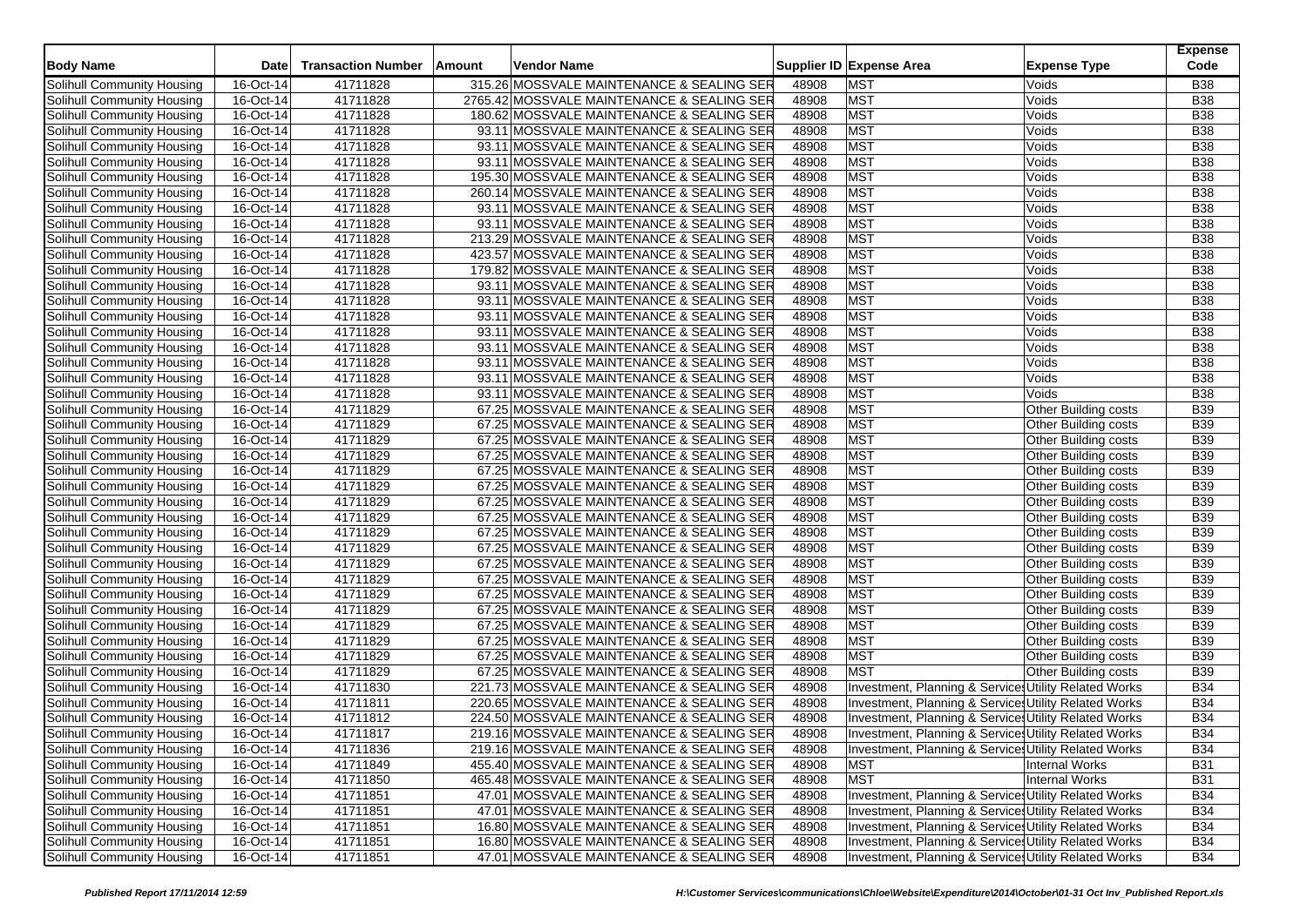| <b>Body Name</b>           | <b>Date</b>             | <b>Transaction Number</b> | Amount | Vendor Name                              |       | Supplier ID Expense Area                                         | <b>Expense Type</b> | <b>Expense</b><br>Code |
|----------------------------|-------------------------|---------------------------|--------|------------------------------------------|-------|------------------------------------------------------------------|---------------------|------------------------|
| Solihull Community Housing | 16-Oct-14               | 41711851                  |        | 47.01 MOSSVALE MAINTENANCE & SEALING SER | 48908 | Investment, Planning & Service: Utility Related Works            |                     | <b>B34</b>             |
| Solihull Community Housing | 16-Oct-14               | 41711851                  |        | 16.80 MOSSVALE MAINTENANCE & SEALING SER | 48908 | Investment, Planning & Service, Utility Related Works            |                     | <b>B34</b>             |
| Solihull Community Housing | 16-Oct-14               | 41711851                  |        | 47.01 MOSSVALE MAINTENANCE & SEALING SER | 48908 | Investment, Planning & Services Utility Related Works            |                     | <b>B34</b>             |
| Solihull Community Housing | 16-Oct-14               | 41711851                  |        | 47.01 MOSSVALE MAINTENANCE & SEALING SER | 48908 | Investment, Planning & Service: Utility Related Works            |                     | <b>B34</b>             |
| Solihull Community Housing | 16-Oct-14               | 41711851                  |        | 47.01 MOSSVALE MAINTENANCE & SEALING SER | 48908 | Investment, Planning & Service: Utility Related Works            |                     | <b>B34</b>             |
| Solihull Community Housing | 16-Oct-14               | 41711851                  |        | 16.80 MOSSVALE MAINTENANCE & SEALING SER | 48908 | Investment, Planning & Service: Utility Related Works            |                     | <b>B34</b>             |
| Solihull Community Housing | 16-Oct-14               | 41711851                  |        | 47.01 MOSSVALE MAINTENANCE & SEALING SER | 48908 | Investment, Planning & Service: Utility Related Works            |                     | <b>B34</b>             |
| Solihull Community Housing | 16-Oct-14               | 41711851                  |        | 16.80 MOSSVALE MAINTENANCE & SEALING SER | 48908 | Investment, Planning & Service: Utility Related Works            |                     | <b>B34</b>             |
| Solihull Community Housing | 16-Oct-14               | 41711851                  |        | 47.01 MOSSVALE MAINTENANCE & SEALING SER | 48908 | Investment, Planning & Services Utility Related Works            |                     | <b>B34</b>             |
| Solihull Community Housing | 16-Oct-14               | 41711851                  |        | 47.01 MOSSVALE MAINTENANCE & SEALING SER | 48908 | Investment, Planning & Service: Utility Related Works            |                     | <b>B34</b>             |
| Solihull Community Housing | 16-Oct-14               | 41711851                  |        | 47.01 MOSSVALE MAINTENANCE & SEALING SER | 48908 | Investment, Planning & Service: Utility Related Works            |                     | <b>B34</b>             |
| Solihull Community Housing | 16-Oct-14               | 41711851                  |        | 47.01 MOSSVALE MAINTENANCE & SEALING SER | 48908 | Investment, Planning & Service: Utility Related Works            |                     | <b>B34</b>             |
| Solihull Community Housing | 16-Oct-14               | 41711851                  |        | 16.80 MOSSVALE MAINTENANCE & SEALING SER | 48908 | Investment, Planning & Service: Utility Related Works            |                     | <b>B34</b>             |
| Solihull Community Housing | 16-Oct-14               | 41711851                  |        | 47.01 MOSSVALE MAINTENANCE & SEALING SER | 48908 | Investment, Planning & Service, Utility Related Works            |                     | <b>B34</b>             |
| Solihull Community Housing | 16-Oct-14               | 41711851                  |        | 47.01 MOSSVALE MAINTENANCE & SEALING SER | 48908 | Investment, Planning & Service, Utility Related Works            |                     | <b>B34</b>             |
| Solihull Community Housing | 16-Oct-14               | 41711851                  |        | 47.01 MOSSVALE MAINTENANCE & SEALING SER | 48908 | Investment, Planning & Service: Utility Related Works            |                     | <b>B34</b>             |
| Solihull Community Housing | 16-Oct-14               | 41711851                  |        | 16.80 MOSSVALE MAINTENANCE & SEALING SER | 48908 | Investment, Planning & Services Utility Related Works            |                     | <b>B34</b>             |
| Solihull Community Housing | 16-Oct-14               | 41711851                  |        | 47.01 MOSSVALE MAINTENANCE & SEALING SER | 48908 | Investment, Planning & Service, Utility Related Works            |                     | <b>B34</b>             |
| Solihull Community Housing | 16-Oct-14               | 41711851                  |        | 63.89 MOSSVALE MAINTENANCE & SEALING SER | 48908 | Investment, Planning & Service: Utility Related Works            |                     | <b>B34</b>             |
| Solihull Community Housing | 16-Oct-14               | 41711851                  |        | 47.01 MOSSVALE MAINTENANCE & SEALING SER | 48908 | Investment, Planning & Service: Utility Related Works            |                     | <b>B34</b>             |
| Solihull Community Housing | 16-Oct-14               | 41711851                  |        | 16.80 MOSSVALE MAINTENANCE & SEALING SER | 48908 | <b>Investment, Planning &amp; Service, Utility Related Works</b> |                     | <b>B34</b>             |
| Solihull Community Housing | 16-Oct-14               | 41711851                  |        | 47.01 MOSSVALE MAINTENANCE & SEALING SER | 48908 | Investment, Planning & Service: Utility Related Works            |                     | <b>B34</b>             |
| Solihull Community Housing | 16-Oct-14               | 41711851                  |        | 47.01 MOSSVALE MAINTENANCE & SEALING SER | 48908 | Investment, Planning & Services Utility Related Works            |                     | <b>B34</b>             |
| Solihull Community Housing | $\overline{16}$ -Oct-14 | 41711851                  |        | 47.01 MOSSVALE MAINTENANCE & SEALING SER | 48908 | Investment, Planning & Service: Utility Related Works            |                     | <b>B34</b>             |
| Solihull Community Housing | 16-Oct-14               | 41711851                  |        | 47.01 MOSSVALE MAINTENANCE & SEALING SER | 48908 | Investment, Planning & Service: Utility Related Works            |                     | <b>B34</b>             |
| Solihull Community Housing | 16-Oct-14               | 41711851                  |        | 47.01 MOSSVALE MAINTENANCE & SEALING SER | 48908 | Investment, Planning & Service: Utility Related Works            |                     | <b>B34</b>             |
| Solihull Community Housing | 16-Oct-14               | 41711851                  |        | 63.89 MOSSVALE MAINTENANCE & SEALING SER | 48908 | Investment, Planning & Service, Utility Related Works            |                     | <b>B34</b>             |
| Solihull Community Housing | 16-Oct-14               | 41711851                  |        | 47.01 MOSSVALE MAINTENANCE & SEALING SER | 48908 | Investment, Planning & Service: Utility Related Works            |                     | <b>B34</b>             |
| Solihull Community Housing | 16-Oct-14               | 41711851                  |        | 47.01 MOSSVALE MAINTENANCE & SEALING SER | 48908 | Investment, Planning & Service: Utility Related Works            |                     | <b>B34</b>             |
| Solihull Community Housing | 16-Oct-14               | 41711851                  |        | 47.01 MOSSVALE MAINTENANCE & SEALING SER | 48908 | Investment, Planning & Service, Utility Related Works            |                     | <b>B34</b>             |
| Solihull Community Housing | 16-Oct-14               | 41711851                  |        | 47.01 MOSSVALE MAINTENANCE & SEALING SER | 48908 | Investment, Planning & Services Utility Related Works            |                     | <b>B34</b>             |
| Solihull Community Housing | 16-Oct-14               | 41711851                  |        | 47.01 MOSSVALE MAINTENANCE & SEALING SER | 48908 | Investment, Planning & Service, Utility Related Works            |                     | B34                    |
| Solihull Community Housing | 16-Oct-14               | 41711851                  |        | 47.01 MOSSVALE MAINTENANCE & SEALING SER | 48908 | Investment, Planning & Service, Utility Related Works            |                     | <b>B34</b>             |
| Solihull Community Housing | 16-Oct-14               | 41711851                  |        | 47.01 MOSSVALE MAINTENANCE & SEALING SER | 48908 | Investment, Planning & Service: Utility Related Works            |                     | <b>B34</b>             |
| Solihull Community Housing | 16-Oct-14               | 41711851                  |        | 47.01 MOSSVALE MAINTENANCE & SEALING SER | 48908 | Investment, Planning & Services Utility Related Works            |                     | B34                    |
| Solihull Community Housing | 16-Oct-14               | 41711851                  |        | 47.01 MOSSVALE MAINTENANCE & SEALING SER | 48908 | Investment, Planning & Service, Utility Related Works            |                     | <b>B34</b>             |
| Solihull Community Housing | 16-Oct-14               | 41711851                  |        | 47.01 MOSSVALE MAINTENANCE & SEALING SER | 48908 | Investment, Planning & Service Utility Related Works             |                     | B34                    |
| Solihull Community Housing | 16-Oct-14               | 41711851                  |        | 47.01 MOSSVALE MAINTENANCE & SEALING SER | 48908 | Investment, Planning & Service: Utility Related Works            |                     | B34                    |
| Solihull Community Housing | 16-Oct-14               | 41711851                  |        | 47.01 MOSSVALE MAINTENANCE & SEALING SER | 48908 | Investment, Planning & Service: Utility Related Works            |                     | <b>B34</b>             |
| Solihull Community Housing | 16-Oct-14               | 41711851                  |        | 47.01 MOSSVALE MAINTENANCE & SEALING SER | 48908 | Investment, Planning & Service, Utility Related Works            |                     | <b>B34</b>             |
| Solihull Community Housing | 16-Oct-14               | 41711851                  |        | 47.01 MOSSVALE MAINTENANCE & SEALING SER | 48908 | Investment, Planning & Service: Utility Related Works            |                     | <b>B34</b>             |
| Solihull Community Housing | 16-Oct-14               | 41711851                  |        | 47.01 MOSSVALE MAINTENANCE & SEALING SER | 48908 | Investment, Planning & Service: Utility Related Works            |                     | <b>B34</b>             |
| Solihull Community Housing | 16-Oct-14               | 41711851                  |        | 47.01 MOSSVALE MAINTENANCE & SEALING SER | 48908 | Investment, Planning & Services Utility Related Works            |                     | B34                    |
| Solihull Community Housing | 16-Oct-14               | 41711851                  |        | 47.01 MOSSVALE MAINTENANCE & SEALING SER | 48908 | Investment, Planning & Services Utility Related Works            |                     | <b>B34</b>             |
| Solihull Community Housing | 16-Oct-14               | 41711851                  |        | 16.80 MOSSVALE MAINTENANCE & SEALING SER | 48908 | Investment, Planning & Services Utility Related Works            |                     | <b>B34</b>             |
| Solihull Community Housing | 16-Oct-14               | 41711851                  |        | 47.01 MOSSVALE MAINTENANCE & SEALING SER | 48908 | Investment, Planning & Service: Utility Related Works            |                     | <b>B34</b>             |
| Solihull Community Housing | 16-Oct-14               | 41711851                  |        | 47.01 MOSSVALE MAINTENANCE & SEALING SER | 48908 | Investment, Planning & Services Utility Related Works            |                     | <b>B34</b>             |
| Solihull Community Housing | 16-Oct-14               | 41711851                  |        | 47.01 MOSSVALE MAINTENANCE & SEALING SER | 48908 | Investment, Planning & Service Utility Related Works             |                     | <b>B34</b>             |
| Solihull Community Housing | 16-Oct-14               | 41711851                  |        | 47.01 MOSSVALE MAINTENANCE & SEALING SER | 48908 | Investment, Planning & Services Utility Related Works            |                     | <b>B34</b>             |
| Solihull Community Housing | 16-Oct-14               | 41711851                  |        | 47.01 MOSSVALE MAINTENANCE & SEALING SER | 48908 | Investment, Planning & Service Utility Related Works             |                     | <b>B34</b>             |
| Solihull Community Housing | 16-Oct-14               | 41711851                  |        | 47.01 MOSSVALE MAINTENANCE & SEALING SER | 48908 | Investment, Planning & Services Utility Related Works            |                     | <b>B34</b>             |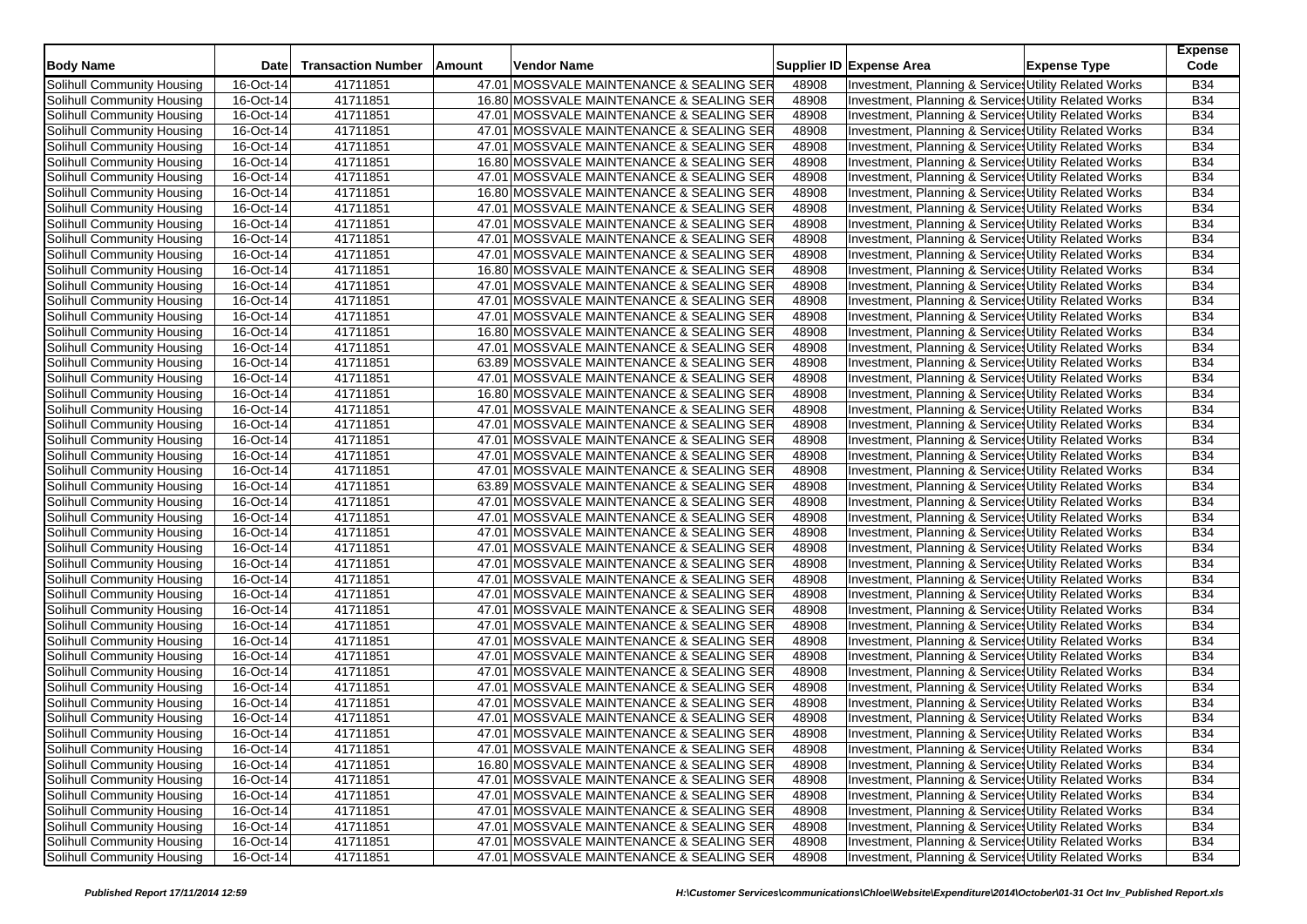| <b>Body Name</b>           | Date      | <b>Transaction Number</b> | Amount | Vendor Name                                |       | Supplier ID Expense Area | <b>Expense Type</b>                                   | <b>Expense</b><br>Code |
|----------------------------|-----------|---------------------------|--------|--------------------------------------------|-------|--------------------------|-------------------------------------------------------|------------------------|
| Solihull Community Housing | 16-Oct-14 | 41711851                  |        | 47.01 MOSSVALE MAINTENANCE & SEALING SER   | 48908 |                          | Investment, Planning & Service: Utility Related Works | <b>B34</b>             |
| Solihull Community Housing | 16-Oct-14 | 41711851                  |        | 47.01 MOSSVALE MAINTENANCE & SEALING SER   | 48908 |                          | Investment, Planning & Service: Utility Related Works | <b>B34</b>             |
| Solihull Community Housing | 16-Oct-14 | 41711851                  |        | 47.01 MOSSVALE MAINTENANCE & SEALING SER   | 48908 |                          | Investment, Planning & Service: Utility Related Works | <b>B34</b>             |
| Solihull Community Housing | 16-Oct-14 | 41711851                  |        | 47.01 MOSSVALE MAINTENANCE & SEALING SER   | 48908 |                          | Investment, Planning & Service: Utility Related Works | <b>B34</b>             |
| Solihull Community Housing | 16-Oct-14 | 41711851                  |        | 47.01 MOSSVALE MAINTENANCE & SEALING SER   | 48908 |                          | Investment, Planning & Service: Utility Related Works | <b>B34</b>             |
| Solihull Community Housing | 16-Oct-14 | 41711851                  |        | 47.01 MOSSVALE MAINTENANCE & SEALING SER   | 48908 |                          | Investment, Planning & Services Utility Related Works | <b>B34</b>             |
| Solihull Community Housing | 16-Oct-14 | 41711851                  |        | 47.01 MOSSVALE MAINTENANCE & SEALING SER   | 48908 |                          | Investment, Planning & Service: Utility Related Works | <b>B34</b>             |
| Solihull Community Housing | 16-Oct-14 | 41711851                  |        | 47.01 MOSSVALE MAINTENANCE & SEALING SER   | 48908 |                          | Investment, Planning & Services Utility Related Works | <b>B34</b>             |
| Solihull Community Housing | 16-Oct-14 | 41711851                  |        | 47.01 MOSSVALE MAINTENANCE & SEALING SER   | 48908 |                          | Investment, Planning & Services Utility Related Works | <b>B34</b>             |
| Solihull Community Housing | 16-Oct-14 | 41711851                  |        | 47.01 MOSSVALE MAINTENANCE & SEALING SER   | 48908 |                          | Investment, Planning & Services Utility Related Works | <b>B34</b>             |
| Solihull Community Housing | 16-Oct-14 | 41711851                  |        | 47.01 MOSSVALE MAINTENANCE & SEALING SER   | 48908 |                          | Investment, Planning & Service, Utility Related Works | <b>B34</b>             |
| Solihull Community Housing | 16-Oct-14 | 41711851                  |        | 47.01 MOSSVALE MAINTENANCE & SEALING SER   | 48908 |                          | Investment, Planning & Service: Utility Related Works | <b>B34</b>             |
| Solihull Community Housing | 16-Oct-14 | 41711851                  |        | 47.01 MOSSVALE MAINTENANCE & SEALING SER   | 48908 |                          | Investment, Planning & Services Utility Related Works | <b>B34</b>             |
| Solihull Community Housing | 16-Oct-14 | 41711851                  |        | 47.01 MOSSVALE MAINTENANCE & SEALING SER   | 48908 |                          | Investment, Planning & Service: Utility Related Works | <b>B34</b>             |
| Solihull Community Housing | 16-Oct-14 | 41711851                  |        | 47.01 MOSSVALE MAINTENANCE & SEALING SER   | 48908 |                          | Investment, Planning & Services Utility Related Works | <b>B34</b>             |
| Solihull Community Housing | 16-Oct-14 | 41711851                  |        | 47.01 MOSSVALE MAINTENANCE & SEALING SER   | 48908 |                          | Investment, Planning & Services Utility Related Works | <b>B34</b>             |
| Solihull Community Housing | 16-Oct-14 | 41711851                  |        | 47.01 MOSSVALE MAINTENANCE & SEALING SER   | 48908 |                          | Investment, Planning & Services Utility Related Works | <b>B34</b>             |
| Solihull Community Housing | 16-Oct-14 | 41711851                  |        | 47.01 MOSSVALE MAINTENANCE & SEALING SER   | 48908 |                          | Investment, Planning & Service Utility Related Works  | <b>B34</b>             |
| Solihull Community Housing | 16-Oct-14 | 41711851                  |        | 47.01 MOSSVALE MAINTENANCE & SEALING SER   | 48908 |                          | Investment, Planning & Services Utility Related Works | <b>B34</b>             |
| Solihull Community Housing | 16-Oct-14 | 41711851                  |        | 47.01 MOSSVALE MAINTENANCE & SEALING SER   | 48908 |                          | Investment, Planning & Services Utility Related Works | <b>B34</b>             |
| Solihull Community Housing | 16-Oct-14 | 41711851                  |        | 47.01 MOSSVALE MAINTENANCE & SEALING SER   | 48908 |                          | Investment, Planning & Service: Utility Related Works | <b>B34</b>             |
| Solihull Community Housing | 16-Oct-14 | 41711804                  |        | 451.85 MOSSVALE MAINTENANCE & SEALING SER  | 48908 |                          | Investment, Planning & Services Utility Related Works | <b>B34</b>             |
| Solihull Community Housing | 16-Oct-14 | 41711805                  |        | 93.11 MOSSVALE MAINTENANCE & SEALING SER   | 48908 | <b>MST</b>               | Voids                                                 | <b>B38</b>             |
| Solihull Community Housing | 16-Oct-14 | 41711805                  |        | 685.85 MOSSVALE MAINTENANCE & SEALING SER  | 48908 | <b>MST</b>               | Voids                                                 | <b>B38</b>             |
| Solihull Community Housing | 16-Oct-14 | 41711805                  |        | 952.92 MOSSVALE MAINTENANCE & SEALING SER  | 48908 | <b>MST</b>               | Voids                                                 | <b>B38</b>             |
| Solihull Community Housing | 16-Oct-14 | 41711805                  |        | 1226.86 MOSSVALE MAINTENANCE & SEALING SER | 48908 | <b>MST</b>               | Voids                                                 | <b>B38</b>             |
| Solihull Community Housing | 16-Oct-14 | 41711805                  |        | 189.86 MOSSVALE MAINTENANCE & SEALING SER  | 48908 | <b>MST</b>               | Voids                                                 | <b>B38</b>             |
| Solihull Community Housing | 16-Oct-14 | 41711805                  |        | 907.94 MOSSVALE MAINTENANCE & SEALING SER  | 48908 | <b>MST</b>               | Voids                                                 | <b>B38</b>             |
| Solihull Community Housing | 16-Oct-14 | 41711805                  |        | 509.09 MOSSVALE MAINTENANCE & SEALING SER  | 48908 | <b>MST</b>               | Voids                                                 | <b>B38</b>             |
| Solihull Community Housing | 16-Oct-14 | 41711805                  |        | 395.18 MOSSVALE MAINTENANCE & SEALING SER  | 48908 | <b>MST</b>               | Voids                                                 | <b>B38</b>             |
| Solihull Community Housing | 16-Oct-14 | 41711805                  |        | 312.29 MOSSVALE MAINTENANCE & SEALING SER  | 48908 | <b>MST</b>               | Voids                                                 | <b>B38</b>             |
| Solihull Community Housing | 16-Oct-14 | 41711805                  |        | 459.60 MOSSVALE MAINTENANCE & SEALING SER  | 48908 | <b>MST</b>               | Voids                                                 | <b>B38</b>             |
| Solihull Community Housing | 16-Oct-14 | 41711805                  |        | 93.11 MOSSVALE MAINTENANCE & SEALING SER   | 48908 | <b>MST</b>               | Voids                                                 | <b>B38</b>             |
| Solihull Community Housing | 16-Oct-14 | 41711805                  |        | 93.11 MOSSVALE MAINTENANCE & SEALING SER   | 48908 | <b>MST</b>               | Voids                                                 | <b>B38</b>             |
| Solihull Community Housing | 16-Oct-14 | 41711805                  |        | 495.63 MOSSVALE MAINTENANCE & SEALING SER  | 48908 | <b>MST</b>               | Voids                                                 | <b>B38</b>             |
| Solihull Community Housing | 16-Oct-14 | 41711806                  |        | 47.01 MOSSVALE MAINTENANCE & SEALING SER   | 48908 |                          | Investment, Planning & Services Utility Related Works | <b>B34</b>             |
| Solihull Community Housing | 16-Oct-14 | 41711806                  |        | 47.01 MOSSVALE MAINTENANCE & SEALING SER   | 48908 |                          | Investment, Planning & Service: Utility Related Works | <b>B34</b>             |
| Solihull Community Housing | 16-Oct-14 | 41711806                  |        | 47.01 MOSSVALE MAINTENANCE & SEALING SER   | 48908 |                          | Investment, Planning & Services Utility Related Works | B34                    |
| Solihull Community Housing | 16-Oct-14 | 41711806                  |        | 47.01 MOSSVALE MAINTENANCE & SEALING SER   | 48908 |                          | Investment, Planning & Services Utility Related Works | <b>B34</b>             |
| Solihull Community Housing | 16-Oct-14 | 41711806                  |        | 63.89 MOSSVALE MAINTENANCE & SEALING SER   | 48908 |                          | Investment, Planning & Service: Utility Related Works | <b>B34</b>             |
| Solihull Community Housing | 16-Oct-14 | 41711806                  |        | 63.89 MOSSVALE MAINTENANCE & SEALING SER   | 48908 |                          | Investment, Planning & Services Utility Related Works | <b>B34</b>             |
| Solihull Community Housing | 16-Oct-14 | 41711806                  |        | 63.89 MOSSVALE MAINTENANCE & SEALING SER   | 48908 |                          | Investment, Planning & Service: Utility Related Works | <b>B34</b>             |
| Solihull Community Housing | 16-Oct-14 | 41711806                  |        | 47.01 MOSSVALE MAINTENANCE & SEALING SER   | 48908 |                          | Investment, Planning & Services Utility Related Works | B34                    |
| Solihull Community Housing | 16-Oct-14 | 41711806                  |        | 47.01 MOSSVALE MAINTENANCE & SEALING SER   | 48908 |                          | Investment, Planning & Services Utility Related Works | <b>B34</b>             |
| Solihull Community Housing | 16-Oct-14 | 41711806                  |        | 47.01 MOSSVALE MAINTENANCE & SEALING SER   | 48908 |                          | Investment, Planning & Services Utility Related Works | <b>B34</b>             |
| Solihull Community Housing | 16-Oct-14 | 41711806                  |        | 47.01 MOSSVALE MAINTENANCE & SEALING SER   | 48908 |                          | Investment, Planning & Services Utility Related Works | B34                    |
| Solihull Community Housing | 16-Oct-14 | 41711806                  |        | 47.01 MOSSVALE MAINTENANCE & SEALING SER   | 48908 |                          | Investment, Planning & Services Utility Related Works | <b>B34</b>             |
| Solihull Community Housing | 16-Oct-14 | 41711806                  |        | 47.01 MOSSVALE MAINTENANCE & SEALING SER   | 48908 |                          | Investment, Planning & Service Utility Related Works  | <b>B34</b>             |
| Solihull Community Housing | 16-Oct-14 | 41711806                  |        | 47.01 MOSSVALE MAINTENANCE & SEALING SER   | 48908 |                          | Investment, Planning & Services Utility Related Works | <b>B34</b>             |
| Solihull Community Housing | 16-Oct-14 | 41711806                  |        | 47.01 MOSSVALE MAINTENANCE & SEALING SER   | 48908 |                          | Investment, Planning & Service Utility Related Works  | <b>B34</b>             |
| Solihull Community Housing | 16-Oct-14 | 41711806                  |        | 47.01 MOSSVALE MAINTENANCE & SEALING SER   | 48908 |                          | Investment, Planning & Services Utility Related Works | <b>B34</b>             |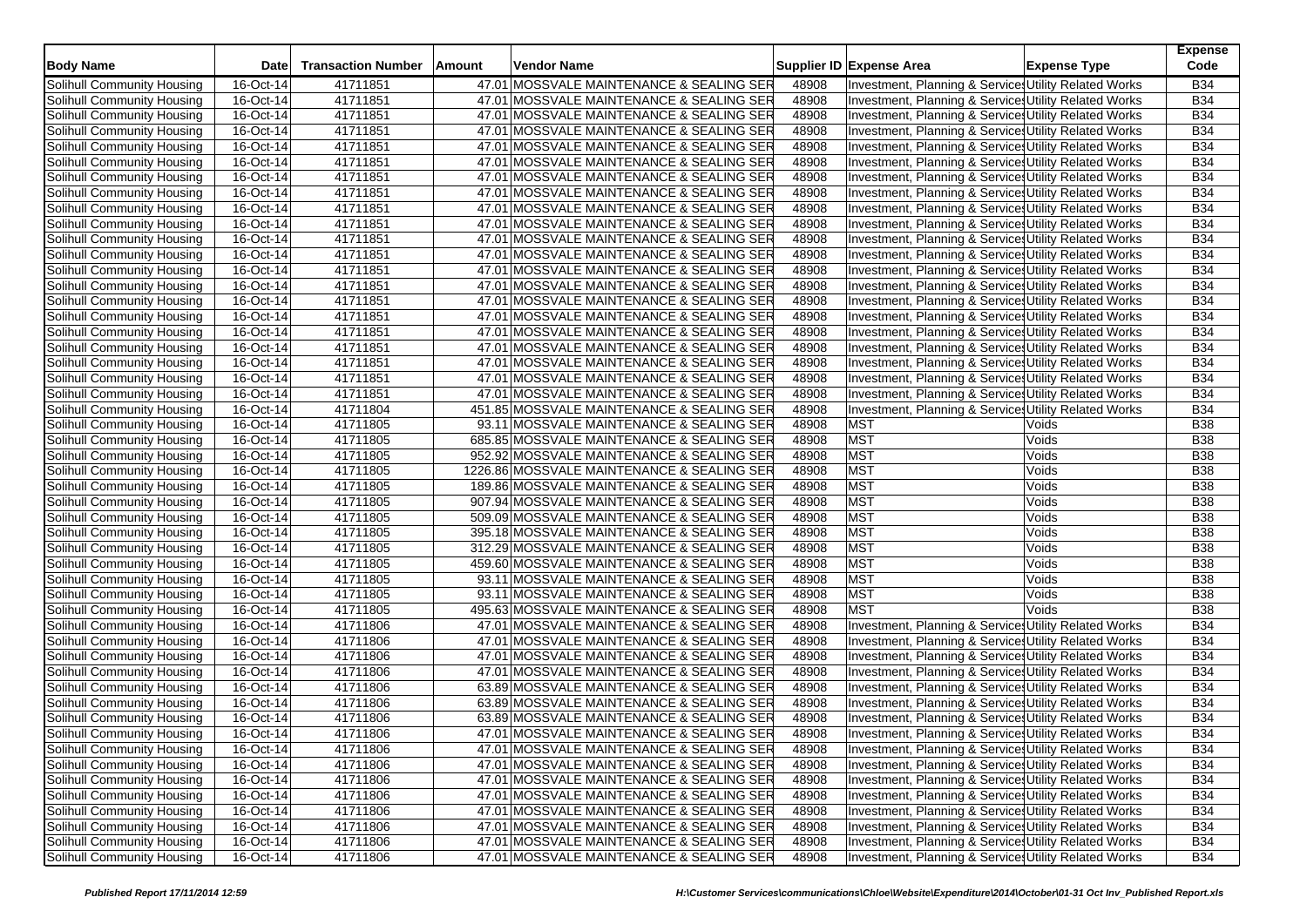| <b>Body Name</b>                  | <b>Date</b>             | <b>Transaction Number</b> | Amount | Vendor Name                                |       | Supplier ID Expense Area                                         | <b>Expense Type</b>   | <b>Expense</b><br>Code |
|-----------------------------------|-------------------------|---------------------------|--------|--------------------------------------------|-------|------------------------------------------------------------------|-----------------------|------------------------|
| Solihull Community Housing        | 16-Oct-14               | 41711806                  |        | 16.80 MOSSVALE MAINTENANCE & SEALING SER   | 48908 | Investment, Planning & Service: Utility Related Works            |                       | <b>B34</b>             |
| Solihull Community Housing        | 16-Oct-14               | 41711806                  |        | 16.80 MOSSVALE MAINTENANCE & SEALING SER   | 48908 | Investment, Planning & Service, Utility Related Works            |                       | <b>B34</b>             |
| Solihull Community Housing        | 16-Oct-14               | 41711806                  |        | 47.01 MOSSVALE MAINTENANCE & SEALING SER   | 48908 | Investment, Planning & Services Utility Related Works            |                       | <b>B34</b>             |
| Solihull Community Housing        | 16-Oct-14               | 41711806                  |        | 63.89 MOSSVALE MAINTENANCE & SEALING SER   | 48908 | Investment, Planning & Service: Utility Related Works            |                       | <b>B34</b>             |
| Solihull Community Housing        | 16-Oct-14               | 41711806                  |        | 47.01 MOSSVALE MAINTENANCE & SEALING SER   | 48908 | Investment, Planning & Service: Utility Related Works            |                       | <b>B34</b>             |
| Solihull Community Housing        | 16-Oct-14               | 41711806                  |        | 47.01 MOSSVALE MAINTENANCE & SEALING SER   | 48908 | Investment, Planning & Service: Utility Related Works            |                       | <b>B34</b>             |
| Solihull Community Housing        | 16-Oct-14               | 41711806                  |        | 47.01 MOSSVALE MAINTENANCE & SEALING SER   | 48908 | Investment, Planning & Service: Utility Related Works            |                       | <b>B34</b>             |
| Solihull Community Housing        | 16-Oct-14               | 41711806                  |        | 47.01 MOSSVALE MAINTENANCE & SEALING SER   | 48908 | Investment, Planning & Service: Utility Related Works            |                       | <b>B34</b>             |
| Solihull Community Housing        | 16-Oct-14               | 41711806                  |        | 47.01 MOSSVALE MAINTENANCE & SEALING SER   | 48908 | Investment, Planning & Services Utility Related Works            |                       | <b>B34</b>             |
| Solihull Community Housing        | 16-Oct-14               | 41711806                  |        | 47.01 MOSSVALE MAINTENANCE & SEALING SER   | 48908 | Investment, Planning & Service: Utility Related Works            |                       | <b>B34</b>             |
| Solihull Community Housing        | 16-Oct-14               | 41711806                  |        | 47.01 MOSSVALE MAINTENANCE & SEALING SER   | 48908 | Investment, Planning & Service: Utility Related Works            |                       | <b>B34</b>             |
| Solihull Community Housing        | 16-Oct-14               | 41711806                  |        | 47.01 MOSSVALE MAINTENANCE & SEALING SER   | 48908 | Investment, Planning & Service: Utility Related Works            |                       | <b>B34</b>             |
| Solihull Community Housing        | 16-Oct-14               | 41711806                  |        | 47.01 MOSSVALE MAINTENANCE & SEALING SER   | 48908 | Investment, Planning & Service: Utility Related Works            |                       | <b>B34</b>             |
| Solihull Community Housing        | 16-Oct-14               | 41711806                  |        | 47.01 MOSSVALE MAINTENANCE & SEALING SER   | 48908 | Investment, Planning & Service, Utility Related Works            |                       | <b>B34</b>             |
| Solihull Community Housing        | 16-Oct-14               | 41711806                  |        | 47.01 MOSSVALE MAINTENANCE & SEALING SER   | 48908 | Investment, Planning & Service, Utility Related Works            |                       | <b>B34</b>             |
| Solihull Community Housing        | 16-Oct-14               | 41711806                  |        | 47.01 MOSSVALE MAINTENANCE & SEALING SER   | 48908 | Investment, Planning & Service: Utility Related Works            |                       | <b>B34</b>             |
| Solihull Community Housing        | 16-Oct-14               | 41711806                  |        | 47.01 MOSSVALE MAINTENANCE & SEALING SER   | 48908 | Investment, Planning & Services Utility Related Works            |                       | <b>B34</b>             |
| Solihull Community Housing        | 16-Oct-14               | 41711806                  |        | 47.01 MOSSVALE MAINTENANCE & SEALING SER   | 48908 | Investment, Planning & Service, Utility Related Works            |                       | <b>B34</b>             |
| Solihull Community Housing        | 16-Oct-14               | 41711806                  |        | 47.01 MOSSVALE MAINTENANCE & SEALING SER   | 48908 | Investment, Planning & Service: Utility Related Works            |                       | <b>B34</b>             |
| Solihull Community Housing        | 16-Oct-14               | 41711806                  |        | 47.01 MOSSVALE MAINTENANCE & SEALING SER   | 48908 | Investment, Planning & Service: Utility Related Works            |                       | <b>B34</b>             |
| Solihull Community Housing        | 16-Oct-14               | 41711806                  |        | 47.01 MOSSVALE MAINTENANCE & SEALING SER   | 48908 | <b>Investment, Planning &amp; Service, Utility Related Works</b> |                       | <b>B34</b>             |
| Solihull Community Housing        | 16-Oct-14               | 41711806                  |        | 47.01 MOSSVALE MAINTENANCE & SEALING SER   | 48908 | Investment, Planning & Service: Utility Related Works            |                       | <b>B34</b>             |
| Solihull Community Housing        | 16-Oct-14               | 41711806                  |        | 47.01 MOSSVALE MAINTENANCE & SEALING SER   | 48908 | Investment, Planning & Services Utility Related Works            |                       | <b>B34</b>             |
| Solihull Community Housing        | $\overline{16}$ -Oct-14 | 41711806                  |        | 47.01 MOSSVALE MAINTENANCE & SEALING SER   | 48908 | Investment, Planning & Service: Utility Related Works            |                       | <b>B34</b>             |
| Solihull Community Housing        | 16-Oct-14               | 41711806                  |        | 47.01 MOSSVALE MAINTENANCE & SEALING SER   | 48908 | Investment, Planning & Service: Utility Related Works            |                       | <b>B34</b>             |
| Solihull Community Housing        | 16-Oct-14               | 41711806                  |        | 47.01 MOSSVALE MAINTENANCE & SEALING SER   | 48908 | Investment, Planning & Service: Utility Related Works            |                       | <b>B34</b>             |
| Solihull Community Housing        | 16-Oct-14               | 41711806                  |        | 47.01 MOSSVALE MAINTENANCE & SEALING SER   | 48908 | Investment, Planning & Service, Utility Related Works            |                       | <b>B34</b>             |
| Solihull Community Housing        | 16-Oct-14               | 41711806                  |        | 47.01 MOSSVALE MAINTENANCE & SEALING SER   | 48908 | Investment, Planning & Service: Utility Related Works            |                       | <b>B34</b>             |
| Solihull Community Housing        | 16-Oct-14               | 41711806                  |        | 47.01 MOSSVALE MAINTENANCE & SEALING SER   | 48908 | Investment, Planning & Service: Utility Related Works            |                       | <b>B34</b>             |
| Solihull Community Housing        | 16-Oct-14               | 41711806                  |        | 47.01 MOSSVALE MAINTENANCE & SEALING SER   | 48908 | Investment, Planning & Service, Utility Related Works            |                       | <b>B34</b>             |
| Solihull Community Housing        | 16-Oct-14               | 41711806                  |        | 47.01 MOSSVALE MAINTENANCE & SEALING SER   | 48908 | Investment, Planning & Services Utility Related Works            |                       | <b>B34</b>             |
| Solihull Community Housing        | 16-Oct-14               | 41711806                  |        | 47.01 MOSSVALE MAINTENANCE & SEALING SER   | 48908 | Investment, Planning & Service, Utility Related Works            |                       | B34                    |
| Solihull Community Housing        | 16-Oct-14               | 41711806                  |        | 47.01 MOSSVALE MAINTENANCE & SEALING SER   | 48908 | Investment, Planning & Service, Utility Related Works            |                       | <b>B34</b>             |
| Solihull Community Housing        | 16-Oct-14               | 41711806                  |        | 47.01 MOSSVALE MAINTENANCE & SEALING SER   | 48908 | Investment, Planning & Service: Utility Related Works            |                       | <b>B34</b>             |
| Solihull Community Housing        | 16-Oct-14               | 41711806                  |        | 47.01 MOSSVALE MAINTENANCE & SEALING SER   | 48908 | Investment, Planning & Services Utility Related Works            |                       | B34                    |
| Solihull Community Housing        | 16-Oct-14               | 41711806                  |        | 47.01 MOSSVALE MAINTENANCE & SEALING SER   | 48908 | Investment, Planning & Service, Utility Related Works            |                       | <b>B34</b>             |
| Solihull Community Housing        | 16-Oct-14               | 41711806                  |        | 47.01 MOSSVALE MAINTENANCE & SEALING SER   | 48908 | Investment, Planning & Services Utility Related Works            |                       | B34                    |
| Solihull Community Housing        | 16-Oct-14               | 41711806                  |        | 47.01 MOSSVALE MAINTENANCE & SEALING SER   | 48908 | Investment, Planning & Service: Utility Related Works            |                       | B34                    |
| Solihull Community Housing        | 16-Oct-14               | 41711806                  |        | 47.01 MOSSVALE MAINTENANCE & SEALING SER   | 48908 | Investment, Planning & Service: Utility Related Works            |                       | <b>B34</b>             |
| Solihull Community Housing        | 16-Oct-14               | 41711806                  |        | 47.01 MOSSVALE MAINTENANCE & SEALING SER   | 48908 | Investment, Planning & Service, Utility Related Works            |                       | <b>B34</b>             |
| Solihull Community Housing        | 16-Oct-14               | 41711806                  |        | 16.80 MOSSVALE MAINTENANCE & SEALING SER   | 48908 | Investment, Planning & Service: Utility Related Works            |                       | <b>B34</b>             |
| Solihull Community Housing        | 16-Oct-14               | 41711806                  |        | 47.01 MOSSVALE MAINTENANCE & SEALING SER   | 48908 | Investment, Planning & Service: Utility Related Works            |                       | <b>B34</b>             |
| Solihull Community Housing        | 16-Oct-14               | 41711806                  |        | 47.01 MOSSVALE MAINTENANCE & SEALING SER   | 48908 | Investment, Planning & Services Utility Related Works            |                       | B34                    |
| Solihull Community Housing        | 16-Oct-14               | 41711806                  |        | 47.01 MOSSVALE MAINTENANCE & SEALING SER   | 48908 | Investment, Planning & Services Utility Related Works            |                       | <b>B34</b>             |
| Solihull Community Housing        | 16-Oct-14               | 41711806                  |        | 47.01 MOSSVALE MAINTENANCE & SEALING SER   | 48908 | Investment, Planning & Services Utility Related Works            |                       | <b>B34</b>             |
| Solihull Community Housing        | 16-Oct-14               | 41711806                  |        | 47.01 MOSSVALE MAINTENANCE & SEALING SER   | 48908 | Investment, Planning & Service: Utility Related Works            |                       | B34                    |
| Solihull Community Housing        | 16-Oct-14               | 41711806                  |        | 47.01 MOSSVALE MAINTENANCE & SEALING SER   | 48908 | Investment, Planning & Services Utility Related Works            |                       | <b>B34</b>             |
| Solihull Community Housing        | 22-Oct-14               | 42134583                  |        | 401.56 MOSSVALE MAINTENANCE & SEALING SER  | 48908 | <b>MST</b>                                                       | <b>Internal Works</b> | <b>B31</b>             |
| Solihull Community Housing        | 22-Oct-14               | 42134584                  |        | 506.30 MOSSVALE MAINTENANCE & SEALING SER  | 48908 | <b>MST</b>                                                       | <b>Internal Works</b> | <b>B31</b>             |
| <b>Solihull Community Housing</b> | 22-Oct-14               | 42134585                  |        | 2493.77 MOSSVALE MAINTENANCE & SEALING SER | 48908 | <b>MST</b>                                                       | Internal Works        | <b>B31</b>             |
| Solihull Community Housing        | 22-Oct-14               | 42134589                  |        | 219.16 MOSSVALE MAINTENANCE & SEALING SER  | 48908 | Investment, Planning & Services Utility Related Works            |                       | <b>B34</b>             |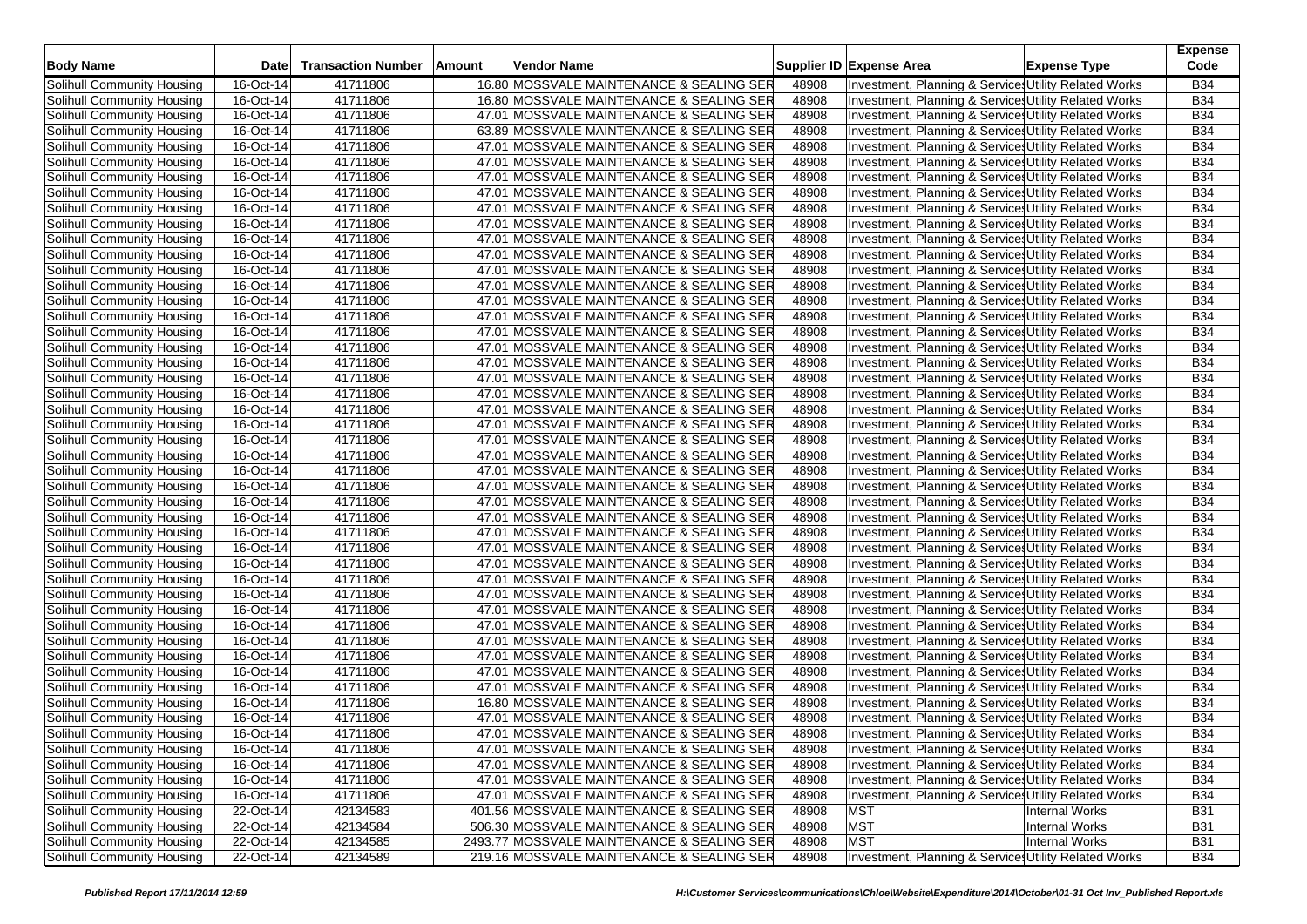| <b>Body Name</b>           | <b>Date</b> | <b>Transaction Number</b> | Amount | Vendor Name                               |       | Supplier ID Expense Area | <b>Expense Type</b>                                              | <b>Expense</b><br>Code |
|----------------------------|-------------|---------------------------|--------|-------------------------------------------|-------|--------------------------|------------------------------------------------------------------|------------------------|
| Solihull Community Housing | 22-Oct-14   | 42134590                  |        | 427.45 MOSSVALE MAINTENANCE & SEALING SER | 48908 |                          | Investment, Planning & Service: Utility Related Works            | <b>B34</b>             |
| Solihull Community Housing | 22-Oct-14   | 42134592                  |        | 406.21 MOSSVALE MAINTENANCE & SEALING SER | 48908 |                          | Investment, Planning & Service, Utility Related Works            | <b>B34</b>             |
| Solihull Community Housing | 22-Oct-14   | 42134595                  |        | 406.21 MOSSVALE MAINTENANCE & SEALING SER | 48908 |                          | Investment, Planning & Services Utility Related Works            | <b>B34</b>             |
| Solihull Community Housing | 22-Oct-14   | 42134598                  |        | 219.16 MOSSVALE MAINTENANCE & SEALING SER | 48908 |                          | Investment, Planning & Services Utility Related Works            | <b>B34</b>             |
| Solihull Community Housing | 22-Oct-14   | 42134614                  |        | 219.16 MOSSVALE MAINTENANCE & SEALING SER | 48908 |                          | Investment, Planning & Service: Utility Related Works            | <b>B34</b>             |
| Solihull Community Housing | 22-Oct-14   | 42134615                  |        | 224.50 MOSSVALE MAINTENANCE & SEALING SER | 48908 |                          |                                                                  | <b>B34</b>             |
|                            |             |                           |        |                                           |       |                          | Investment, Planning & Service Utility Related Works             |                        |
| Solihull Community Housing | 22-Oct-14   | 42134619                  |        | 609.31 MOSSVALE MAINTENANCE & SEALING SER | 48908 | <b>MST</b>               | <b>Internal Works</b>                                            | <b>B31</b>             |
| Solihull Community Housing | 22-Oct-14   | 42134620                  |        | 338.37 MOSSVALE MAINTENANCE & SEALING SER | 48908 |                          | Investment, Planning & Service: Utility Related Works            | <b>B34</b>             |
| Solihull Community Housing | 22-Oct-14   | 42134624                  |        | 47.01 MOSSVALE MAINTENANCE & SEALING SER  | 48908 |                          | Investment, Planning & Service Utility Related Works             | <b>B34</b>             |
| Solihull Community Housing | 22-Oct-14   | 42134624                  |        | 63.89 MOSSVALE MAINTENANCE & SEALING SER  | 48908 |                          | Investment, Planning & Service: Utility Related Works            | <b>B34</b>             |
| Solihull Community Housing | 22-Oct-14   | 42134624                  |        | 47.01 MOSSVALE MAINTENANCE & SEALING SER  | 48908 |                          | Investment, Planning & Service: Utility Related Works            | <b>B34</b>             |
| Solihull Community Housing | 22-Oct-14   | 42134624                  |        | 16.80 MOSSVALE MAINTENANCE & SEALING SER  | 48908 |                          | Investment, Planning & Service: Utility Related Works            | <b>B34</b>             |
| Solihull Community Housing | 22-Oct-14   | 42134624                  |        | 47.01 MOSSVALE MAINTENANCE & SEALING SER  | 48908 |                          | Investment, Planning & Service: Utility Related Works            | <b>B34</b>             |
| Solihull Community Housing | 22-Oct-14   | 42134624                  |        | 47.01 MOSSVALE MAINTENANCE & SEALING SER  | 48908 |                          | Investment, Planning & Service, Utility Related Works            | <b>B34</b>             |
| Solihull Community Housing | 22-Oct-14   | 42134624                  |        | 47.01 MOSSVALE MAINTENANCE & SEALING SER  | 48908 |                          | Investment, Planning & Service, Utility Related Works            | <b>B34</b>             |
| Solihull Community Housing | 22-Oct-14   | 42134624                  |        | 54.92 MOSSVALE MAINTENANCE & SEALING SER  | 48908 |                          | Investment, Planning & Service: Utility Related Works            | <b>B34</b>             |
| Solihull Community Housing | 22-Oct-14   | 42134624                  |        | 47.01 MOSSVALE MAINTENANCE & SEALING SER  | 48908 |                          | Investment, Planning & Services Utility Related Works            | <b>B34</b>             |
| Solihull Community Housing | 22-Oct-14   | 42134624                  |        | 16.80 MOSSVALE MAINTENANCE & SEALING SER  | 48908 |                          | Investment, Planning & Service, Utility Related Works            | <b>B34</b>             |
| Solihull Community Housing | 22-Oct-14   | 42134624                  |        | 47.01 MOSSVALE MAINTENANCE & SEALING SER  | 48908 |                          | Investment, Planning & Service: Utility Related Works            | <b>B34</b>             |
| Solihull Community Housing | 22-Oct-14   | 42134624                  |        | 47.01 MOSSVALE MAINTENANCE & SEALING SER  | 48908 |                          | Investment, Planning & Service: Utility Related Works            | <b>B34</b>             |
| Solihull Community Housing | 22-Oct-14   | 42134624                  |        | 47.01 MOSSVALE MAINTENANCE & SEALING SER  | 48908 |                          | <b>Investment, Planning &amp; Service, Utility Related Works</b> | <b>B34</b>             |
| Solihull Community Housing | 22-Oct-14   | 42134624                  |        | 47.01 MOSSVALE MAINTENANCE & SEALING SER  | 48908 |                          | Investment, Planning & Service: Utility Related Works            | <b>B34</b>             |
| Solihull Community Housing | 22-Oct-14   | 42134624                  |        | 47.01 MOSSVALE MAINTENANCE & SEALING SER  | 48908 |                          | Investment, Planning & Services Utility Related Works            | <b>B34</b>             |
| Solihull Community Housing | 22-Oct-14   | 42134624                  |        | 47.01 MOSSVALE MAINTENANCE & SEALING SER  | 48908 |                          | Investment, Planning & Service: Utility Related Works            | <b>B34</b>             |
| Solihull Community Housing | 22-Oct-14   | 42134624                  |        | 16.80 MOSSVALE MAINTENANCE & SEALING SER  | 48908 |                          | Investment, Planning & Service: Utility Related Works            | <b>B34</b>             |
| Solihull Community Housing | 22-Oct-14   | 42134624                  |        | 63.89 MOSSVALE MAINTENANCE & SEALING SER  | 48908 |                          | Investment, Planning & Service: Utility Related Works            | <b>B34</b>             |
| Solihull Community Housing | 22-Oct-14   | 42134624                  |        | 47.01 MOSSVALE MAINTENANCE & SEALING SER  | 48908 |                          | Investment, Planning & Service, Utility Related Works            | <b>B34</b>             |
| Solihull Community Housing | 22-Oct-14   | 42134624                  |        | 47.01 MOSSVALE MAINTENANCE & SEALING SER  | 48908 |                          | Investment, Planning & Service: Utility Related Works            | <b>B34</b>             |
| Solihull Community Housing | 22-Oct-14   | 42134624                  |        | 63.89 MOSSVALE MAINTENANCE & SEALING SER  | 48908 |                          | Investment, Planning & Service: Utility Related Works            | <b>B34</b>             |
| Solihull Community Housing | 22-Oct-14   | 42134624                  |        | 47.01 MOSSVALE MAINTENANCE & SEALING SER  | 48908 |                          | Investment, Planning & Service, Utility Related Works            | <b>B34</b>             |
| Solihull Community Housing | 22-Oct-14   | 42134624                  |        | 47.01 MOSSVALE MAINTENANCE & SEALING SER  | 48908 |                          | Investment, Planning & Services Utility Related Works            | <b>B34</b>             |
| Solihull Community Housing | 22-Oct-14   | 42134624                  |        | 47.01 MOSSVALE MAINTENANCE & SEALING SER  | 48908 |                          | Investment, Planning & Service: Utility Related Works            | B34                    |
| Solihull Community Housing | 22-Oct-14   | 42134624                  |        | 47.01 MOSSVALE MAINTENANCE & SEALING SER  | 48908 |                          | Investment, Planning & Service, Utility Related Works            | <b>B34</b>             |
| Solihull Community Housing | 22-Oct-14   | 42134624                  |        | 47.01 MOSSVALE MAINTENANCE & SEALING SER  | 48908 |                          | Investment, Planning & Service: Utility Related Works            | <b>B34</b>             |
| Solihull Community Housing | 22-Oct-14   | 42134624                  |        | 47.01 MOSSVALE MAINTENANCE & SEALING SER  | 48908 |                          | Investment, Planning & Services Utility Related Works            | <b>B34</b>             |
| Solihull Community Housing | 22-Oct-14   | 42134624                  |        | 47.01 MOSSVALE MAINTENANCE & SEALING SER  | 48908 |                          | Investment, Planning & Service, Utility Related Works            | <b>B34</b>             |
| Solihull Community Housing | 22-Oct-14   | 42134624                  |        | 47.01 MOSSVALE MAINTENANCE & SEALING SER  | 48908 |                          | Investment, Planning & Services Utility Related Works            | <b>B34</b>             |
| Solihull Community Housing | 22-Oct-14   | 42134624                  |        | 47.01 MOSSVALE MAINTENANCE & SEALING SER  | 48908 |                          | Investment, Planning & Service: Utility Related Works            | B34                    |
| Solihull Community Housing | 22-Oct-14   | 42134624                  |        | 47.01 MOSSVALE MAINTENANCE & SEALING SER  | 48908 |                          | Investment, Planning & Service: Utility Related Works            | <b>B34</b>             |
| Solihull Community Housing | 22-Oct-14   | 42134624                  |        | 47.01 MOSSVALE MAINTENANCE & SEALING SER  | 48908 |                          | <b>Investment, Planning &amp; Service, Utility Related Works</b> | <b>B34</b>             |
| Solihull Community Housing | 22-Oct-14   | 42134624                  |        | 47.01 MOSSVALE MAINTENANCE & SEALING SER  | 48908 |                          | Investment, Planning & Service: Utility Related Works            | <b>B34</b>             |
| Solihull Community Housing | 22-Oct-14   | 42134624                  |        | 47.01 MOSSVALE MAINTENANCE & SEALING SER  | 48908 |                          | Investment, Planning & Service: Utility Related Works            | <b>B34</b>             |
| Solihull Community Housing | 22-Oct-14   | 42134624                  |        | 47.01 MOSSVALE MAINTENANCE & SEALING SER  | 48908 |                          | Investment, Planning & Services Utility Related Works            | B34                    |
| Solihull Community Housing | 22-Oct-14   | 42134624                  |        | 47.01 MOSSVALE MAINTENANCE & SEALING SER  | 48908 |                          | Investment, Planning & Services Utility Related Works            | <b>B34</b>             |
| Solihull Community Housing | 22-Oct-14   | 42134624                  |        | 16.80 MOSSVALE MAINTENANCE & SEALING SER  | 48908 |                          | Investment, Planning & Services Utility Related Works            | <b>B34</b>             |
| Solihull Community Housing | 22-Oct-14   | 42134624                  |        | 16.80 MOSSVALE MAINTENANCE & SEALING SER  | 48908 |                          | Investment, Planning & Services Utility Related Works            | B34                    |
| Solihull Community Housing | 22-Oct-14   | 42134624                  |        | 16.80 MOSSVALE MAINTENANCE & SEALING SER  | 48908 |                          | Investment, Planning & Services Utility Related Works            | <b>B34</b>             |
| Solihull Community Housing | 22-Oct-14   | 42134624                  |        | 47.01 MOSSVALE MAINTENANCE & SEALING SER  | 48908 |                          | Investment, Planning & Service Utility Related Works             | <b>B34</b>             |
| Solihull Community Housing | 22-Oct-14   | 42134624                  |        | 47.01 MOSSVALE MAINTENANCE & SEALING SER  | 48908 |                          | Investment, Planning & Services Utility Related Works            | <b>B34</b>             |
| Solihull Community Housing | 22-Oct-14   | 42134624                  |        | 47.01 MOSSVALE MAINTENANCE & SEALING SER  | 48908 |                          | Investment, Planning & Service Utility Related Works             | <b>B34</b>             |
| Solihull Community Housing | 22-Oct-14   | 42134624                  |        | 47.01 MOSSVALE MAINTENANCE & SEALING SER  | 48908 |                          | Investment, Planning & Services Utility Related Works            | <b>B34</b>             |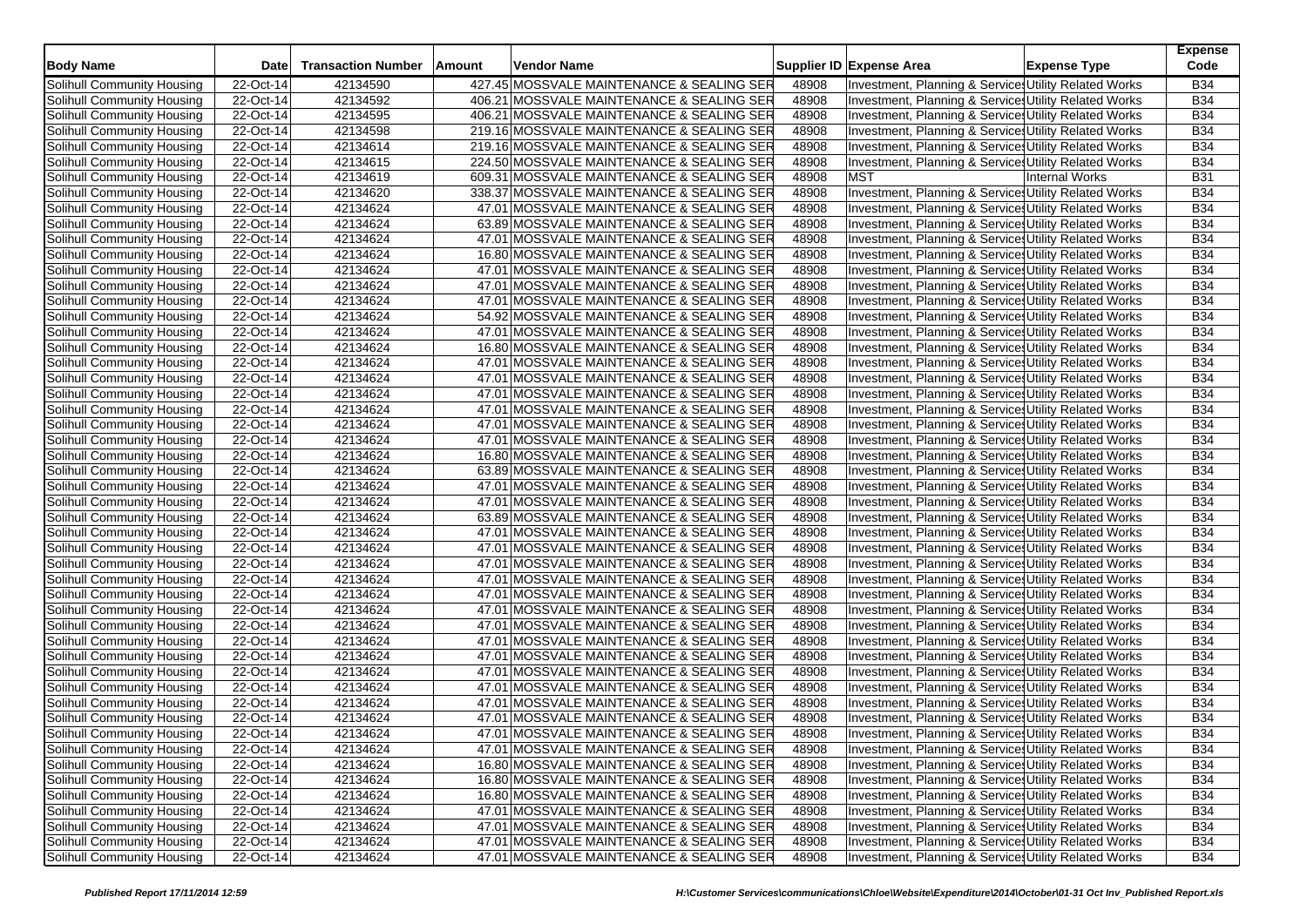| <b>Body Name</b>                  | Date        | <b>Transaction Number</b> | Amount | Vendor Name                               |       | Supplier ID Expense Area                              | <b>Expense Type</b> | <b>Expense</b><br>Code |
|-----------------------------------|-------------|---------------------------|--------|-------------------------------------------|-------|-------------------------------------------------------|---------------------|------------------------|
| Solihull Community Housing        | 22-Oct-14   | 42134624                  |        | 47.01 MOSSVALE MAINTENANCE & SEALING SER  | 48908 | Investment, Planning & Service: Utility Related Works |                     | <b>B34</b>             |
| Solihull Community Housing        | 22-Oct-14   | 42134624                  |        | 47.01 MOSSVALE MAINTENANCE & SEALING SER  | 48908 | Investment, Planning & Service: Utility Related Works |                     | <b>B34</b>             |
| Solihull Community Housing        | 22-Oct-14   | 42134624                  |        | 47.01 MOSSVALE MAINTENANCE & SEALING SER  | 48908 | Investment, Planning & Service: Utility Related Works |                     | <b>B34</b>             |
| Solihull Community Housing        | 22-Oct-14   | 42134624                  |        | 47.01 MOSSVALE MAINTENANCE & SEALING SER  | 48908 | Investment, Planning & Service: Utility Related Works |                     | <b>B34</b>             |
| Solihull Community Housing        | 22-Oct-14   | 42134624                  |        | 47.01 MOSSVALE MAINTENANCE & SEALING SER  | 48908 | Investment, Planning & Service: Utility Related Works |                     | <b>B34</b>             |
| Solihull Community Housing        | 22-Oct-14   | 42134624                  |        | 47.01 MOSSVALE MAINTENANCE & SEALING SER  | 48908 | Investment, Planning & Services Utility Related Works |                     | <b>B34</b>             |
| Solihull Community Housing        | 22-Oct-14   | 42134624                  |        | 47.01 MOSSVALE MAINTENANCE & SEALING SER  | 48908 | Investment, Planning & Service: Utility Related Works |                     | <b>B34</b>             |
| Solihull Community Housing        | 22-Oct-14   | 42134624                  |        | 47.01 MOSSVALE MAINTENANCE & SEALING SER  | 48908 | Investment, Planning & Service Utility Related Works  |                     | <b>B34</b>             |
| Solihull Community Housing        | 22-Oct-14   | 42134624                  |        | 47.01 MOSSVALE MAINTENANCE & SEALING SER  | 48908 | Investment, Planning & Services Utility Related Works |                     | <b>B34</b>             |
| Solihull Community Housing        | 22-Oct-14   | 42134624                  |        | 47.01 MOSSVALE MAINTENANCE & SEALING SER  | 48908 | Investment, Planning & Service: Utility Related Works |                     | <b>B34</b>             |
| Solihull Community Housing        | 22-Oct-14   | 42134624                  |        | 47.01 MOSSVALE MAINTENANCE & SEALING SER  | 48908 | Investment, Planning & Service: Utility Related Works |                     | <b>B34</b>             |
| Solihull Community Housing        | 22-Oct-14   | 42134624                  |        | 47.01 MOSSVALE MAINTENANCE & SEALING SER  | 48908 | Investment, Planning & Service: Utility Related Works |                     | <b>B34</b>             |
| Solihull Community Housing        | 22-Oct-14   | 42134624                  |        | 47.01 MOSSVALE MAINTENANCE & SEALING SER  | 48908 | Investment, Planning & Services Utility Related Works |                     | <b>B34</b>             |
| Solihull Community Housing        | 22-Oct-14   | 42134624                  |        | 47.01 MOSSVALE MAINTENANCE & SEALING SER  | 48908 | Investment, Planning & Service: Utility Related Works |                     | <b>B34</b>             |
| Solihull Community Housing        | 22-Oct-14   | 42134624                  |        | 47.01 MOSSVALE MAINTENANCE & SEALING SER  | 48908 | Investment, Planning & Services Utility Related Works |                     | <b>B34</b>             |
| Solihull Community Housing        | 22-Oct-14   | 42134624                  |        | 47.01 MOSSVALE MAINTENANCE & SEALING SER  | 48908 | Investment, Planning & Service: Utility Related Works |                     | <b>B34</b>             |
| Solihull Community Housing        | 22-Oct-14   | 42134624                  |        | 47.01 MOSSVALE MAINTENANCE & SEALING SER  | 48908 | Investment, Planning & Services Utility Related Works |                     | <b>B34</b>             |
| Solihull Community Housing        | 22-Oct-14   | 42134624                  |        | 47.01 MOSSVALE MAINTENANCE & SEALING SER  | 48908 | Investment, Planning & Service Utility Related Works  |                     | <b>B34</b>             |
| Solihull Community Housing        | 22-Oct-14   | 42134624                  |        | 47.01 MOSSVALE MAINTENANCE & SEALING SER  | 48908 | Investment, Planning & Service: Utility Related Works |                     | <b>B34</b>             |
| Solihull Community Housing        | 22-Oct-14   | 42134624                  |        | 47.01 MOSSVALE MAINTENANCE & SEALING SER  | 48908 | Investment, Planning & Services Utility Related Works |                     | <b>B34</b>             |
| Solihull Community Housing        | 22-Oct-14   | 42134624                  |        | 47.01 MOSSVALE MAINTENANCE & SEALING SER  | 48908 | Investment, Planning & Service: Utility Related Works |                     | <b>B34</b>             |
| Solihull Community Housing        | 22-Oct-14   | 42134624                  |        | 47.01 MOSSVALE MAINTENANCE & SEALING SER  | 48908 | Investment, Planning & Service: Utility Related Works |                     | <b>B34</b>             |
| Solihull Community Housing        | 22-Oct-14   | 42134624                  |        | 47.01 MOSSVALE MAINTENANCE & SEALING SER  | 48908 | Investment, Planning & Services Utility Related Works |                     | <b>B34</b>             |
| Solihull Community Housing        | $22-Oct-14$ | 42134624                  |        | 47.01 MOSSVALE MAINTENANCE & SEALING SER  | 48908 | Investment, Planning & Service: Utility Related Works |                     | <b>B34</b>             |
| Solihull Community Housing        | 22-Oct-14   | 42134624                  |        | 7.65 MOSSVALE MAINTENANCE & SEALING SER   | 48908 | Investment, Planning & Services Utility Related Works |                     | <b>B34</b>             |
| Solihull Community Housing        | 22-Oct-14   | 42134624                  |        | 7.65 MOSSVALE MAINTENANCE & SEALING SER   | 48908 | Investment, Planning & Services Utility Related Works |                     | <b>B34</b>             |
| Solihull Community Housing        | 22-Oct-14   | 42134624                  |        | 15.30 MOSSVALE MAINTENANCE & SEALING SER  | 48908 | Investment, Planning & Service, Utility Related Works |                     | <b>B34</b>             |
| Solihull Community Housing        | 22-Oct-14   | 42134624                  |        | 129.74 MOSSVALE MAINTENANCE & SEALING SER | 48908 | Investment, Planning & Service: Utility Related Works |                     | <b>B34</b>             |
| Solihull Community Housing        | 22-Oct-14   | 42134624                  |        | 47.01 MOSSVALE MAINTENANCE & SEALING SER  | 48908 | Investment, Planning & Services Utility Related Works |                     | <b>B34</b>             |
| Solihull Community Housing        | 22-Oct-14   | 42134624                  |        | 47.01 MOSSVALE MAINTENANCE & SEALING SER  | 48908 | Investment, Planning & Services Utility Related Works |                     | <b>B34</b>             |
| Solihull Community Housing        | 22-Oct-14   | 42134624                  |        | 7.65 MOSSVALE MAINTENANCE & SEALING SER   | 48908 | Investment, Planning & Services Utility Related Works |                     | <b>B34</b>             |
| Solihull Community Housing        | 22-Oct-14   | 42134624                  |        | 47.01 MOSSVALE MAINTENANCE & SEALING SER  | 48908 | Investment, Planning & Service: Utility Related Works |                     | <b>B34</b>             |
| Solihull Community Housing        | 22-Oct-14   | 42134624                  |        | 47.01 MOSSVALE MAINTENANCE & SEALING SER  | 48908 | Investment, Planning & Service: Utility Related Works |                     | <b>B34</b>             |
| Solihull Community Housing        | 22-Oct-14   | 42134624                  |        | 47.01 MOSSVALE MAINTENANCE & SEALING SER  | 48908 | Investment, Planning & Service Utility Related Works  |                     | <b>B34</b>             |
| Solihull Community Housing        | 22-Oct-14   | 42134624                  |        | 47.01 MOSSVALE MAINTENANCE & SEALING SER  | 48908 | Investment, Planning & Services Utility Related Works |                     | <b>B34</b>             |
| Solihull Community Housing        | 22-Oct-14   | 42134624                  |        | 47.01 MOSSVALE MAINTENANCE & SEALING SER  | 48908 | Investment, Planning & Services Utility Related Works |                     | <b>B34</b>             |
| Solihull Community Housing        | 22-Oct-14   | 42134625                  |        | 455.40 MOSSVALE MAINTENANCE & SEALING SER | 48908 | <b>MST</b>                                            | Internal Works      | <b>B31</b>             |
| Solihull Community Housing        | 22-Oct-14   | 42134577                  |        | 876.21 MOSSVALE MAINTENANCE & SEALING SER | 48908 | <b>MST</b>                                            | Voids               | <b>B38</b>             |
| Solihull Community Housing        | 22-Oct-14   | 42134577                  |        | 822.98 MOSSVALE MAINTENANCE & SEALING SER | 48908 | <b>MST</b>                                            | Voids               | <b>B38</b>             |
| Solihull Community Housing        | 22-Oct-14   | 42134577                  |        | 859.63 MOSSVALE MAINTENANCE & SEALING SER | 48908 | <b>MST</b>                                            | Voids               | <b>B38</b>             |
| Solihull Community Housing        | 22-Oct-14   | 42134577                  |        | 199.11 MOSSVALE MAINTENANCE & SEALING SER | 48908 | <b>MST</b>                                            | Voids               | <b>B38</b>             |
| Solihull Community Housing        | 22-Oct-14   | 42134577                  |        | 93.11 MOSSVALE MAINTENANCE & SEALING SER  | 48908 | <b>MST</b>                                            | Voids               | <b>B38</b>             |
| Solihull Community Housing        | 22-Oct-14   | 42134577                  |        | 263.53 MOSSVALE MAINTENANCE & SEALING SER | 48908 | <b>MST</b>                                            | Voids               | <b>B38</b>             |
| Solihull Community Housing        | 22-Oct-14   | 42134577                  |        | 178.36 MOSSVALE MAINTENANCE & SEALING SER | 48908 | <b>MST</b>                                            | Voids               | <b>B38</b>             |
| Solihull Community Housing        | 22-Oct-14   | 42134577                  |        | 542.60 MOSSVALE MAINTENANCE & SEALING SER | 48908 | <b>MST</b>                                            | Voids               | <b>B38</b>             |
| Solihull Community Housing        | 22-Oct-14   | 42134577                  |        | 93.11 MOSSVALE MAINTENANCE & SEALING SER  | 48908 | <b>MST</b>                                            | Voids               | B38                    |
| Solihull Community Housing        | 22-Oct-14   | 42134577                  |        | 93.11 MOSSVALE MAINTENANCE & SEALING SER  | 48908 | <b>MST</b>                                            | Voids               | <b>B38</b>             |
| Solihull Community Housing        | 22-Oct-14   | 42134577                  |        | 93.11 MOSSVALE MAINTENANCE & SEALING SER  | 48908 | <b>MST</b>                                            | Voids               | <b>B38</b>             |
| Solihull Community Housing        | 22-Oct-14   | 42134577                  |        | 93.11 MOSSVALE MAINTENANCE & SEALING SER  | 48908 | <b>MST</b>                                            | Voids               | <b>B38</b>             |
| <b>Solihull Community Housing</b> | 22-Oct-14   | 42134577                  |        | 93.11 MOSSVALE MAINTENANCE & SEALING SER  | 48908 | <b>MST</b>                                            | Voids               | <b>B38</b>             |
| Solihull Community Housing        | 22-Oct-14   | 42134577                  |        | 93.11 MOSSVALE MAINTENANCE & SEALING SER  | 48908 | <b>MST</b>                                            | Voids               | <b>B38</b>             |
|                                   |             |                           |        |                                           |       |                                                       |                     |                        |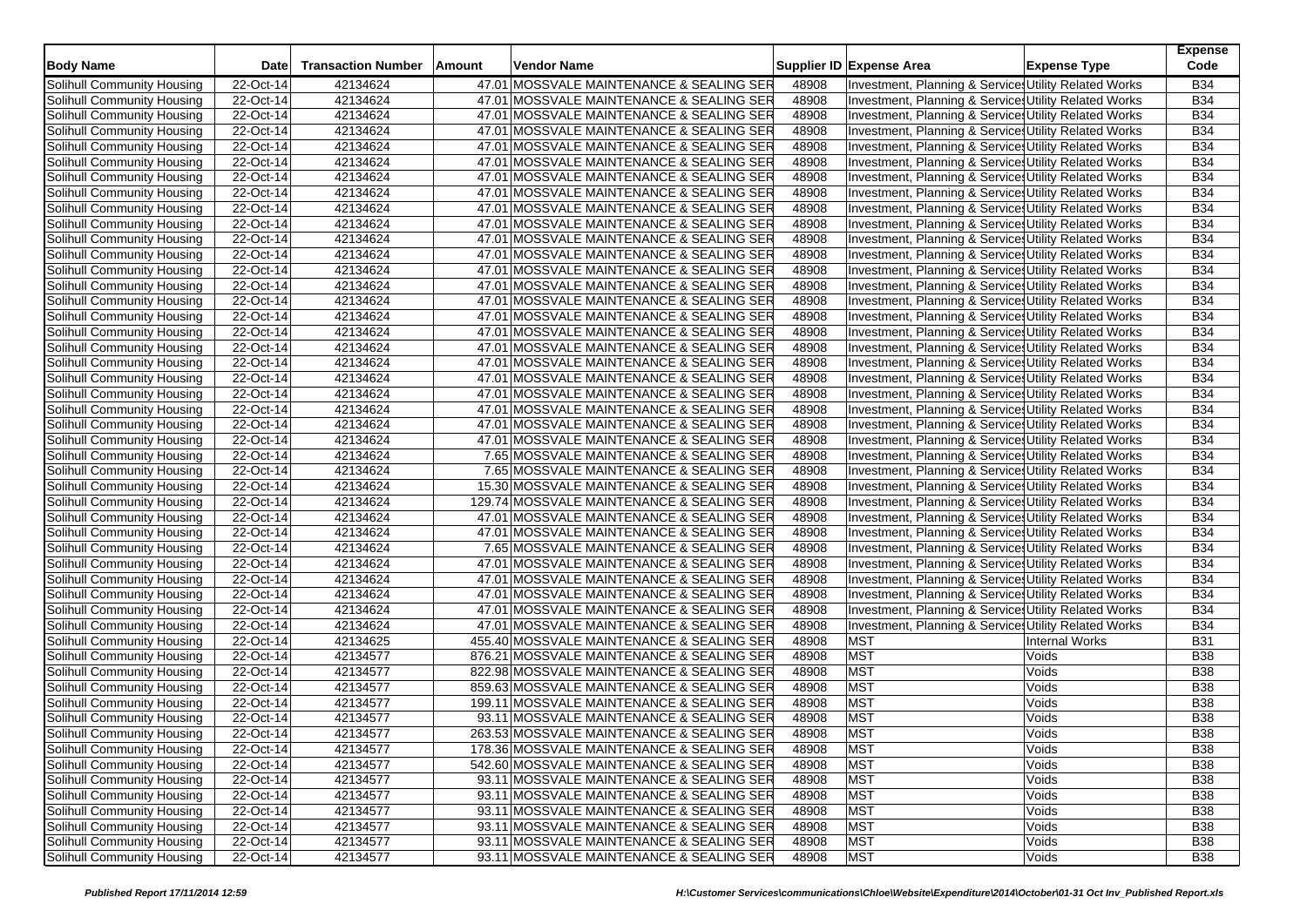| <b>Body Name</b>                  | Date      | <b>Transaction Number</b> | Amount | Vendor Name                                 |         | Supplier ID Expense Area                               | <b>Expense Type</b>           | <b>Expense</b><br>Code |
|-----------------------------------|-----------|---------------------------|--------|---------------------------------------------|---------|--------------------------------------------------------|-------------------------------|------------------------|
| Solihull Community Housing        | 22-Oct-14 | 42134577                  |        | 93.11 MOSSVALE MAINTENANCE & SEALING SER    | 48908   | <b>MST</b>                                             | Voids                         | <b>B38</b>             |
| Solihull Community Housing        | 22-Oct-14 | 42134577                  |        | 93.11 MOSSVALE MAINTENANCE & SEALING SER    | 48908   | <b>MST</b>                                             | Voids                         | <b>B38</b>             |
| Solihull Community Housing        | 24-Oct-14 | 42410638                  |        | 440.12 MOSSVALE MAINTENANCE & SEALING SER   | 48908   | <b>MST</b>                                             | <b>Internal Works</b>         | <b>B31</b>             |
| Solihull Community Housing        | 24-Oct-14 | 42410639                  |        | 468.86 MOSSVALE MAINTENANCE & SEALING SER   | 48908   | <b>MST</b>                                             | <b>Other Works</b>            | <b>B32</b>             |
| Solihull Community Housing        | 24-Oct-14 | 42410640                  |        | 433.00 MOSSVALE MAINTENANCE & SEALING SER   | 48908   | Investment, Planning & Service: Utility Related Works  |                               | <b>B34</b>             |
| Solihull Community Housing        | 24-Oct-14 | 42410641                  |        | 230.81 MOSSVALE MAINTENANCE & SEALING SER   | 48908   | <b>MST</b>                                             | Tools                         | D <sub>16</sub>        |
| Solihull Community Housing        | 24-Oct-14 | 42410644                  |        | 248.95 MOSSVALE MAINTENANCE & SEALING SER   | 48908   | Investment, Planning & Services Utility Related Works  |                               | <b>B34</b>             |
| Solihull Community Housing        | 24-Oct-14 | 42410648                  |        | 229.52 MOSSVALE MAINTENANCE & SEALING SER   | 48908   | Investment, Planning & Service: Utility Related Works  |                               | <b>B34</b>             |
| Solihull Community Housing        | 24-Oct-14 | 42410649                  |        | 242.05 MOSSVALE MAINTENANCE & SEALING SER   | 48908   | Investment, Planning & Services Utility Related Works  |                               | <b>B34</b>             |
| Solihull Community Housing        | 24-Oct-14 | 42410651                  |        | 219.16 MOSSVALE MAINTENANCE & SEALING SER   | 48908   | Investment, Planning & Service: Utility Related Works  |                               | <b>B34</b>             |
| Solihull Community Housing        | 24-Oct-14 | 42410653                  |        | 219.16 MOSSVALE MAINTENANCE & SEALING SER   | 48908   |                                                        |                               | <b>B34</b>             |
|                                   | 24-Oct-14 | 42410656                  |        |                                             | 48908   | Investment, Planning & Services Utility Related Works  |                               | <b>B34</b>             |
| Solihull Community Housing        |           |                           |        | 385.36 MOSSVALE MAINTENANCE & SEALING SER   |         | Investment, Planning & Service: Utility Related Works  |                               | <b>B34</b>             |
| Solihull Community Housing        | 24-Oct-14 | 42410659                  |        | 416.34 MOSSVALE MAINTENANCE & SEALING SER   | 48908   | Investment, Planning & Services Utility Related Works  |                               |                        |
| Solihull Community Housing        | 24-Oct-14 | 42410661                  |        | 221.56 MOSSVALE MAINTENANCE & SEALING SER   | 48908   | Investment, Planning & Service: Utility Related Works  |                               | <b>B34</b>             |
| Solihull Community Housing        | 24-Oct-14 | 42410663                  |        | 234.57 MOSSVALE MAINTENANCE & SEALING SER   | 48908   | Investment, Planning & Services Utility Related Works  |                               | <b>B34</b>             |
| Solihull Community Housing        | 24-Oct-14 | 42410664                  |        | 427.45 MOSSVALE MAINTENANCE & SEALING SER   | 48908   | Investment, Planning & Services Utility Related Works  |                               | <b>B34</b>             |
| Solihull Community Housing        | 24-Oct-14 | 42410665                  |        | 219.16 MOSSVALE MAINTENANCE & SEALING SER   | 48908   | Investment, Planning & Services Utility Related Works  |                               | <b>B34</b>             |
| Solihull Community Housing        | 24-Oct-14 | 42410672                  |        | 219.16 MOSSVALE MAINTENANCE & SEALING SER   | 48908   | Investment, Planning & Services Utility Related Works  |                               | <b>B34</b>             |
| Solihull Community Housing        | 24-Oct-14 | 42410673                  |        | 219.16 MOSSVALE MAINTENANCE & SEALING SER   | 48908   | Investment, Planning & Services Utility Related Works  |                               | <b>B34</b>             |
| Solihull Community Housing        | 22-Oct-14 | 42134626                  |        | 1351.03 MOSSVALE MAINTENANCE & SEALING SER  | 48908   | Finance                                                | <b>General Building Costs</b> | <b>B30</b>             |
| Solihull Community Housing        | 22-Oct-14 | 42134577                  |        | 93.11 MOSSVALE MAINTENANCE & SEALING SER    | 48908   | <b>MST</b>                                             | Voids                         | <b>B38</b>             |
| Solihull Community Housing        | 22-Oct-14 | 42134577                  |        | 93.11 MOSSVALE MAINTENANCE & SEALING SER    | 48908   | <b>MST</b>                                             | Voids                         | <b>B38</b>             |
| Solihull Community Housing        | 27-Oct-14 | 42600547                  |        | 38242.50 MOSSVALE MAINTENANCE & SEALING SER | 48908   | Capital                                                | Contractor Payments           | <b>B70</b>             |
| Solihull Community Housing        | 28-Oct-14 | 42761620                  |        | 224.50 MOSSVALE MAINTENANCE & SEALING SER   | 48908   | Investment, Planning & Service: Utility Related Works  |                               | <b>B34</b>             |
| Solihull Community Housing        | 28-Oct-14 | 42761621                  |        | 295.21 MOSSVALE MAINTENANCE & SEALING SER   | 48908   | Investment, Planning & Services Utility Related Works  |                               | <b>B34</b>             |
| Solihull Community Housing        | 28-Oct-14 | 42761623                  |        | 219.16 MOSSVALE MAINTENANCE & SEALING SER   | 48908   | Investment, Planning & Services Utility Related Works  |                               | <b>B34</b>             |
| Solihull Community Housing        | 28-Oct-14 | 42761603                  |        | 219.16 MOSSVALE MAINTENANCE & SEALING SER   | 48908   | Investment, Planning & Services Utility Related Works  |                               | <b>B34</b>             |
| Solihull Community Housing        | 28-Oct-14 | 42761604                  |        | 450.30 MOSSVALE MAINTENANCE & SEALING SER   | 48908   | <b>MST</b>                                             | <b>Internal Works</b>         | <b>B31</b>             |
| Solihull Community Housing        | 28-Oct-14 | 42761606                  |        | 455.40 MOSSVALE MAINTENANCE & SEALING SER   | 48908   | <b>MST</b>                                             | <b>Internal Works</b>         | <b>B31</b>             |
| Solihull Community Housing        | 28-Oct-14 | 42761607                  |        | 219.16 MOSSVALE MAINTENANCE & SEALING SER   | 48908   | Investment, Planning & Services Utility Related Works  |                               | <b>B34</b>             |
| Solihull Community Housing        | 28-Oct-14 | 42761609                  |        | 465.48 MOSSVALE MAINTENANCE & SEALING SER   | 48908   | <b>MST</b>                                             | <b>Internal Works</b>         | <b>B31</b>             |
| Solihull Community Housing        | 28-Oct-14 | 42761610                  |        | 219.16 MOSSVALE MAINTENANCE & SEALING SER   | 48908   | Investment, Planning & Service Utility Related Works   |                               | <b>B34</b>             |
| Solihull Community Housing        | 28-Oct-14 | 42761616                  |        | 330.52 MOSSVALE MAINTENANCE & SEALING SER   | 48908   | Investment, Planning & Service: Utility Related Works  |                               | <b>B34</b>             |
| Solihull Community Housing        | 02-Oct-14 | 40337548                  |        | 1020.98 REDACTED PERSONAL DATA              | 6467686 | <b>Balance Sheet</b>                                   | Movement Incentive Sche       | U32                    |
| Solihull Community Housing        | 13-Oct-14 | 41089555                  |        | 3000.00 REDACTED PERSONAL DATA              | 6780686 | <b>Balance Sheet</b>                                   | Movement Incentive Sch        | U32                    |
| Solihull Community Housing        | 13-Oct-14 | 41089558                  |        | 2909.57 REDACTED PERSONAL DATA              | 6767686 | <b>Balance Sheet</b>                                   | Movement Incentive Sch        | U32                    |
| Solihull Community Housing        | 16-Oct-14 | 41711650                  |        | 249.41 MTD SCAFFOLDING LTD                  | 233945  | <b>MST</b>                                             | <b>External Structures</b>    | <b>B33</b>             |
| Solihull Community Housing        | 16-Oct-14 | 41711651                  |        | 374.12 MTD SCAFFOLDING LTD                  | 233945  | <b>MST</b>                                             | <b>External Structures</b>    | <b>B33</b>             |
| Solihull Community Housing        | 16-Oct-14 | 41711652                  |        | 374.12 MTD SCAFFOLDING LTD                  | 233945  | <b>MST</b>                                             | <b>External Structures</b>    | <b>B33</b>             |
| Solihull Community Housing        | 16-Oct-14 | 41711653                  |        | 312.30 MTD SCAFFOLDING LTD                  | 233945  | <b>MST</b>                                             | <b>External Structures</b>    | <b>B33</b>             |
| Solihull Community Housing        | 16-Oct-14 | 41711655                  |        | 419.18 MTD SCAFFOLDING LTD                  | 233945  | <b>MST</b>                                             | <b>External Structures</b>    | <b>B33</b>             |
| Solihull Community Housing        | 16-Oct-14 | 41711656                  |        | 505.75 MTD SCAFFOLDING LTD                  | 233945  | <b>MST</b>                                             | <b>External Structures</b>    | <b>B33</b>             |
| Solihull Community Housing        | 16-Oct-14 | 41711657                  |        | 392.09 MTD SCAFFOLDING LTD                  | 233945  | <b>MST</b>                                             | <b>External Structures</b>    | <b>B33</b>             |
| Solihull Community Housing        | 16-Oct-14 | 41711658                  |        | 748.24 MTD SCAFFOLDING LTD                  | 233945  | <b>MST</b>                                             | <b>External Structures</b>    | <b>B33</b>             |
| Solihull Community Housing        | 06-Oct-14 | 40585547                  |        | 393.81 MWUK LTD                             | 1290606 | <b>Housing Management</b>                              | Clothing                      | D <sub>15</sub>        |
| Solihull Community Housing        | 20-Oct-14 | 41853547                  |        | 250.00 NATIONAL ENERGY SERVICES LTD         | 36733   | Investment, Planning & Services Other Fees and Charges |                               | D <sub>59</sub>        |
| Solihull Community Housing        | 10-Oct-14 | 41051601                  |        | 308.00 NATIONAL PLASTICS                    | 206818  | <b>MST</b>                                             | <b>Stocks</b>                 | R <sub>10</sub>        |
| Solihull Community Housing        | 10-Oct-14 | 41051603                  |        | 37.60 NATIONAL PLASTICS                     | 206818  | <b>MST</b>                                             | <b>Stocks</b>                 | R <sub>10</sub>        |
| Solihull Community Housing        | 10-Oct-14 | 41051603                  |        | 167.40 NATIONAL PLASTICS                    | 206818  | <b>MST</b>                                             | <b>Stocks</b>                 | R <sub>10</sub>        |
| <b>Solihull Community Housing</b> | 10-Oct-14 | 41051603                  |        | 47.60 NATIONAL PLASTICS                     | 206818  | <b>MST</b>                                             | <b>Stocks</b>                 | R <sub>10</sub>        |
| Solihull Community Housing        | 10-Oct-14 | 41051603                  |        | 308.00 NATIONAL PLASTICS                    | 206818  | <b>MST</b>                                             | <b>Stocks</b>                 | R <sub>10</sub>        |
|                                   |           |                           |        |                                             |         |                                                        |                               |                        |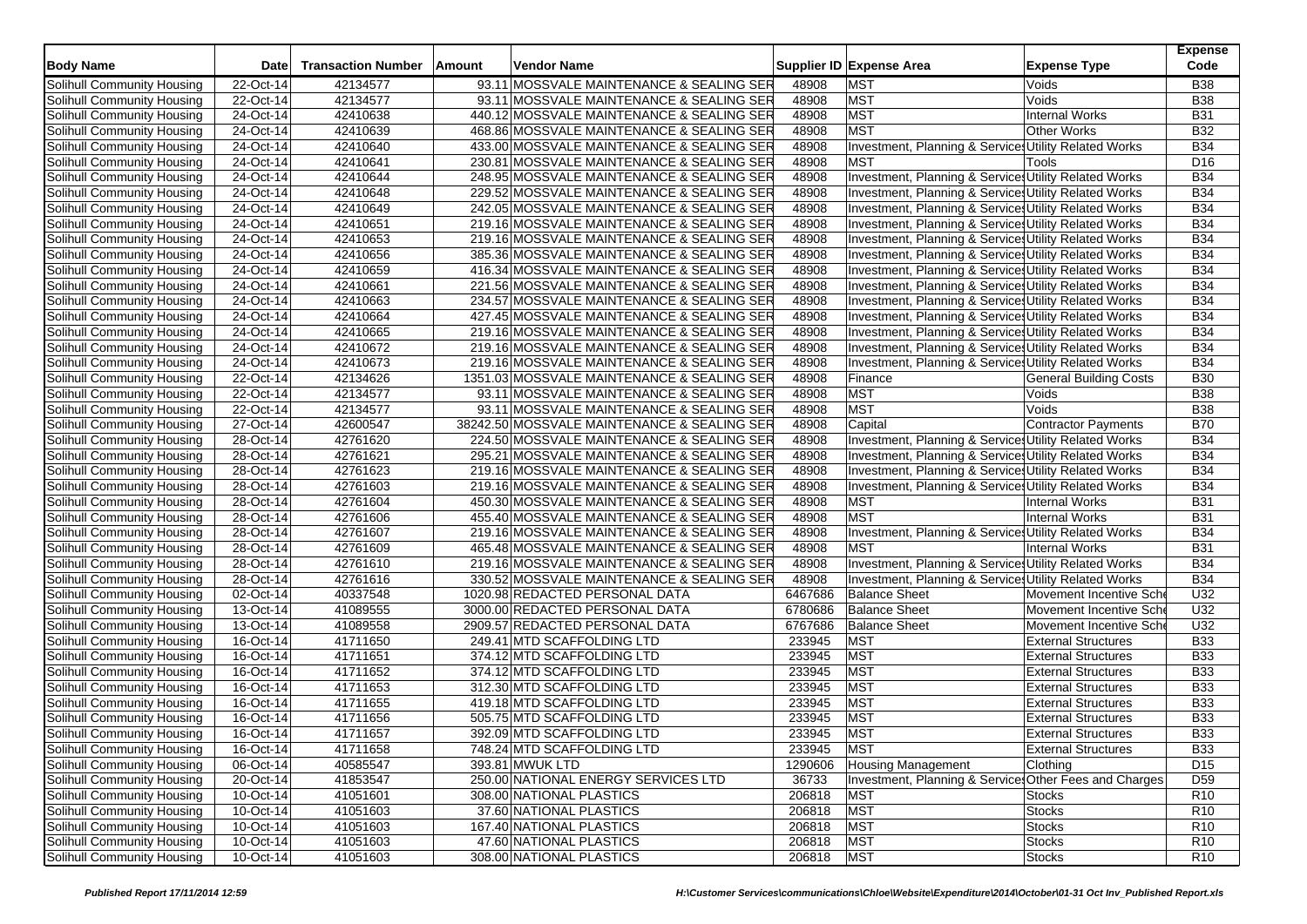| <b>Body Name</b>           | <b>Date</b>            | <b>Transaction Number</b> | Amount | Vendor Name                                         |                                             |                  | Supplier ID Expense Area                     | <b>Expense Type</b>            | <b>Expense</b><br>Code |
|----------------------------|------------------------|---------------------------|--------|-----------------------------------------------------|---------------------------------------------|------------------|----------------------------------------------|--------------------------------|------------------------|
|                            |                        |                           |        |                                                     |                                             |                  |                                              |                                |                        |
| Solihull Community Housing | 24-Oct-14<br>24-Oct-14 | 42432560                  |        | 239.25 NATIONAL PLASTICS                            |                                             | 206818           | <b>MST</b>                                   | <b>Stocks</b>                  | R <sub>10</sub>        |
| Solihull Community Housing | 24-Oct-14              | 42432560<br>42432561      |        | 19.75 NATIONAL PLASTICS<br>209.25 NATIONAL PLASTICS |                                             | 206818<br>206818 | <b>MST</b><br><b>MST</b>                     | <b>Stocks</b><br><b>Stocks</b> | R <sub>10</sub>        |
| Solihull Community Housing |                        |                           |        |                                                     |                                             |                  |                                              |                                | R <sub>10</sub>        |
| Solihull Community Housing | 24-Oct-14              | 42432561                  |        | 15.25 NATIONAL PLASTICS                             |                                             | 206818           | <b>MST</b>                                   | Stocks                         | R <sub>10</sub>        |
| Solihull Community Housing | 24-Oct-14              | 42432565                  |        | 18.80 NATIONAL PLASTICS                             |                                             | 206818           | <b>MST</b>                                   | Stocks                         | R <sub>10</sub>        |
| Solihull Community Housing | 24-Oct-14              | 42432565                  |        | 478.50 NATIONAL PLASTICS                            |                                             | 206818           | <b>MST</b>                                   | <b>Stocks</b>                  | R <sub>10</sub>        |
| Solihull Community Housing | 24-Oct-14              | 42432565                  |        | 47.60 NATIONAL PLASTICS                             |                                             | 206818           | <b>MST</b>                                   | Stocks                         | R <sub>10</sub>        |
| Solihull Community Housing | 24-Oct-14              | 42432565                  |        | 19.85 NATIONAL PLASTICS                             |                                             | 206818           | <b>MST</b>                                   | <b>Stocks</b>                  | R <sub>10</sub>        |
| Solihull Community Housing | 24-Oct-14              | 42432565                  |        | 308.00 NATIONAL PLASTICS                            |                                             | 206818           | <b>MST</b>                                   | Stocks                         | R <sub>10</sub>        |
| Solihull Community Housing | 24-Oct-14              | 42432565                  |        | 12.20 NATIONAL PLASTICS                             |                                             | 206818           | <b>MST</b>                                   | <b>Stocks</b>                  | R <sub>10</sub>        |
| Solihull Community Housing | 13-Oct-14              | 41172600                  |        |                                                     | 500.00 NATIONWIDE CRASH REPAIR CENTRES LT   | 259138           | <b>MST</b>                                   | Vehicle service and repai      | C60                    |
| Solihull Community Housing | 13-Oct-14              | 41213622                  |        | 5140.80 NAVMAN WIRELESS UK LTD                      |                                             | 6765686          | <b>MST</b>                                   | Vehicle Hire                   | C <sub>30</sub>        |
| Solihull Community Housing | 13-Oct-14              | 41213623                  |        | 3427.20 NAVMAN WIRELESS UK LTD                      |                                             | 6765686          | <b>MST</b>                                   | Vehicle Hire                   | C <sub>30</sub>        |
| Solihull Community Housing | 13-Oct-14              | 41213627                  |        | 320.00 NEOPOST FINANCE LTD                          |                                             | 115406           | Finance                                      | Postages                       | D <sub>21</sub>        |
| Solihull Community Housing | 17-Oct-14              | 41782566                  |        | 397.76 NEOPOST FINANCE LTD                          |                                             | 115406           | Finance                                      | Postages                       | D <sub>21</sub>        |
| Solihull Community Housing | 17-Oct-14              | 41756559                  |        | 9400.00 NEOPOST LTD                                 |                                             | 6967             | Finance                                      | Postages                       | D <sub>21</sub>        |
| Solihull Community Housing | 17-Oct-14              | 41756559                  |        | 15.00 NEOPOST LTD                                   |                                             | 6967             | Finance                                      | Postages                       | D <sub>21</sub>        |
| Solihull Community Housing | 10-Oct-14              | 41051549                  |        |                                                     | 261.83 NICHOLLS & CLARKE BUILDING PRODUCTS  | 176278           | <b>MST</b>                                   | <b>Stocks</b>                  | R <sub>10</sub>        |
| Solihull Community Housing | 10-Oct-14              | 41051549                  |        |                                                     | 58.52 NICHOLLS & CLARKE BUILDING PRODUCTS   | 176278           | <b>MST</b>                                   | <b>Stocks</b>                  | R <sub>10</sub>        |
| Solihull Community Housing | 10-Oct-14              | 41051551                  |        |                                                     | 222.79 NICHOLLS & CLARKE BUILDING PRODUCTS  | 176278           | <b>MST</b>                                   | <b>Stocks</b>                  | R <sub>10</sub>        |
| Solihull Community Housing | 10-Oct-14              | 41051551                  |        |                                                     | 59.66 NICHOLLS & CLARKE BUILDING PRODUCTS   | 176278           | <b>MST</b>                                   | <b>Stocks</b>                  | R <sub>10</sub>        |
| Solihull Community Housing | 10-Oct-14              | 41051551                  |        |                                                     | 26.34 NICHOLLS & CLARKE BUILDING PRODUCTS   | 176278           | <b>MST</b>                                   | <b>Stocks</b>                  | R <sub>10</sub>        |
| Solihull Community Housing | 10-Oct-14              | 41051551                  |        |                                                     | 25.81 NICHOLLS & CLARKE BUILDING PRODUCTS   | 176278           | <b>MST</b>                                   | <b>Stocks</b>                  | R <sub>10</sub>        |
| Solihull Community Housing | 10-Oct-14              | 41051553                  |        |                                                     | 412.96 NICHOLLS & CLARKE BUILDING PRODUCTS  | 176278           | <b>MST</b>                                   | <b>Stocks</b>                  | R <sub>10</sub>        |
| Solihull Community Housing | 10-Oct-14              | 41051553                  |        |                                                     | 58.52 NICHOLLS & CLARKE BUILDING PRODUCTS   | 176278           | <b>MST</b>                                   | <b>Stocks</b>                  | R <sub>10</sub>        |
| Solihull Community Housing | 10-Oct-14              | 41051553                  |        |                                                     | 39.86 NICHOLLS & CLARKE BUILDING PRODUCTS   | 176278           | <b>MST</b>                                   | <b>Stocks</b>                  | R <sub>10</sub>        |
| Solihull Community Housing | 10-Oct-14              | 41051553                  |        |                                                     | 16.77 NICHOLLS & CLARKE BUILDING PRODUCTS   | 176278           | <b>MST</b>                                   | <b>Stocks</b>                  | R <sub>10</sub>        |
| Solihull Community Housing | 10-Oct-14              | 41051553                  |        |                                                     | 27.17 NICHOLLS & CLARKE BUILDING PRODUCTS   | 176278           | <b>MST</b>                                   | <b>Stocks</b>                  | R <sub>10</sub>        |
| Solihull Community Housing | 10-Oct-14              | 41051554                  |        |                                                     | 16.77 NICHOLLS & CLARKE BUILDING PRODUCTS   | 176278           | <b>MST</b>                                   | Stocks                         | R <sub>10</sub>        |
| Solihull Community Housing | 10-Oct-14              | 41051554                  |        |                                                     | 39.86 NICHOLLS & CLARKE BUILDING PRODUCTS   | 176278           | <b>MST</b>                                   | <b>Stocks</b>                  | R <sub>10</sub>        |
| Solihull Community Housing | 10-Oct-14              | 41051554                  |        |                                                     | 206.48 NICHOLLS & CLARKE BUILDING PRODUCTS  | 176278           | <b>MST</b>                                   | <b>Stocks</b>                  | R <sub>10</sub>        |
| Solihull Community Housing | 10-Oct-14              | 41051554                  |        |                                                     | 27.17 NICHOLLS & CLARKE BUILDING PRODUCTS   | 176278           | <b>MST</b>                                   | Stocks                         | R <sub>10</sub>        |
| Solihull Community Housing | 10-Oct-14              | 41051554                  |        |                                                     | 2595.00 NICHOLLS & CLARKE BUILDING PRODUCTS | 176278           | <b>MST</b>                                   | Stocks                         | R <sub>10</sub>        |
| Solihull Community Housing | 10-Oct-14              | 41051554                  |        |                                                     | 222.79 NICHOLLS & CLARKE BUILDING PRODUCTS  | 176278           | <b>MST</b>                                   | <b>Stocks</b>                  | R <sub>10</sub>        |
| Solihull Community Housing | 10-Oct-14              | 41051554                  |        |                                                     | 31.01 NICHOLLS & CLARKE BUILDING PRODUCTS   | 176278           | <b>MST</b>                                   | <b>Stocks</b>                  | R <sub>10</sub>        |
| Solihull Community Housing | 10-Oct-14              | 41051554                  |        |                                                     | 16.77 NICHOLLS & CLARKE BUILDING PRODUCTS   | 176278           | <b>MST</b>                                   | Stocks                         | R <sub>10</sub>        |
| Solihull Community Housing | 10-Oct-14              | 41051554                  |        |                                                     | 39.86 NICHOLLS & CLARKE BUILDING PRODUCTS   | 176278           | MST                                          | <b>Stocks</b>                  | R <sub>10</sub>        |
| Solihull Community Housing | 15-Oct-14              | 41512547                  |        |                                                     | 206.48 NICHOLLS & CLARKE BUILDING PRODUCTS  | 176278           | <b>MST</b>                                   | Stocks                         | R <sub>10</sub>        |
| Solihull Community Housing | 15-Oct-14              | 41512547                  |        |                                                     | 27.17 NICHOLLS & CLARKE BUILDING PRODUCTS   | 176278           | <b>MST</b>                                   | <b>Stocks</b>                  | R <sub>10</sub>        |
| Solihull Community Housing | 15-Oct-14              | 41512547                  |        |                                                     | 25.81 NICHOLLS & CLARKE BUILDING PRODUCTS   | 176278           | <b>MST</b>                                   | <b>Stocks</b>                  | R <sub>10</sub>        |
| Solihull Community Housing | 15-Oct-14              | 41512547                  |        |                                                     | 26.34 NICHOLLS & CLARKE BUILDING PRODUCTS   | 176278           | <b>MST</b>                                   | <b>Stocks</b>                  | R <sub>10</sub>        |
| Solihull Community Housing | 24-Oct-14              | 42432548                  |        |                                                     | 342.56 NICHOLLS & CLARKE BUILDING PRODUCTS  | 176278           | <b>MST</b>                                   | <b>Stocks</b>                  | R <sub>10</sub>        |
| Solihull Community Housing | 03-Oct-14              | 40438547                  |        | 926.85 NIYAA PEOPLE                                 |                                             | 1651616          | Investment, Planning & Service, Agency Staff |                                | A60                    |
| Solihull Community Housing | 06-Oct-14              | 40587557                  |        | 518.00 NIYAA PEOPLE                                 |                                             | 1651616 MST      |                                              | <b>Agency Staff</b>            | A60                    |
| Solihull Community Housing | 06-Oct-14              | 40587558                  |        | 181.40 NIYAA PEOPLE                                 |                                             | 1651616 MST      |                                              | <b>Agency Staff</b>            | A60                    |
| Solihull Community Housing | 06-Oct-14              | 40587558                  |        | 253.97 NIYAA PEOPLE                                 |                                             | 1651616 MST      |                                              | <b>Agency Staff</b>            | A60                    |
| Solihull Community Housing | 06-Oct-14              | 40587558                  |        | 145.12 NIYAA PEOPLE                                 |                                             | 1651616 MST      |                                              | <b>Agency Staff</b>            | A60                    |
| Solihull Community Housing | 06-Oct-14              | 40587558                  |        | 145.12 NIYAA PEOPLE                                 |                                             | 1651616 MST      |                                              | Agency Staff                   | A60                    |
| Solihull Community Housing | 06-Oct-14              | 40593547                  |        | 518.00 NIYAA PEOPLE                                 |                                             | 1651616 MST      |                                              | <b>Agency Staff</b>            | A60                    |
| Solihull Community Housing | 13-Oct-14              | 41213631                  |        | 518.00 NIYAA PEOPLE                                 |                                             | 1651616 MST      |                                              | <b>Agency Staff</b>            | A60                    |
| Solihull Community Housing | 13-Oct-14              | 41213634                  |        | 425.50 NIYAA PEOPLE                                 |                                             | 1651616 MST      |                                              |                                | A60                    |
|                            |                        |                           |        |                                                     |                                             |                  |                                              | Agency Staff                   |                        |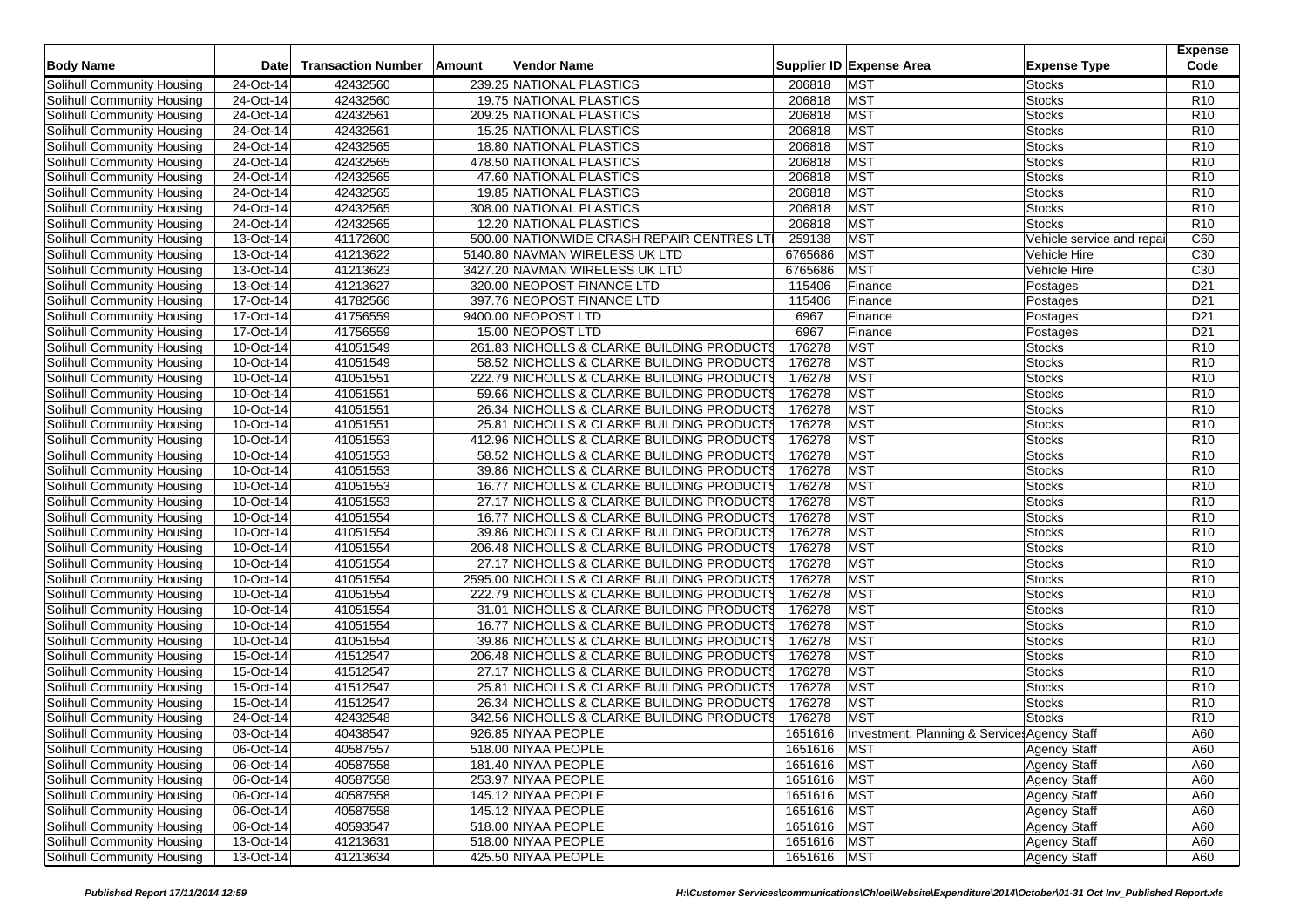| <b>Body Name</b>                  | <b>Date</b> | <b>Transaction Number</b> | Amount | Vendor Name                      |             | Supplier ID Expense Area                                | <b>Expense Type</b>   | <b>Expense</b><br>Code |
|-----------------------------------|-------------|---------------------------|--------|----------------------------------|-------------|---------------------------------------------------------|-----------------------|------------------------|
| Solihull Community Housing        | 13-Oct-14   | 41213635                  |        | 425.50 NIYAA PEOPLE              | 1651616     | <b>MST</b>                                              | <b>Agency Staff</b>   | A60                    |
| Solihull Community Housing        | 13-Oct-14   | 41213637                  |        | 425.50 NIYAA PEOPLE              | 1651616     | <b>MST</b>                                              | <b>Agency Staff</b>   | A60                    |
|                                   |             | 41213638                  |        | 425.50 NIYAA PEOPLE              | 1651616     | <b>MST</b>                                              |                       | A60                    |
| Solihull Community Housing        | 13-Oct-14   |                           |        |                                  |             |                                                         | <b>Agency Staff</b>   |                        |
| Solihull Community Housing        | 13-Oct-14   | 41213639                  |        | 518.00 NIYAA PEOPLE              | 1651616     | <b>MST</b>                                              | <b>Agency Staff</b>   | A60                    |
| Solihull Community Housing        | 13-Oct-14   | 41213640                  |        | 518.00 NIYAA PEOPLE              | 1651616     | <b>MST</b>                                              | <b>Agency Staff</b>   | A60                    |
| Solihull Community Housing        | 13-Oct-14   | 41213641                  |        | 918.30 NIYAA PEOPLE              | 1651616     | <b>Investment, Planning &amp; Service: Agency Staff</b> |                       | A60                    |
| Solihull Community Housing        | 13-Oct-14   | 41213642                  |        | 156.79 NIYAA PEOPLE              | 1651616     | <b>MST</b>                                              | <b>Agency Staff</b>   | A60                    |
| Solihull Community Housing        | 13-Oct-14   | 41213642                  |        | 219.50 NIYAA PEOPLE              | 1651616     | <b>MST</b>                                              | <b>Agency Staff</b>   | A60                    |
| Solihull Community Housing        | 13-Oct-14   | 41213642                  |        | 125.43 NIYAA PEOPLE              | 1651616     | <b>MST</b>                                              | <b>Agency Staff</b>   | A60                    |
| Solihull Community Housing        | 13-Oct-14   | 41213642                  |        | 125.43 NIYAA PEOPLE              | 1651616     | <b>MST</b>                                              | <b>Agency Staff</b>   | A60                    |
| Solihull Community Housing        | 13-Oct-14   | 41213643                  |        | 315.00 NIYAA PEOPLE              | 1651616     | <b>MST</b>                                              | <b>Agency Staff</b>   | A60                    |
| Solihull Community Housing        | 13-Oct-14   | 41213644                  |        | 425.50 NIYAA PEOPLE              | 1651616     | <b>MST</b>                                              | <b>Agency Staff</b>   | A60                    |
| Solihull Community Housing        | 13-Oct-14   | 41213645                  |        | 425.50 NIYAA PEOPLE              | 1651616     | <b>MST</b>                                              | <b>Agency Staff</b>   | A60                    |
| Solihull Community Housing        | 13-Oct-14   | 41213647                  |        | 425.50 NIYAA PEOPLE              | 1651616     | <b>MST</b>                                              | <b>Agency Staff</b>   | A60                    |
| Solihull Community Housing        | 13-Oct-14   | 41213648                  |        | 518.00 NIYAA PEOPLE              | 1651616     | <b>MST</b>                                              | <b>Agency Staff</b>   | A60                    |
| Solihull Community Housing        | 13-Oct-14   | 41213649                  |        | 518.00 NIYAA PEOPLE              | 1651616     | <b>MST</b>                                              | <b>Agency Staff</b>   | A60                    |
| Solihull Community Housing        | 13-Oct-14   | 41213650                  |        | 518.00 NIYAA PEOPLE              | 1651616     | <b>MST</b>                                              | <b>Agency Staff</b>   | A60                    |
| Solihull Community Housing        | 13-Oct-14   | 41213651                  |        | 425.50 NIYAA PEOPLE              | 1651616     | <b>MST</b>                                              | <b>Agency Staff</b>   | A60                    |
| Solihull Community Housing        | 13-Oct-14   | 41213652                  |        | 252.00 NIYAA PEOPLE              | 1651616     | <b>MST</b>                                              | <b>Agency Staff</b>   | A60                    |
| Solihull Community Housing        | 13-Oct-14   | 41213653                  |        | 952.20 NIYAA PEOPLE              | 1651616     | Capital                                                 | Contractor Payments   | <b>B70</b>             |
| Solihull Community Housing        | 13-Oct-14   | 41213654                  |        | 936.00 NIYAA PEOPLE              | 1651616     | Investment, Planning & Service: Agency Staff            |                       | A60                    |
| Solihull Community Housing        | 17-Oct-14   | 41756564                  |        | 518.00 NIYAA PEOPLE              | 1651616     | <b>MST</b>                                              | <b>Agency Staff</b>   | A60                    |
| Solihull Community Housing        | 17-Oct-14   | 41756566                  |        | 518.00 NIYAA PEOPLE              | 1651616     | <b>MST</b>                                              | <b>Agency Staff</b>   | A60                    |
| Solihull Community Housing        | 17-Oct-14   | 41756567                  |        | 518.00 NIYAA PEOPLE              | 1651616     | <b>MST</b>                                              | <b>Agency Staff</b>   | A60                    |
| Solihull Community Housing        | 20-Oct-14   | 41854547                  |        | 425.50 NIYAA PEOPLE              | 1651616     | <b>MST</b>                                              | <b>Agency Staff</b>   | A60                    |
| Solihull Community Housing        | 20-Oct-14   | 41855547                  |        | 518.00 NIYAA PEOPLE              | 1651616     | <b>MST</b>                                              | <b>Agency Staff</b>   | A60                    |
| Solihull Community Housing        | 20-Oct-14   | 41856547                  |        | 425.50 NIYAA PEOPLE              | 1651616     | <b>MST</b>                                              | <b>Agency Staff</b>   | A60                    |
| Solihull Community Housing        | 20-Oct-14   | 41847556                  |        | 425.50 NIYAA PEOPLE              | 1651616     | <b>MST</b>                                              | <b>Agency Staff</b>   | A60                    |
| Solihull Community Housing        | 20-Oct-14   | 41847560                  |        | 518.00 NIYAA PEOPLE              | 1651616     | <b>MST</b>                                              | <b>Agency Staff</b>   | A60                    |
| Solihull Community Housing        | 20-Oct-14   | 41847570                  |        | 518.00 NIYAA PEOPLE              | 1651616     | <b>MST</b>                                              | <b>Agency Staff</b>   | A60                    |
| Solihull Community Housing        | 20-Oct-14   | 41847572                  |        | 518.00 NIYAA PEOPLE              | 1651616     | <b>MST</b>                                              | <b>Agency Staff</b>   | A60                    |
| Solihull Community Housing        | 20-Oct-14   | 41847577                  |        | 156.79 NIYAA PEOPLE              | 1651616     | <b>MST</b>                                              | <b>Agency Staff</b>   | A60                    |
| Solihull Community Housing        | 20-Oct-14   | 41847577                  |        | 219.50 NIYAA PEOPLE              | 1651616     | <b>MST</b>                                              | <b>Agency Staff</b>   | A60                    |
| Solihull Community Housing        | 20-Oct-14   | 41847577                  |        | 125.43 NIYAA PEOPLE              | 1651616     | <b>MST</b>                                              | <b>Agency Staff</b>   | A60                    |
| Solihull Community Housing        | 20-Oct-14   | 41847577                  |        | 125.43 NIYAA PEOPLE              | 1651616     | <b>MST</b>                                              | <b>Agency Staff</b>   | A60                    |
| Solihull Community Housing        | 23-Oct-14   | 42214563                  |        | 518.00 NIYAA PEOPLE              | 1651616     | <b>MST</b>                                              | <b>Agency Staff</b>   | A60                    |
| Solihull Community Housing        | 03-Oct-14   | 40460594                  |        | 309.44 NOVUS PROPERTY SOLUTIONS  | 3522686     | <b>MST</b>                                              | Voids                 | <b>B38</b>             |
| Solihull Community Housing        | 03-Oct-14   | 40460595                  |        | 998.25 NOVUS PROPERTY SOLUTIONS  | 3522686     | <b>MST</b>                                              | Voids                 | <b>B38</b>             |
| Solihull Community Housing        | 03-Oct-14   | 40460604                  |        | 365.20 NOVUS PROPERTY SOLUTIONS  | 3522686     | <b>MST</b>                                              | <b>Internal Works</b> | <b>B31</b>             |
| Solihull Community Housing        | 08-Oct-14   | 40725572                  |        | 262.20 NOVUS PROPERTY SOLUTIONS  | 3522686     | <b>MST</b>                                              | <b>Internal Works</b> | <b>B31</b>             |
| Solihull Community Housing        | 08-Oct-14   | 40725574                  |        | 625.40 NOVUS PROPERTY SOLUTIONS  | 3522686     | <b>MST</b>                                              | <b>Internal Works</b> | <b>B31</b>             |
| Solihull Community Housing        | 16-Oct-14   | 41594556                  |        | 1233.75 NOVUS PROPERTY SOLUTIONS | 3522686     | <b>MST</b>                                              | Voids                 | <b>B38</b>             |
| Solihull Community Housing        | 16-Oct-14   | 41594557                  |        | 1643.29 NOVUS PROPERTY SOLUTIONS | 3522686     | <b>MST</b>                                              | Voids                 | <b>B38</b>             |
| Solihull Community Housing        | 16-Oct-14   | 41711864                  |        | 309.44 NOVUS PROPERTY SOLUTIONS  | 3522686 MST |                                                         | Voids                 | <b>B38</b>             |
| Solihull Community Housing        | 16-Oct-14   | 41711865                  |        | 218.85 NOVUS PROPERTY SOLUTIONS  | 3522686     | <b>MST</b>                                              | Voids                 | <b>B38</b>             |
| Solihull Community Housing        | 16-Oct-14   | 41711866                  |        | 630.76 NOVUS PROPERTY SOLUTIONS  | 3522686     | <b>MST</b>                                              | Voids                 | <b>B38</b>             |
| Solihull Community Housing        | 16-Oct-14   | 41711867                  |        | 773.60 NOVUS PROPERTY SOLUTIONS  | 3522686     | <b>MST</b>                                              | Voids                 | <b>B38</b>             |
| Solihull Community Housing        | 16-Oct-14   | 41711869                  |        | 464.16 NOVUS PROPERTY SOLUTIONS  | 3522686     | <b>MST</b>                                              | Voids                 | <b>B38</b>             |
| Solihull Community Housing        | 16-Oct-14   | 41711870                  |        | 1211.59 NOVUS PROPERTY SOLUTIONS | 3522686     | <b>MST</b>                                              | Voids                 | <b>B38</b>             |
| <b>Solihull Community Housing</b> | 16-Oct-14   | 41711874                  |        | 1044.16 NOVUS PROPERTY SOLUTIONS | 3522686     | <b>MST</b>                                              | Voids                 | <b>B38</b>             |
| Solihull Community Housing        | 16-Oct-14   | 41711875                  |        | 486.90 NOVUS PROPERTY SOLUTIONS  | 3522686     | <b>MST</b>                                              | Voids                 | <b>B38</b>             |
|                                   |             |                           |        |                                  |             |                                                         |                       |                        |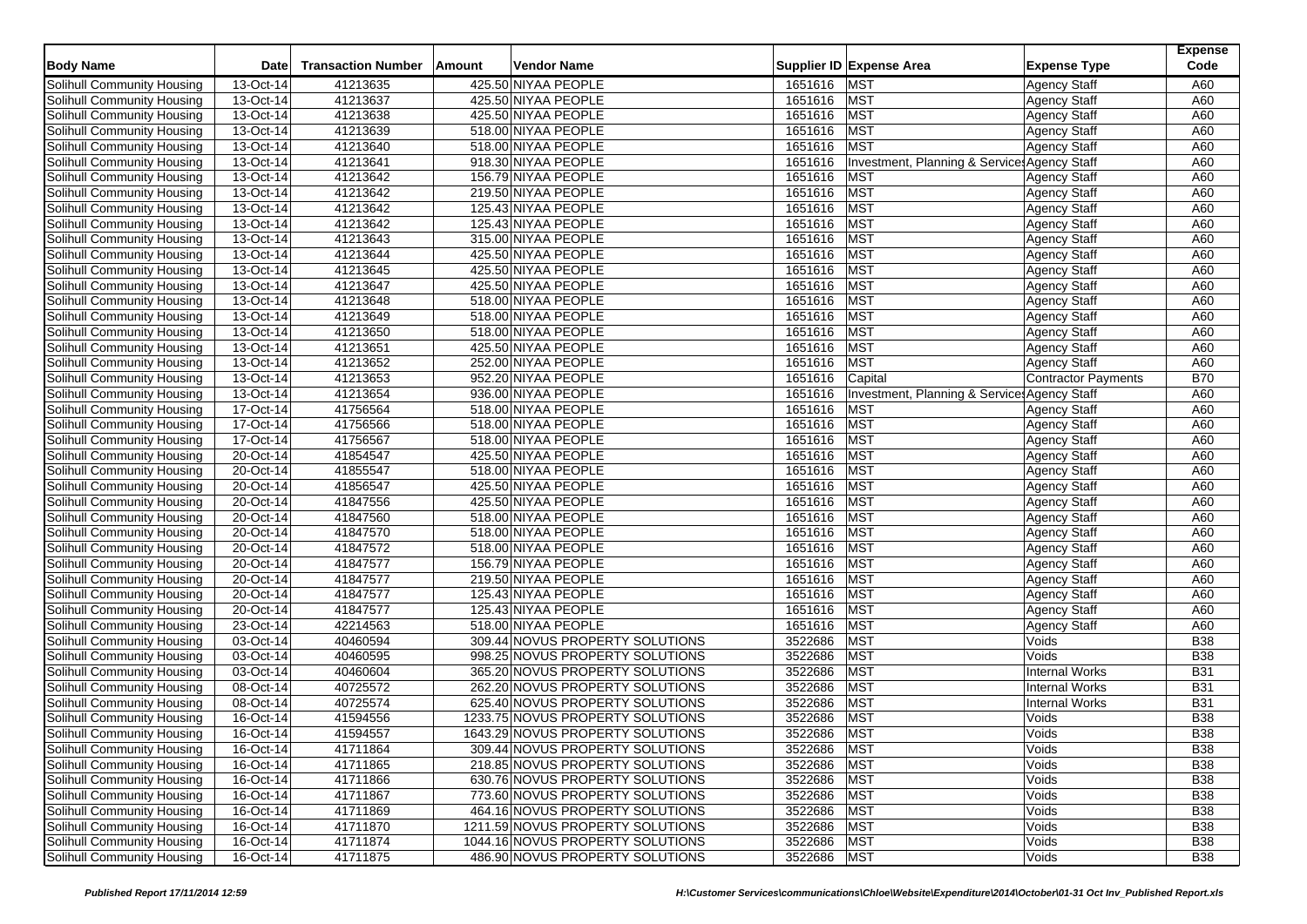| <b>Body Name</b>                  | Date        | <b>Transaction Number</b> | Amount | Vendor Name                                                                            |             | Supplier ID Expense Area                              | <b>Expense Type</b>    | <b>Expense</b><br>Code |
|-----------------------------------|-------------|---------------------------|--------|----------------------------------------------------------------------------------------|-------------|-------------------------------------------------------|------------------------|------------------------|
| Solihull Community Housing        | 16-Oct-14   | 41711877                  |        | 570.79 NOVUS PROPERTY SOLUTIONS                                                        | 3522686     | <b>MST</b>                                            | Voids                  | <b>B38</b>             |
| Solihull Community Housing        | 16-Oct-14   | 41711878                  |        | 570.79 NOVUS PROPERTY SOLUTIONS                                                        | 3522686     | <b>MST</b>                                            | Voids                  | <b>B38</b>             |
| Solihull Community Housing        | $16-Oct-14$ | 41711879                  |        | 421.50 NOVUS PROPERTY SOLUTIONS                                                        | 3522686     | <b>MST</b>                                            | Internal Works         | <b>B31</b>             |
| Solihull Community Housing        | 22-Oct-14   | 42134632                  |        | 250.90 NOVUS PROPERTY SOLUTIONS                                                        | 3522686     | <b>MST</b>                                            | <b>Internal Works</b>  | <b>B31</b>             |
| Solihull Community Housing        | 22-Oct-14   | 42134633                  |        | 725.51 NOVUS PROPERTY SOLUTIONS                                                        | 3522686     | <b>MST</b>                                            | Voids                  | <b>B38</b>             |
| Solihull Community Housing        | 22-Oct-14   | 42134639                  |        | 895.72 NOVUS PROPERTY SOLUTIONS                                                        | 3522686     | <b>MST</b>                                            | <b>Internal Works</b>  | <b>B31</b>             |
| Solihull Community Housing        | 22-Oct-14   | 42134643                  |        | 801.60 NOVUS PROPERTY SOLUTIONS                                                        | 3522686     | <b>MST</b>                                            | Voids                  | <b>B38</b>             |
| Solihull Community Housing        | 22-Oct-14   | 42134644                  |        | 2357.64 NOVUS PROPERTY SOLUTIONS                                                       | 3522686     | <b>MST</b>                                            | <b>Internal Works</b>  | <b>B31</b>             |
| Solihull Community Housing        | 24-Oct-14   | 42410691                  |        | 601.19 NOVUS PROPERTY SOLUTIONS                                                        | 3522686     | <b>MST</b>                                            | Voids                  | <b>B38</b>             |
| Solihull Community Housing        | 24-Oct-14   | 42410692                  |        | 468.22 NOVUS PROPERTY SOLUTIONS                                                        | 3522686     | <b>MST</b>                                            | Voids                  | <b>B38</b>             |
| Solihull Community Housing        | 24-Oct-14   | 42410693                  |        | 800.60 NOVUS PROPERTY SOLUTIONS                                                        | 3522686     | <b>MST</b>                                            | Voids                  | <b>B38</b>             |
| Solihull Community Housing        | 24-Oct-14   | 42410694                  |        | 1283.26 NOVUS PROPERTY SOLUTIONS                                                       | 3522686     | <b>MST</b>                                            | Voids                  | <b>B38</b>             |
| Solihull Community Housing        | 24-Oct-14   | 42410695                  |        | 434.84 NOVUS PROPERTY SOLUTIONS                                                        | 3522686     | MST                                                   | Voids                  | <b>B38</b>             |
| Solihull Community Housing        | 24-Oct-14   | 42410696                  |        | 786.14 NOVUS PROPERTY SOLUTIONS                                                        | 3522686     | <b>MST</b>                                            | Voids                  | <b>B38</b>             |
| Solihull Community Housing        | 24-Oct-14   | 42410697                  |        | 909.21 NOVUS PROPERTY SOLUTIONS                                                        | 3522686     | <b>MST</b>                                            | Voids                  | <b>B38</b>             |
| Solihull Community Housing        | 24-Oct-14   | 42410698                  |        | 309.44 NOVUS PROPERTY SOLUTIONS                                                        | 3522686     | <b>MST</b>                                            | Voids                  | <b>B38</b>             |
| Solihull Community Housing        | 24-Oct-14   | 42410699                  |        | 1083.55 NOVUS PROPERTY SOLUTIONS                                                       | 3522686     | <b>MST</b>                                            | Voids                  | <b>B38</b>             |
| Solihull Community Housing        | 24-Oct-14   | 42410701                  |        | 2478.14 NOVUS PROPERTY SOLUTIONS                                                       | 3522686     | <b>MST</b>                                            | Voids                  | <b>B38</b>             |
| Solihull Community Housing        | 24-Oct-14   | 42410702                  |        | 694.26 NOVUS PROPERTY SOLUTIONS                                                        | 3522686     | <b>MST</b>                                            | Voids                  | <b>B38</b>             |
| Solihull Community Housing        | 24-Oct-14   | 42410703                  |        | 937.37 NOVUS PROPERTY SOLUTIONS                                                        | 3522686     | <b>MST</b>                                            | Voids                  | <b>B38</b>             |
| Solihull Community Housing        | 24-Oct-14   | 42410704                  |        | 382.94 NOVUS PROPERTY SOLUTIONS                                                        | 3522686     | <b>MST</b>                                            | Voids                  | <b>B38</b>             |
| Solihull Community Housing        | 28-Oct-14   | 42761631                  |        | 309.44 NOVUS PROPERTY SOLUTIONS                                                        | 3522686     | <b>MST</b>                                            | <b>Internal Works</b>  | <b>B31</b>             |
| Solihull Community Housing        | 28-Oct-14   | 42761632                  |        | 583.04 NOVUS PROPERTY SOLUTIONS                                                        | 3522686     | <b>MST</b>                                            | <b>Internal Works</b>  | <b>B31</b>             |
| Solihull Community Housing        | 28-Oct-14   | 42761636                  |        | 371.80 NOVUS PROPERTY SOLUTIONS                                                        | 3522686     | <b>MST</b>                                            | <b>Internal Works</b>  | <b>B31</b>             |
| Solihull Community Housing        | 28-Oct-14   | 42761642                  |        | 225.55 NOVUS PROPERTY SOLUTIONS                                                        | 3522686     | <b>MST</b>                                            | <b>Internal Works</b>  | <b>B31</b>             |
| Solihull Community Housing        | 17-Oct-14   | 41756569                  |        | 345.00 NOWMEDICAL                                                                      | 123622      | <b>Housing Management</b>                             | <b>Tenant Medicals</b> | D63                    |
| Solihull Community Housing        | 02-Oct-14   | 40341560                  |        | 2883.13 NPOWER BUSINESS & SOCIAL HOUSING L                                             | 2846690     | Investment, Planning & Service: Utility Related Works |                        | <b>B34</b>             |
| Solihull Community Housing        | 03-Oct-14   | 40460585                  |        | 1120.32 NPOWER BUSINESS & SOCIAL HOUSING L'                                            | 2846690     | <b>MST</b>                                            | Voids                  | <b>B38</b>             |
| Solihull Community Housing        | 13-Oct-14   | 41213656                  |        | 3050.66 NPOWER BUSINESS & SOCIAL HOUSING LT                                            | 2846690     | Investment, Planning & Services Utility Related Works |                        | <b>B34</b>             |
| Solihull Community Housing        | 13-Oct-14   | 41213657                  |        | 461.64 NPOWER BUSINESS & SOCIAL HOUSING L'                                             | 2846690     | <b>MST</b>                                            | Voids                  | <b>B38</b>             |
| Solihull Community Housing        | 13-Oct-14   | 41213658                  |        | 48208.05 NPOWER BUSINESS & SOCIAL HOUSING LT                                           | 2846690     | Investment, Planning & Service Utility Related Works  |                        | <b>B34</b>             |
| Solihull Community Housing        | 16-Oct-14   | 41658574                  |        | 1489.20 NPOWER BUSINESS & SOCIAL HOUSING LT                                            | 2846690     | Investment, Planning & Services Utility Related Works |                        | <b>B34</b>             |
| Solihull Community Housing        | 16-Oct-14   | 41658575                  |        | 2591.12 NPOWER BUSINESS & SOCIAL HOUSING LT                                            | 2846690     | Investment, Planning & Services Utility Related Works |                        | <b>B34</b>             |
| Solihull Community Housing        | 16-Oct-14   | 41711858                  |        | 210.46 NPOWER BUSINESS & SOCIAL HOUSING LT                                             | 2846690     | Investment, Planning & Services Utility Related Works |                        | <b>B34</b>             |
| Solihull Community Housing        | 16-Oct-14   | 41711861                  |        | 29.18 NPOWER BUSINESS & SOCIAL HOUSING L'                                              | 2846690     | Investment, Planning & Service Utility Related Works  |                        | <b>B34</b>             |
| Solihull Community Housing        | 16-Oct-14   | 41711861                  |        | 29.18 NPOWER BUSINESS & SOCIAL HOUSING LT                                              | 2846690     | Investment, Planning & Service: Utility Related Works |                        | <b>B34</b>             |
| Solihull Community Housing        | 16-Oct-14   | 41711861                  |        | 29.18 NPOWER BUSINESS & SOCIAL HOUSING LT                                              | 2846690     | <b>MST</b>                                            | Voids                  | <b>B38</b>             |
| Solihull Community Housing        | 16-Oct-14   | 41711861                  |        | 29.18 NPOWER BUSINESS & SOCIAL HOUSING L'                                              | 2846690     | Investment, Planning & Service Utility Related Works  |                        | <b>B34</b>             |
| Solihull Community Housing        | 16-Oct-14   | 41711861                  |        | 29.18 NPOWER BUSINESS & SOCIAL HOUSING LT                                              | 2846690     | MST                                                   | Voids                  | <b>B38</b>             |
| Solihull Community Housing        | 16-Oct-14   | 41711861                  |        | 29.18 NPOWER BUSINESS & SOCIAL HOUSING LT                                              | 2846690     | <b>MST</b>                                            | Voids                  | <b>B38</b>             |
| Solihull Community Housing        | 16-Oct-14   | 41711861                  |        | 29.18 NPOWER BUSINESS & SOCIAL HOUSING L'                                              | 2846690     | <b>MST</b>                                            | Voids                  | <b>B38</b>             |
| Solihull Community Housing        | 16-Oct-14   | 41711861                  |        | 29.18 NPOWER BUSINESS & SOCIAL HOUSING LT                                              | 2846690     | <b>MST</b>                                            | Voids                  | <b>B38</b>             |
| Solihull Community Housing        | 16-Oct-14   | 41711861                  |        | 29.18 NPOWER BUSINESS & SOCIAL HOUSING LT                                              | 2846690     | <b>MST</b>                                            | Voids                  | <b>B38</b>             |
| Solihull Community Housing        | 16-Oct-14   | 41711861                  |        | 29.18 NPOWER BUSINESS & SOCIAL HOUSING LT                                              | 2846690 MST |                                                       | Voids                  | <b>B38</b>             |
| Solihull Community Housing        | 16-Oct-14   | 41711861                  |        | 29.18 NPOWER BUSINESS & SOCIAL HOUSING LT                                              | 2846690     | Investment, Planning & Services Utility Related Works |                        | <b>B34</b>             |
| Solihull Community Housing        | 16-Oct-14   | 41711861                  |        | 29.18 NPOWER BUSINESS & SOCIAL HOUSING LT                                              | 2846690     | Investment, Planning & Service: Utility Related Works |                        |                        |
| Solihull Community Housing        | 16-Oct-14   | 41711861                  |        | 29.18 NPOWER BUSINESS & SOCIAL HOUSING LT                                              | 2846690     | <b>MST</b>                                            | Voids                  | B34<br><b>B38</b>      |
| Solihull Community Housing        | 16-Oct-14   | 41711861                  |        | 29.18 NPOWER BUSINESS & SOCIAL HOUSING LT                                              | 2846690     | <b>MST</b>                                            | Voids                  | <b>B38</b>             |
| Solihull Community Housing        | 16-Oct-14   | 41711861                  |        |                                                                                        | 2846690     | <b>MST</b>                                            | Voids                  | <b>B38</b>             |
| <b>Solihull Community Housing</b> | 16-Oct-14   | 41711861                  |        | 29.18 NPOWER BUSINESS & SOCIAL HOUSING LT<br>29.18 NPOWER BUSINESS & SOCIAL HOUSING LT | 2846690 MST |                                                       | Voids                  | <b>B38</b>             |
| Solihull Community Housing        | 16-Oct-14   | 41711861                  |        | 29.18 NPOWER BUSINESS & SOCIAL HOUSING LT                                              |             |                                                       | Voids                  | <b>B38</b>             |
|                                   |             |                           |        |                                                                                        | 2846690 MST |                                                       |                        |                        |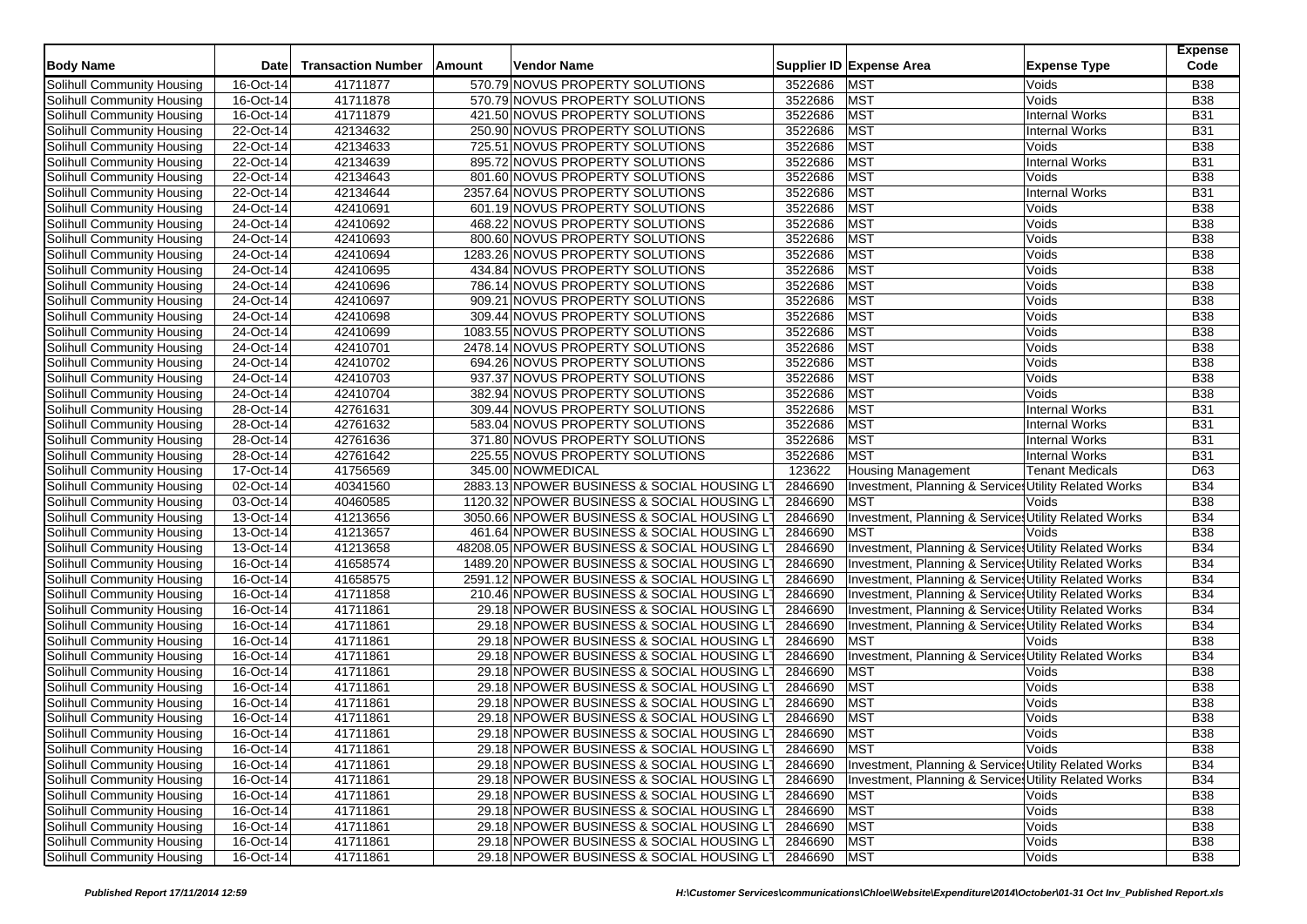| <b>Body Name</b>                  | Date        | <b>Transaction Number</b> | Amount | <b>Vendor Name</b>                          |         | Supplier ID Expense Area                              | <b>Expense Type</b>            | <b>Expense</b><br>Code |
|-----------------------------------|-------------|---------------------------|--------|---------------------------------------------|---------|-------------------------------------------------------|--------------------------------|------------------------|
| Solihull Community Housing        | 16-Oct-14   | 41711861                  |        | 29.18 NPOWER BUSINESS & SOCIAL HOUSING L'   | 2846690 | <b>MST</b>                                            | Voids                          | <b>B38</b>             |
| Solihull Community Housing        | 16-Oct-14   | 41711862                  |        | 33.17 NPOWER BUSINESS & SOCIAL HOUSING L'   | 2846690 | Investment, Planning & Services Utility Related Works |                                | <b>B34</b>             |
| Solihull Community Housing        | $16-Oct-14$ | 41711862                  |        | 67.87 NPOWER BUSINESS & SOCIAL HOUSING LT   | 2846690 | <b>MST</b>                                            | Voids                          | <b>B38</b>             |
| Solihull Community Housing        | 16-Oct-14   | 41711862                  |        | 33.17 NPOWER BUSINESS & SOCIAL HOUSING L'   | 2846690 | <b>MST</b>                                            | Voids                          | <b>B38</b>             |
| Solihull Community Housing        | 16-Oct-14   | 41711862                  |        | 33.17 NPOWER BUSINESS & SOCIAL HOUSING L'   | 2846690 | <b>MST</b>                                            | Voids                          | <b>B38</b>             |
| Solihull Community Housing        | 16-Oct-14   | 41711862                  |        | 33.17 NPOWER BUSINESS & SOCIAL HOUSING LT   | 2846690 | <b>MST</b>                                            | Voids                          | <b>B38</b>             |
| Solihull Community Housing        | 16-Oct-14   | 41711862                  |        | 33.17 NPOWER BUSINESS & SOCIAL HOUSING L'   | 2846690 | <b>MST</b>                                            | Voids                          | <b>B38</b>             |
| Solihull Community Housing        | 16-Oct-14   | 41711862                  |        | 33.17 NPOWER BUSINESS & SOCIAL HOUSING LT   | 2846690 | MST                                                   | Voids                          | <b>B38</b>             |
| Solihull Community Housing        | 16-Oct-14   | 41711862                  |        | 33.17 NPOWER BUSINESS & SOCIAL HOUSING LT   | 2846690 | <b>MST</b>                                            | Voids                          | <b>B38</b>             |
| Solihull Community Housing        | 16-Oct-14   | 41711862                  |        | 33.17 NPOWER BUSINESS & SOCIAL HOUSING L'   | 2846690 | <b>MST</b>                                            | Voids                          | <b>B38</b>             |
| Solihull Community Housing        | 22-Oct-14   | 42106547                  |        | 5632.56 NPOWER BUSINESS & SOCIAL HOUSING L' | 2846690 | Investment, Planning & Service Utility Related Works  |                                | <b>B34</b>             |
| Solihull Community Housing        | 22-Oct-14   | 42107548                  |        | 2598.80 NPOWER BUSINESS & SOCIAL HOUSING LT | 2846690 | Investment, Planning & Services Utility Related Works |                                | <b>B34</b>             |
| Solihull Community Housing        | 24-Oct-14   | 42410686                  |        | 29.18 NPOWER BUSINESS & SOCIAL HOUSING LT   | 2846690 | <b>MST</b>                                            | Voids                          | <b>B38</b>             |
| Solihull Community Housing        | 24-Oct-14   | 42410686                  |        | 29.18 NPOWER BUSINESS & SOCIAL HOUSING LT   | 2846690 | Investment, Planning & Service Utility Related Works  |                                | <b>B34</b>             |
| Solihull Community Housing        | 24-Oct-14   | 42410686                  |        | 29.18 NPOWER BUSINESS & SOCIAL HOUSING LT   | 2846690 | Investment, Planning & Services Utility Related Works |                                | <b>B34</b>             |
| Solihull Community Housing        | 24-Oct-14   | 42410686                  |        | 29.18 NPOWER BUSINESS & SOCIAL HOUSING L'   | 2846690 | Investment, Planning & Service Utility Related Works  |                                | <b>B34</b>             |
| Solihull Community Housing        | 24-Oct-14   | 42410686                  |        | 29.18 NPOWER BUSINESS & SOCIAL HOUSING L'   | 2846690 | Investment, Planning & Service Utility Related Works  |                                | <b>B34</b>             |
| Solihull Community Housing        | 24-Oct-14   | 42410686                  |        | 29.18 NPOWER BUSINESS & SOCIAL HOUSING LT   | 2846690 | <b>MST</b>                                            | Voids                          | <b>B38</b>             |
| Solihull Community Housing        | 24-Oct-14   | 42410686                  |        | 29.18 NPOWER BUSINESS & SOCIAL HOUSING LT   | 2846690 | MST                                                   | Voids                          | <b>B38</b>             |
| Solihull Community Housing        | 24-Oct-14   | 42410686                  |        | 29.18 NPOWER BUSINESS & SOCIAL HOUSING LT   | 2846690 | <b>MST</b>                                            | Voids                          | <b>B38</b>             |
| Solihull Community Housing        | $24-Oct-14$ | 42410686                  |        | 29.18 NPOWER BUSINESS & SOCIAL HOUSING LT   | 2846690 | <b>MST</b>                                            | Voids                          | <b>B38</b>             |
| Solihull Community Housing        | 24-Oct-14   | 42410686                  |        | 29.18 NPOWER BUSINESS & SOCIAL HOUSING L'   | 2846690 | <b>MST</b>                                            | Voids                          | <b>B38</b>             |
| Solihull Community Housing        | 24-Oct-14   | 42410687                  |        | 29.18 NPOWER BUSINESS & SOCIAL HOUSING L'   | 2846690 | <b>MST</b>                                            | Voids                          | <b>B38</b>             |
| Solihull Community Housing        | 24-Oct-14   | 42410687                  |        | 29.18 NPOWER BUSINESS & SOCIAL HOUSING LT   | 2846690 | <b>MST</b>                                            | Voids                          | <b>B38</b>             |
| Solihull Community Housing        | 24-Oct-14   | 42410687                  |        | 82.30 NPOWER BUSINESS & SOCIAL HOUSING LT   | 2846690 | Investment, Planning & Service: Utility Related Works |                                | <b>B34</b>             |
| Solihull Community Housing        | 24-Oct-14   | 42410687                  |        | 29.18 NPOWER BUSINESS & SOCIAL HOUSING L'   | 2846690 | <b>MST</b>                                            | Voids                          | <b>B38</b>             |
| Solihull Community Housing        | 24-Oct-14   | 42410687                  |        | 29.18 NPOWER BUSINESS & SOCIAL HOUSING LT   | 2846690 | <b>MST</b>                                            | Voids                          | <b>B38</b>             |
| Solihull Community Housing        | 24-Oct-14   | 42410687                  |        | 29.18 NPOWER BUSINESS & SOCIAL HOUSING L'   | 2846690 | <b>MST</b>                                            | Voids                          | <b>B38</b>             |
| Solihull Community Housing        | 28-Oct-14   | 42761628                  |        | 280.09 NPOWER BUSINESS & SOCIAL HOUSING LT  | 2846690 | Investment, Planning & Service: Utility Related Works |                                | <b>B34</b>             |
| Solihull Community Housing        | 08-Oct-14   | 40725576                  |        | 2916.01 OAKLEAF COMMERCIAL SERVICES LTD     | 5136686 | Capital                                               | Contractor Payments            | <b>B70</b>             |
| Solihull Community Housing        | 22-Oct-14   | 42085547                  |        | 500.00 OCEAN MEDIA GROUP LTD                | 181618  | Central Administration                                | <b>Recruitment Advertising</b> | A71                    |
| Solihull Community Housing        | 16-Oct-14   | 41711799                  |        | 324.34 OPENVIEW SECURITY SOLUTIONS LTD      | 2385686 | Investment, Planning & Services Utility Related Works |                                | <b>B34</b>             |
| Solihull Community Housing        | 28-Oct-14   | 42761590                  |        | 324.34 OPENVIEW SECURITY SOLUTIONS LTD      | 2385686 | Investment, Planning & Services Utility Related Works |                                | <b>B34</b>             |
| Solihull Community Housing        | 28-Oct-14   | 42761591                  |        | 324.34 OPENVIEW SECURITY SOLUTIONS LTD      | 2385686 | Investment, Planning & Services Utility Related Works |                                | <b>B34</b>             |
| Solihull Community Housing        | 28-Oct-14   | 42761593                  |        | 324.34 OPENVIEW SECURITY SOLUTIONS LTD      | 2385686 | Investment, Planning & Service Utility Related Works  |                                | <b>B34</b>             |
| Solihull Community Housing        | 15-Oct-14   | 41514547                  |        | 2350.00 ORBIS PROTECT LIMITED               | 6049687 | <b>Customer Services</b>                              | Other Fees and Charges         | D <sub>59</sub>        |
| Solihull Community Housing        | 15-Oct-14   | 41514547                  |        | 308.33 ORBIS PROTECT LIMITED                | 6049687 | <b>Customer Services</b>                              | Other Fees and Charges         | D <sub>59</sub>        |
| Solihull Community Housing        | 16-Oct-14   | 41658576                  |        | 394.25 PAKAWASTE LTD                        | 7167    | <b>MST</b>                                            | <b>Waste Disposal</b>          | E20                    |
| Solihull Community Housing        | 27-Oct-14   | 42604547                  |        | 3200.00 PERRYS GARDEN SERVICE               | 158238  | Capital                                               | Contractor Payments            | <b>B70</b>             |
| Solihull Community Housing        | 02-Oct-14   | 40341568                  |        | 330.40 PHS GROUP PLC                        | 82208   | Finance                                               | <b>Other Premises Costs</b>    | <b>B90</b>             |
| Solihull Community Housing        | 15-Oct-14   | 41488547                  |        | 195.58 PHS GROUP PLC                        | 82208   | Finance                                               | <b>Other Premises Costs</b>    | <b>B90</b>             |
| Solihull Community Housing        | 15-Oct-14   | 41488547                  |        | 70.92 PHS GROUP PLC                         | 82208   | Finance                                               | <b>Other Premises Costs</b>    | <b>B90</b>             |
| Solihull Community Housing        | 03-Oct-14   | 40460553                  |        | 927.85 PINNACLE HOUSING LTD                 | 280244  | <b>MST</b>                                            | Voids                          | <b>B38</b>             |
| Solihull Community Housing        | 03-Oct-14   | 40460553                  |        | 565.17 PINNACLE HOUSING LTD                 | 280244  | <b>MST</b>                                            | Voids                          | <b>B38</b>             |
| Solihull Community Housing        | 03-Oct-14   | 40460553                  |        | 318.48 PINNACLE HOUSING LTD                 | 280244  | <b>MST</b>                                            | Voids                          | <b>B38</b>             |
| Solihull Community Housing        | 03-Oct-14   | 40460553                  |        | 617.03 PINNACLE HOUSING LTD                 | 280244  | <b>MST</b>                                            | Voids                          | <b>B38</b>             |
| Solihull Community Housing        | 03-Oct-14   | 40460553                  |        | 415.72 PINNACLE HOUSING LTD                 | 280244  | <b>MST</b>                                            | Voids                          | <b>B38</b>             |
| Solihull Community Housing        | 03-Oct-14   | 40460553                  |        | 266.62 PINNACLE HOUSING LTD                 | 280244  | <b>MST</b>                                            | Voids                          | <b>B38</b>             |
| Solihull Community Housing        | 03-Oct-14   | 40460553                  |        | 564.62 PINNACLE HOUSING LTD                 | 280244  | <b>MST</b>                                            | Voids                          | <b>B38</b>             |
| <b>Solihull Community Housing</b> | 03-Oct-14   | 40460553                  |        | 431.93 PINNACLE HOUSING LTD                 | 280244  | <b>MST</b>                                            | Voids                          | <b>B38</b>             |
| Solihull Community Housing        | 03-Oct-14   | 40460553                  |        | 185.95 PINNACLE HOUSING LTD                 | 280244  | <b>MST</b>                                            | Voids                          | <b>B38</b>             |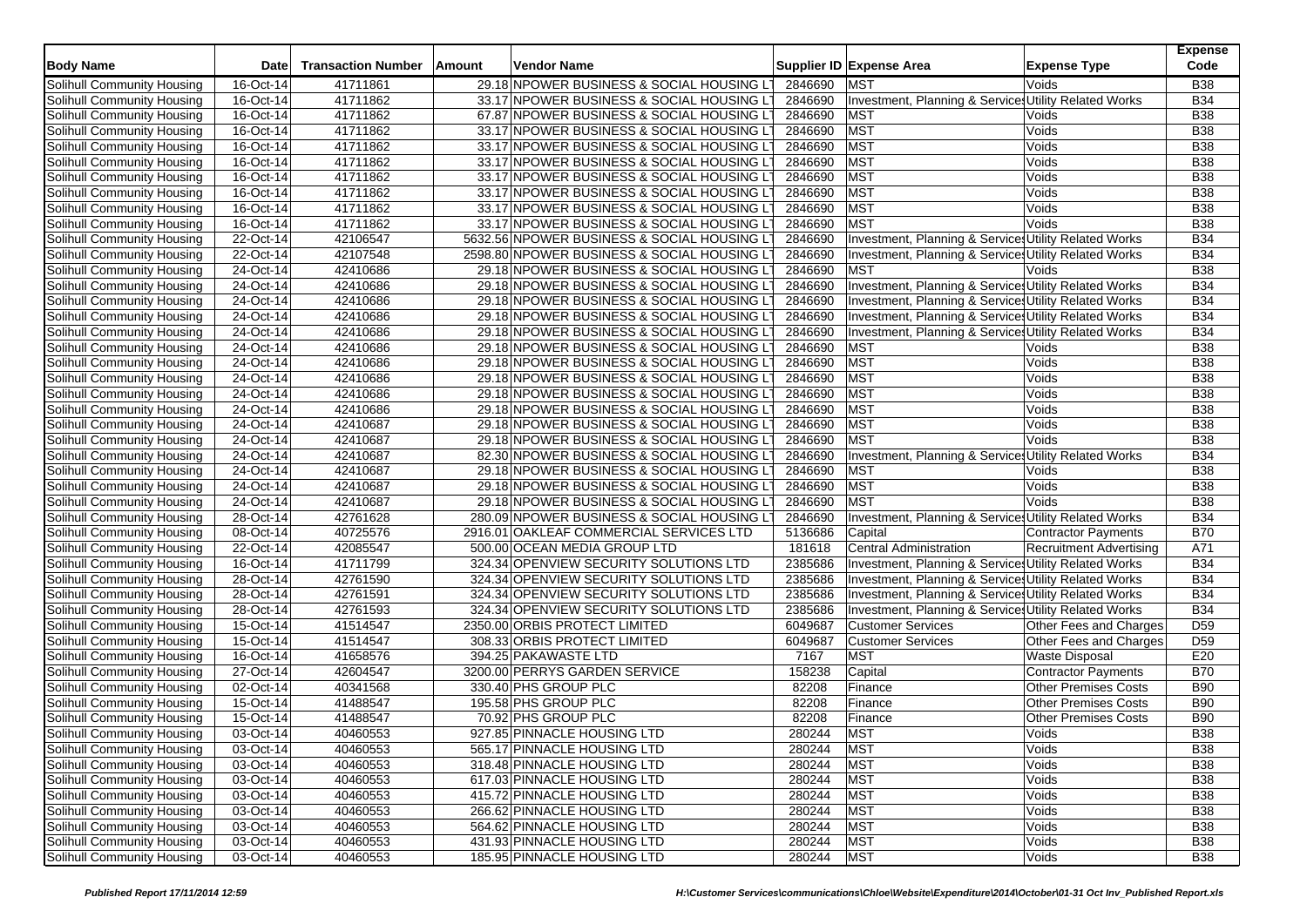| Supplier ID Expense Area<br>Code<br><b>Body Name</b><br><b>Transaction Number</b><br>Amount<br>Vendor Name<br><b>Expense Type</b><br>Date<br>409.59 PINNACLE HOUSING LTD<br><b>MST</b><br>Solihull Community Housing<br>03-Oct-14<br>40460553<br>280244<br><b>B38</b><br>Voids<br>Solihull Community Housing<br>03-Oct-14<br>40460553<br>215.13 PINNACLE HOUSING LTD<br>280244<br><b>MST</b><br>Voids<br><b>B38</b><br><b>MST</b><br>03-Oct-14<br>40460553<br>240.69 PINNACLE HOUSING LTD<br>280244<br>Voids<br><b>B38</b><br>Solihull Community Housing<br><b>MST</b><br>40460553<br>64.47 PINNACLE HOUSING LTD<br>280244<br><b>B38</b><br>Solihull Community Housing<br>03-Oct-14<br>Voids<br>MST<br>Solihull Community Housing<br>$03-Oct-14$<br>40460553<br>208.15 PINNACLE HOUSING LTD<br>280244<br>Voids<br><b>B38</b><br><b>MST</b><br>03-Oct-14<br>40460553<br>376.34 PINNACLE HOUSING LTD<br>280244<br>Voids<br>Solihull Community Housing<br><b>B38</b><br>280244<br><b>MST</b><br>Solihull Community Housing<br>03-Oct-14<br>40460553<br>538.90 PINNACLE HOUSING LTD<br>Voids<br><b>B38</b><br><b>MST</b><br>40460553<br>344.77 PINNACLE HOUSING LTD<br>280244<br><b>B38</b><br>Solihull Community Housing<br>03-Oct-14<br>Voids<br>MST<br>03-Oct-14<br>40460553<br>254.01 PINNACLE HOUSING LTD<br>280244<br><b>B38</b><br>Solihull Community Housing<br>Voids<br><b>MST</b><br>Solihull Community Housing<br>03-Oct-14<br>40460553<br>762.41 PINNACLE HOUSING LTD<br>280244<br><b>B38</b><br>Voids<br><b>MST</b><br>03-Oct-14<br>40460553<br>130.80 PINNACLE HOUSING LTD<br>280244<br>Voids<br>Solihull Community Housing<br><b>B38</b><br><b>MST</b><br>Solihull Community Housing<br>03-Oct-14<br>40460553<br>185.95 PINNACLE HOUSING LTD<br>280244<br>Voids<br><b>B38</b><br><b>MST</b><br>Solihull Community Housing<br>40460553<br>383.66 PINNACLE HOUSING LTD<br>280244<br><b>B38</b><br>03-Oct-14<br>Voids<br>280244<br>MST<br><b>Solihull Community Housing</b><br>03-Oct-14<br>40460553<br>499.99 PINNACLE HOUSING LTD<br>Voids<br><b>B38</b><br>03-Oct-14<br>40460553<br>176.22 PINNACLE HOUSING LTD<br>280244<br><b>MST</b><br><b>B38</b><br>Solihull Community Housing<br>Voids<br><b>MST</b><br>40460553<br>370.34 PINNACLE HOUSING LTD<br>280244<br><b>B38</b><br>Solihull Community Housing<br>03-Oct-14<br>Voids<br><b>MST</b><br>40460553<br>280244<br>Solihull Community Housing<br>03-Oct-14<br>185.95 PINNACLE HOUSING LTD<br>Voids<br><b>B38</b><br><b>MST</b><br>03-Oct-14<br>40460553<br>182.22 PINNACLE HOUSING LTD<br>280244<br><b>B38</b><br>Solihull Community Housing<br>Voids<br>280244<br><b>MST</b><br>Solihull Community Housing<br>40460553<br>422.20 PINNACLE HOUSING LTD<br><b>B38</b><br>03-Oct-14<br>Voids<br>MST<br>03-Oct-14<br>40460553<br>280244<br>Voids<br><b>B38</b><br>Solihull Community Housing<br>202.15 PINNACLE HOUSING LTD<br>280244<br>Solihull Community Housing<br>03-Oct-14<br>40460553<br>176.22 PINNACLE HOUSING LTD<br><b>MST</b><br>Voids<br><b>B38</b><br><b>MST</b><br>40460553<br>280244<br><b>B38</b><br>Solihull Community Housing<br>03-Oct-14<br>156.36 PINNACLE HOUSING LTD<br>Voids<br><b>MST</b><br>Solihull Community Housing<br>03-Oct-14<br>40460553<br>318.48 PINNACLE HOUSING LTD<br>280244<br>Voids<br><b>B38</b><br>280244<br><b>MST</b><br>Solihull Community Housing<br>03-Oct-14<br>40460553<br>188.61 PINNACLE HOUSING LTD<br>Voids<br><b>B38</b><br><b>MST</b><br>Solihull Community Housing<br>40460553<br>104.28 PINNACLE HOUSING LTD<br>280244<br><b>B38</b><br>03-Oct-14<br>Voids<br>MST<br>40460553<br>250.42 PINNACLE HOUSING LTD<br>280244<br>Voids<br><b>B38</b><br>Solihull Community Housing<br>03-Oct-14<br>03-Oct-14<br>40460553<br>185.95 PINNACLE HOUSING LTD<br>280244<br><b>MST</b><br><b>B38</b><br>Solihull Community Housing<br>Voids<br><b>MST</b><br>40460553<br>280244<br><b>B38</b><br>Solihull Community Housing<br>03-Oct-14<br>437.93 PINNACLE HOUSING LTD<br>Voids<br>40460553<br><b>MST</b><br>03-Oct-14<br>250.42 PINNACLE HOUSING LTD<br>280244<br>Voids<br><b>B38</b><br>Solihull Community Housing<br>228.08 PINNACLE HOUSING LTD<br>280244<br><b>MST</b><br>Solihull Community Housing<br>03-Oct-14<br>40460553<br>Voids<br><b>B38</b><br><b>MST</b><br>Solihull Community Housing<br>03-Oct-14<br>40460553<br>202.15 PINNACLE HOUSING LTD<br>280244<br><b>B38</b><br>Voids<br>40460553<br><b>MST</b><br>03-Oct-14<br>279.94 PINNACLE HOUSING LTD<br>280244<br>Voids<br><b>B38</b><br>Solihull Community Housing |
|------------------------------------------------------------------------------------------------------------------------------------------------------------------------------------------------------------------------------------------------------------------------------------------------------------------------------------------------------------------------------------------------------------------------------------------------------------------------------------------------------------------------------------------------------------------------------------------------------------------------------------------------------------------------------------------------------------------------------------------------------------------------------------------------------------------------------------------------------------------------------------------------------------------------------------------------------------------------------------------------------------------------------------------------------------------------------------------------------------------------------------------------------------------------------------------------------------------------------------------------------------------------------------------------------------------------------------------------------------------------------------------------------------------------------------------------------------------------------------------------------------------------------------------------------------------------------------------------------------------------------------------------------------------------------------------------------------------------------------------------------------------------------------------------------------------------------------------------------------------------------------------------------------------------------------------------------------------------------------------------------------------------------------------------------------------------------------------------------------------------------------------------------------------------------------------------------------------------------------------------------------------------------------------------------------------------------------------------------------------------------------------------------------------------------------------------------------------------------------------------------------------------------------------------------------------------------------------------------------------------------------------------------------------------------------------------------------------------------------------------------------------------------------------------------------------------------------------------------------------------------------------------------------------------------------------------------------------------------------------------------------------------------------------------------------------------------------------------------------------------------------------------------------------------------------------------------------------------------------------------------------------------------------------------------------------------------------------------------------------------------------------------------------------------------------------------------------------------------------------------------------------------------------------------------------------------------------------------------------------------------------------------------------------------------------------------------------------------------------------------------------------------------------------------------------------------------------------------------------------------------------------------------------------------------------------------------------------------------------------------------------------------------------------------------------------------------------------------------------------------------------------------------------------------------------------------------------------------------------------------------------------------------------------------------------------------------------------------------------------------------------------------------------------------------------------------------------------------------------------------------------------------------------------------|
|                                                                                                                                                                                                                                                                                                                                                                                                                                                                                                                                                                                                                                                                                                                                                                                                                                                                                                                                                                                                                                                                                                                                                                                                                                                                                                                                                                                                                                                                                                                                                                                                                                                                                                                                                                                                                                                                                                                                                                                                                                                                                                                                                                                                                                                                                                                                                                                                                                                                                                                                                                                                                                                                                                                                                                                                                                                                                                                                                                                                                                                                                                                                                                                                                                                                                                                                                                                                                                                                                                                                                                                                                                                                                                                                                                                                                                                                                                                                                                                                                                                                                                                                                                                                                                                                                                                                                                                                                                                                                                                                                |
|                                                                                                                                                                                                                                                                                                                                                                                                                                                                                                                                                                                                                                                                                                                                                                                                                                                                                                                                                                                                                                                                                                                                                                                                                                                                                                                                                                                                                                                                                                                                                                                                                                                                                                                                                                                                                                                                                                                                                                                                                                                                                                                                                                                                                                                                                                                                                                                                                                                                                                                                                                                                                                                                                                                                                                                                                                                                                                                                                                                                                                                                                                                                                                                                                                                                                                                                                                                                                                                                                                                                                                                                                                                                                                                                                                                                                                                                                                                                                                                                                                                                                                                                                                                                                                                                                                                                                                                                                                                                                                                                                |
|                                                                                                                                                                                                                                                                                                                                                                                                                                                                                                                                                                                                                                                                                                                                                                                                                                                                                                                                                                                                                                                                                                                                                                                                                                                                                                                                                                                                                                                                                                                                                                                                                                                                                                                                                                                                                                                                                                                                                                                                                                                                                                                                                                                                                                                                                                                                                                                                                                                                                                                                                                                                                                                                                                                                                                                                                                                                                                                                                                                                                                                                                                                                                                                                                                                                                                                                                                                                                                                                                                                                                                                                                                                                                                                                                                                                                                                                                                                                                                                                                                                                                                                                                                                                                                                                                                                                                                                                                                                                                                                                                |
|                                                                                                                                                                                                                                                                                                                                                                                                                                                                                                                                                                                                                                                                                                                                                                                                                                                                                                                                                                                                                                                                                                                                                                                                                                                                                                                                                                                                                                                                                                                                                                                                                                                                                                                                                                                                                                                                                                                                                                                                                                                                                                                                                                                                                                                                                                                                                                                                                                                                                                                                                                                                                                                                                                                                                                                                                                                                                                                                                                                                                                                                                                                                                                                                                                                                                                                                                                                                                                                                                                                                                                                                                                                                                                                                                                                                                                                                                                                                                                                                                                                                                                                                                                                                                                                                                                                                                                                                                                                                                                                                                |
|                                                                                                                                                                                                                                                                                                                                                                                                                                                                                                                                                                                                                                                                                                                                                                                                                                                                                                                                                                                                                                                                                                                                                                                                                                                                                                                                                                                                                                                                                                                                                                                                                                                                                                                                                                                                                                                                                                                                                                                                                                                                                                                                                                                                                                                                                                                                                                                                                                                                                                                                                                                                                                                                                                                                                                                                                                                                                                                                                                                                                                                                                                                                                                                                                                                                                                                                                                                                                                                                                                                                                                                                                                                                                                                                                                                                                                                                                                                                                                                                                                                                                                                                                                                                                                                                                                                                                                                                                                                                                                                                                |
|                                                                                                                                                                                                                                                                                                                                                                                                                                                                                                                                                                                                                                                                                                                                                                                                                                                                                                                                                                                                                                                                                                                                                                                                                                                                                                                                                                                                                                                                                                                                                                                                                                                                                                                                                                                                                                                                                                                                                                                                                                                                                                                                                                                                                                                                                                                                                                                                                                                                                                                                                                                                                                                                                                                                                                                                                                                                                                                                                                                                                                                                                                                                                                                                                                                                                                                                                                                                                                                                                                                                                                                                                                                                                                                                                                                                                                                                                                                                                                                                                                                                                                                                                                                                                                                                                                                                                                                                                                                                                                                                                |
|                                                                                                                                                                                                                                                                                                                                                                                                                                                                                                                                                                                                                                                                                                                                                                                                                                                                                                                                                                                                                                                                                                                                                                                                                                                                                                                                                                                                                                                                                                                                                                                                                                                                                                                                                                                                                                                                                                                                                                                                                                                                                                                                                                                                                                                                                                                                                                                                                                                                                                                                                                                                                                                                                                                                                                                                                                                                                                                                                                                                                                                                                                                                                                                                                                                                                                                                                                                                                                                                                                                                                                                                                                                                                                                                                                                                                                                                                                                                                                                                                                                                                                                                                                                                                                                                                                                                                                                                                                                                                                                                                |
|                                                                                                                                                                                                                                                                                                                                                                                                                                                                                                                                                                                                                                                                                                                                                                                                                                                                                                                                                                                                                                                                                                                                                                                                                                                                                                                                                                                                                                                                                                                                                                                                                                                                                                                                                                                                                                                                                                                                                                                                                                                                                                                                                                                                                                                                                                                                                                                                                                                                                                                                                                                                                                                                                                                                                                                                                                                                                                                                                                                                                                                                                                                                                                                                                                                                                                                                                                                                                                                                                                                                                                                                                                                                                                                                                                                                                                                                                                                                                                                                                                                                                                                                                                                                                                                                                                                                                                                                                                                                                                                                                |
|                                                                                                                                                                                                                                                                                                                                                                                                                                                                                                                                                                                                                                                                                                                                                                                                                                                                                                                                                                                                                                                                                                                                                                                                                                                                                                                                                                                                                                                                                                                                                                                                                                                                                                                                                                                                                                                                                                                                                                                                                                                                                                                                                                                                                                                                                                                                                                                                                                                                                                                                                                                                                                                                                                                                                                                                                                                                                                                                                                                                                                                                                                                                                                                                                                                                                                                                                                                                                                                                                                                                                                                                                                                                                                                                                                                                                                                                                                                                                                                                                                                                                                                                                                                                                                                                                                                                                                                                                                                                                                                                                |
|                                                                                                                                                                                                                                                                                                                                                                                                                                                                                                                                                                                                                                                                                                                                                                                                                                                                                                                                                                                                                                                                                                                                                                                                                                                                                                                                                                                                                                                                                                                                                                                                                                                                                                                                                                                                                                                                                                                                                                                                                                                                                                                                                                                                                                                                                                                                                                                                                                                                                                                                                                                                                                                                                                                                                                                                                                                                                                                                                                                                                                                                                                                                                                                                                                                                                                                                                                                                                                                                                                                                                                                                                                                                                                                                                                                                                                                                                                                                                                                                                                                                                                                                                                                                                                                                                                                                                                                                                                                                                                                                                |
|                                                                                                                                                                                                                                                                                                                                                                                                                                                                                                                                                                                                                                                                                                                                                                                                                                                                                                                                                                                                                                                                                                                                                                                                                                                                                                                                                                                                                                                                                                                                                                                                                                                                                                                                                                                                                                                                                                                                                                                                                                                                                                                                                                                                                                                                                                                                                                                                                                                                                                                                                                                                                                                                                                                                                                                                                                                                                                                                                                                                                                                                                                                                                                                                                                                                                                                                                                                                                                                                                                                                                                                                                                                                                                                                                                                                                                                                                                                                                                                                                                                                                                                                                                                                                                                                                                                                                                                                                                                                                                                                                |
|                                                                                                                                                                                                                                                                                                                                                                                                                                                                                                                                                                                                                                                                                                                                                                                                                                                                                                                                                                                                                                                                                                                                                                                                                                                                                                                                                                                                                                                                                                                                                                                                                                                                                                                                                                                                                                                                                                                                                                                                                                                                                                                                                                                                                                                                                                                                                                                                                                                                                                                                                                                                                                                                                                                                                                                                                                                                                                                                                                                                                                                                                                                                                                                                                                                                                                                                                                                                                                                                                                                                                                                                                                                                                                                                                                                                                                                                                                                                                                                                                                                                                                                                                                                                                                                                                                                                                                                                                                                                                                                                                |
|                                                                                                                                                                                                                                                                                                                                                                                                                                                                                                                                                                                                                                                                                                                                                                                                                                                                                                                                                                                                                                                                                                                                                                                                                                                                                                                                                                                                                                                                                                                                                                                                                                                                                                                                                                                                                                                                                                                                                                                                                                                                                                                                                                                                                                                                                                                                                                                                                                                                                                                                                                                                                                                                                                                                                                                                                                                                                                                                                                                                                                                                                                                                                                                                                                                                                                                                                                                                                                                                                                                                                                                                                                                                                                                                                                                                                                                                                                                                                                                                                                                                                                                                                                                                                                                                                                                                                                                                                                                                                                                                                |
|                                                                                                                                                                                                                                                                                                                                                                                                                                                                                                                                                                                                                                                                                                                                                                                                                                                                                                                                                                                                                                                                                                                                                                                                                                                                                                                                                                                                                                                                                                                                                                                                                                                                                                                                                                                                                                                                                                                                                                                                                                                                                                                                                                                                                                                                                                                                                                                                                                                                                                                                                                                                                                                                                                                                                                                                                                                                                                                                                                                                                                                                                                                                                                                                                                                                                                                                                                                                                                                                                                                                                                                                                                                                                                                                                                                                                                                                                                                                                                                                                                                                                                                                                                                                                                                                                                                                                                                                                                                                                                                                                |
|                                                                                                                                                                                                                                                                                                                                                                                                                                                                                                                                                                                                                                                                                                                                                                                                                                                                                                                                                                                                                                                                                                                                                                                                                                                                                                                                                                                                                                                                                                                                                                                                                                                                                                                                                                                                                                                                                                                                                                                                                                                                                                                                                                                                                                                                                                                                                                                                                                                                                                                                                                                                                                                                                                                                                                                                                                                                                                                                                                                                                                                                                                                                                                                                                                                                                                                                                                                                                                                                                                                                                                                                                                                                                                                                                                                                                                                                                                                                                                                                                                                                                                                                                                                                                                                                                                                                                                                                                                                                                                                                                |
|                                                                                                                                                                                                                                                                                                                                                                                                                                                                                                                                                                                                                                                                                                                                                                                                                                                                                                                                                                                                                                                                                                                                                                                                                                                                                                                                                                                                                                                                                                                                                                                                                                                                                                                                                                                                                                                                                                                                                                                                                                                                                                                                                                                                                                                                                                                                                                                                                                                                                                                                                                                                                                                                                                                                                                                                                                                                                                                                                                                                                                                                                                                                                                                                                                                                                                                                                                                                                                                                                                                                                                                                                                                                                                                                                                                                                                                                                                                                                                                                                                                                                                                                                                                                                                                                                                                                                                                                                                                                                                                                                |
|                                                                                                                                                                                                                                                                                                                                                                                                                                                                                                                                                                                                                                                                                                                                                                                                                                                                                                                                                                                                                                                                                                                                                                                                                                                                                                                                                                                                                                                                                                                                                                                                                                                                                                                                                                                                                                                                                                                                                                                                                                                                                                                                                                                                                                                                                                                                                                                                                                                                                                                                                                                                                                                                                                                                                                                                                                                                                                                                                                                                                                                                                                                                                                                                                                                                                                                                                                                                                                                                                                                                                                                                                                                                                                                                                                                                                                                                                                                                                                                                                                                                                                                                                                                                                                                                                                                                                                                                                                                                                                                                                |
|                                                                                                                                                                                                                                                                                                                                                                                                                                                                                                                                                                                                                                                                                                                                                                                                                                                                                                                                                                                                                                                                                                                                                                                                                                                                                                                                                                                                                                                                                                                                                                                                                                                                                                                                                                                                                                                                                                                                                                                                                                                                                                                                                                                                                                                                                                                                                                                                                                                                                                                                                                                                                                                                                                                                                                                                                                                                                                                                                                                                                                                                                                                                                                                                                                                                                                                                                                                                                                                                                                                                                                                                                                                                                                                                                                                                                                                                                                                                                                                                                                                                                                                                                                                                                                                                                                                                                                                                                                                                                                                                                |
|                                                                                                                                                                                                                                                                                                                                                                                                                                                                                                                                                                                                                                                                                                                                                                                                                                                                                                                                                                                                                                                                                                                                                                                                                                                                                                                                                                                                                                                                                                                                                                                                                                                                                                                                                                                                                                                                                                                                                                                                                                                                                                                                                                                                                                                                                                                                                                                                                                                                                                                                                                                                                                                                                                                                                                                                                                                                                                                                                                                                                                                                                                                                                                                                                                                                                                                                                                                                                                                                                                                                                                                                                                                                                                                                                                                                                                                                                                                                                                                                                                                                                                                                                                                                                                                                                                                                                                                                                                                                                                                                                |
|                                                                                                                                                                                                                                                                                                                                                                                                                                                                                                                                                                                                                                                                                                                                                                                                                                                                                                                                                                                                                                                                                                                                                                                                                                                                                                                                                                                                                                                                                                                                                                                                                                                                                                                                                                                                                                                                                                                                                                                                                                                                                                                                                                                                                                                                                                                                                                                                                                                                                                                                                                                                                                                                                                                                                                                                                                                                                                                                                                                                                                                                                                                                                                                                                                                                                                                                                                                                                                                                                                                                                                                                                                                                                                                                                                                                                                                                                                                                                                                                                                                                                                                                                                                                                                                                                                                                                                                                                                                                                                                                                |
|                                                                                                                                                                                                                                                                                                                                                                                                                                                                                                                                                                                                                                                                                                                                                                                                                                                                                                                                                                                                                                                                                                                                                                                                                                                                                                                                                                                                                                                                                                                                                                                                                                                                                                                                                                                                                                                                                                                                                                                                                                                                                                                                                                                                                                                                                                                                                                                                                                                                                                                                                                                                                                                                                                                                                                                                                                                                                                                                                                                                                                                                                                                                                                                                                                                                                                                                                                                                                                                                                                                                                                                                                                                                                                                                                                                                                                                                                                                                                                                                                                                                                                                                                                                                                                                                                                                                                                                                                                                                                                                                                |
|                                                                                                                                                                                                                                                                                                                                                                                                                                                                                                                                                                                                                                                                                                                                                                                                                                                                                                                                                                                                                                                                                                                                                                                                                                                                                                                                                                                                                                                                                                                                                                                                                                                                                                                                                                                                                                                                                                                                                                                                                                                                                                                                                                                                                                                                                                                                                                                                                                                                                                                                                                                                                                                                                                                                                                                                                                                                                                                                                                                                                                                                                                                                                                                                                                                                                                                                                                                                                                                                                                                                                                                                                                                                                                                                                                                                                                                                                                                                                                                                                                                                                                                                                                                                                                                                                                                                                                                                                                                                                                                                                |
|                                                                                                                                                                                                                                                                                                                                                                                                                                                                                                                                                                                                                                                                                                                                                                                                                                                                                                                                                                                                                                                                                                                                                                                                                                                                                                                                                                                                                                                                                                                                                                                                                                                                                                                                                                                                                                                                                                                                                                                                                                                                                                                                                                                                                                                                                                                                                                                                                                                                                                                                                                                                                                                                                                                                                                                                                                                                                                                                                                                                                                                                                                                                                                                                                                                                                                                                                                                                                                                                                                                                                                                                                                                                                                                                                                                                                                                                                                                                                                                                                                                                                                                                                                                                                                                                                                                                                                                                                                                                                                                                                |
|                                                                                                                                                                                                                                                                                                                                                                                                                                                                                                                                                                                                                                                                                                                                                                                                                                                                                                                                                                                                                                                                                                                                                                                                                                                                                                                                                                                                                                                                                                                                                                                                                                                                                                                                                                                                                                                                                                                                                                                                                                                                                                                                                                                                                                                                                                                                                                                                                                                                                                                                                                                                                                                                                                                                                                                                                                                                                                                                                                                                                                                                                                                                                                                                                                                                                                                                                                                                                                                                                                                                                                                                                                                                                                                                                                                                                                                                                                                                                                                                                                                                                                                                                                                                                                                                                                                                                                                                                                                                                                                                                |
|                                                                                                                                                                                                                                                                                                                                                                                                                                                                                                                                                                                                                                                                                                                                                                                                                                                                                                                                                                                                                                                                                                                                                                                                                                                                                                                                                                                                                                                                                                                                                                                                                                                                                                                                                                                                                                                                                                                                                                                                                                                                                                                                                                                                                                                                                                                                                                                                                                                                                                                                                                                                                                                                                                                                                                                                                                                                                                                                                                                                                                                                                                                                                                                                                                                                                                                                                                                                                                                                                                                                                                                                                                                                                                                                                                                                                                                                                                                                                                                                                                                                                                                                                                                                                                                                                                                                                                                                                                                                                                                                                |
|                                                                                                                                                                                                                                                                                                                                                                                                                                                                                                                                                                                                                                                                                                                                                                                                                                                                                                                                                                                                                                                                                                                                                                                                                                                                                                                                                                                                                                                                                                                                                                                                                                                                                                                                                                                                                                                                                                                                                                                                                                                                                                                                                                                                                                                                                                                                                                                                                                                                                                                                                                                                                                                                                                                                                                                                                                                                                                                                                                                                                                                                                                                                                                                                                                                                                                                                                                                                                                                                                                                                                                                                                                                                                                                                                                                                                                                                                                                                                                                                                                                                                                                                                                                                                                                                                                                                                                                                                                                                                                                                                |
|                                                                                                                                                                                                                                                                                                                                                                                                                                                                                                                                                                                                                                                                                                                                                                                                                                                                                                                                                                                                                                                                                                                                                                                                                                                                                                                                                                                                                                                                                                                                                                                                                                                                                                                                                                                                                                                                                                                                                                                                                                                                                                                                                                                                                                                                                                                                                                                                                                                                                                                                                                                                                                                                                                                                                                                                                                                                                                                                                                                                                                                                                                                                                                                                                                                                                                                                                                                                                                                                                                                                                                                                                                                                                                                                                                                                                                                                                                                                                                                                                                                                                                                                                                                                                                                                                                                                                                                                                                                                                                                                                |
|                                                                                                                                                                                                                                                                                                                                                                                                                                                                                                                                                                                                                                                                                                                                                                                                                                                                                                                                                                                                                                                                                                                                                                                                                                                                                                                                                                                                                                                                                                                                                                                                                                                                                                                                                                                                                                                                                                                                                                                                                                                                                                                                                                                                                                                                                                                                                                                                                                                                                                                                                                                                                                                                                                                                                                                                                                                                                                                                                                                                                                                                                                                                                                                                                                                                                                                                                                                                                                                                                                                                                                                                                                                                                                                                                                                                                                                                                                                                                                                                                                                                                                                                                                                                                                                                                                                                                                                                                                                                                                                                                |
|                                                                                                                                                                                                                                                                                                                                                                                                                                                                                                                                                                                                                                                                                                                                                                                                                                                                                                                                                                                                                                                                                                                                                                                                                                                                                                                                                                                                                                                                                                                                                                                                                                                                                                                                                                                                                                                                                                                                                                                                                                                                                                                                                                                                                                                                                                                                                                                                                                                                                                                                                                                                                                                                                                                                                                                                                                                                                                                                                                                                                                                                                                                                                                                                                                                                                                                                                                                                                                                                                                                                                                                                                                                                                                                                                                                                                                                                                                                                                                                                                                                                                                                                                                                                                                                                                                                                                                                                                                                                                                                                                |
|                                                                                                                                                                                                                                                                                                                                                                                                                                                                                                                                                                                                                                                                                                                                                                                                                                                                                                                                                                                                                                                                                                                                                                                                                                                                                                                                                                                                                                                                                                                                                                                                                                                                                                                                                                                                                                                                                                                                                                                                                                                                                                                                                                                                                                                                                                                                                                                                                                                                                                                                                                                                                                                                                                                                                                                                                                                                                                                                                                                                                                                                                                                                                                                                                                                                                                                                                                                                                                                                                                                                                                                                                                                                                                                                                                                                                                                                                                                                                                                                                                                                                                                                                                                                                                                                                                                                                                                                                                                                                                                                                |
|                                                                                                                                                                                                                                                                                                                                                                                                                                                                                                                                                                                                                                                                                                                                                                                                                                                                                                                                                                                                                                                                                                                                                                                                                                                                                                                                                                                                                                                                                                                                                                                                                                                                                                                                                                                                                                                                                                                                                                                                                                                                                                                                                                                                                                                                                                                                                                                                                                                                                                                                                                                                                                                                                                                                                                                                                                                                                                                                                                                                                                                                                                                                                                                                                                                                                                                                                                                                                                                                                                                                                                                                                                                                                                                                                                                                                                                                                                                                                                                                                                                                                                                                                                                                                                                                                                                                                                                                                                                                                                                                                |
|                                                                                                                                                                                                                                                                                                                                                                                                                                                                                                                                                                                                                                                                                                                                                                                                                                                                                                                                                                                                                                                                                                                                                                                                                                                                                                                                                                                                                                                                                                                                                                                                                                                                                                                                                                                                                                                                                                                                                                                                                                                                                                                                                                                                                                                                                                                                                                                                                                                                                                                                                                                                                                                                                                                                                                                                                                                                                                                                                                                                                                                                                                                                                                                                                                                                                                                                                                                                                                                                                                                                                                                                                                                                                                                                                                                                                                                                                                                                                                                                                                                                                                                                                                                                                                                                                                                                                                                                                                                                                                                                                |
|                                                                                                                                                                                                                                                                                                                                                                                                                                                                                                                                                                                                                                                                                                                                                                                                                                                                                                                                                                                                                                                                                                                                                                                                                                                                                                                                                                                                                                                                                                                                                                                                                                                                                                                                                                                                                                                                                                                                                                                                                                                                                                                                                                                                                                                                                                                                                                                                                                                                                                                                                                                                                                                                                                                                                                                                                                                                                                                                                                                                                                                                                                                                                                                                                                                                                                                                                                                                                                                                                                                                                                                                                                                                                                                                                                                                                                                                                                                                                                                                                                                                                                                                                                                                                                                                                                                                                                                                                                                                                                                                                |
| Solihull Community Housing<br>03-Oct-14<br>40460553<br>263.74 PINNACLE HOUSING LTD<br>280244<br><b>MST</b><br><b>B38</b><br>Voids                                                                                                                                                                                                                                                                                                                                                                                                                                                                                                                                                                                                                                                                                                                                                                                                                                                                                                                                                                                                                                                                                                                                                                                                                                                                                                                                                                                                                                                                                                                                                                                                                                                                                                                                                                                                                                                                                                                                                                                                                                                                                                                                                                                                                                                                                                                                                                                                                                                                                                                                                                                                                                                                                                                                                                                                                                                                                                                                                                                                                                                                                                                                                                                                                                                                                                                                                                                                                                                                                                                                                                                                                                                                                                                                                                                                                                                                                                                                                                                                                                                                                                                                                                                                                                                                                                                                                                                                              |
| <b>MST</b><br>280244<br>Solihull Community Housing<br>03-Oct-14<br>40460553<br>629.17 PINNACLE HOUSING LTD<br>Voids<br><b>B38</b>                                                                                                                                                                                                                                                                                                                                                                                                                                                                                                                                                                                                                                                                                                                                                                                                                                                                                                                                                                                                                                                                                                                                                                                                                                                                                                                                                                                                                                                                                                                                                                                                                                                                                                                                                                                                                                                                                                                                                                                                                                                                                                                                                                                                                                                                                                                                                                                                                                                                                                                                                                                                                                                                                                                                                                                                                                                                                                                                                                                                                                                                                                                                                                                                                                                                                                                                                                                                                                                                                                                                                                                                                                                                                                                                                                                                                                                                                                                                                                                                                                                                                                                                                                                                                                                                                                                                                                                                              |
| 40460553<br><b>MST</b><br>03-Oct-14<br>538.90 PINNACLE HOUSING LTD<br>280244<br>Voids<br><b>B38</b><br>Solihull Community Housing                                                                                                                                                                                                                                                                                                                                                                                                                                                                                                                                                                                                                                                                                                                                                                                                                                                                                                                                                                                                                                                                                                                                                                                                                                                                                                                                                                                                                                                                                                                                                                                                                                                                                                                                                                                                                                                                                                                                                                                                                                                                                                                                                                                                                                                                                                                                                                                                                                                                                                                                                                                                                                                                                                                                                                                                                                                                                                                                                                                                                                                                                                                                                                                                                                                                                                                                                                                                                                                                                                                                                                                                                                                                                                                                                                                                                                                                                                                                                                                                                                                                                                                                                                                                                                                                                                                                                                                                              |
| 280244<br><b>MST</b><br>Solihull Community Housing<br>03-Oct-14<br>40460553<br>240.69 PINNACLE HOUSING LTD<br><b>B38</b><br>Voids                                                                                                                                                                                                                                                                                                                                                                                                                                                                                                                                                                                                                                                                                                                                                                                                                                                                                                                                                                                                                                                                                                                                                                                                                                                                                                                                                                                                                                                                                                                                                                                                                                                                                                                                                                                                                                                                                                                                                                                                                                                                                                                                                                                                                                                                                                                                                                                                                                                                                                                                                                                                                                                                                                                                                                                                                                                                                                                                                                                                                                                                                                                                                                                                                                                                                                                                                                                                                                                                                                                                                                                                                                                                                                                                                                                                                                                                                                                                                                                                                                                                                                                                                                                                                                                                                                                                                                                                              |
| <b>MST</b><br>Solihull Community Housing<br>03-Oct-14<br>254.01 PINNACLE HOUSING LTD<br>280244<br>Voids<br>40460553<br><b>B38</b>                                                                                                                                                                                                                                                                                                                                                                                                                                                                                                                                                                                                                                                                                                                                                                                                                                                                                                                                                                                                                                                                                                                                                                                                                                                                                                                                                                                                                                                                                                                                                                                                                                                                                                                                                                                                                                                                                                                                                                                                                                                                                                                                                                                                                                                                                                                                                                                                                                                                                                                                                                                                                                                                                                                                                                                                                                                                                                                                                                                                                                                                                                                                                                                                                                                                                                                                                                                                                                                                                                                                                                                                                                                                                                                                                                                                                                                                                                                                                                                                                                                                                                                                                                                                                                                                                                                                                                                                              |
| 40460553<br><b>MST</b><br><b>B38</b><br>03-Oct-14<br>176.22 PINNACLE HOUSING LTD<br>280244<br>Voids<br>Solihull Community Housing                                                                                                                                                                                                                                                                                                                                                                                                                                                                                                                                                                                                                                                                                                                                                                                                                                                                                                                                                                                                                                                                                                                                                                                                                                                                                                                                                                                                                                                                                                                                                                                                                                                                                                                                                                                                                                                                                                                                                                                                                                                                                                                                                                                                                                                                                                                                                                                                                                                                                                                                                                                                                                                                                                                                                                                                                                                                                                                                                                                                                                                                                                                                                                                                                                                                                                                                                                                                                                                                                                                                                                                                                                                                                                                                                                                                                                                                                                                                                                                                                                                                                                                                                                                                                                                                                                                                                                                                              |
| <b>MST</b><br>Solihull Community Housing<br>03-Oct-14<br>40460553<br>166.09 PINNACLE HOUSING LTD<br>280244<br><b>B38</b><br>Voids                                                                                                                                                                                                                                                                                                                                                                                                                                                                                                                                                                                                                                                                                                                                                                                                                                                                                                                                                                                                                                                                                                                                                                                                                                                                                                                                                                                                                                                                                                                                                                                                                                                                                                                                                                                                                                                                                                                                                                                                                                                                                                                                                                                                                                                                                                                                                                                                                                                                                                                                                                                                                                                                                                                                                                                                                                                                                                                                                                                                                                                                                                                                                                                                                                                                                                                                                                                                                                                                                                                                                                                                                                                                                                                                                                                                                                                                                                                                                                                                                                                                                                                                                                                                                                                                                                                                                                                                              |
| <b>MST</b><br>Solihull Community Housing<br>03-Oct-14<br>40460553<br>166.09 PINNACLE HOUSING LTD<br>280244<br>Voids<br><b>B38</b>                                                                                                                                                                                                                                                                                                                                                                                                                                                                                                                                                                                                                                                                                                                                                                                                                                                                                                                                                                                                                                                                                                                                                                                                                                                                                                                                                                                                                                                                                                                                                                                                                                                                                                                                                                                                                                                                                                                                                                                                                                                                                                                                                                                                                                                                                                                                                                                                                                                                                                                                                                                                                                                                                                                                                                                                                                                                                                                                                                                                                                                                                                                                                                                                                                                                                                                                                                                                                                                                                                                                                                                                                                                                                                                                                                                                                                                                                                                                                                                                                                                                                                                                                                                                                                                                                                                                                                                                              |
| <b>MST</b><br>40460553<br>176.22 PINNACLE HOUSING LTD<br>280244<br><b>B38</b><br>Solihull Community Housing<br>03-Oct-14<br>Voids                                                                                                                                                                                                                                                                                                                                                                                                                                                                                                                                                                                                                                                                                                                                                                                                                                                                                                                                                                                                                                                                                                                                                                                                                                                                                                                                                                                                                                                                                                                                                                                                                                                                                                                                                                                                                                                                                                                                                                                                                                                                                                                                                                                                                                                                                                                                                                                                                                                                                                                                                                                                                                                                                                                                                                                                                                                                                                                                                                                                                                                                                                                                                                                                                                                                                                                                                                                                                                                                                                                                                                                                                                                                                                                                                                                                                                                                                                                                                                                                                                                                                                                                                                                                                                                                                                                                                                                                              |
| 280244<br><b>MST</b><br>Solihull Community Housing<br>03-Oct-14<br>40460553<br>240.69 PINNACLE HOUSING LTD<br>Voids<br><b>B38</b>                                                                                                                                                                                                                                                                                                                                                                                                                                                                                                                                                                                                                                                                                                                                                                                                                                                                                                                                                                                                                                                                                                                                                                                                                                                                                                                                                                                                                                                                                                                                                                                                                                                                                                                                                                                                                                                                                                                                                                                                                                                                                                                                                                                                                                                                                                                                                                                                                                                                                                                                                                                                                                                                                                                                                                                                                                                                                                                                                                                                                                                                                                                                                                                                                                                                                                                                                                                                                                                                                                                                                                                                                                                                                                                                                                                                                                                                                                                                                                                                                                                                                                                                                                                                                                                                                                                                                                                                              |
| <b>Solihull Community Housing</b><br>03-Oct-14<br>40460553<br>308.02 PINNACLE HOUSING LTD<br>280244<br><b>MST</b><br><b>B38</b><br>Voids                                                                                                                                                                                                                                                                                                                                                                                                                                                                                                                                                                                                                                                                                                                                                                                                                                                                                                                                                                                                                                                                                                                                                                                                                                                                                                                                                                                                                                                                                                                                                                                                                                                                                                                                                                                                                                                                                                                                                                                                                                                                                                                                                                                                                                                                                                                                                                                                                                                                                                                                                                                                                                                                                                                                                                                                                                                                                                                                                                                                                                                                                                                                                                                                                                                                                                                                                                                                                                                                                                                                                                                                                                                                                                                                                                                                                                                                                                                                                                                                                                                                                                                                                                                                                                                                                                                                                                                                       |
| Solihull Community Housing<br>240.69 PINNACLE HOUSING LTD<br><b>MST</b><br>03-Oct-14<br>40460553<br>280244<br>Voids<br><b>B38</b>                                                                                                                                                                                                                                                                                                                                                                                                                                                                                                                                                                                                                                                                                                                                                                                                                                                                                                                                                                                                                                                                                                                                                                                                                                                                                                                                                                                                                                                                                                                                                                                                                                                                                                                                                                                                                                                                                                                                                                                                                                                                                                                                                                                                                                                                                                                                                                                                                                                                                                                                                                                                                                                                                                                                                                                                                                                                                                                                                                                                                                                                                                                                                                                                                                                                                                                                                                                                                                                                                                                                                                                                                                                                                                                                                                                                                                                                                                                                                                                                                                                                                                                                                                                                                                                                                                                                                                                                              |
| Solihull Community Housing<br>$\overline{03\text{-}0}$ ct-14<br>40460553<br>156.36 PINNACLE HOUSING LTD<br>280244<br><b>MST</b><br>Voids<br><b>B38</b>                                                                                                                                                                                                                                                                                                                                                                                                                                                                                                                                                                                                                                                                                                                                                                                                                                                                                                                                                                                                                                                                                                                                                                                                                                                                                                                                                                                                                                                                                                                                                                                                                                                                                                                                                                                                                                                                                                                                                                                                                                                                                                                                                                                                                                                                                                                                                                                                                                                                                                                                                                                                                                                                                                                                                                                                                                                                                                                                                                                                                                                                                                                                                                                                                                                                                                                                                                                                                                                                                                                                                                                                                                                                                                                                                                                                                                                                                                                                                                                                                                                                                                                                                                                                                                                                                                                                                                                         |
| Solihull Community Housing<br>03-Oct-14<br>40460553<br>156.36 PINNACLE HOUSING LTD<br>280244<br><b>MST</b><br><b>B38</b><br>Voids                                                                                                                                                                                                                                                                                                                                                                                                                                                                                                                                                                                                                                                                                                                                                                                                                                                                                                                                                                                                                                                                                                                                                                                                                                                                                                                                                                                                                                                                                                                                                                                                                                                                                                                                                                                                                                                                                                                                                                                                                                                                                                                                                                                                                                                                                                                                                                                                                                                                                                                                                                                                                                                                                                                                                                                                                                                                                                                                                                                                                                                                                                                                                                                                                                                                                                                                                                                                                                                                                                                                                                                                                                                                                                                                                                                                                                                                                                                                                                                                                                                                                                                                                                                                                                                                                                                                                                                                              |
| <b>MST</b><br>Solihull Community Housing<br>03-Oct-14<br>40460553<br>166.09 PINNACLE HOUSING LTD<br>280244<br>Voids<br><b>B38</b>                                                                                                                                                                                                                                                                                                                                                                                                                                                                                                                                                                                                                                                                                                                                                                                                                                                                                                                                                                                                                                                                                                                                                                                                                                                                                                                                                                                                                                                                                                                                                                                                                                                                                                                                                                                                                                                                                                                                                                                                                                                                                                                                                                                                                                                                                                                                                                                                                                                                                                                                                                                                                                                                                                                                                                                                                                                                                                                                                                                                                                                                                                                                                                                                                                                                                                                                                                                                                                                                                                                                                                                                                                                                                                                                                                                                                                                                                                                                                                                                                                                                                                                                                                                                                                                                                                                                                                                                              |
| Solihull Community Housing<br>03-Oct-14<br>246.69 PINNACLE HOUSING LTD<br><b>MST</b><br>40460553<br>280244<br>Voids<br><b>B38</b>                                                                                                                                                                                                                                                                                                                                                                                                                                                                                                                                                                                                                                                                                                                                                                                                                                                                                                                                                                                                                                                                                                                                                                                                                                                                                                                                                                                                                                                                                                                                                                                                                                                                                                                                                                                                                                                                                                                                                                                                                                                                                                                                                                                                                                                                                                                                                                                                                                                                                                                                                                                                                                                                                                                                                                                                                                                                                                                                                                                                                                                                                                                                                                                                                                                                                                                                                                                                                                                                                                                                                                                                                                                                                                                                                                                                                                                                                                                                                                                                                                                                                                                                                                                                                                                                                                                                                                                                              |
| Solihull Community Housing<br>03-Oct-14<br>40460553<br>250.42 PINNACLE HOUSING LTD<br>280244<br><b>MST</b><br>Voids<br><b>B38</b>                                                                                                                                                                                                                                                                                                                                                                                                                                                                                                                                                                                                                                                                                                                                                                                                                                                                                                                                                                                                                                                                                                                                                                                                                                                                                                                                                                                                                                                                                                                                                                                                                                                                                                                                                                                                                                                                                                                                                                                                                                                                                                                                                                                                                                                                                                                                                                                                                                                                                                                                                                                                                                                                                                                                                                                                                                                                                                                                                                                                                                                                                                                                                                                                                                                                                                                                                                                                                                                                                                                                                                                                                                                                                                                                                                                                                                                                                                                                                                                                                                                                                                                                                                                                                                                                                                                                                                                                              |
| 03-Oct-14<br>40460553<br>97.89 PINNACLE HOUSING LTD<br><b>MST</b><br><b>B38</b><br>Solihull Community Housing<br>280244<br>Voids                                                                                                                                                                                                                                                                                                                                                                                                                                                                                                                                                                                                                                                                                                                                                                                                                                                                                                                                                                                                                                                                                                                                                                                                                                                                                                                                                                                                                                                                                                                                                                                                                                                                                                                                                                                                                                                                                                                                                                                                                                                                                                                                                                                                                                                                                                                                                                                                                                                                                                                                                                                                                                                                                                                                                                                                                                                                                                                                                                                                                                                                                                                                                                                                                                                                                                                                                                                                                                                                                                                                                                                                                                                                                                                                                                                                                                                                                                                                                                                                                                                                                                                                                                                                                                                                                                                                                                                                               |
| Solihull Community Housing<br>40460553<br>191.95 PINNACLE HOUSING LTD<br><b>MST</b><br><b>B38</b><br>03-Oct-14<br>280244<br>Voids                                                                                                                                                                                                                                                                                                                                                                                                                                                                                                                                                                                                                                                                                                                                                                                                                                                                                                                                                                                                                                                                                                                                                                                                                                                                                                                                                                                                                                                                                                                                                                                                                                                                                                                                                                                                                                                                                                                                                                                                                                                                                                                                                                                                                                                                                                                                                                                                                                                                                                                                                                                                                                                                                                                                                                                                                                                                                                                                                                                                                                                                                                                                                                                                                                                                                                                                                                                                                                                                                                                                                                                                                                                                                                                                                                                                                                                                                                                                                                                                                                                                                                                                                                                                                                                                                                                                                                                                              |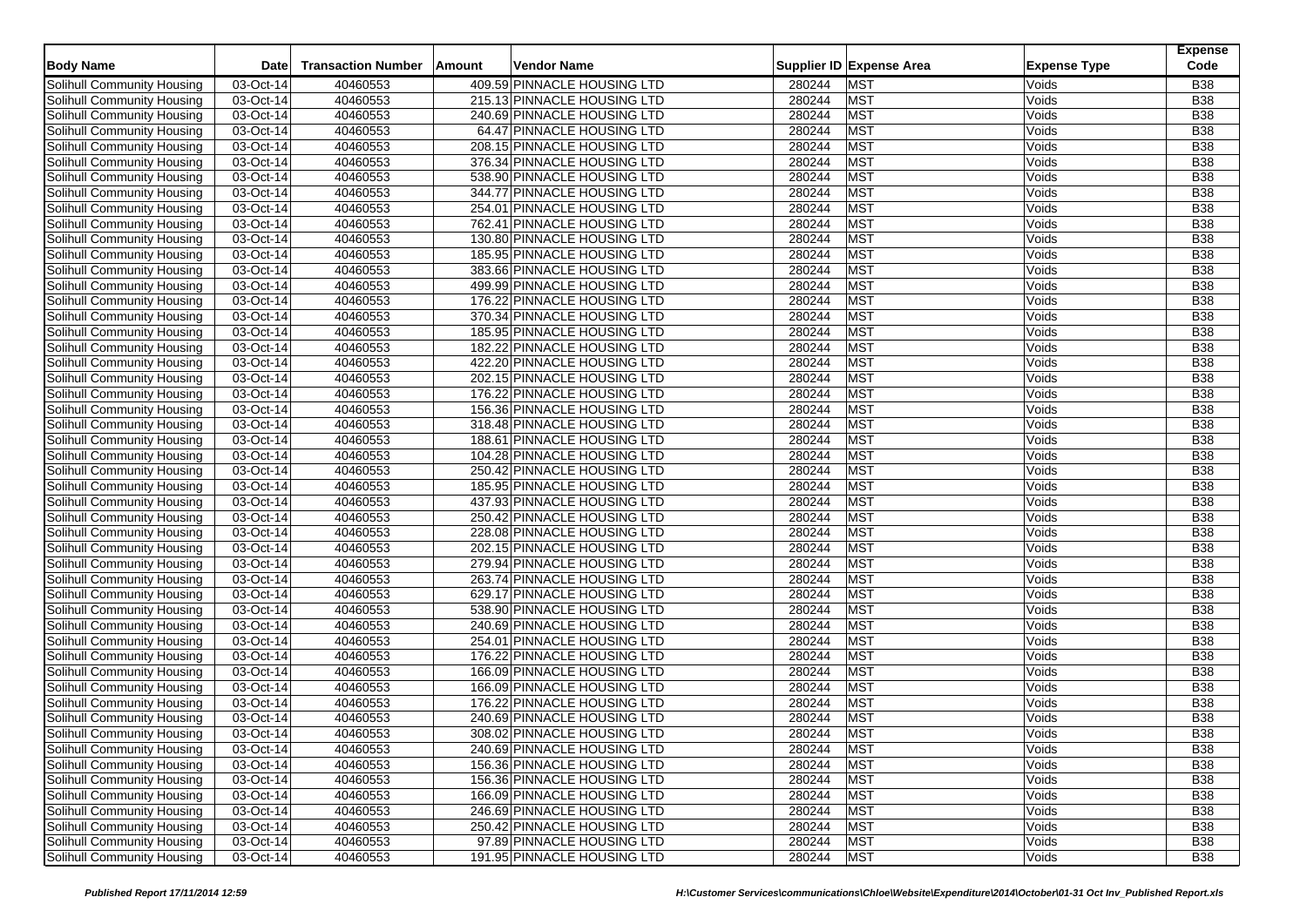|                                                                 | Date                           | <b>Transaction Number</b> | Amount<br>Vendor Name       |        | Supplier ID Expense Area | <b>Expense Type</b> | <b>Expense</b><br>Code |
|-----------------------------------------------------------------|--------------------------------|---------------------------|-----------------------------|--------|--------------------------|---------------------|------------------------|
| <b>Body Name</b>                                                |                                |                           |                             |        |                          |                     |                        |
| Solihull Community Housing                                      | 03-Oct-14                      | 40460553                  | 97.89 PINNACLE HOUSING LTD  | 280244 | <b>MST</b>               | Voids               | <b>B38</b>             |
| Solihull Community Housing                                      | 03-Oct-14                      | 40460553                  | 97.89 PINNACLE HOUSING LTD  | 280244 | <b>MST</b>               | Voids               | <b>B38</b>             |
| Solihull Community Housing                                      | 03-Oct-14                      | 40460553                  | 564.57 PINNACLE HOUSING LTD | 280244 | <b>MST</b>               | Voids               | <b>B38</b>             |
| Solihull Community Housing                                      | 03-Oct-14                      | 40460553                  | 551.76 PINNACLE HOUSING LTD | 280244 | <b>MST</b>               | Voids               | <b>B38</b>             |
| Solihull Community Housing                                      | $03-Oct-14$                    | 40460553                  | 168.75 PINNACLE HOUSING LTD | 280244 | MST                      | Voids               | <b>B38</b>             |
| Solihull Community Housing                                      | 03-Oct-14                      | 40460553                  | 208.15 PINNACLE HOUSING LTD | 280244 | <b>MST</b>               | Voids               | <b>B38</b>             |
| Solihull Community Housing                                      | 03-Oct-14                      | 40460553                  | 182.22 PINNACLE HOUSING LTD | 280244 | <b>MST</b>               | Voids               | <b>B38</b>             |
| Solihull Community Housing                                      | 03-Oct-14                      | 40460553                  | 448.13 PINNACLE HOUSING LTD | 280244 | <b>MST</b>               | Voids               | <b>B38</b>             |
| Solihull Community Housing                                      | 03-Oct-14                      | 40460553                  | 156.36 PINNACLE HOUSING LTD | 280244 | MST                      | Voids               | <b>B38</b>             |
| Solihull Community Housing                                      | 03-Oct-14                      | 40460553                  | 363.39 PINNACLE HOUSING LTD | 280244 | <b>MST</b>               | Voids               | <b>B38</b>             |
| Solihull Community Housing                                      | 03-Oct-14                      | 40460553                  | 256.42 PINNACLE HOUSING LTD | 280244 | <b>MST</b>               | Voids               | <b>B38</b>             |
| Solihull Community Housing                                      | 03-Oct-14                      | 40460553                  | 256.42 PINNACLE HOUSING LTD | 280244 | <b>MST</b>               | Voids               | <b>B38</b>             |
| Solihull Community Housing                                      | 03-Oct-14                      | 40460553                  | 194.61 PINNACLE HOUSING LTD | 280244 | <b>MST</b>               | Voids               | <b>B38</b>             |
| <b>Solihull Community Housing</b>                               | 03-Oct-14                      | 40460553                  | 188.29 PINNACLE HOUSING LTD | 280244 | <b>MST</b>               | Voids               | <b>B38</b>             |
| Solihull Community Housing                                      | 03-Oct-14                      | 40460553                  | 182.22 PINNACLE HOUSING LTD | 280244 | <b>MST</b>               | Voids               | <b>B38</b>             |
| Solihull Community Housing                                      | 03-Oct-14                      | 40460553                  | 182.22 PINNACLE HOUSING LTD | 280244 | <b>MST</b>               | Voids               | <b>B38</b>             |
| Solihull Community Housing                                      | 03-Oct-14                      | 40460553                  | 172.09 PINNACLE HOUSING LTD | 280244 | <b>MST</b>               | Voids               | <b>B38</b>             |
| Solihull Community Housing                                      | 03-Oct-14                      | 40460553                  | 191.95 PINNACLE HOUSING LTD | 280244 | <b>MST</b>               | Voids               | <b>B38</b>             |
| Solihull Community Housing                                      | 03-Oct-14                      | 40460553                  | 259.96 PINNACLE HOUSING LTD | 280244 | <b>MST</b>               | Voids               | <b>B38</b>             |
| Solihull Community Housing                                      | 03-Oct-14                      | 40460553                  | 191.95 PINNACLE HOUSING LTD | 280244 | <b>MST</b>               | Voids               | <b>B38</b>             |
| Solihull Community Housing                                      | 03-Oct-14                      | 40460553                  | 182.22 PINNACLE HOUSING LTD | 280244 | <b>MST</b>               | Voids               | <b>B38</b>             |
| Solihull Community Housing                                      | 03-Oct-14                      | 40460553                  | 156.36 PINNACLE HOUSING LTD | 280244 | <b>MST</b>               | Voids               | <b>B38</b>             |
| Solihull Community Housing                                      | 03-Oct-14                      | 40460553                  | 182.22 PINNACLE HOUSING LTD | 280244 | <b>MST</b>               | Voids               | <b>B38</b>             |
| Solihull Community Housing                                      | 03-Oct-14                      | 40460553                  | 210.81 PINNACLE HOUSING LTD | 280244 | <b>MST</b>               | Voids               | <b>B38</b>             |
| Solihull Community Housing                                      | 03-Oct-14                      | 40460553                  | 210.81 PINNACLE HOUSING LTD | 280244 | <b>MST</b>               | Voids               | <b>B38</b>             |
| Solihull Community Housing                                      | 03-Oct-14                      | 40460553                  | 221.13 PINNACLE HOUSING LTD | 280244 | <b>MST</b>               | Voids               | <b>B38</b>             |
| Solihull Community Housing                                      | 03-Oct-14                      | 40460553                  | 311.87 PINNACLE HOUSING LTD | 280244 | <b>MST</b>               | Voids               | <b>B38</b>             |
| Solihull Community Housing                                      | 03-Oct-14                      | 40460553                  | 172.09 PINNACLE HOUSING LTD | 280244 | <b>MST</b>               | Voids               | <b>B38</b>             |
| Solihull Community Housing                                      | 03-Oct-14                      | 40460553                  | 256.42 PINNACLE HOUSING LTD | 280244 | <b>MST</b>               | Voids               | <b>B38</b>             |
| Solihull Community Housing                                      | 03-Oct-14                      | 40460553                  | 172.09 PINNACLE HOUSING LTD | 280244 | <b>MST</b>               | Voids               | <b>B38</b>             |
| Solihull Community Housing                                      | 03-Oct-14                      | 40460553                  | 182.22 PINNACLE HOUSING LTD | 280244 | <b>MST</b>               | Voids               | <b>B38</b>             |
| Solihull Community Housing                                      | 03-Oct-14                      | 40460553                  | 272.62 PINNACLE HOUSING LTD | 280244 | <b>MST</b>               | Voids               | <b>B38</b>             |
| Solihull Community Housing                                      | 03-Oct-14                      | 40460553                  | 182.22 PINNACLE HOUSING LTD | 280244 | <b>MST</b>               | Voids               | <b>B38</b>             |
| Solihull Community Housing                                      | 03-Oct-14                      | 40460553                  | 182.22 PINNACLE HOUSING LTD | 280244 | <b>MST</b>               | Voids               | <b>B38</b>             |
| Solihull Community Housing                                      | 03-Oct-14                      | 40460553                  | 272.62 PINNACLE HOUSING LTD | 280244 | <b>MST</b>               | Voids               | <b>B38</b>             |
| Solihull Community Housing                                      | 03-Oct-14                      | 40460553                  | 182.22 PINNACLE HOUSING LTD | 280244 | <b>MST</b>               | Voids               | <b>B38</b>             |
| Solihull Community Housing                                      | 03-Oct-14                      | 40460553                  | 97.89 PINNACLE HOUSING LTD  | 280244 | <b>MST</b>               | Voids               | <b>B38</b>             |
| Solihull Community Housing                                      | 03-Oct-14                      | 40460553                  | 256.42 PINNACLE HOUSING LTD | 280244 | <b>MST</b>               | Voids               | <b>B38</b>             |
| Solihull Community Housing                                      | 03-Oct-14                      | 40460553                  | 191.95 PINNACLE HOUSING LTD | 280244 | <b>MST</b>               | Voids               | <b>B38</b>             |
| Solihull Community Housing                                      | 03-Oct-14                      | 40460553                  | 182.22 PINNACLE HOUSING LTD | 280244 | <b>MST</b>               | Voids               | <b>B38</b>             |
|                                                                 | 03-Oct-14                      | 40460553                  | 110.28 PINNACLE HOUSING LTD | 280244 | <b>MST</b>               | Voids               | <b>B38</b>             |
| Solihull Community Housing                                      |                                | 40460553                  | 191.95 PINNACLE HOUSING LTD | 280244 | <b>MST</b>               | Voids               | <b>B38</b>             |
| Solihull Community Housing<br><b>Solihull Community Housing</b> | 03-Oct-14                      | 40460553                  |                             | 280244 | <b>MST</b>               |                     | <b>B38</b>             |
|                                                                 | 03-Oct-14                      |                           | 182.22 PINNACLE HOUSING LTD |        |                          | Voids               |                        |
| Solihull Community Housing                                      | 03-Oct-14                      | 40460553                  | 194.61 PINNACLE HOUSING LTD | 280244 | <b>MST</b>               | Voids               | <b>B38</b>             |
| Solihull Community Housing                                      | $\overline{03\text{-}0}$ ct-14 | 40460553                  | 100.55 PINNACLE HOUSING LTD | 280244 | <b>MST</b>               | Voids               | <b>B38</b>             |
| Solihull Community Housing                                      | 03-Oct-14                      | 40460553                  | 246.69 PINNACLE HOUSING LTD | 280244 | <b>MST</b>               | Voids               | <b>B38</b>             |
| Solihull Community Housing                                      | 03-Oct-14                      | 40460553                  | 162.36 PINNACLE HOUSING LTD | 280244 | <b>MST</b>               | Voids               | <b>B38</b>             |
| Solihull Community Housing                                      | 03-Oct-14                      | 40460553                  | 107.62 PINNACLE HOUSING LTD | 280244 | <b>MST</b>               | Voids               | <b>B38</b>             |
| Solihull Community Housing                                      | 03-Oct-14                      | 40460553                  | 256.42 PINNACLE HOUSING LTD | 280244 | <b>MST</b>               | Voids               | <b>B38</b>             |
| Solihull Community Housing                                      | 03-Oct-14                      | 40460553                  | 97.89 PINNACLE HOUSING LTD  | 280244 | <b>MST</b>               | Voids               | <b>B38</b>             |
| Solihull Community Housing                                      | 03-Oct-14                      | 40460553                  | 156.36 PINNACLE HOUSING LTD | 280244 | <b>MST</b>               | Voids               | <b>B38</b>             |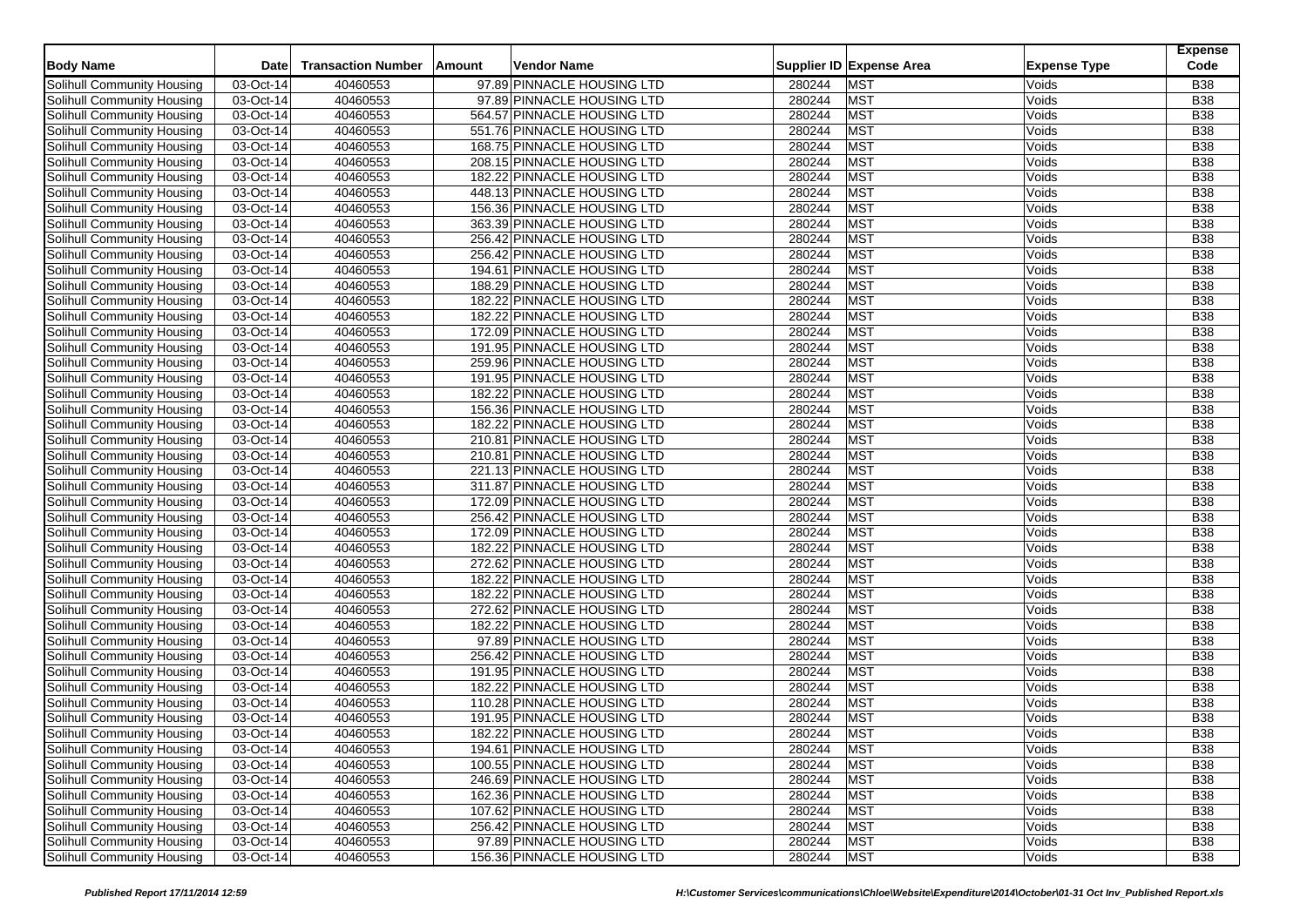| <b>Body Name</b>                                         | <b>Date</b>            | <b>Transaction Number</b> | Amount | Vendor Name                                                                     |                | Supplier ID Expense Area                              | <b>Expense Type</b>                        | <b>Expense</b><br>Code |
|----------------------------------------------------------|------------------------|---------------------------|--------|---------------------------------------------------------------------------------|----------------|-------------------------------------------------------|--------------------------------------------|------------------------|
| Solihull Community Housing                               | 03-Oct-14              | 40460553                  |        | 104.28 PINNACLE HOUSING LTD                                                     | 280244         | <b>MST</b>                                            | Voids                                      | <b>B38</b>             |
| Solihull Community Housing                               | 03-Oct-14              | 40460553                  |        | 288.00 PINNACLE HOUSING LTD                                                     | 280244         | <b>MST</b>                                            | Voids                                      | <b>B38</b>             |
| Solihull Community Housing                               | 03-Oct-14              | 40460553                  |        | 123.82 PINNACLE HOUSING LTD                                                     | 280244         | <b>MST</b>                                            | Voids                                      | <b>B38</b>             |
| Solihull Community Housing                               | 15-Oct-14              | 41485547                  |        | 3601.96 PINNACLE HOUSING LTD                                                    | 280244         | Finance                                               | Cleaning                                   | <b>B50</b>             |
| Solihull Community Housing                               | 16-Oct-14              | 41658583                  |        | 7719.13 PINNACLE HOUSING LTD                                                    | 280244         | <b>Balance Sheet</b>                                  | Creditors                                  | <b>S08</b>             |
| Solihull Community Housing                               | 16-Oct-14              | 41658585                  |        | 57464.02 PINNACLE HOUSING LTD                                                   | 280244         | <b>Balance Sheet</b>                                  | Creditors                                  | S08                    |
| Solihull Community Housing                               | 13-Oct-14              | 41249548                  |        | 2173.50 QUALITY GAS AUDIT SERVICES LTD                                          | 118053         | Investment, Planning & Services Utility Related Works |                                            | <b>B34</b>             |
| Solihull Community Housing                               | 13-Oct-14              | 41249549                  |        | 7893.72 R J HARTWELL LTD                                                        | 5438686        | Capital                                               | Contractor Payments                        | <b>B70</b>             |
| Solihull Community Housing                               | 13-Oct-14              | 41249550                  |        | 11776.56 R J HARTWELL LTD                                                       | 5438686        | Capital                                               | <b>Contractor Payments</b>                 | <b>B70</b>             |
| Solihull Community Housing                               | 13-Oct-14              | 41249551                  |        | 5009.26 R J HARTWELL LTD                                                        | 5438686        | Capital                                               | Contractor Payments                        | <b>B70</b>             |
| Solihull Community Housing                               | 13-Oct-14              | 41249552                  |        | 4761.30 R J HARTWELL LTD                                                        | 5438686        | Capital                                               | <b>Contractor Payments</b>                 | <b>B70</b>             |
| Solihull Community Housing                               | $13-Oct-14$            | 41249553                  |        | 4196.56 R J HARTWELL LTD                                                        | 5438686        | Capital                                               | <b>Contractor Payments</b>                 | <b>B70</b>             |
| Solihull Community Housing                               | 13-Oct-14              | 41249554                  |        | 7793.25 R J HARTWELL LTD                                                        | 5438686        | Capital                                               | Contractor Payments                        | <b>B70</b>             |
| Solihull Community Housing                               | 13-Oct-14              | 41249555                  |        | 1423.32 R J HARTWELL LTD                                                        | 5438686        | Capital                                               | Contractor Payments                        | <b>B70</b>             |
| <b>Solihull Community Housing</b>                        | 03-Oct-14              | 40448547                  |        | 406.75 RANDSTAD EMPLOYMENT BUREAU LTD                                           | 54515          | Finance                                               |                                            | A60                    |
|                                                          |                        |                           |        |                                                                                 |                |                                                       | <b>Agency Staff</b>                        |                        |
| Solihull Community Housing                               | 03-Oct-14              | 40448547<br>40593548      |        | 18.75 RANDSTAD EMPLOYMENT BUREAU LTD                                            | 54515<br>54515 | Finance                                               | <b>Agency Staff</b>                        | A60<br>A60             |
| Solihull Community Housing<br>Solihull Community Housing | 06-Oct-14<br>13-Oct-14 | 41249557                  |        | 2445.00 RANDSTAD EMPLOYMENT BUREAU LTD<br>425.50 RANDSTAD EMPLOYMENT BUREAU LTD | 54515          | Finance<br>Finance                                    | <b>Agency Staff</b><br><b>Agency Staff</b> | A60                    |
| Solihull Community Housing                               |                        |                           |        |                                                                                 |                |                                                       |                                            |                        |
|                                                          | 13-Oct-14              | 41249558                  |        | 428.38 RANDSTAD EMPLOYMENT BUREAU LTD                                           | 54515          | Finance                                               | <b>Agency Staff</b>                        | A60                    |
| Solihull Community Housing                               | 13-Oct-14              | 41249559                  |        | 253.00 RANDSTAD EMPLOYMENT BUREAU LTD                                           | 54515          | <b>Housing Management</b>                             | <b>Agency Staff</b>                        | A60                    |
| Solihull Community Housing                               | 13-Oct-14              | 41249560                  |        | 411.13 RANDSTAD EMPLOYMENT BUREAU LTD                                           | 54515          | Housing Management                                    | <b>Agency Staff</b>                        | A60                    |
| Solihull Community Housing                               | 13-Oct-14              | 41249561                  |        | 414.00 RANDSTAD EMPLOYMENT BUREAU LTD                                           | 54515          | <b>Housing Management</b>                             | <b>Agency Staff</b>                        | A60                    |
| Solihull Community Housing                               | 17-Oct-14              | 41756572                  |        | 276.00 RANDSTAD EMPLOYMENT BUREAU LTD                                           | 54515          | <b>Housing Management</b>                             | <b>Agency Staff</b>                        | A60                    |
| Solihull Community Housing                               | 22-Oct-14              | 42123554                  |        | 385.25 RANDSTAD EMPLOYMENT BUREAU LTD                                           | 54515          | <b>Housing Management</b>                             | <b>Agency Staff</b>                        | A60                    |
| Solihull Community Housing                               | 06-Oct-14              | 40596547                  |        | 333.79 RAPIDE COMMUNICATION LIMITED                                             | 219590         | <b>MST</b>                                            | Telephones                                 | D40                    |
| Solihull Community Housing                               | 17-Oct-14              | 41756575                  |        | 1050.00 RECOGNISING EXCELLENCE LTD                                              | 1267596        | <b>Housing Management</b>                             | <b>Professional Subscription</b>           | A94                    |
| Solihull Community Housing                               | 02-Oct-14              | 40355552                  |        | 334.50 REED                                                                     | 260459         | <b>Customer Services</b>                              | <b>Agency Staff</b>                        | A60                    |
| Solihull Community Housing                               | 02-Oct-14              | 40355582                  |        | 418.13 REED                                                                     | 260459         | <b>Customer Services</b>                              | <b>Agency Staff</b>                        | A60                    |
| Solihull Community Housing                               | 13-Oct-14              | 41249562                  |        | 406.98 REED                                                                     | 260459         | <b>Customer Services</b>                              | <b>Agency Staff</b>                        | A60                    |
| Solihull Community Housing                               | 13-Oct-14              | 41249563                  |        | 334.50 REED                                                                     | 260459         | <b>Customer Services</b>                              | <b>Agency Staff</b>                        | A60                    |
| Solihull Community Housing                               | 13-Oct-14              | 41249564                  |        | 623.08 REED                                                                     | 260459         | <b>Housing Management</b>                             | Agency Staff                               | A60                    |
| Solihull Community Housing                               | 13-Oct-14              | 41249565                  |        | 305.49 REED                                                                     | 260459         | <b>Central Administration</b>                         | <b>Agency Staff</b>                        | A60                    |
| Solihull Community Housing                               | 16-Oct-14              | 41658589                  |        | 302.50 REED                                                                     | 260459         | <b>Central Administration</b>                         | <b>Agency Staff</b>                        | A60                    |
| Solihull Community Housing                               | 16-Oct-14              | 41658590                  |        | 623.08 REED                                                                     | 260459         | <b>Housing Management</b>                             | <b>Agency Staff</b>                        | A60                    |
| Solihull Community Housing                               | 16-Oct-14              | 41658591                  |        | 436.23 REED                                                                     | 260459         | <b>Housing Management</b>                             | <b>Agency Staff</b>                        | A60                    |
| <b>Solihull Community Housing</b>                        | 16-Oct-14              | 41658592                  |        | 415.34 REED                                                                     | 260459         | <b>Customer Services</b>                              | <b>Agency Staff</b>                        | A60                    |
| Solihull Community Housing                               | 16-Oct-14              | 41658593                  |        | 334.50 REED                                                                     | 260459         | <b>Customer Services</b>                              | Agency Staff                               | A60                    |
| Solihull Community Housing                               | 17-Oct-14              | 41756577                  |        | 436.23 REED                                                                     | 260459         | <b>Housing Management</b>                             | <b>Agency Staff</b>                        | A60                    |
| Solihull Community Housing                               | 22-Oct-14              | 42123555                  |        | 305.49 REED                                                                     | 260459         | Central Administration                                | <b>Agency Staff</b>                        | A60                    |
| Solihull Community Housing                               | 22-Oct-14              | 42123556                  |        | 623.08 REED                                                                     | 260459         | <b>Housing Management</b>                             | <b>Agency Staff</b>                        | A60                    |
| Solihull Community Housing                               | 22-Oct-14              | 42123557                  |        | 436.23 REED                                                                     | 260459         | <b>Housing Management</b>                             | <b>Agency Staff</b>                        | A60                    |
| Solihull Community Housing                               | 24-Oct-14              | 42404569                  |        | 462.73 REED                                                                     | 260459         | <b>Customer Services</b>                              | <b>Agency Staff</b>                        | A60                    |
| Solihull Community Housing                               | 24-Oct-14              | 42404573                  |        | 436.23 REED                                                                     | 260459         | <b>Housing Management</b>                             | <b>Agency Staff</b>                        | A60                    |
| Solihull Community Housing                               | 24-Oct-14              | 42404574                  |        | 623.08 REED                                                                     | 260459         | <b>Housing Management</b>                             | Agency Staff                               | A60                    |
| Solihull Community Housing                               | 21-Oct-14              | 42049547                  |        | 360.00 RESOURCE PRINT SOLUTIONS                                                 | 1030596        | <b>Customer Services</b>                              | Printing                                   | D80                    |
| Solihull Community Housing                               | 21-Oct-14              | 42050548                  |        | 6604.00 RESOURCE PRINT SOLUTIONS                                                | 1030596        | <b>Customer Services</b>                              | Printing                                   | D80                    |
| Solihull Community Housing                               | 02-Oct-14              | 40341559                  |        | 888.00 RESOURCING GROUP                                                         | 131156         | Investment, Planning & Service Agency Staff           |                                            | A60                    |
| Solihull Community Housing                               | 15-Oct-14              | 41493547                  |        | 441.20 RICOH UK LTD                                                             | 54723          | Finance                                               | <b>ICT Consumables</b>                     | D33                    |
| Solihull Community Housing                               | 17-Oct-14              | 41756581                  |        | 718.30 RICOH UK LTD                                                             | 54723          | Finance                                               | <b>ICT Consumables</b>                     | D33                    |
| Solihull Community Housing                               | 17-Oct-14              | 41782569                  |        | 367.65 RICOH UK LTD                                                             | 54723          | Finance                                               | <b>ICT Consumables</b>                     | D33                    |
| Solihull Community Housing                               | 02-Oct-14              | 40351548                  |        | 400.08 ROBERT HALF INTERNATIONAL                                                | 15169          | Finance                                               | Agency Staff                               | A60                    |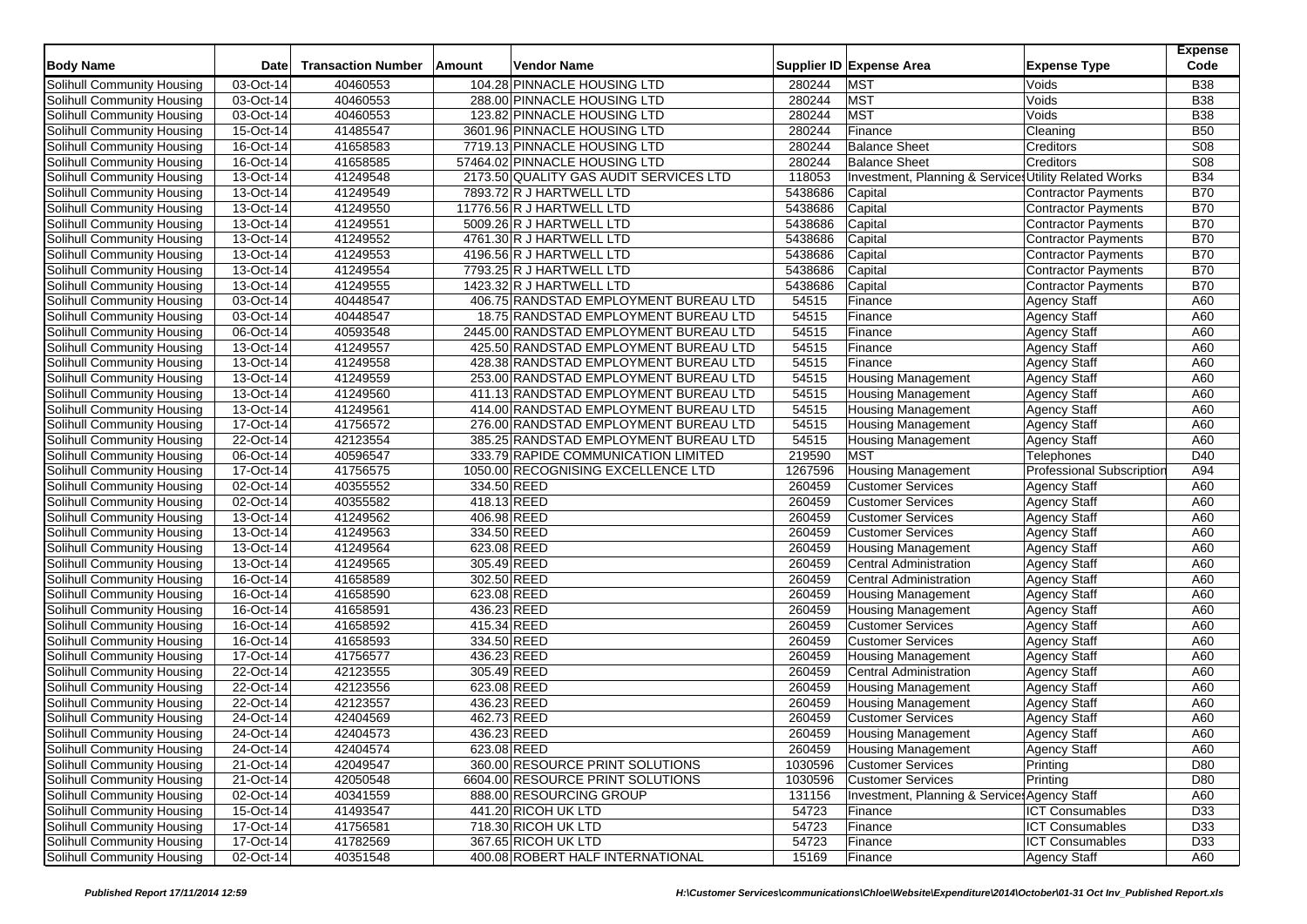| <b>Body Name</b>                  | Date      | <b>Transaction Number</b> | Amount | <b>Vendor Name</b>                          |         | Supplier ID Expense Area                              | <b>Expense Type</b>          | <b>Expense</b><br>Code |
|-----------------------------------|-----------|---------------------------|--------|---------------------------------------------|---------|-------------------------------------------------------|------------------------------|------------------------|
| Solihull Community Housing        | 02-Oct-14 | 40352655                  |        | 404.60 ROBERT HALF INTERNATIONAL            | 15169   | Finance                                               | <b>Agency Staff</b>          | A60                    |
| Solihull Community Housing        | 13-Oct-14 | 41249566                  |        | 440.30 ROBERT HALF INTERNATIONAL            | 15169   | Finance                                               | <b>Agency Staff</b>          | A60                    |
| Solihull Community Housing        | 15-Oct-14 | 41495547                  |        | 440.30 ROBERT HALF INTERNATIONAL            | 15169   | Finance                                               | <b>Agency Staff</b>          | A60                    |
| Solihull Community Housing        | 16-Oct-14 | 41658594                  |        | 1570.00 SCCI ALPHATRACK LTD                 | 2490687 | Investment, Planning & Services Utility Related Works |                              | <b>B34</b>             |
| Solihull Community Housing        | 16-Oct-14 | 41658595                  |        | 1519.12 SCCI ALPHATRACK LTD                 | 2490687 | Investment, Planning & Services Utility Related Works |                              | <b>B34</b>             |
| Solihull Community Housing        | 28-Oct-14 | 42761627                  |        | 460.00 SCCI ALPHATRACK LTD                  | 2490687 | Investment, Planning & Services Utility Related Works |                              | <b>B34</b>             |
| Solihull Community Housing        | 13-Oct-14 | 41172642                  |        | 310.91 SEVERN TRENT WATER LTD               | 7745    | Investment, Planning & Service Water                  |                              | <b>B12</b>             |
| Solihull Community Housing        | 27-Oct-14 | 42602547                  |        | 21881.11 SIGNS NOW                          | 62211   | Capital                                               | <b>Contractor Payments</b>   | <b>B70</b>             |
| Solihull Community Housing        | 27-Oct-14 | 42603547                  |        | 37036.61 SIGNS NOW                          | 62211   | Capital                                               | <b>Contractor Payments</b>   | <b>B70</b>             |
| Solihull Community Housing        | 15-Oct-14 | 41497547                  |        | 2100.00 SMITHYS HOTEL UK LTD                | 4075686 | <b>Housing Management</b>                             | <b>B&amp;B Accommodation</b> | <b>B23</b>             |
| Solihull Community Housing        | 27-Oct-14 | 42518547                  |        | 318.00 SOLIHULL COMMUNITY HOUSING           | 102685  | <b>Housing Management</b>                             | Electricity                  | <b>B11</b>             |
| Solihull Community Housing        | 02-Oct-14 | 40337549                  |        | 479.02 SOLIHULL MBC                         | 80026   | <b>Balance Sheet</b>                                  | Movement Incentive Sch       | U32                    |
| Solihull Community Housing        | 14-Oct-14 | 41263677                  |        | 60295.29 SOLIHULL METROPOLITAN BOROUGH COL  | 9466    | <b>Balance Sheet</b>                                  | Creditor: Solihull MBC       | <b>S09</b>             |
| Solihull Community Housing        | 14-Oct-14 | 41263677                  |        | 8670.01 SOLIHULL METROPOLITAN BOROUGH COU   | 9466    | <b>Balance Sheet</b>                                  | Creditor: Solihull MBC       | <b>S09</b>             |
| Solihull Community Housing        | 14-Oct-14 | 41263679                  |        | 323254.18 SOLIHULL METROPOLITAN BOROUGH COU | 9466    | <b>Balance Sheet</b>                                  | Creditor: Solihull MBC       | <b>S09</b>             |
| Solihull Community Housing        | 14-Oct-14 | 41263679                  |        | 280.00 SOLIHULL METROPOLITAN BOROUGH COU    | 9466    | <b>Balance Sheet</b>                                  | Creditor: Solihull MBC       | S09                    |
| Solihull Community Housing        | 07-Oct-14 | 40609547                  |        | 6346.15 SOUTHERN ELECTRIC PLC               | 76903   | <b>Balance Sheet</b>                                  | Creditors                    | <b>S08</b>             |
| Solihull Community Housing        | 07-Oct-14 | 40609551                  |        | 27427.87 SOUTHERN ELECTRIC PLC              | 76903   | <b>Balance Sheet</b>                                  | Creditors                    | S08                    |
| Solihull Community Housing        | 20-Oct-14 | 41847579                  |        | 595.00 SURVEY SOLUTIONS                     | 1602617 | Capital                                               | Contractor Payments          | <b>B70</b>             |
| Solihull Community Housing        | 17-Oct-14 | 41791567                  |        | 7316.40 TATE FUEL OILS LTD                  | 4158688 | <b>MST</b>                                            | <b>Stocks</b>                | R <sub>10</sub>        |
| Solihull Community Housing        | 22-Oct-14 | 42087547                  |        | 12277.00 TERRY GROUP LTD                    | 26453   | Capital                                               | Contractor Payments          | <b>B70</b>             |
| Solihull Community Housing        | 22-Oct-14 | 42087547                  |        | 242.00 TERRY GROUP LTD                      | 26453   | Capital                                               | Contractor Payments          | <b>B70</b>             |
| Solihull Community Housing        | 22-Oct-14 | 42089547                  |        | 9522.00 TERRY GROUP LTD                     | 26453   | Capital                                               | <b>Contractor Payments</b>   | <b>B70</b>             |
| Solihull Community Housing        | 22-Oct-14 | 42089547                  |        | 110.00 TERRY GROUP LTD                      | 26453   | Capital                                               | <b>Contractor Payments</b>   | <b>B70</b>             |
| Solihull Community Housing        | 10-Oct-14 | 41051660                  |        | 24.00 THE BECK CO LTD                       | 8207    | <b>MST</b>                                            | <b>Stocks</b>                | R <sub>10</sub>        |
| Solihull Community Housing        | 10-Oct-14 | 41051660                  |        | 91.00 THE BECK CO LTD                       | 8207    | <b>MST</b>                                            | <b>Stocks</b>                | R <sub>10</sub>        |
| Solihull Community Housing        | 10-Oct-14 | 41051660                  |        | 44.30 THE BECK CO LTD                       | 8207    | <b>MST</b>                                            | <b>Stocks</b>                | R <sub>10</sub>        |
| Solihull Community Housing        | 10-Oct-14 | 41051660                  |        | 106.80 THE BECK CO LTD                      | 8207    | <b>MST</b>                                            | Stocks                       | R <sub>10</sub>        |
| Solihull Community Housing        | 10-Oct-14 | 41051660                  |        | 26.40 THE BECK CO LTD                       | 8207    | MST                                                   | Stocks                       | R <sub>10</sub>        |
| Solihull Community Housing        | 10-Oct-14 | 41051660                  |        | 18.20 THE BECK CO LTD                       | 8207    | <b>MST</b>                                            | <b>Stocks</b>                | R <sub>10</sub>        |
| Solihull Community Housing        | 10-Oct-14 | 41051660                  |        | 59.00 THE BECK CO LTD                       | 8207    | <b>MST</b>                                            | <b>Stocks</b>                | R <sub>10</sub>        |
| Solihull Community Housing        | 10-Oct-14 | 41051660                  |        | 126.00 THE BECK CO LTD                      | 8207    | <b>MST</b>                                            | Stocks                       | R <sub>10</sub>        |
| Solihull Community Housing        | 10-Oct-14 | 41051660                  |        | 16.00 THE BECK CO LTD                       | 8207    | <b>MST</b>                                            | <b>Stocks</b>                | R <sub>10</sub>        |
| Solihull Community Housing        | 10-Oct-14 | 41051660                  |        | 155.60 THE BECK CO LTD                      | 8207    | <b>MST</b>                                            | <b>Stocks</b>                | R <sub>10</sub>        |
| Solihull Community Housing        | 15-Oct-14 | 41462547                  |        | 278.57 THE DANWOOD GROUP LTD                | 251165  | Finance                                               | <b>ICT Consumables</b>       | D33                    |
| Solihull Community Housing        | 15-Oct-14 | 41465547                  |        | 1294.34 THE DANWOOD GROUP LTD               | 251165  | Finance                                               | <b>ICT Consumables</b>       | D33                    |
| Solihull Community Housing        | 15-Oct-14 | 41466547                  |        | 903.99 THE DANWOOD GROUP LTD                | 251165  | Finance                                               | <b>ICT Consumables</b>       | D33                    |
| Solihull Community Housing        | 15-Oct-14 | 41467547                  |        | 346.41 THE DANWOOD GROUP LTD                | 251165  | Finance                                               | <b>ICT Consumables</b>       | D33                    |
| Solihull Community Housing        | 15-Oct-14 | 41468583                  |        | 243.87 THE DANWOOD GROUP LTD                | 251165  | Finance                                               | <b>ICT Consumables</b>       | D33                    |
| Solihull Community Housing        | 13-Oct-14 | 41249572                  |        | 3752.50 THE KNIGHT PARTNERSHIP              | 213344  | Capital                                               | <b>Contractor Payments</b>   | <b>B70</b>             |
| Solihull Community Housing        | 20-Oct-14 | 41850547                  |        | 96768.17 THOMAS VALE CONSTRUCTION           | 4649686 | Capital                                               | <b>Contractor Payments</b>   | <b>B70</b>             |
| Solihull Community Housing        | 15-Oct-14 | 41512599                  |        | 685.00 TOTAL BACK CARE CENTRE               | 102397  | <b>Customer Services</b>                              | Furniture                    | D <sub>11</sub>        |
| Solihull Community Housing        | 15-Oct-14 | 41512599                  |        | 22.00 TOTAL BACK CARE CENTRE                | 102397  | <b>Customer Services</b>                              | Furniture                    | D <sub>11</sub>        |
| Solihull Community Housing        | 15-Oct-14 | 41512599                  |        | 30.00 TOTAL BACK CARE CENTRE                | 102397  | <b>Customer Services</b>                              | Furniture                    | D11                    |
| Solihull Community Housing        | 07-Oct-14 | 40609553                  |        | 1569.51 TOTAL GAS & POWER LTD               | 687955  | <b>Balance Sheet</b>                                  | Creditors                    | <b>S08</b>             |
| Solihull Community Housing        | 07-Oct-14 | 40609561                  |        | 564.64 TOTAL GAS & POWER LTD                | 687955  | <b>Balance Sheet</b>                                  | Creditors                    | S08                    |
| Solihull Community Housing        | 07-Oct-14 | 40609571                  |        | 1551.07 TOTAL GAS & POWER LTD               | 687955  | <b>Balance Sheet</b>                                  | Creditors                    | <b>S08</b>             |
| Solihull Community Housing        | 07-Oct-14 | 40609575                  |        | 553.71 TOTAL GAS & POWER LTD                | 687955  | <b>Balance Sheet</b>                                  | Creditors                    | <b>S08</b>             |
| Solihull Community Housing        | 07-Oct-14 | 40609650                  |        | 10220.36 TRAVELODGE                         | 81317   | <b>Housing Management</b>                             | <b>B&amp;B</b> Accommodation | <b>B23</b>             |
| <b>Solihull Community Housing</b> | 28-Oct-14 | 42630841                  |        | 15066.95 TRAVELODGE                         | 81317   | <b>Housing Management</b>                             | <b>B&amp;B Accommodation</b> | <b>B23</b>             |
| Solihull Community Housing        | 20-Oct-14 | 41847658                  |        | 35.62 TYNETEC LTD                           | 2050832 | Housing Management                                    | Equipment Rental/Lease       | D18                    |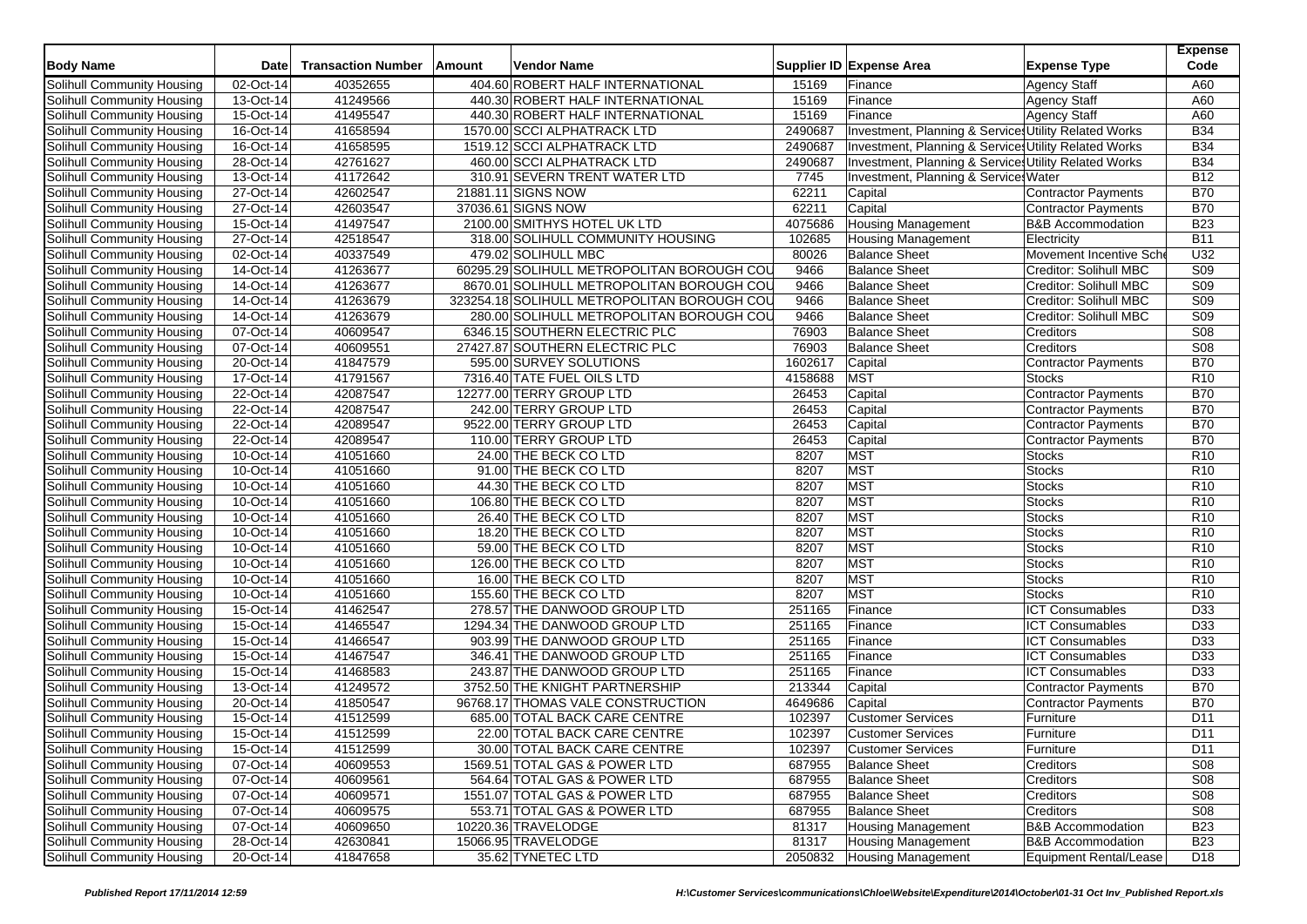| <b>Body Name</b>                  | Date        | <b>Transaction Number</b> | Amount | <b>Vendor Name</b>                       |         | Supplier ID Expense Area  | <b>Expense Type</b>           | <b>Expense</b><br>Code |
|-----------------------------------|-------------|---------------------------|--------|------------------------------------------|---------|---------------------------|-------------------------------|------------------------|
| Solihull Community Housing        | 20-Oct-14   | 41847658                  |        | 532.61 TYNETEC LTD                       | 2050832 | <b>Housing Management</b> | <b>Equipment Rental/Lease</b> | D <sub>18</sub>        |
| Solihull Community Housing        | 20-Oct-14   | 41847671                  |        | 114.40 TYNETEC LTD                       | 2050832 | <b>Housing Management</b> | <b>Equipment Rental/Lease</b> | D <sub>18</sub>        |
| Solihull Community Housing        | 20-Oct-14   | 41847671                  |        | 1070.60 TYNETEC LTD                      | 2050832 | <b>Housing Management</b> | <b>Equipment Rental/Lease</b> | D <sub>18</sub>        |
| Solihull Community Housing        | 15-Oct-14   | 41503547                  |        | 5452.00 TYRER BUILDING CONTRACTORS       | 104269  | Capital                   | <b>Contractor Payments</b>    | <b>B70</b>             |
| Solihull Community Housing        | 16-Oct-14   | 41711882                  |        | 17049.66 TYRER BUILDING CONTRACTORS      | 104269  | <b>MST</b>                | Voids                         | <b>B38</b>             |
| Solihull Community Housing        | 16-Oct-14   | 41711883                  |        | 18600.27 TYRER BUILDING CONTRACTORS      | 104269  | Capital                   | <b>Contractor Payments</b>    | <b>B70</b>             |
| Solihull Community Housing        | 16-Oct-14   | 41711880                  |        | 1959.55 TYRER BUILDING CONTRACTORS       | 104269  | <b>MST</b>                | <b>Internal Works</b>         | <b>B31</b>             |
| Solihull Community Housing        | 16-Oct-14   | 41711881                  |        | 1533.29 TYRER BUILDING CONTRACTORS       | 104269  | <b>MST</b>                | <b>Internal Works</b>         | <b>B31</b>             |
| Solihull Community Housing        | 24-Oct-14   | 42410705                  |        | 5447.60 TYRER BUILDING CONTRACTORS       | 104269  | Capital                   | <b>Contractor Payments</b>    | <b>B70</b>             |
| Solihull Community Housing        | 24-Oct-14   | 42410722                  |        | 2144.10 TYRER BUILDING CONTRACTORS       | 104269  | <b>MST</b>                | Voids                         | <b>B38</b>             |
|                                   | 24-Oct-14   | 42410723                  |        | 2249.87 TYRER BUILDING CONTRACTORS       | 104269  | <b>MST</b>                | Voids                         | <b>B38</b>             |
| Solihull Community Housing        |             | 42410724                  |        | 2983.06 TYRER BUILDING CONTRACTORS       | 104269  | <b>MST</b>                | Voids                         | <b>B38</b>             |
| Solihull Community Housing        | 24-Oct-14   | 42410725                  |        | 1469.99 TYRER BUILDING CONTRACTORS       | 104269  | <b>MST</b>                |                               |                        |
| Solihull Community Housing        | 24-Oct-14   |                           |        |                                          |         |                           | Voids                         | <b>B38</b>             |
| Solihull Community Housing        | 24-Oct-14   | 42410726                  |        | 1532.29 TYRER BUILDING CONTRACTORS       | 104269  | <b>MST</b>                | Voids                         | <b>B38</b>             |
| Solihull Community Housing        | 24-Oct-14   | 42410727                  |        | 2960.46 TYRER BUILDING CONTRACTORS       | 104269  | <b>MST</b>                | Voids                         | <b>B</b> 38            |
| Solihull Community Housing        | 24-Oct-14   | 42410728                  |        | 779.46 TYRER BUILDING CONTRACTORS        | 104269  | <b>MST</b>                | Voids                         | <b>B38</b>             |
| Solihull Community Housing        | 24-Oct-14   | 42410729                  |        | 2482.42 TYRER BUILDING CONTRACTORS       | 104269  | <b>MST</b>                | Voids                         | <b>B38</b>             |
| Solihull Community Housing        | 24-Oct-14   | 42410730                  |        | 2075.68 TYRER BUILDING CONTRACTORS       | 104269  | <b>MST</b>                | <b>Internal Works</b>         | <b>B31</b>             |
| Solihull Community Housing        | 24-Oct-14   | 42410731                  |        | 3330.72 TYRER BUILDING CONTRACTORS       | 104269  | <b>MST</b>                | <b>Internal Works</b>         | <b>B31</b>             |
| Solihull Community Housing        | 24-Oct-14   | 42410732                  |        | 4841.07 TYRER BUILDING CONTRACTORS       | 104269  | <b>MST</b>                | <b>Internal Works</b>         | <b>B31</b>             |
| Solihull Community Housing        | 24-Oct-14   | 42410733                  |        | 3810.72 TYRER BUILDING CONTRACTORS       | 104269  | <b>MST</b>                | <b>Internal Works</b>         | <b>B31</b>             |
| Solihull Community Housing        | 24-Oct-14   | 42410707                  |        | 573.91 TYRER BUILDING CONTRACTORS        | 104269  | <b>MST</b>                | Voids                         | <b>B38</b>             |
| Solihull Community Housing        | 24-Oct-14   | 42410708                  |        | 1335.73 TYRER BUILDING CONTRACTORS       | 104269  | <b>MST</b>                | Voids                         | <b>B38</b>             |
| Solihull Community Housing        | $24-Oct-14$ | 42410709                  |        | 4300.38 TYRER BUILDING CONTRACTORS       | 104269  | <b>MST</b>                | Voids                         | <b>B38</b>             |
| Solihull Community Housing        | 24-Oct-14   | 42410710                  |        | 2633.08 TYRER BUILDING CONTRACTORS       | 104269  | <b>MST</b>                | Voids                         | <b>B38</b>             |
| Solihull Community Housing        | 24-Oct-14   | 42410711                  |        | 2281.49 TYRER BUILDING CONTRACTORS       | 104269  | <b>MST</b>                | Voids                         | <b>B38</b>             |
| Solihull Community Housing        | 24-Oct-14   | 42410712                  |        | 1388.34 TYRER BUILDING CONTRACTORS       | 104269  | <b>MST</b>                | Voids                         | <b>B38</b>             |
| Solihull Community Housing        | 24-Oct-14   | 42410713                  |        | 3412.79 TYRER BUILDING CONTRACTORS       | 104269  | <b>MST</b>                | Voids                         | <b>B38</b>             |
| Solihull Community Housing        | 24-Oct-14   | 42410714                  |        | 1395.22 TYRER BUILDING CONTRACTORS       | 104269  | <b>MST</b>                | Voids                         | <b>B38</b>             |
| Solihull Community Housing        | 24-Oct-14   | 42410715                  |        | 1172.13 TYRER BUILDING CONTRACTORS       | 104269  | <b>MST</b>                | Voids                         | <b>B38</b>             |
| Solihull Community Housing        | 24-Oct-14   | 42410716                  |        | 914.92 TYRER BUILDING CONTRACTORS        | 104269  | <b>MST</b>                | Voids                         | <b>B38</b>             |
| Solihull Community Housing        | 24-Oct-14   | 42410717                  |        | 4512.96 TYRER BUILDING CONTRACTORS       | 104269  | <b>MST</b>                | Voids                         | <b>B38</b>             |
| Solihull Community Housing        | 24-Oct-14   | 42410718                  |        | 1622.69 TYRER BUILDING CONTRACTORS       | 104269  | <b>MST</b>                | Voids                         | <b>B38</b>             |
| Solihull Community Housing        | 24-Oct-14   | 42410719                  |        | 724.53 TYRER BUILDING CONTRACTORS        | 104269  | <b>MST</b>                | Voids                         | <b>B38</b>             |
| Solihull Community Housing        | 24-Oct-14   | 42410720                  |        | 3146.81 TYRER BUILDING CONTRACTORS       | 104269  | <b>MST</b>                | Voids                         | <b>B38</b>             |
| Solihull Community Housing        | 24-Oct-14   | 42410721                  |        | 3465.86 TYRER BUILDING CONTRACTORS       | 104269  | <b>MST</b>                | Voids                         | <b>B38</b>             |
| Solihull Community Housing        | 28-Oct-14   | 42761643                  |        | 1420.43 TYRER BUILDING CONTRACTORS       | 104269  | <b>MST</b>                | <b>Internal Works</b>         | <b>B31</b>             |
| Solihull Community Housing        | 13-Oct-14   | 41213579                  |        | 338.77 UK CARD SERVICES LTD              | 2614703 | <b>MST</b>                | Fuel                          | C40                    |
| Solihull Community Housing        | 13-Oct-14   | 41089551                  |        | 525.00 VEJAY JEKMOHAN                    | 207798  | <b>Balance Sheet</b>      | Provision For Homelessn       | U20                    |
| Solihull Community Housing        | $13-Oct-14$ | 41249573                  |        | 410.70 VENNGROUP RECRUITMENT SOLUTIONS   | 120630  | <b>MST</b>                | <b>Agency Staff</b>           | A60                    |
| Solihull Community Housing        | 13-Oct-14   | 41249574                  |        | 410.70 VENNGROUP RECRUITMENT SOLUTIONS   | 120630  | <b>MST</b>                | <b>Agency Staff</b>           | A60                    |
| Solihull Community Housing        | 13-Oct-14   | 41249575                  |        | 438.73 VENNGROUP RECRUITMENT SOLUTIONS   | 120630  | <b>MST</b>                | <b>Agency Staff</b>           | A60                    |
| Solihull Community Housing        | 13-Oct-14   | 41249576                  |        | 851.00 VENNGROUP RECRUITMENT SOLUTIONS   | 120630  | <b>MST</b>                | Agency Staff                  | A60                    |
| Solihull Community Housing        | 13-Oct-14   | 41249579                  |        | 851.00 VENNGROUP RECRUITMENT SOLUTIONS   | 120630  | <b>MST</b>                | <b>Agency Staff</b>           | A60                    |
| Solihull Community Housing        | 15-Oct-14   | 41504548                  |        | 851.00 VENNGROUP RECRUITMENT SOLUTIONS   | 120630  | <b>MST</b>                | <b>Agency Staff</b>           | A60                    |
| Solihull Community Housing        | 15-Oct-14   | 41506547                  |        | 450.75 VENNGROUP RECRUITMENT SOLUTIONS   | 120630  | <b>MST</b>                | <b>Agency Staff</b>           | A60                    |
| Solihull Community Housing        | 24-Oct-14   | 42406549                  |        | 444.74 VENNGROUP RECRUITMENT SOLUTIONS   | 120630  | <b>MST</b>                | <b>Agency Staff</b>           | A60                    |
| Solihull Community Housing        | 24-Oct-14   | 42406552                  |        | 851.00 VENNGROUP RECRUITMENT SOLUTIONS   | 120630  | <b>MST</b>                | <b>Agency Staff</b>           | A60                    |
| Solihull Community Housing        | 02-Oct-14   | 40341551                  |        | 15096.11 VINSHIRE PLUMBING & HEATING LTD | 2601688 | Capital                   | Contractor Payments           | <b>B70</b>             |
| <b>Solihull Community Housing</b> | 02-Oct-14   | 40341554                  |        | 2606.88 VINSHIRE PLUMBING & HEATING LTD  | 2601688 | Capital                   | <b>Contractor Payments</b>    | <b>B70</b>             |
| Solihull Community Housing        | 02-Oct-14   | 40341555                  |        | 19167.99 VINSHIRE PLUMBING & HEATING LTD | 2601688 | Capital                   | <b>Contractor Payments</b>    | <b>B70</b>             |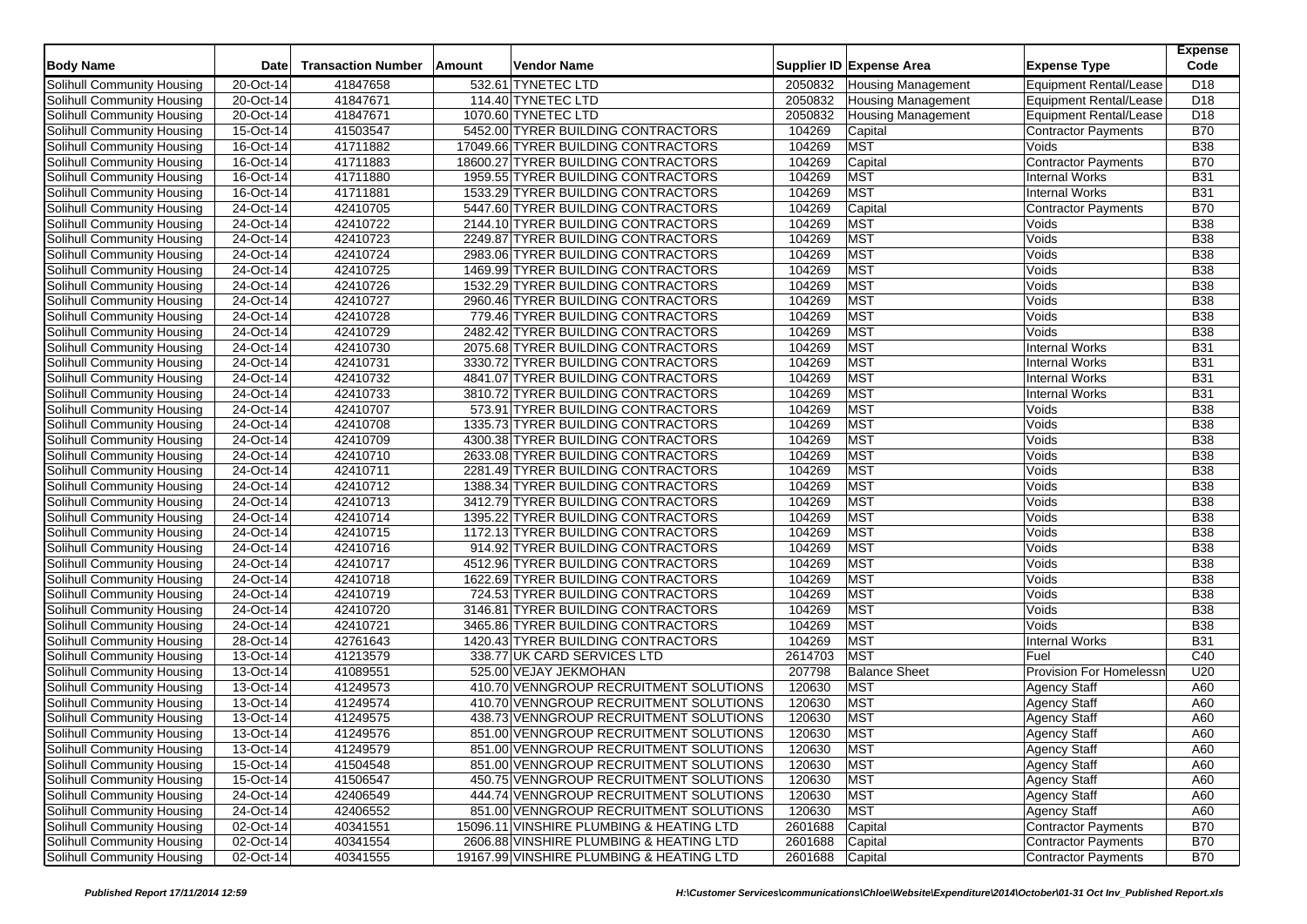| <b>Body Name</b>                  | Date        | <b>Transaction Number</b> | <b>Amount</b> | <b>Vendor Name</b>                                                                   |             | Supplier ID Expense Area  | <b>Expense Type</b>                        | <b>Expense</b><br>Code |
|-----------------------------------|-------------|---------------------------|---------------|--------------------------------------------------------------------------------------|-------------|---------------------------|--------------------------------------------|------------------------|
|                                   | 02-Oct-14   | 40341556                  |               | 20710.75 VINSHIRE PLUMBING & HEATING LTD                                             | 2601688     |                           |                                            | <b>B70</b>             |
| Solihull Community Housing        | 15-Oct-14   |                           |               |                                                                                      |             | Capital                   | <b>Contractor Payments</b>                 | <b>B70</b>             |
| Solihull Community Housing        |             | 41508547<br>42606547      |               | 11638.48 VINSHIRE PLUMBING & HEATING LTD<br>12434.93 VINSHIRE PLUMBING & HEATING LTD | 2601688     | Capital                   | <b>Contractor Payments</b>                 | <b>B70</b>             |
| Solihull Community Housing        | 27-Oct-14   |                           |               |                                                                                      | 2601688     | Capital                   | Contractor Payments                        |                        |
| Solihull Community Housing        | 22-Oct-14   | 42123563                  |               | 9900.00 VIRGIN MEDIA PAYMENTS LTD                                                    | 172138      | <b>Housing Management</b> | <b>Utility Related Works</b>               | <b>B34</b>             |
| Solihull Community Housing        | 16-Oct-14   | 41658598                  |               | 11034.14 WARRIOR DOORS                                                               | 2084858     | Capital                   | Contractor Payments                        | <b>B70</b>             |
| Solihull Community Housing        | 27-Oct-14   | 42607547                  |               | 26856.12 WARRIOR DOORS                                                               | 2084858     | Capital                   | <b>Contractor Payments</b>                 | <b>B70</b>             |
| Solihull Community Housing        | 27-Oct-14   | 42517547                  |               | 178092.43 WATES CONSTRUCTION LTD                                                     | 272406      | Capital                   | <b>Contractor Payments</b>                 | <b>B70</b>             |
| Solihull Community Housing        | 21-Oct-14   | 42051548                  |               | 13997.00 WESSEX LIFT CO LTD                                                          | 177799      | Capital                   | <b>Contractor Payments</b>                 | <b>B70</b>             |
| Solihull Community Housing        | 21-Oct-14   | 42055548                  |               | 9996.00 WESSEX LIFT CO LTD                                                           | 177799      | Capital                   | Contractor Payments                        | <b>B70</b>             |
| Solihull Community Housing        | 16-Oct-14   | 41594554                  |               | 489.99 WOODHULL ROOFING LTD                                                          | 221070      | <b>MST</b>                | <b>External Structures</b>                 | <b>B33</b>             |
| Solihull Community Housing        | 16-Oct-14   | 41594555                  |               | 762.49 WOODHULL ROOFING LTD                                                          | 221070      | <b>MST</b>                | <b>External Structures</b>                 | <b>B33</b>             |
| Solihull Community Housing        | 16-Oct-14   | 41711616                  |               | 266.20 WOODHULL ROOFING LTD                                                          | 221070      | <b>MST</b>                | <b>External Structures</b>                 | <b>B33</b>             |
| Solihull Community Housing        | 16-Oct-14   | 41711618                  |               | 272.82 WOODHULL ROOFING LTD                                                          | 221070      | <b>MST</b>                | <b>External Structures</b>                 | <b>B33</b>             |
| Solihull Community Housing        | 16-Oct-14   | 41711619                  |               | 418.37 WOODHULL ROOFING LTD                                                          | 221070      | <b>MST</b>                | <b>External Structures</b>                 | <b>B33</b>             |
| Solihull Community Housing        | 16-Oct-14   | 41711620                  |               | 357.72 WOODHULL ROOFING LTD                                                          | 221070      | <b>MST</b>                | <b>External Structures</b>                 | <b>B33</b>             |
| Solihull Community Housing        | 16-Oct-14   | 41711622                  |               | 451.48 WOODHULL ROOFING LTD                                                          | 221070      | <b>MST</b>                | <b>External Structures</b>                 | <b>B33</b>             |
| Solihull Community Housing        | 16-Oct-14   | 41711627                  |               | 261.58 WOODHULL ROOFING LTD                                                          | 221070      | <b>MST</b>                | <b>External Structures</b>                 | <b>B33</b>             |
| Solihull Community Housing        | 16-Oct-14   | 41711628                  |               | 429.02 WOODHULL ROOFING LTD                                                          | 221070      | <b>MST</b>                | <b>External Structures</b>                 | <b>B33</b>             |
| Solihull Community Housing        | 16-Oct-14   | 41711629                  |               | 970.37 WOODHULL ROOFING LTD                                                          | 221070      | <b>MST</b>                | <b>External Structures</b>                 | <b>B33</b>             |
| Solihull Community Housing        | 16-Oct-14   | 41711630                  |               | 547.52 WOODHULL ROOFING LTD                                                          | 221070      | <b>MST</b>                | <b>External Structures</b>                 | <b>B33</b>             |
| Solihull Community Housing        | $16-Oct-14$ | 41711631                  |               | 293.63 WOODHULL ROOFING LTD                                                          | 221070      | <b>MST</b>                | <b>External Structures</b>                 | <b>B33</b>             |
| Solihull Community Housing        | 16-Oct-14   | 41711634                  |               | 315.67 WOODHULL ROOFING LTD                                                          | 221070      | <b>MST</b>                | <b>External Structures</b>                 | <b>B33</b>             |
| Solihull Community Housing        | 16-Oct-14   | 41711636                  |               | 280.74 WOODHULL ROOFING LTD                                                          | 221070      | <b>MST</b>                | <b>External Structures</b>                 | <b>B33</b>             |
| Solihull Community Housing        | $16-Ort-14$ | 41711637                  |               | 217.41 WOODHULL ROOFING LTD                                                          | 221070      | <b>MST</b>                | <b>External Structures</b>                 | <b>B33</b>             |
| Solihull Community Housing        | 16-Oct-14   | 41711642                  |               | 232.04 WOODHULL ROOFING LTD                                                          | 221070      | <b>MST</b>                | <b>External Structures</b>                 | <b>B33</b>             |
| Solihull Community Housing        | 16-Oct-14   | 41711646                  |               | 229.09 WOODHULL ROOFING LTD                                                          | 221070      | <b>MST</b>                | <b>External Structures</b>                 | <b>B33</b>             |
| Solihull Community Housing        | 16-Oct-14   | 41711647                  |               | 253.49 WOODHULL ROOFING LTD                                                          | 221070      | <b>MST</b>                | <b>External Structures</b>                 | <b>B33</b>             |
| Solihull Community Housing        | 16-Oct-14   | 41711649                  |               | 248.78 WOODHULL ROOFING LTD                                                          | 221070      | <b>MST</b>                | <b>External Structures</b>                 | <b>B33</b>             |
| Solihull Community Housing        | 28-Oct-14   | 42761576                  |               | 352.61 WOODHULL ROOFING LTD                                                          | 221070      | <b>MST</b>                | <b>External Structures</b>                 | <b>B33</b>             |
| Solihull Community Housing        | 28-Oct-14   | 42761577                  |               | 261.60 WOODHULL ROOFING LTD                                                          | 221070      | <b>MST</b>                | <b>External Structures</b>                 | <b>B33</b>             |
| Solihull Community Housing        | 28-Oct-14   | 42761578                  |               | 303.54 WOODHULL ROOFING LTD                                                          | 221070      | <b>MST</b>                | <b>External Structures</b>                 | <b>B33</b>             |
| Solihull Community Housing        | 28-Oct-14   | 42761579                  |               | 255.95 WOODHULL ROOFING LTD                                                          | 221070      | <b>MST</b>                | <b>External Structures</b>                 | <b>B33</b>             |
| Solihull Community Housing        | 06-Oct-14   | 40596549                  |               | 590.15 WORKMATES BUILDING TRADES LTD                                                 | 2185688     | <b>MST</b>                | <b>Agency Staff</b>                        | A60                    |
| Solihull Community Housing        | 06-Oct-14   | 40596549                  |               | 573.50 WORKMATES BUILDING TRADES LTD                                                 | 2185688     | <b>MST</b>                | <b>Agency Staff</b>                        | A60                    |
| Solihull Community Housing        | 06-Oct-14   | 40596549                  |               | 536.50 WORKMATES BUILDING TRADES LTD                                                 | 2185688     | <b>MST</b>                | <b>Agency Staff</b>                        | A60                    |
| Solihull Community Housing        | 06-Oct-14   | 40596549                  |               | 518.00 WORKMATES BUILDING TRADES LTD                                                 | 2185688     | <b>MST</b>                | <b>Agency Staff</b>                        | A60                    |
| Solihull Community Housing        | $06-Cct-14$ | 40596550                  |               | 437.58 WORKMATES BUILDING TRADES LTD                                                 | 2185688     | <b>MST</b>                | <b>Agency Staff</b>                        | A60                    |
| Solihull Community Housing        | 13-Oct-14   | 41249581                  |               | 598.13 WORKMATES BUILDING TRADES LTD                                                 | 2185688     | <b>MST</b>                | <b>Agency Staff</b>                        | A60                    |
| Solihull Community Housing        | 13-Oct-14   | 41249582                  |               | 590.15 WORKMATES BUILDING TRADES LTD                                                 | 2185688     | <b>MST</b>                | <b>Agency Staff</b>                        | A60                    |
| Solihull Community Housing        | 13-Oct-14   | 41249582                  |               | 573.50 WORKMATES BUILDING TRADES LTD                                                 | 2185688     | <b>MST</b>                | <b>Agency Staff</b>                        | A60                    |
| Solihull Community Housing        | 13-Oct-14   | 41249582                  |               | 536.50 WORKMATES BUILDING TRADES LTD                                                 | 2185688     | <b>MST</b>                | <b>Agency Staff</b>                        | A60                    |
| Solihull Community Housing        | 13-Oct-14   | 41249582                  |               | 518.00 WORKMATES BUILDING TRADES LTD                                                 | 2185688     | <b>MST</b>                | <b>Agency Staff</b>                        | A60                    |
| Solihull Community Housing        | 13-Oct-14   | 41249582                  |               | 590.15 WORKMATES BUILDING TRADES LTD                                                 | 2185688     | <b>MST</b>                | <b>Agency Staff</b>                        | A60                    |
| Solihull Community Housing        | 15-Oct-14   | 41509547                  |               | 598.13 WORKMATES BUILDING TRADES LTD                                                 | 2185688 MST |                           | <b>Agency Staff</b>                        | A60                    |
| Solihull Community Housing        | 15-Oct-14   | 41509547                  |               | 573.50 WORKMATES BUILDING TRADES LTD                                                 | 2185688     | <b>MST</b>                |                                            | A60                    |
| Solihull Community Housing        | 15-Oct-14   | 41509547                  |               | 536.50 WORKMATES BUILDING TRADES LTD                                                 | 2185688     | <b>MST</b>                | <b>Agency Staff</b><br><b>Agency Staff</b> | A60                    |
| Solihull Community Housing        | 15-Oct-14   | 41509547                  |               | 518.00 WORKMATES BUILDING TRADES LTD                                                 | 2185688     | <b>MST</b>                | <b>Agency Staff</b>                        | A60                    |
| Solihull Community Housing        | 15-Oct-14   | 41509547                  |               | 590.15 WORKMATES BUILDING TRADES LTD                                                 | 2185688     | <b>MST</b>                | Agency Staff                               | A60                    |
| Solihull Community Housing        | 15-Oct-14   | 41511548                  |               | 437.58 WORKMATES BUILDING TRADES LTD                                                 | 2185688     | <b>MST</b>                |                                            | A60                    |
| <b>Solihull Community Housing</b> | 17-Oct-14   | 41756584                  |               | 437.58 WORKMATES BUILDING TRADES LTD                                                 | 2185688     | <b>MST</b>                | <b>Agency Staff</b>                        | A60                    |
|                                   |             |                           |               | 465.11 WORKMATES BUILDING TRADES LTD                                                 |             |                           | <b>Agency Staff</b>                        |                        |
| Solihull Community Housing        | 22-Oct-14   | 42086547                  |               |                                                                                      | 2185688     | <b>MST</b>                | <b>Agency Staff</b>                        | A60                    |